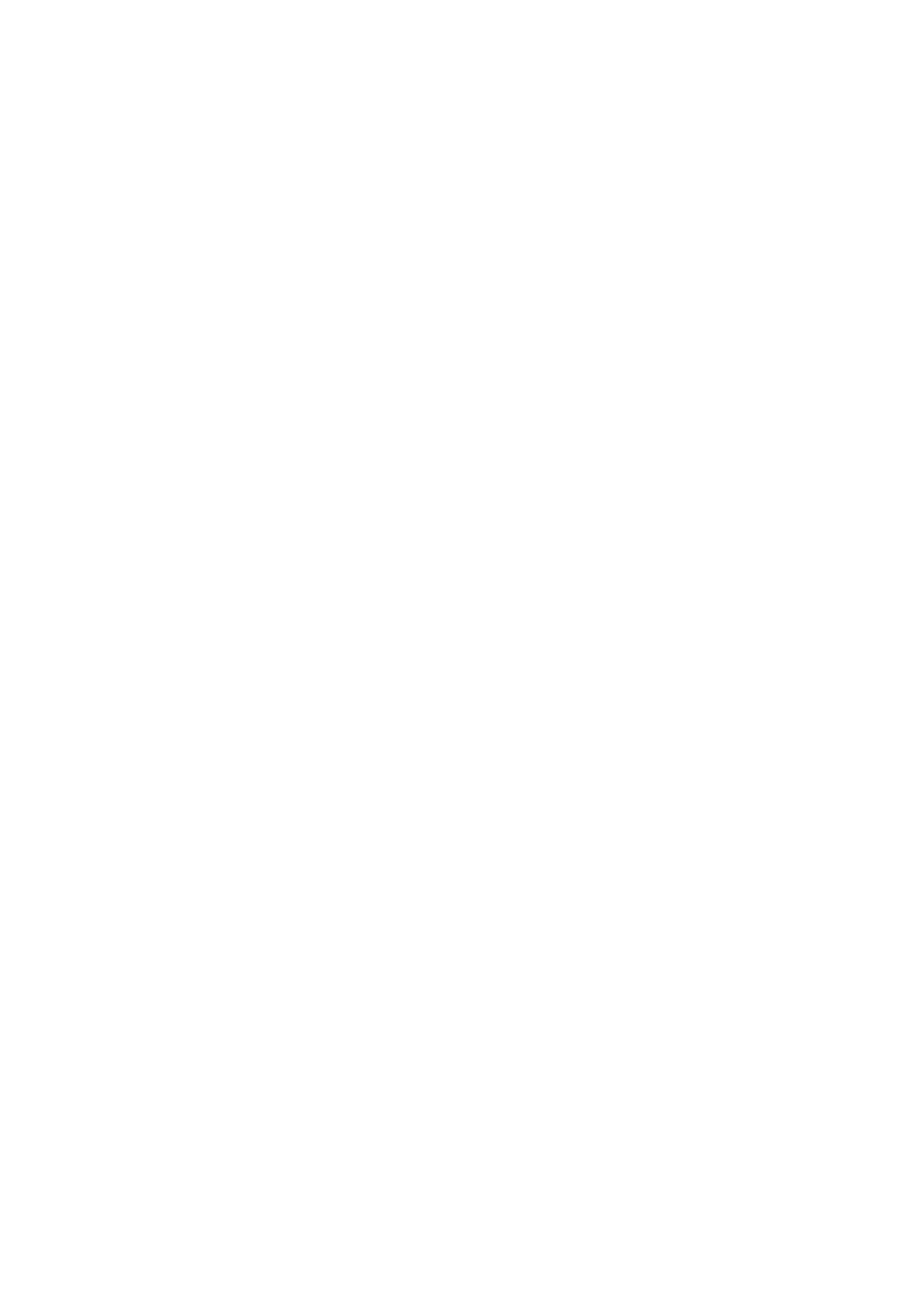Western Australia

# **Bail Act 1982**

**An Act to make better provision for bail in criminal proceedings.** 

Compare 15 Aug 2010 [07-e0-02] / 01 Oct 2010 [07-f0-02] page 1 Extract from www.slp.wa.gov.au, see that website for further information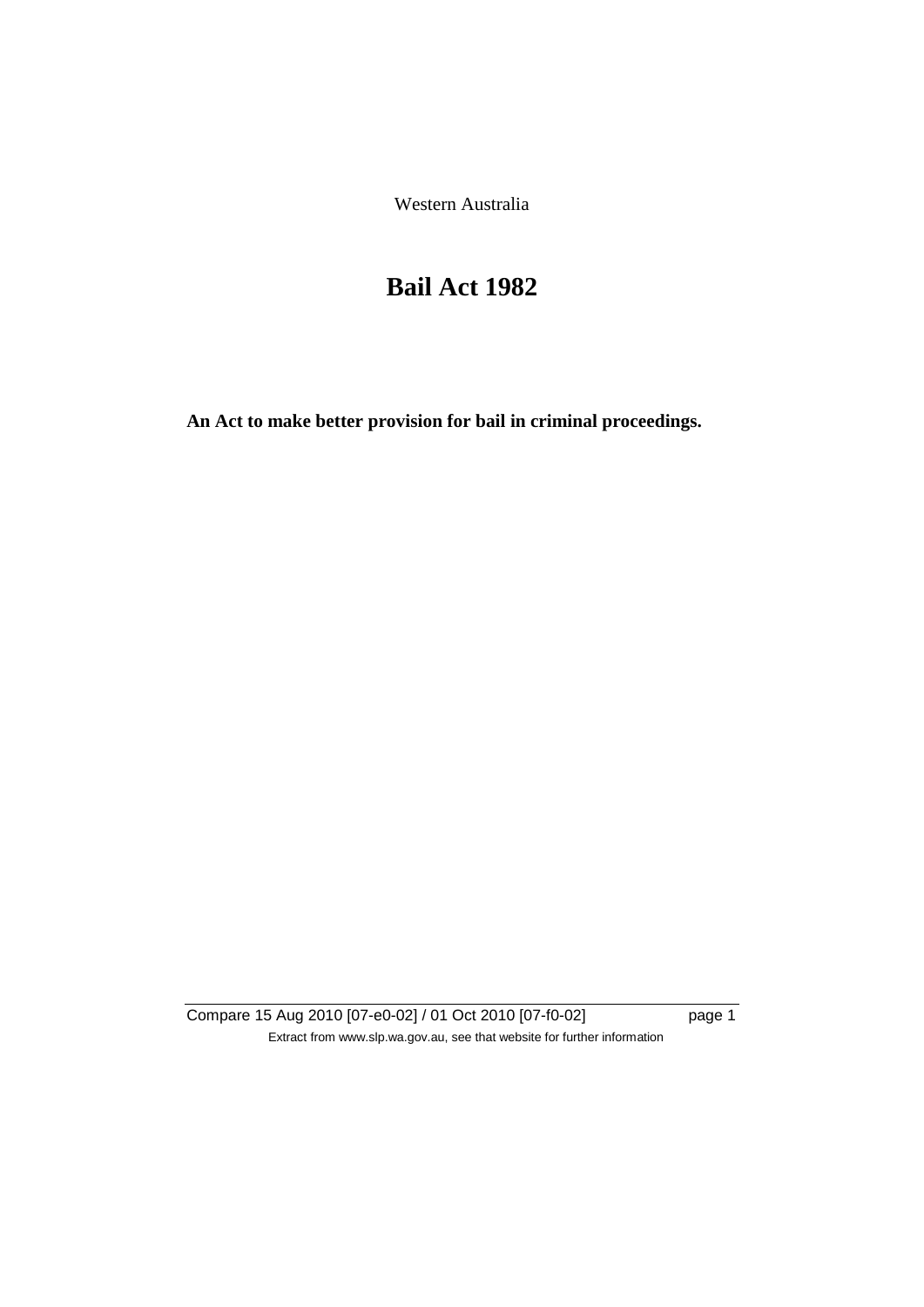**s. 1**

## **Part I — Preliminary**

## **1. Short title**

This Act may be cited as the *Bail Act* 1982<sup>1</sup>.

## **2. Commencement**

This Act shall come into operation on a day to be fixed by proclamation  $<sup>1</sup>$ .</sup>

## **3. Terms used**

(1) In this Act, unless a contrary intention appears —

*accused* includes —

- (a) a person charged with, convicted of, or found guilty of an offence;
- (b) a person whose conviction for an offence is stayed;
- (c) a person in respect of whom an appeal relating to an offence is pending;
- (d) a person in respect of whom a new trial for an offence has been ordered;

## *adjournment* —

- (a) means any order of a court by which proceedings for an offence are postponed or interrupted or are to be held at a different time or place before the same court; and
- (b) is deemed to include any order of a court, other than a committal to the Supreme Court or District Court, by which the venue of any proceedings for an offence is changed to another court or a court at another place whether by way of a remand, referral, or recommittal of the accused or otherwise;

*appeal* includes an application for leave to appeal;

*appropriate judicial officer* means —

page 2 Compare 15 Aug 2010 [07-e0-02] / 01 Oct 2010 [07-f0-02] Extract from www.slp.wa.gov.au, see that website for further information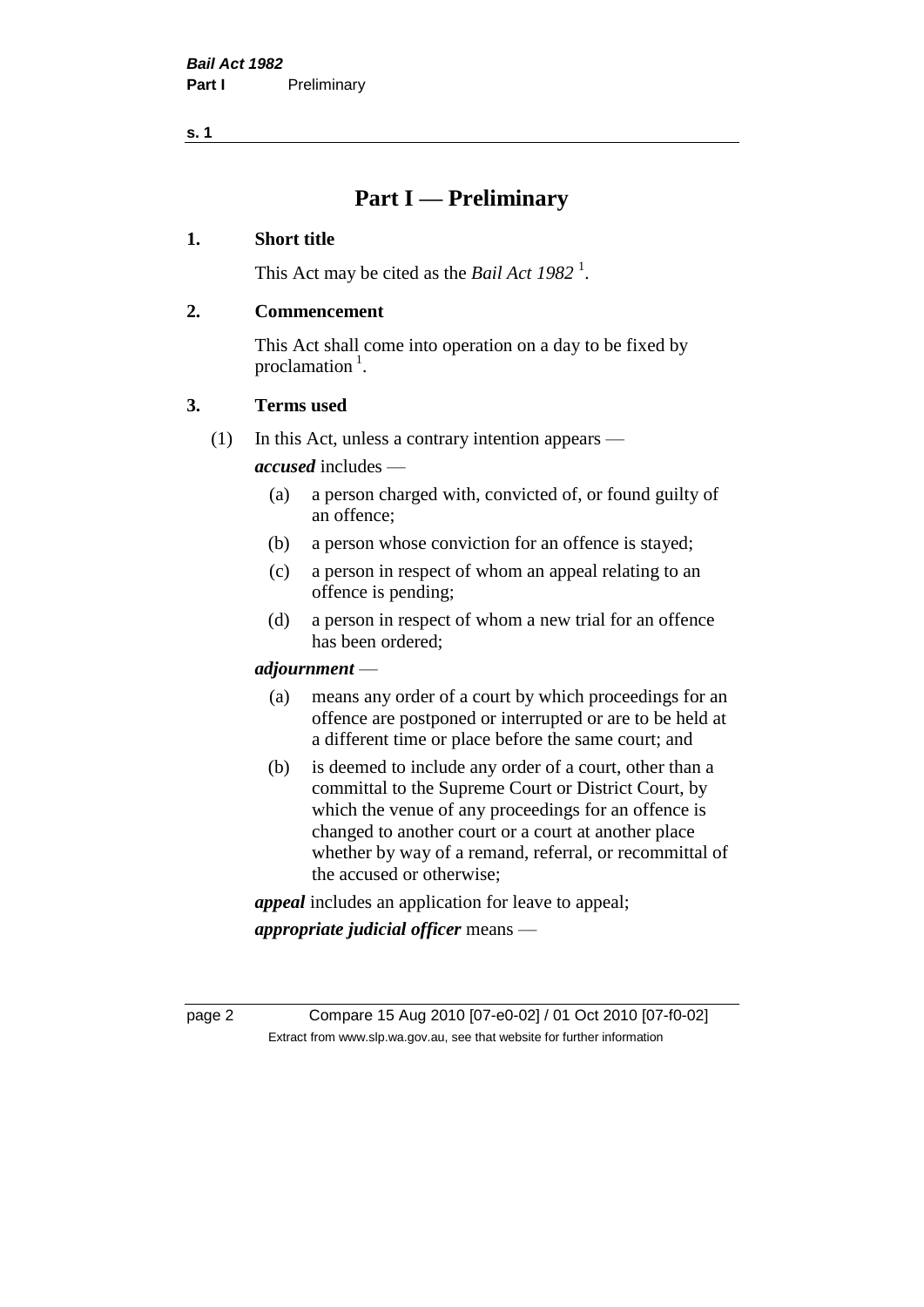- (a) subject to paragraphs (b), (c) and (d), a judicial officer who is empowered to exercise jurisdiction in the court before which the accused is required to appear pursuant to his bail undertaking; or
- (b) if the court is the Court of Appeal, a judge of appeal; or
- (c) except in section 49, a judge of the Supreme Court or of the Children's Court, as the case may require, in any case where —
	- (i) under section 15 only a judge of the Supreme Court or of the Children's Court has power to grant bail; or
	- (ii) a judicial officer has exercised the power contained in section 31(2)(d),

for the appearance in question; or

(d) except in section 49, a judge of the Supreme Court, of the District Court, or of the Children's Court, as the case may require, in any case where such a judge has granted bail under section 14 for the appearance in question;

*approved*, in relation to a form, means approved by the chief executive officer of the department of the Public Service principally assisting in the administration of this Act;

*as soon as is practicable* means as soon as is reasonably practicable;

*authorised community services officer* means any of the following persons —

- (a) the CEO (corrections) or a delegate of the CEO (corrections) under subsection (5);
- (b) a registrar of the Children's Court;
- (c) a superintendent of a detention centre under the *Young Offenders Act 1994*;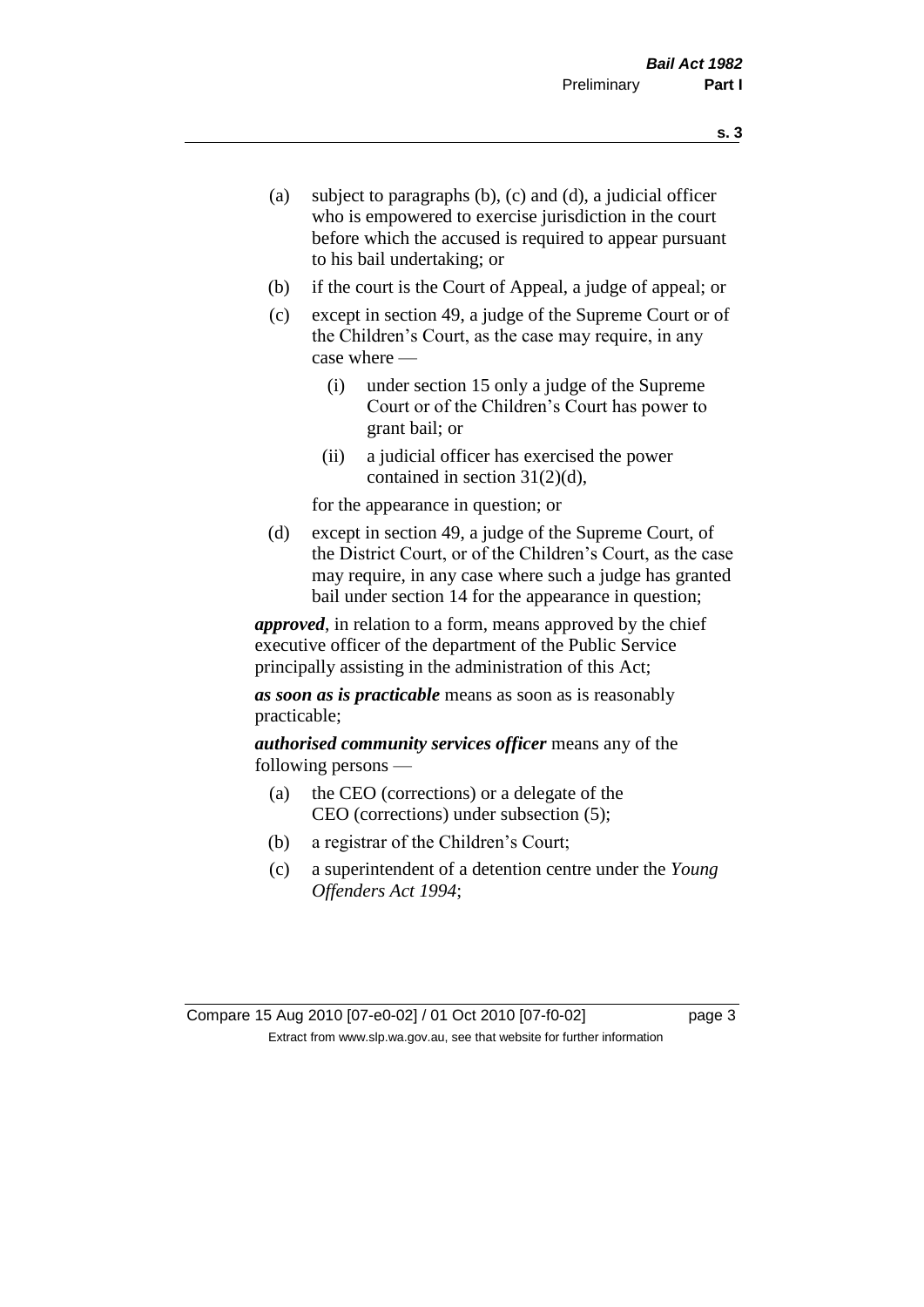(d) the officer for the time being in charge of any detention centre under the *Young Offenders Act 1994*;

*authorised officer* means an authorised police officer or an authorised community services officer;

## *authorised police officer* means —

- (a) a police officer who holds the rank of sergeant, or a higher rank;
- (b) the police officer who is for the time being in charge of a police station;
- (c) whichever of these officers is for the time being in charge of a lock-up —
	- (i) a police officer;
	- (ii) a special constable appointed under the *Police Act 1892* Part III whose powers, duties and obligations are or include those of an authorised police officer under this Act;
	- (iii) a police auxiliary officer appointed under the *Police Act 1892* Part IIIB whose powers, duties and obligations are or include those of an authorised police officer under this Act;

*bail undertaking* means an undertaking described in section  $28(2)$ ;

*CEO (corrections)* means the chief executive officer of the Public Sector agency principally assisting the Minister administering Part 8 of the *Sentence Administration Act 2003* in its administration;

*Chief Judge* means the Chief Judge of the District Court;

*Chief Justice* means the Chief Justice of Western Australia;

*child* has the same meaning as "young person" has in the *Young Offenders Act 1994*;

*community corrections officer* has the same meaning as in the *Sentence Administration Act 2003*;

page 4 Compare 15 Aug 2010 [07-e0-02] / 01 Oct 2010 [07-f0-02] Extract from www.slp.wa.gov.au, see that website for further information

**s. 3**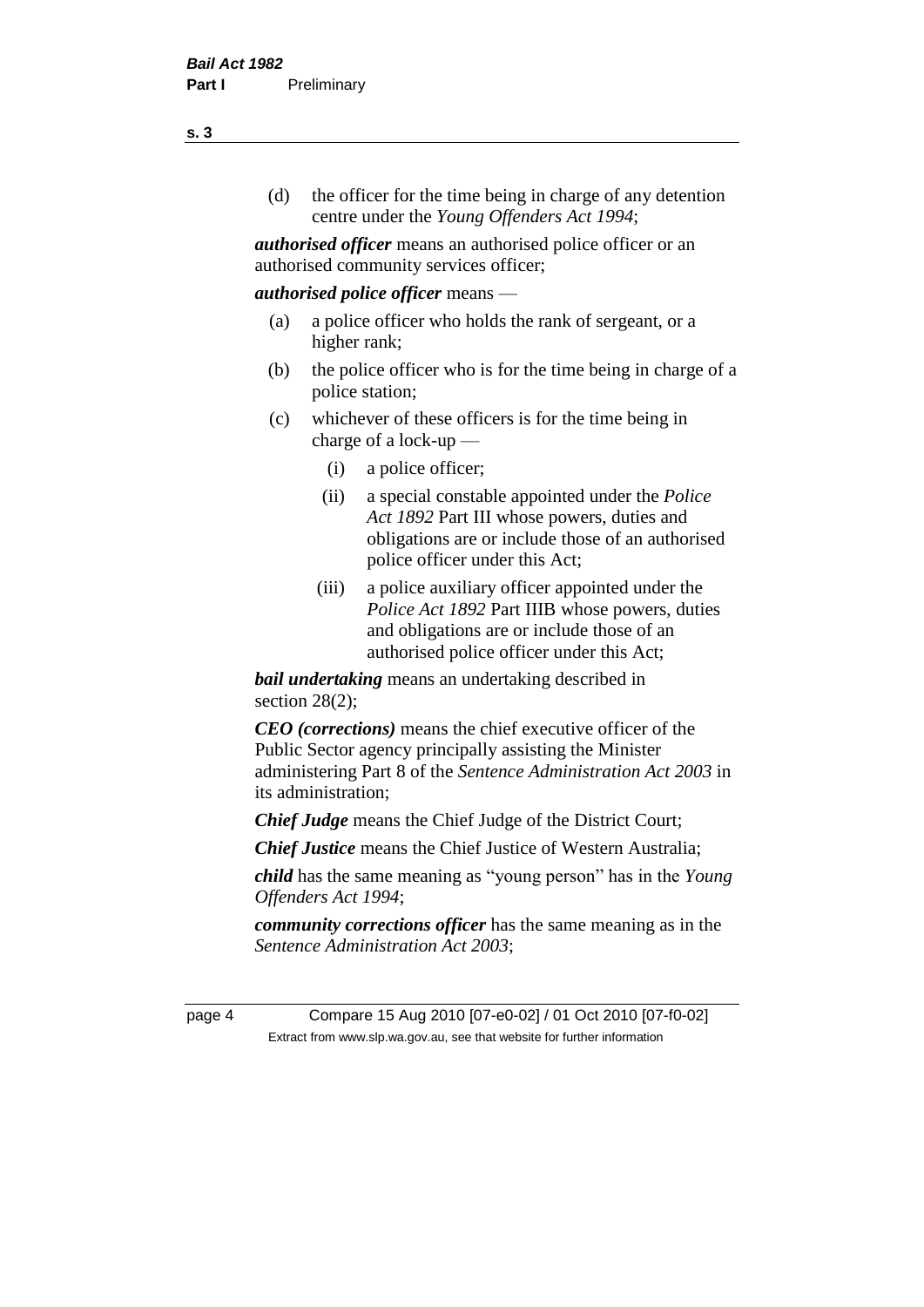*court* means each of the following —

- (a) the Magistrates Court;
- (b) the Children's Court;
- (c) the Coroner's Court of Western Australia;
- (d) the District Court;
- (e) the Supreme Court;
- (f) the Court of Appeal;

*court custody centre* has the meaning given in the *Court Security and Custodial Services Act 1999* section 3;

*Director of Public Prosecutions* means —

- (a) the Director of Public Prosecutions for the State; or
- (b) the officer in charge in the State of the Commonwealth Office of the Director of Public Prosecutions,

as the case requires;

*early release order* means an early release order made under the *Sentence Administration Act 1995* <sup>2</sup> or *Sentence Administration Act 2003*;

*electronic address* means a facsimile number, email address or other electronic address, as the case requires;

*electronic communication* means facsimile transmission, email or other form of electronic communication as defined in the *Electronic Transactions Act 2003* section 5;

*home detention condition* means a home detention condition imposed under clause 3 of Part D of Schedule 1;

*judge of appeal* has the meaning given in the *Supreme Court Act 1935* section 4(1);

*judicial officer* means any person empowered to exercise jurisdiction in a court whether or not he is sitting as a court, and includes a single justice and, where the context so requires, the Court of Appeal exercising jurisdiction under this Act;

*lock-up* includes a place prescribed as a lock-up for the purposes of the *Court Security and Custodial Services Act 1999*;

Compare 15 Aug 2010 [07-e0-02] / 01 Oct 2010 [07-f0-02] page 5 Extract from www.slp.wa.gov.au, see that website for further information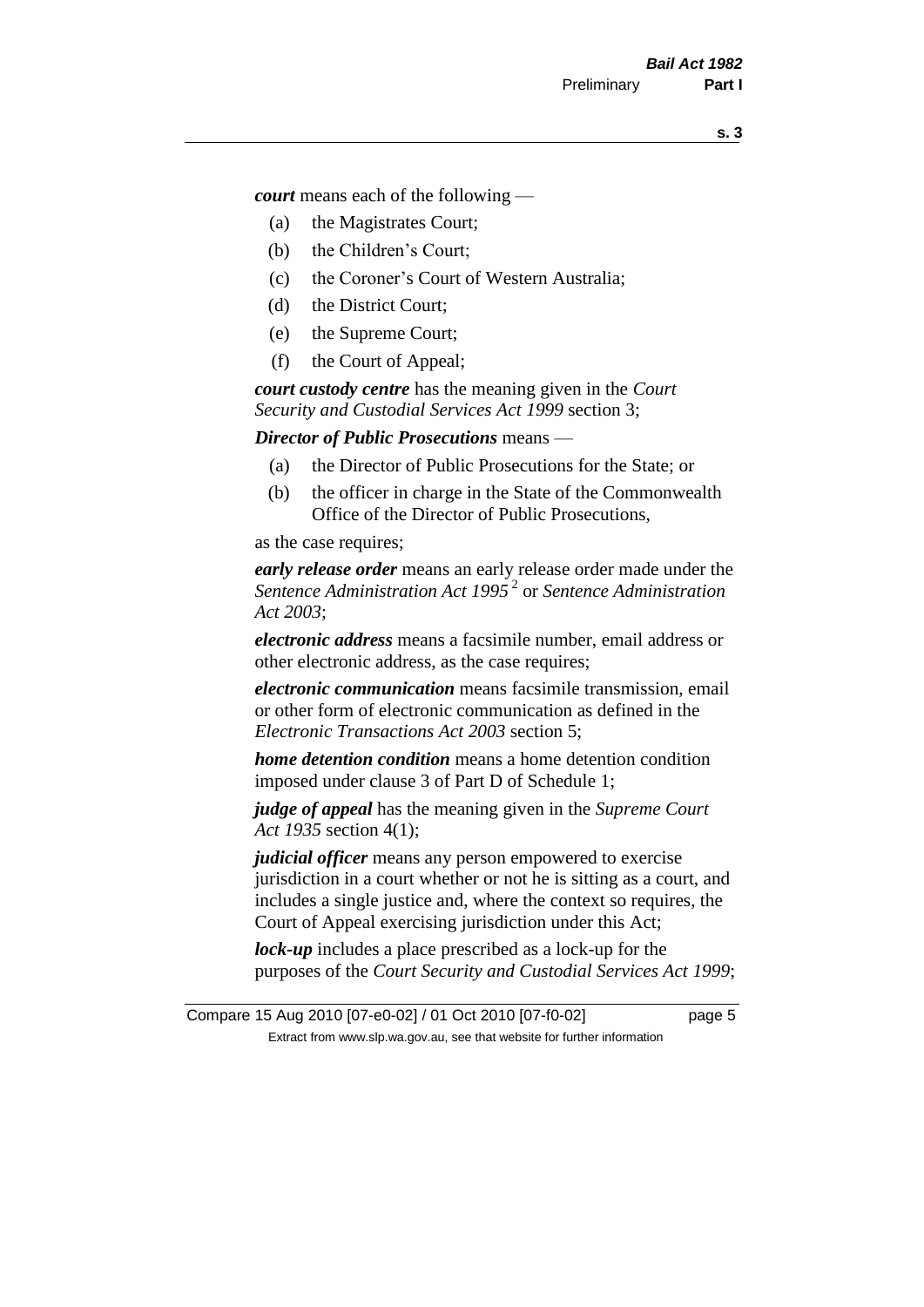*offence* means any act, omission or conduct which renders the person doing the act, making the omission or engaging in the conduct liable to any punishment, and includes an alleged offence; but nothing in this definition shall limit the operation of subsection (4);

*prosecutor* includes —

- (a) in the case of an offence charged in a prosecution notice, the prosecutor;
- (b) in the case of an offence charged in an indictment, the State or the Commonwealth, as the case may be;

*registrar* of a court means —

- (a) for a court other than the Coroner's Court of Western Australia, the principal registrar, a registrar or a deputy registrar of the court; or
- (b) for the Coroner's Court of Western Australia, a coroner's registrar as defined in the *Coroners Act 1996* section 3;

*serious offence* means —

- (a) an offence against section 51(2a); and
- (b) an offence described in Schedule 2;

*surety* and *surety undertaking* have the meanings assigned to them by section 35;

*surety approval officer* means a person who is authorised by section 36 to decide whether an applicant should be approved as a surety;

*trial* means all proceedings for an offence between —

- (a) the time when the accused is called upon to plead to the prosecution notice or the indictment; and
- (b) the time when the accused is found not guilty or is sentenced.

page 6 Compare 15 Aug 2010 [07-e0-02] / 01 Oct 2010 [07-f0-02] Extract from www.slp.wa.gov.au, see that website for further information

**s. 3**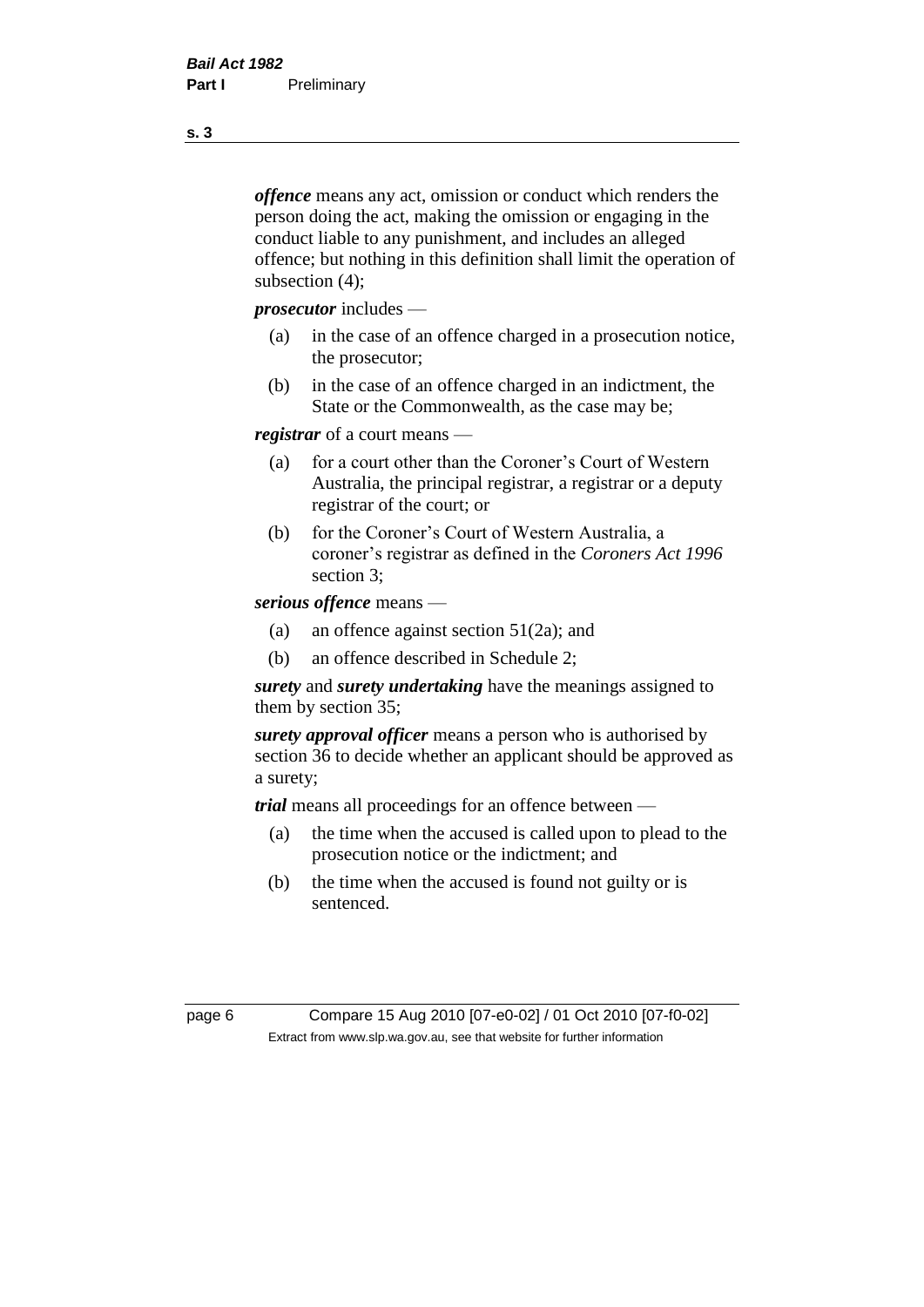**s. 3**

- (2) A reference in this Act
	- (a) to a power to grant bail includes a reference to a power to refuse bail;
	- (b) to a grant of bail includes a reference to a grant of bail by the exercise of a power in section 31(2).
- (3) Where in this Act there is a reference to a requirement that an accused appear in court, the reference is to a requirement, unless a contrary intention appears, that the accused —
	- (a) surrender himself into the custody of the court or, in the case of a bail undertaking, of the court specified therein, or of such person as the court may direct, to be dealt with according to law;
	- (b) submit himself to a search of his person and any property then in his possession (which is hereby authorised) and allow to be taken from him, to be dealt with according to the relevant law and procedures, anything so found; and
	- (c) remain in custody until authorised to be released therefrom.
- (4) If a person is arrested under a warrant issued
	- (a) under section 50, 79, 84E or 129 of the *Sentencing Act 1995* in connection with a possible breach of a conditional release order, a sentence of suspended imprisonment or conditional suspended imprisonment, or a community order imposed under that Act; or
	- (b) under section 43 of the *Young Offenders Act 1994* in respect of an alleged breach of a youth community based order, an intensive youth supervision order or a conditional release order made under that Act,
	- then
		- (c) the person is to be taken as having been arrested and to be in custody awaiting an appearance in court for the offence for which the sentence was imposed;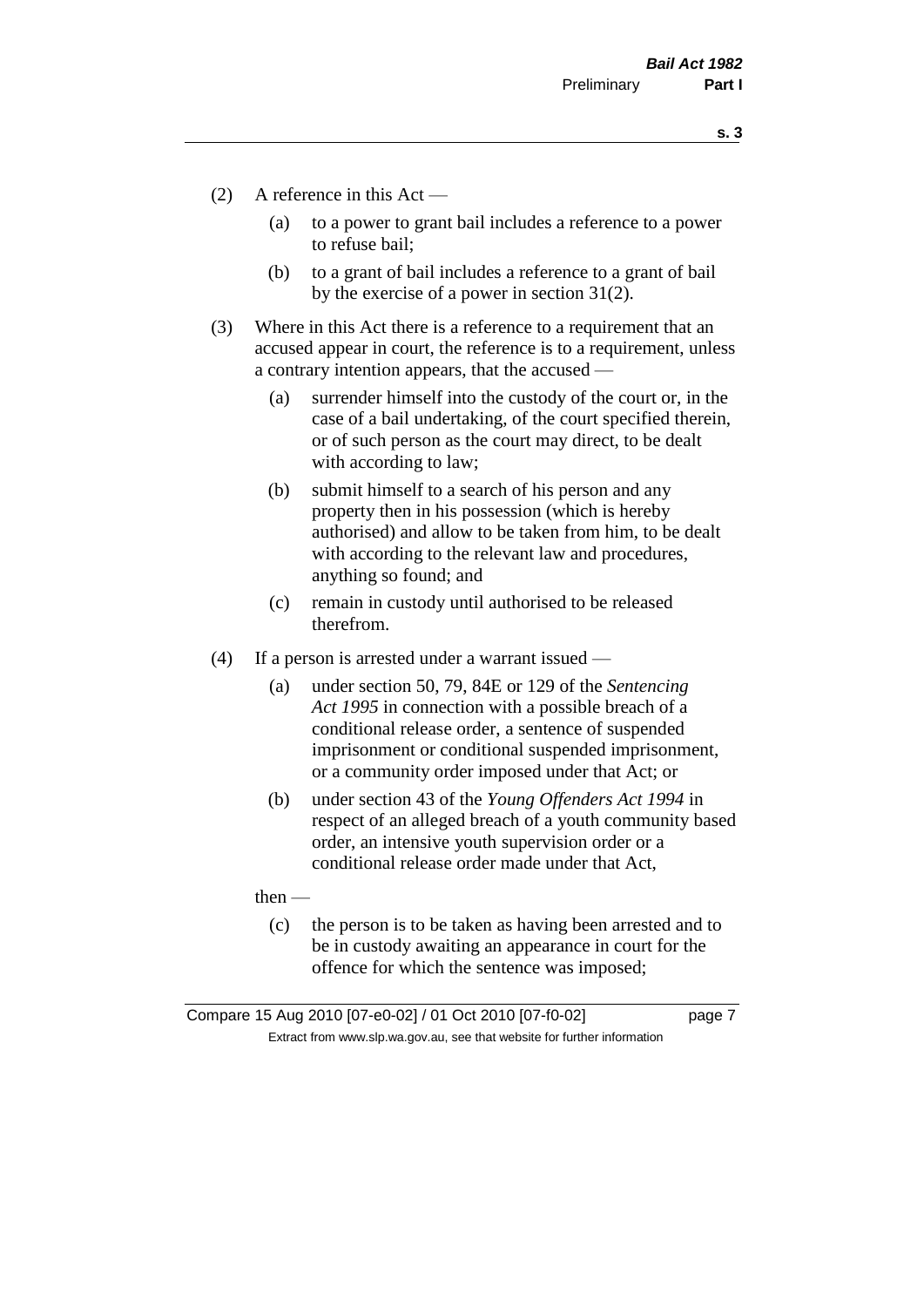(d) the first appearance in court after the arrest is to be taken, for the purposes of sections 5(1) and 8(1) and clause 1 of Part A and clause 7 of Part C of Schedule 1, to be the initial appearance for that offence; and

- (e) the proceedings following the arrest are to be taken to be proceedings for that offence and to be a trial for the purpose of the definition in subsection (1) of "trial".
- (5) The CEO (corrections) may by writing signed by him delegate to any officer of the department of which he is the chief executive officer any function he has under this Act as an authorised community services officer.

*[Section 3 amended by No. 74 of 1984 s. 3; No. 15 of 1988 s. 4; No. 49 of 1988 s. 78; No. 61 of 1990 s. 4; No. 31 of 1993 s. 6; No. 45 of 1993 s. 4 and 12; No. 78 of 1995 s. 7; No. 57 of 1997 s. 21(1); No. 54 of 1998 s. 4 and 14; No. 47 of 1999 s. 7; No. 50 of 2003 s. 29(3); No. 65 of 2003 s. 121(2); No. 27 of 2004 s. 13(2); No. 34 of 2004 s. 251; No. 45 of 2004 s. 28(4); No. 59 of 2004 s. 141; No. 84 of 2004 s. 11, 82 and 83(2); No. 65 of 2006 s. 51 and 53; No. 6 of 2008 s. 4 and 24(2).]* 

*[Section 3. Modifications to be applied in order to give effect to Cross-border Justice Act 2008: section altered 1 Nov 2009. See endnote 1M; amended by No. 42 of 2009 s. 12.]*

## **3A. Sending notices by electronic communication**

- (1) A reference in this Act, however expressed, to a notice being sent to a person (the *addressee*) by electronic communication is a reference to the notice being sent by electronic communication —
	- (a) to an electronic address provided by the addressee for the purpose of being served with the notice; and
	- (b) in an electronic format that enables it to be printed or otherwise generated by the addressee.

page 8 Compare 15 Aug 2010 [07-e0-02] / 01 Oct 2010 [07-f0-02] Extract from www.slp.wa.gov.au, see that website for further information

**s. 3A**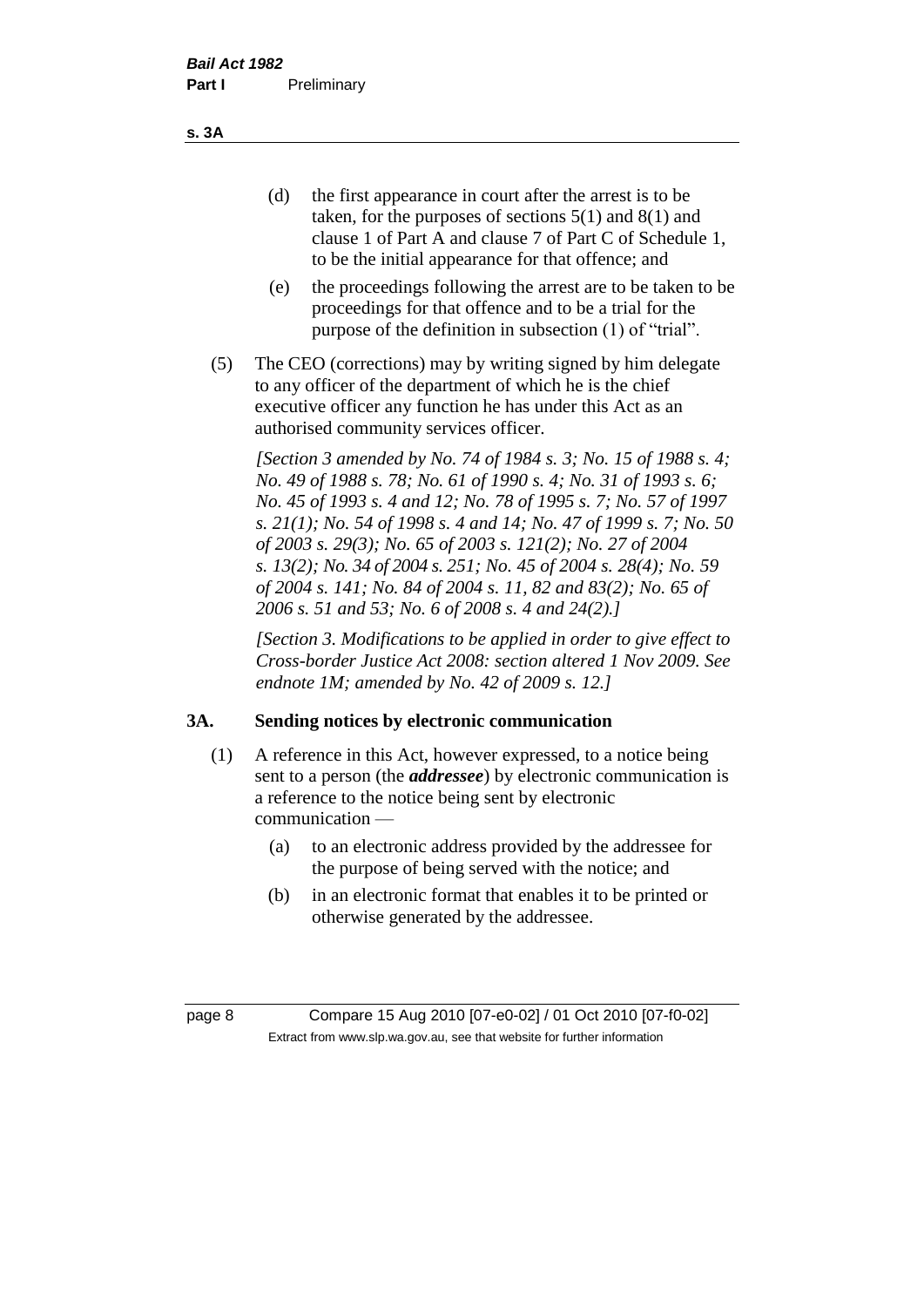(2) If a notice is sent in accordance with subsection (1), the notice is to be presumed, unless the contrary is shown, to have been received at the time when, in the ordinary course of events, the electronic communication would have entered the information system, as defined in the *Electronic Transactions Act 2003* section 5, of the addressee.

*[Section 3A inserted by No. 6 of 2008 s. 5.]*

## **4. Application of this Act**

The operation of this Act extends to any appearance in a court for an offence —

- (a) except to the extent that in this Act, or in the law creating the offence or applicable thereto, express provision is made excluding or limiting the operation of this Act in respect of that appearance;
- (b) whether or not that law contains a reference to the granting of bail;
- (c) however any reference in that law to the granting of bail may be expressed; and
- (d) as if any reference therein to the taking of a recognizance were to a requirement that, except where bail is dispensed with under this Act, the accused enter into a bail undertaking.

*[Section 4 amended by No. 84 of 2004 s. 82.]*

- *[4AA.* 1M *Modifications to be applied in order to give effect to Crossborder Justice Act 2008: section inserted 1 Nov 2009. See endnote 1M.]*
- **4A. Detention and bail where accused appears in response to summons or court hearing notice**
	- $(1)$  Where —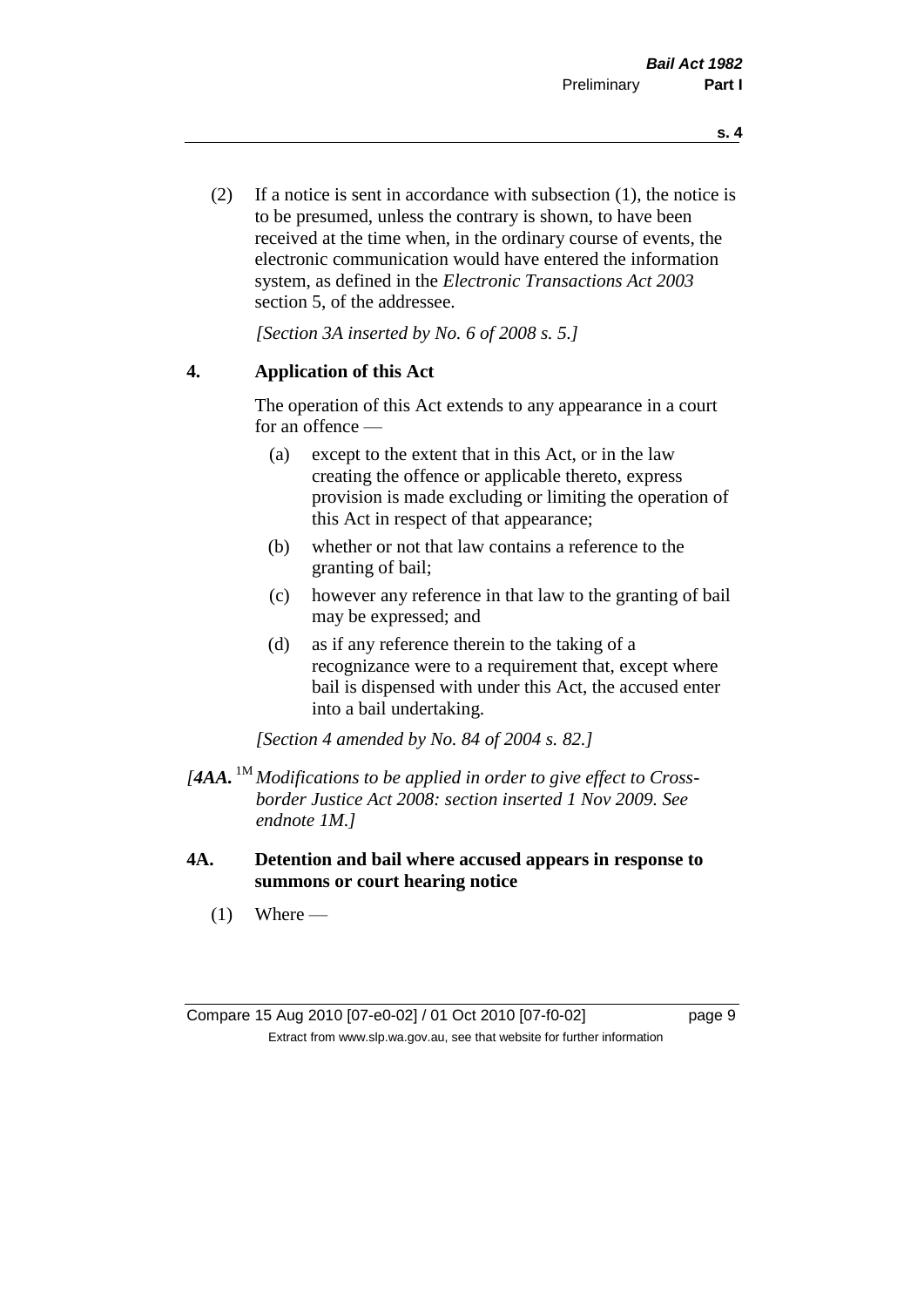**s. 4A**

- (a) an accused has appeared in court for an offence pursuant to a summons or court hearing notice issued under the *Criminal Procedure Act 2004*; and
- (b) a judicial officer adjourns the proceedings,

the accused is not to be detained in custody to further appear before the court for that offence unless the judicial officer so orders.

- (2) If an order is made under subsection (1), the duty described in section 7(1) applies.
- (3) On any appearance in court by the accused a judicial officer to whom section 7(1) applies may revoke an order made under subsection (1).

*[Section 4A inserted by No. 6 of 2008 s. 6(1).]*

page 10 Compare 15 Aug 2010 [07-e0-02] / 01 Oct 2010 [07-f0-02] Extract from www.slp.wa.gov.au, see that website for further information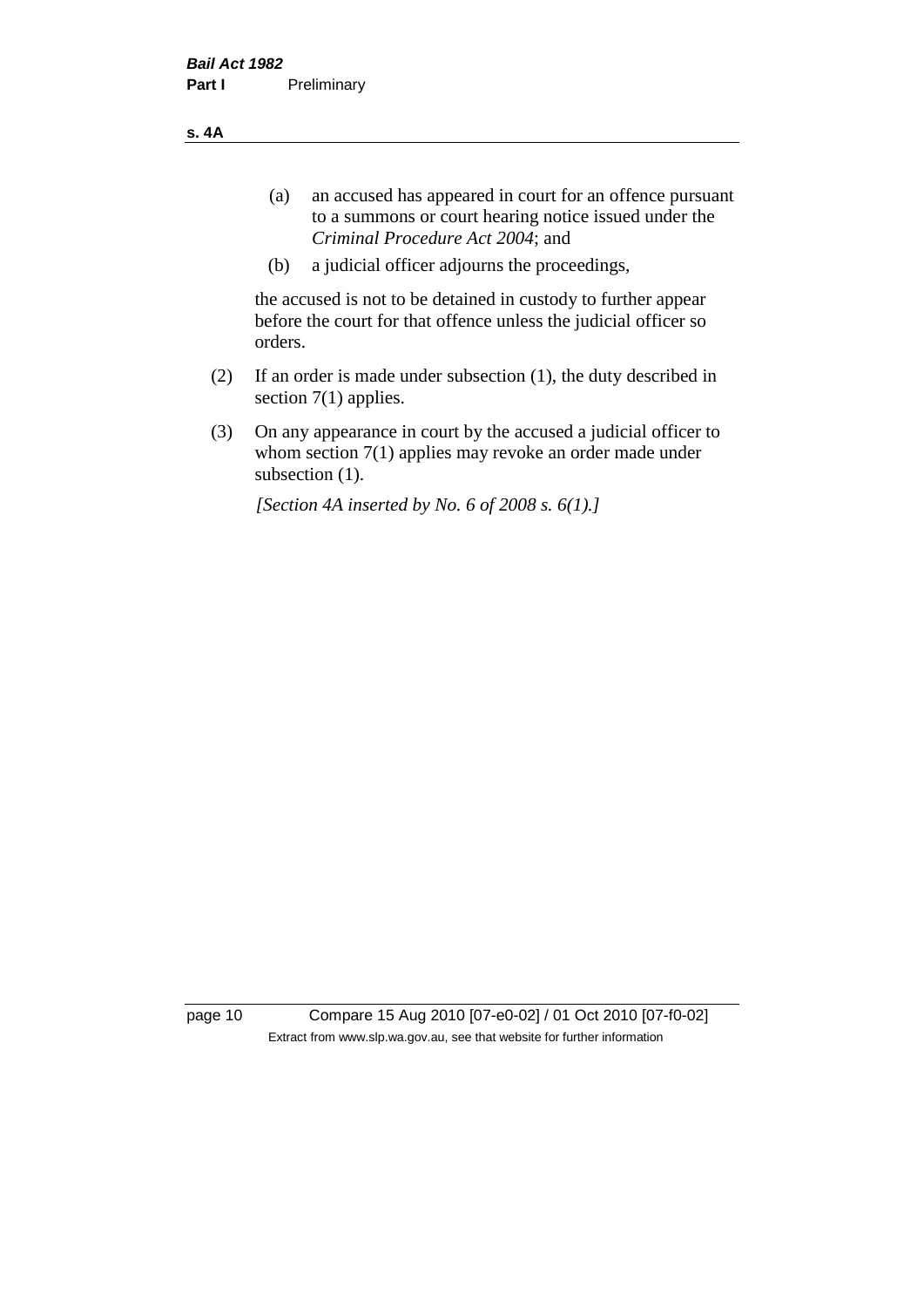## **Part II — Rights of accused in relation to bail**

*[Heading amended by No. 84 of 2004 s. 82.]* 

## **5. Right of accused to have bail considered under this Act**

- (1) An accused who is in custody for an offence awaiting his initial appearance in court therefor is entitled —
	- (a) subject to sections 9, 10, 12 and 16(2), to have his case for bail for that appearance considered under and in accordance with this Act as soon as is practicable;
	- (b) if his case is not so considered, or if he is refused bail or is not released on bail, to be brought before a court as soon as is practicable.
- (2) An accused who is in custody awaiting any appearance in court for an offence, other than an initial appearance, is entitled, subject to sections 7B, 7C, 7E, 9 and 10, to have his case for bail for that appearance considered under and in accordance with this Act.

*[Section 5 amended by No. 74 of 1984 s. 4; No. 84 of 2004 s. 82; No. 6 of 2008 s. 7.]* 

## **6. Duty on arresting officer and others to consider bail**

- (1) This section applies to a police officer or other person (the *arrester*) who —
	- (a) charges a person who is under arrest (the *accused*) with an offence; and
	- (b) does not release the accused unconditionally under section 142 of the *Criminal Investigation Act 2006*,

or who arrests a person under a warrant.

- (2) This section is subject to  $-$ 
	- (a) the exercise of the power conferred by section 9; and

Compare 15 Aug 2010 [07-e0-02] / 01 Oct 2010 [07-f0-02] page 11 Extract from www.slp.wa.gov.au, see that website for further information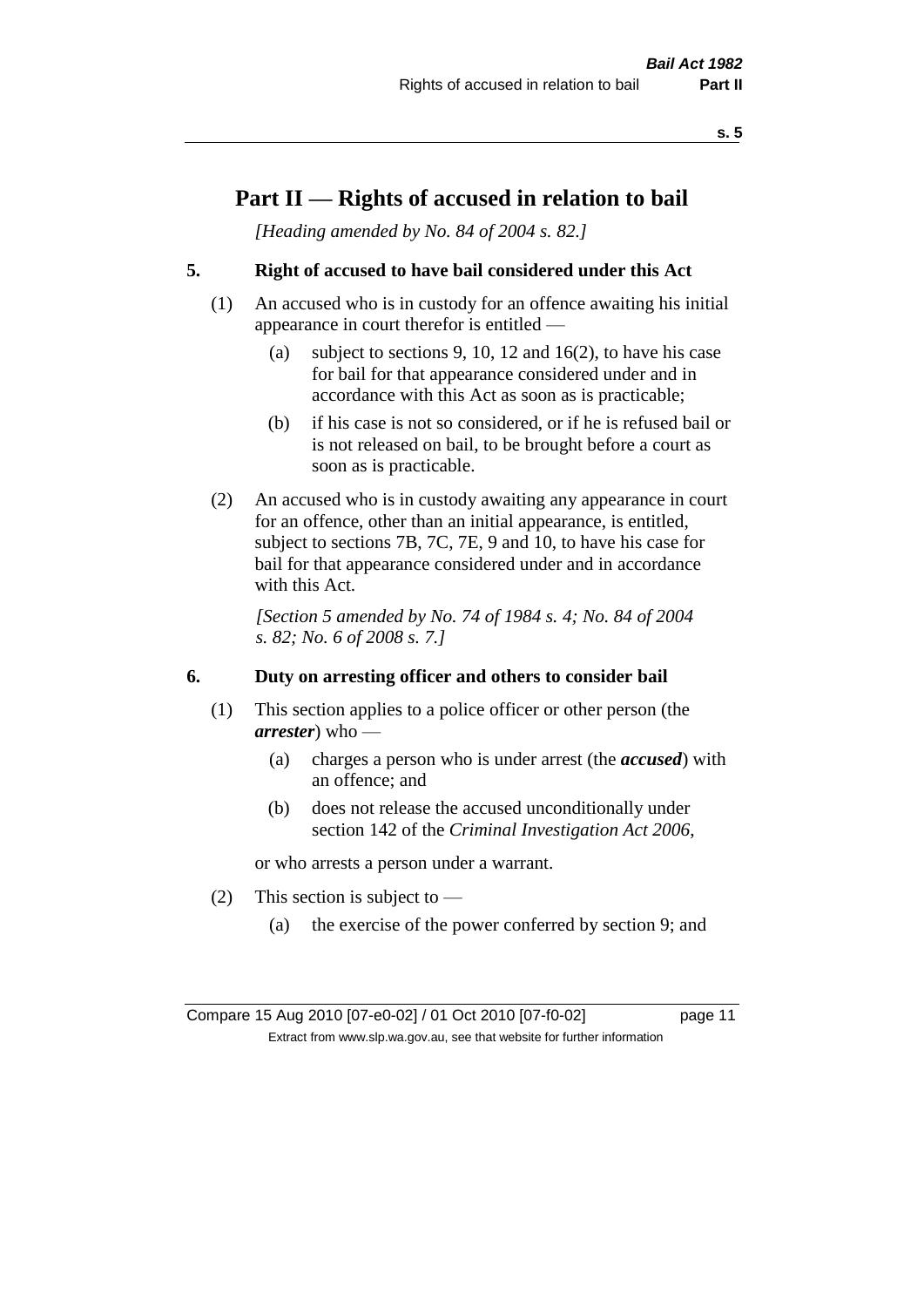(b) sections 10, 12 and 16 and clause 3A of Part C of Schedule 1.

- (3) The duties in this section shall be performed whether or not an application for bail is made by or on behalf of the accused.
- (4) As soon as is practicable after the accused is charged, or arrested under a warrant, as the case may be, the arrester shall either —
	- (a) bring the accused or cause the accused to be brought before a court; or
	- (b) perform the other duties of the arrester under this section.
- (5) If the arrester has power to grant the accused bail, the arrester shall consider the accused's case for bail.
- (6) If the arrester does not have power to grant the accused bail, the arrester shall, unless subsection (8), (9) or (10) applies, bring or cause the accused to be brought before an authorised police officer or a justice or, in the case of a child, any authorised officer or a justice, who shall consider the accused's case for bail as soon as is practicable.
- (7) Even if the arrester has power to grant the accused bail, the arrester may, instead of complying with subsection (5), comply with subsection  $(6)$  as if the arrester did not.
- (8) If under section 15 only a judge of the Supreme Court or a judge of the Children's Court has power to grant the accused bail, the arrester shall bring the accused or cause the accused to be brought before a judge of the Supreme Court or a judge of the Children's Court, as the case requires, who shall consider the accused's case for bail as soon as is practicable.
- (9) If under section 16 only a justice has power to grant the accused bail, the arrester shall bring the accused or cause the accused to be brought before a justice, who shall consider the accused's case for bail as soon as is practicable.

page 12 Compare 15 Aug 2010 [07-e0-02] / 01 Oct 2010 [07-f0-02] Extract from www.slp.wa.gov.au, see that website for further information

**s. 6**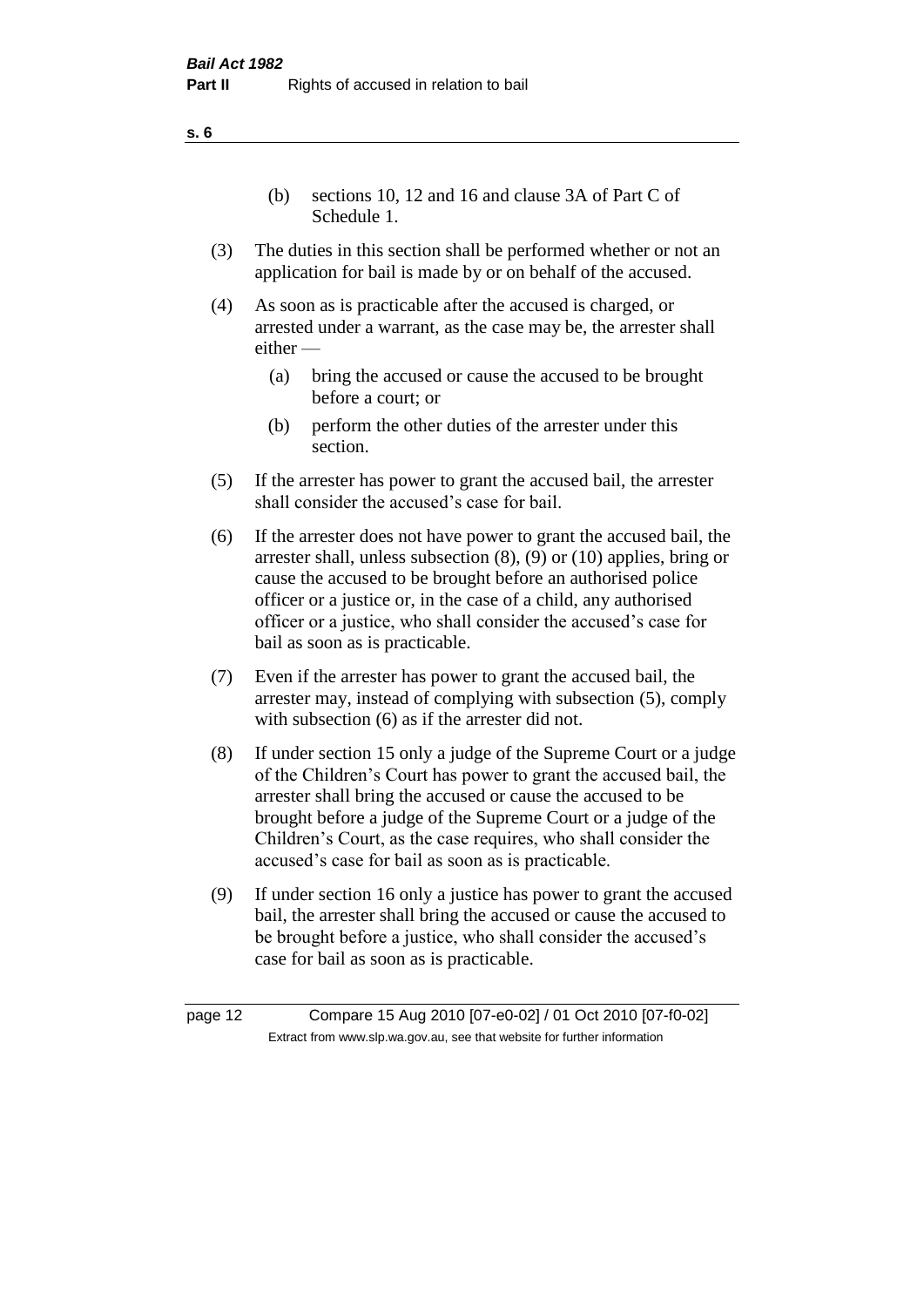(10) If section 16A applies, the arrester shall bring the accused or cause the accused to be brought before a court or judge referred to in section 16A(1), who shall consider the accused's case for bail as soon as is practicable.

*[Section 6 inserted by No. 59 of 2006 s. 4(1).]* 

## **6A. Whether custody justified to be considered in certain cases**

(1) In this section —

*accused* means an accused who is under arrest, other than pursuant to a warrant;

*released* means released from custody without being required to enter into, or without having entered into, a bail undertaking;

*serious offence* means an indictable offence the penalty specified by a written law for which is or includes imprisonment for 5 years or more or life;

*summary court* means the Magistrates Court or the Children's Court.

- (2) An authorised officer or justice who is considering an accused's case for bail for an initial appearance in a summary court on a charge of an indictable offence that is not a serious offence may order that the accused be served with a summons under the *Criminal Procedure Act 2004*, and released, in respect of the charge unless satisfied —
	- (a) that there are reasonable grounds to suspect the accused would not obey the summons if served with it; or
	- (b) that not releasing the accused is justified under subsection (4) or for any other reason.
- (3) An authorised officer or justice who is considering an accused's case for bail for an initial appearance in a summary court on a charge of a simple offence must order that the accused be served with a court hearing notice under the *Criminal Procedure Act 2004*, and released, in respect of the charge unless satisfied —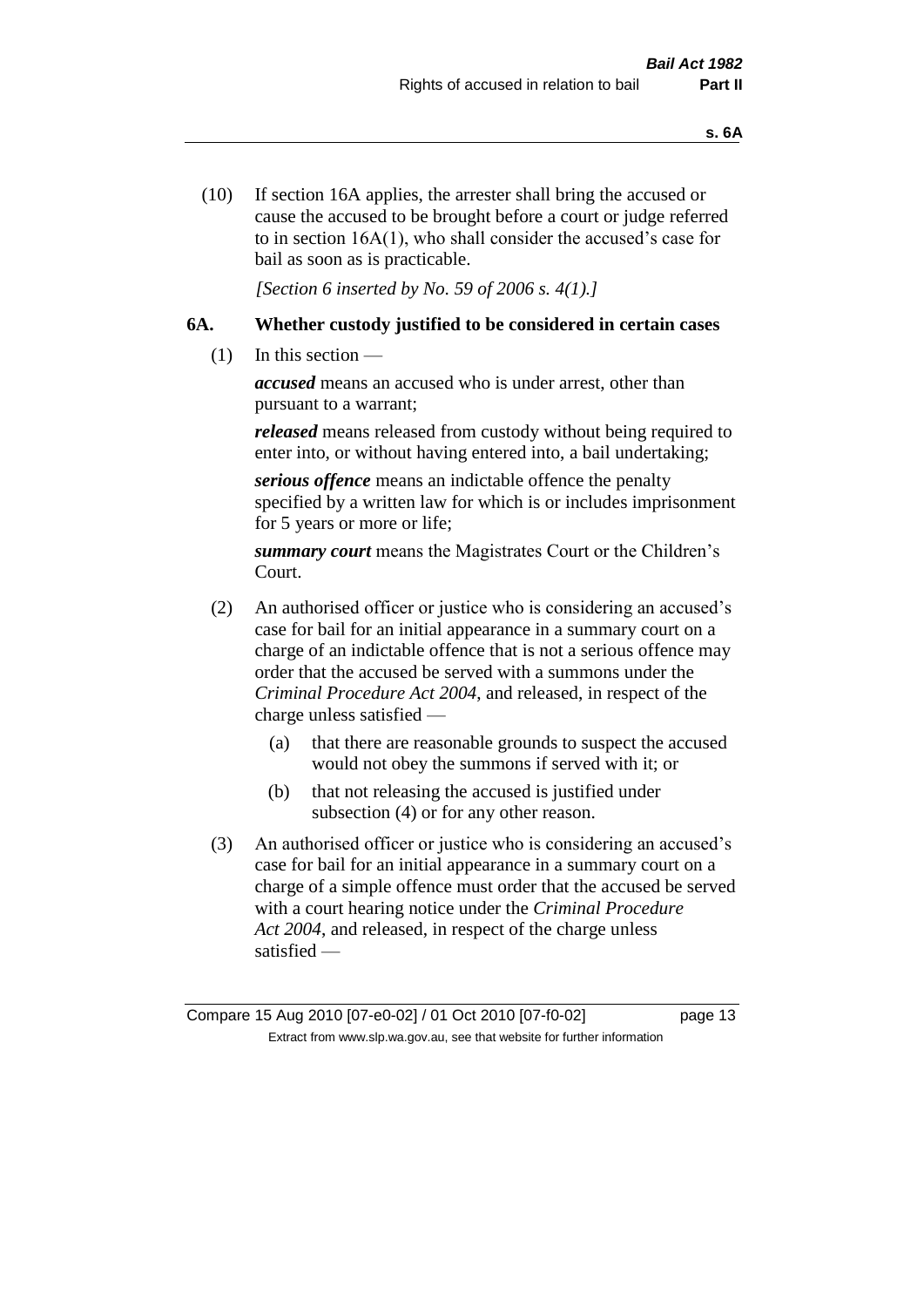(a) that the presence of the accused when the charge is dealt with is likely to be necessary for any reason or for sentencing purposes; or

- (b) that not releasing the accused is justified under subsection (4) or for any other reason.
- (4) Not releasing an accused is justified if there are reasonable grounds to suspect that if the accused were released —
	- (a) the accused
		- (i) would commit an offence;
		- (ii) would continue or repeat an offence with which he or she is charged;
		- (iii) would endanger another person's safety or property; or
		- (iv) would interfere with witnesses or otherwise obstruct the course of justice, whether in relation to the accused or any other person;
		- or
	- (b) the accused's safety would be endangered.
- (5) This section does not affect the operation of section 28 or 30 of the *Criminal Procedure Act 2004*.

*[Section 6A inserted by No. 59 of 2006 s. 5.]* 

## **7. Duty imposed on judicial officers in respect of unconvicted accused**

(1) Upon and following an accused's initial appearance in court for an offence every judicial officer who may thereafter order his detention or continued detention in custody before conviction for the offence is under a duty, unless section 7B, 7C or 7E applies, to consider the accused's case for bail, whether or not an application for bail is made by the accused or on his behalf.

*[(2)-(4) deleted]*

page 14 Compare 15 Aug 2010 [07-e0-02] / 01 Oct 2010 [07-f0-02] Extract from www.slp.wa.gov.au, see that website for further information

**s. 7**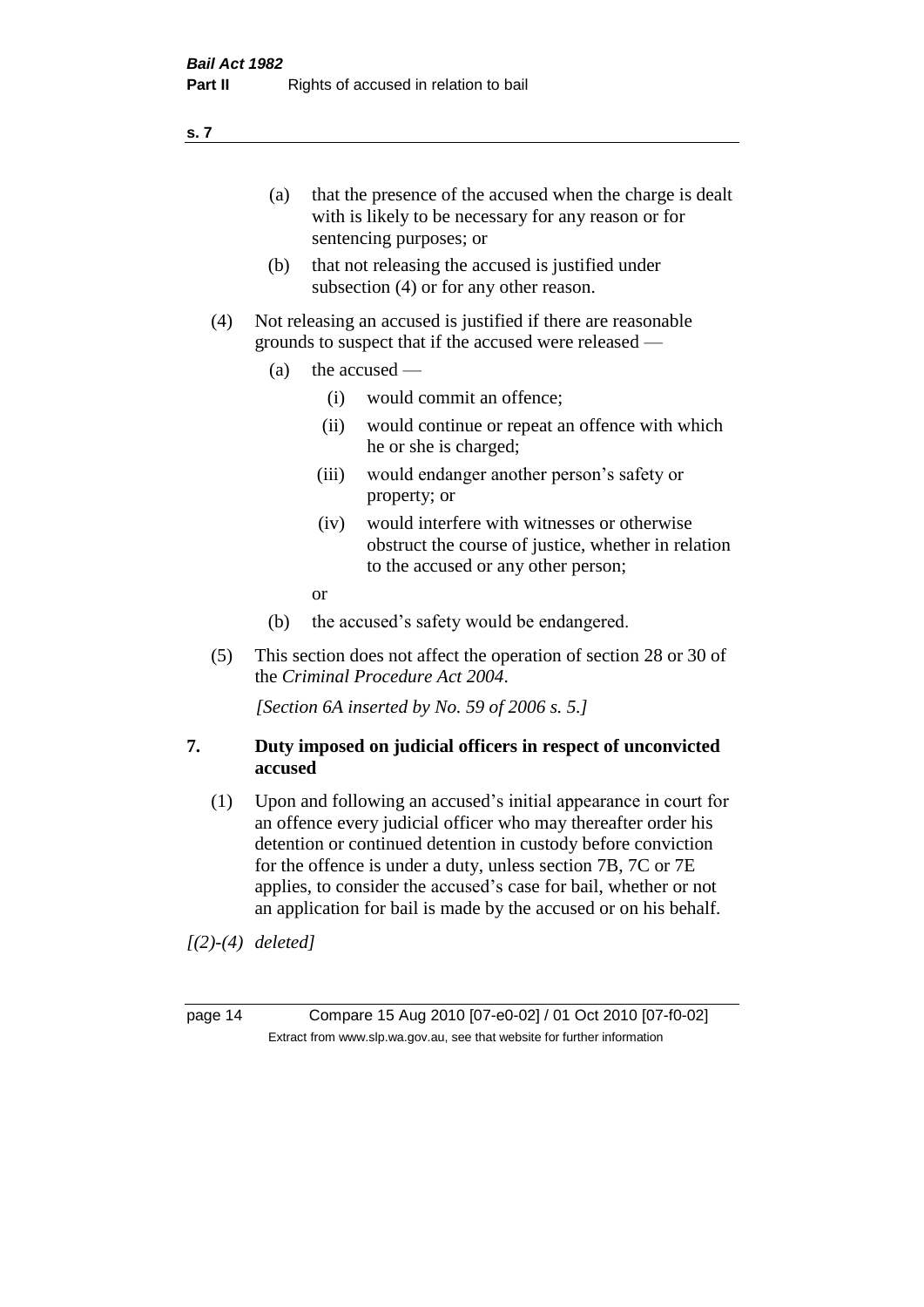(5) The operation of this section is subject to the exercise of the powers conferred by sections 7A and 9 and to the provisions of sections 10, 12 and 16(2) and clause 3A of Part C of Schedule 1.

*[Section 7 amended by No. 74 of 1984 s. 5; No. 49 of 1988 s. 80; No. 45 of 1993 s. 6; No. 84 of 2004 s. 82; No. 59 of 2006 s. 4(2); No. 6 of 2008 s. 8.]* 

## **7A. Bail may be dispensed with by court**

- (1) A judicial officer referred to in section 7(1) may, instead of discharging the duty imposed by that subsection, dispense with the requirement for bail for an appearance in court for an offence by an accused if the judicial officer —
	- (a) has jurisdiction to do so under section 13A(1); and
	- (b) may properly do so under section 13A(2).
- (2) Where the requirement for bail is dispensed with under this section, the accused has a right to be at liberty until the accused is required to appear before a court for the offence, but subject  $\mathrm{to}$  —
	- (a) section 59A; and
	- (b) any requirement that the accused be in custody for some other offence or reason.

*[Section 7A inserted by No. 6 of 2008 s. 9(1).]*

#### **7B. Special provision for adult accused in murder cases**

 $(1)$  In this section —

*judge* means a judge of the Supreme Court.

- (2) This section applies where
	- (a) an accused is in custody for an offence of murder so that under section 15 only a judge has power to grant bail; and
	- (b) the accused is not a child.

Compare 15 Aug 2010 [07-e0-02] / 01 Oct 2010 [07-f0-02] page 15 Extract from www.slp.wa.gov.au, see that website for further information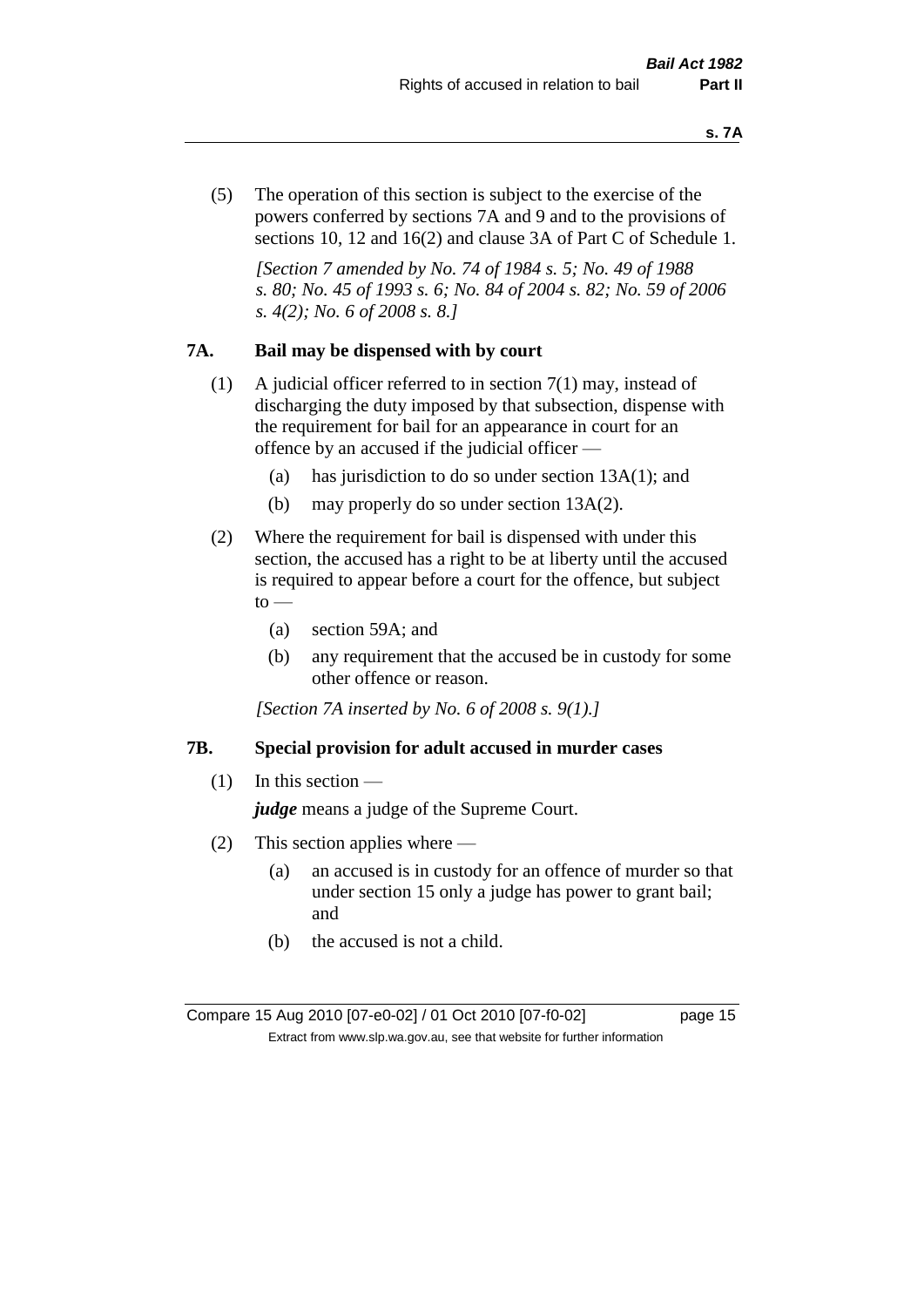#### **s. 7B**

- (3) Where this section applies the accused, or a person on the accused's behalf, may make an application to a judge for bail at any time before conviction for the offence.
- (4) Upon an accused's initial appearance in court for an offence of murder, the judicial officer who may order the accused's detention in custody is under a duty to inform the accused of the right conferred by subsection (3).
- $(5)$  Where
	- (a) an accused's case for bail has been considered by a judge on an application under subsection (3); and
	- (b) bail has been refused,

the accused's case for bail shall not be considered on any subsequent occasion in the same case when the accused's continued detention may be ordered unless subsection (6) applies.

- (6) The accused's case for bail shall again be considered by a judge if the accused, or a person on the accused's behalf, applies to a judge and satisfies the judge that —
	- (a) new facts have been discovered, new circumstances have arisen or the circumstances have changed since bail was refused; or
	- (b) the accused failed to adequately present the accused's case for bail on the previous occasion.
- $(7)$  Where
	- (a) an accused's case for bail has been considered by a judge on an application under subsection (3); and
	- (b) bail has been granted,

on any subsequent appearance in the same case a judicial officer may order, notwithstanding section 15, that bail is to continue on the same terms and conditions.

page 16 Compare 15 Aug 2010 [07-e0-02] / 01 Oct 2010 [07-f0-02] Extract from www.slp.wa.gov.au, see that website for further information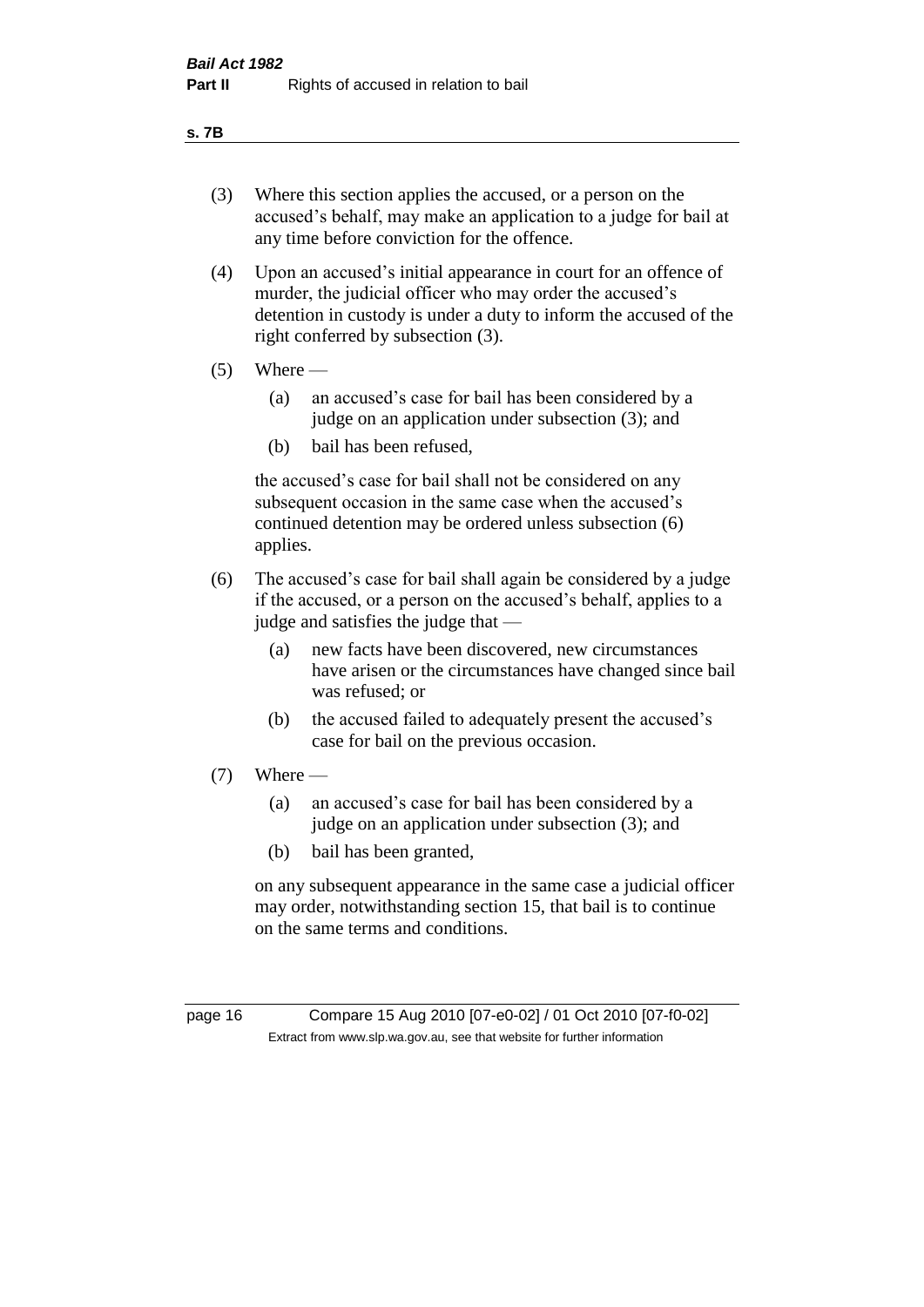(8) The accused is to be taken before a judge for the purposes of an application under this section only if the judge so orders.

*[Section 7B inserted by No. 6 of 2008 s. 9(1); amended by No. 29 of 2008 s. 24(2) and (3).]*

## **7C. Special provision for child accused in murder cases**

- (1) This section applies where a child accused is in custody for an offence of murder so that under section 15 only a judge of the Children's Court has power to grant bail.
- (2) Where this section applies, the judicial officer referred to in section 7(1) other than a judge of the Children's Court, shall, whether or not an application for bail is made by the accused or on the accused's behalf, cause the accused to be taken as soon as is practicable before a judge of the Children's Court for the purpose of having the accused's case for bail considered by the judge.
- (3) Notwithstanding subsection (2), where
	- (a) the duty described in that subsection has been discharged once in relation to a child accused's case for bail; and
	- (b) bail has on that occasion been refused by a judge of the Children's Court,

the accused's case for bail need not be considered on any subsequent occasion in the same case when the accused's continued detention may be ordered unless subsection (4) applies.

- (4) On a subsequent occasion the accused may apply to the judicial officer who may order the accused's continued detention for a reconsideration of the accused's case for bail on the ground  $that -$ 
	- (a) new facts have been discovered, new circumstances have arisen or the circumstances have changed since bail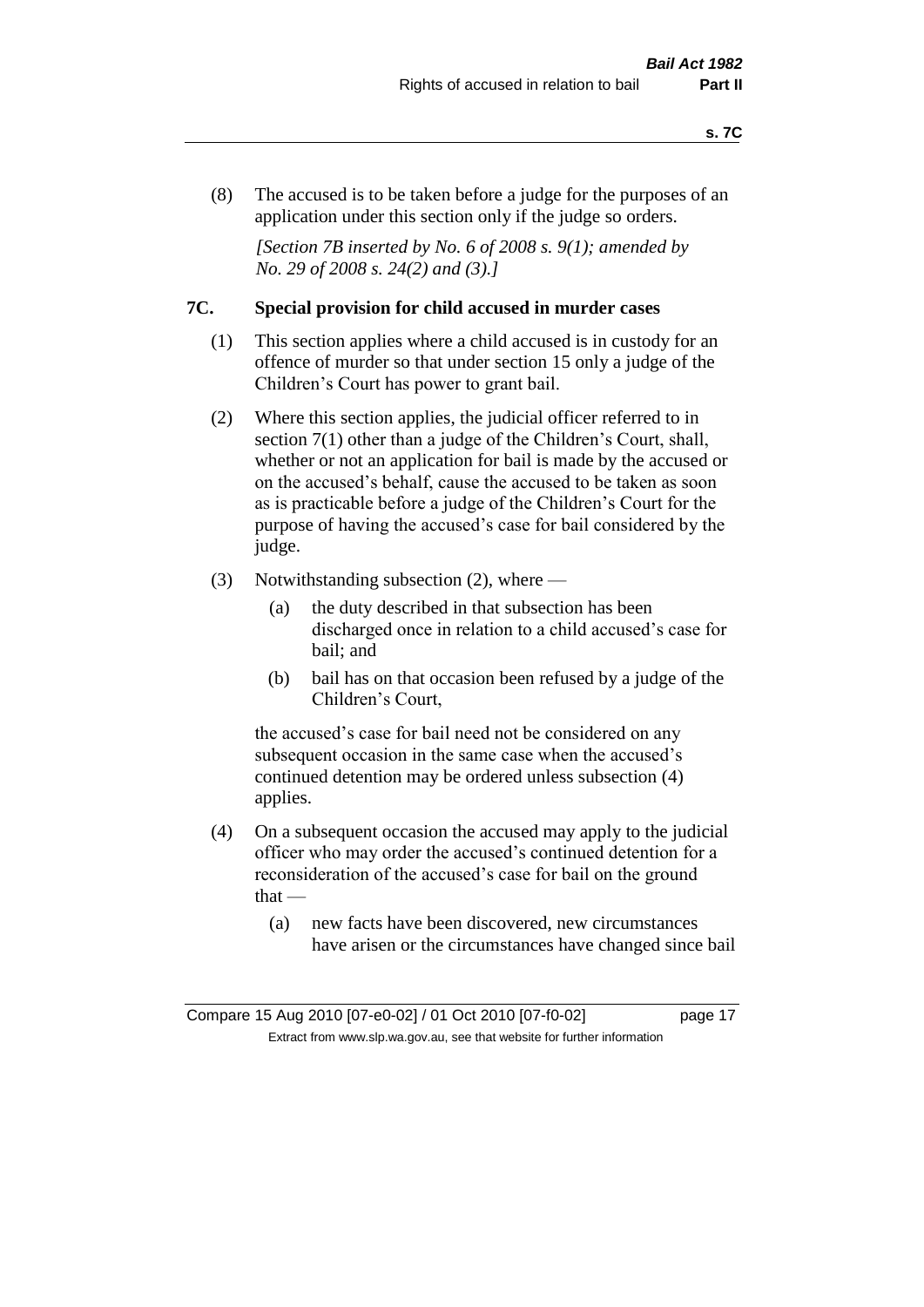#### **s. 7D**

was refused on the occasion mentioned in subsection (3); or

- (b) the accused failed to adequately present the accused's case for bail on that occasion.
- (5) If the judicial officer is satisfied as to one or more of those grounds the judicial officer shall cause the accused to be taken as soon as is practicable before a judge of the Children's Court for the purpose of having the accused's case for bail considered by the judge.

*[Section 7C inserted by No. 6 of 2008 s. 9(1); amended by No. 29 of 2008 s. 24(4).]*

## **7D. Previous decision may be adopted**

- (1) Notwithstanding section 7(1), after
	- (a) the duty described in that subsection has been discharged once in relation to an accused's case for bail; or
	- (b) a judge of the Children's Court has considered the case under section 15,

it is sufficient on any subsequent consideration of bail in the same case for a judicial officer, including a judge of the Children's Court acting under section 15, to make inquiry of the accused in terms of subsection (2).

- (2) The inquiry to be so made is  $-$ 
	- (a) whether any new fact has been discovered or new circumstance has arisen, or whether the circumstances have changed, since bail was previously granted or refused; and
	- (b) whether the accused considers that the accused failed to adequately present the accused's case for bail on a previous occasion.

page 18 Compare 15 Aug 2010 [07-e0-02] / 01 Oct 2010 [07-f0-02] Extract from www.slp.wa.gov.au, see that website for further information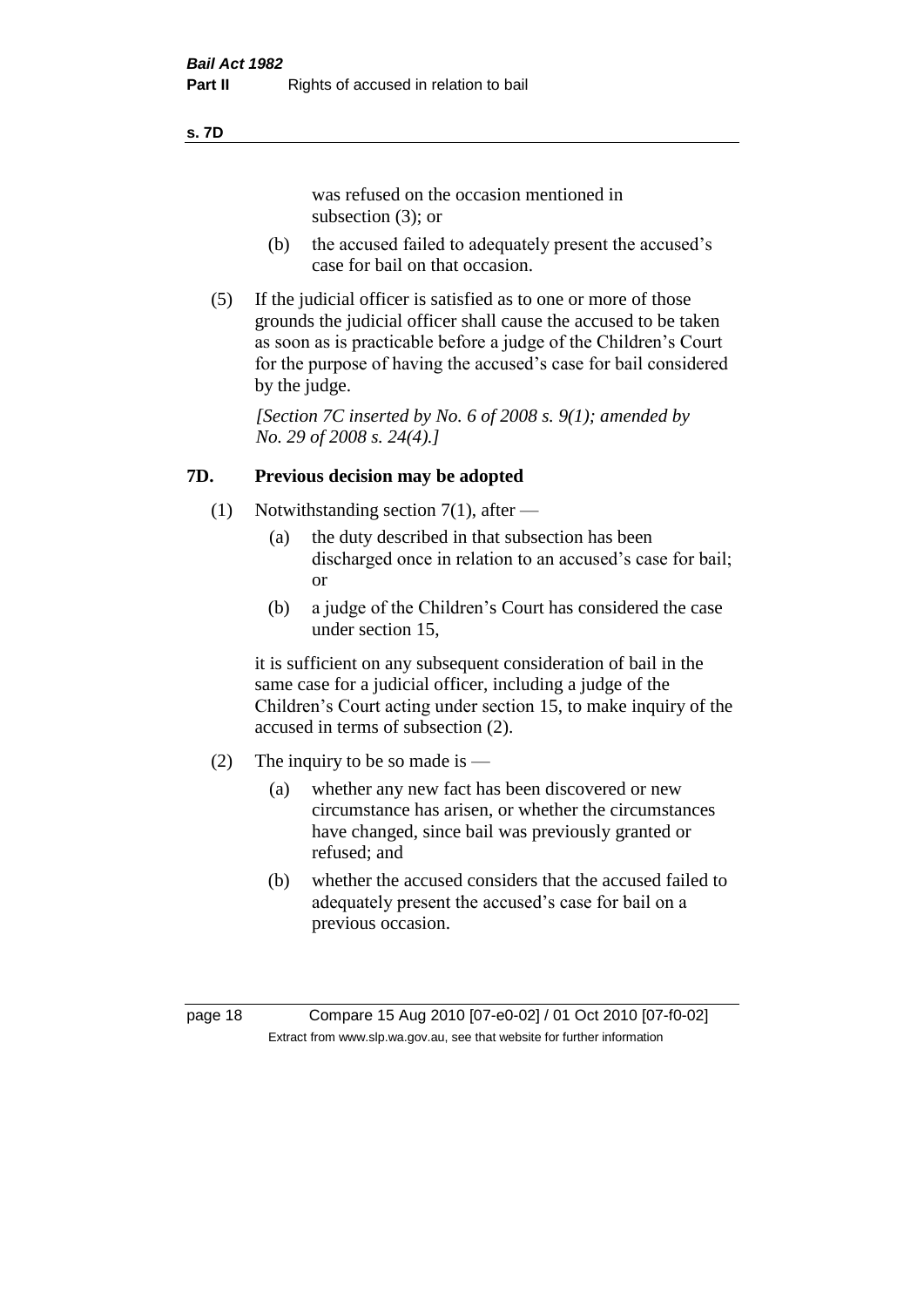(3) Unless the judicial officer is satisfied that there is any reason of the kind mentioned in subsection (2) for not doing so, the judicial officer may adopt the decision previously made in the case, but with power to make such variations of the terms and conditions of bail as the judicial officer thinks fit.

*[Section 7D inserted by No. 6 of 2008 s. 9(1).]*

## **7E. Bail during trial**

- $(1)$  Where
	- (a) an accused has been refused bail for the accused's appearance for trial for an offence; and
	- (b) the trial extends beyond one day,

a judicial officer referred to in section 7(1) need not comply with that subsection unless the accused, or a person on the accused's behalf, applies for bail.

(2) In subsection  $(1)$  —

*trial* means that part of proceedings for an offence when evidence is being received by the court in respect of the offence and also extends to any time when —

- (a) legal argument is being heard; or
- (b) a judicial officer or a jury is deliberating.

*[Section 7E inserted by No. 6 of 2008 s. 9(1).]*

## **7F. Bail for appeal from courts of summary jurisdiction**

- (1) If a person is in custody and an appeal has been commenced under the *Criminal Appeals Act 2004* Part 2 in connection with the decision by virtue of which the person is in custody, the person may apply for bail —
	- (a) if the appeal is to be heard and determined by the Court of Appeal or if an application has been made to the Court of Appeal for leave to appeal to the Court of Appeal — to a judge of appeal; or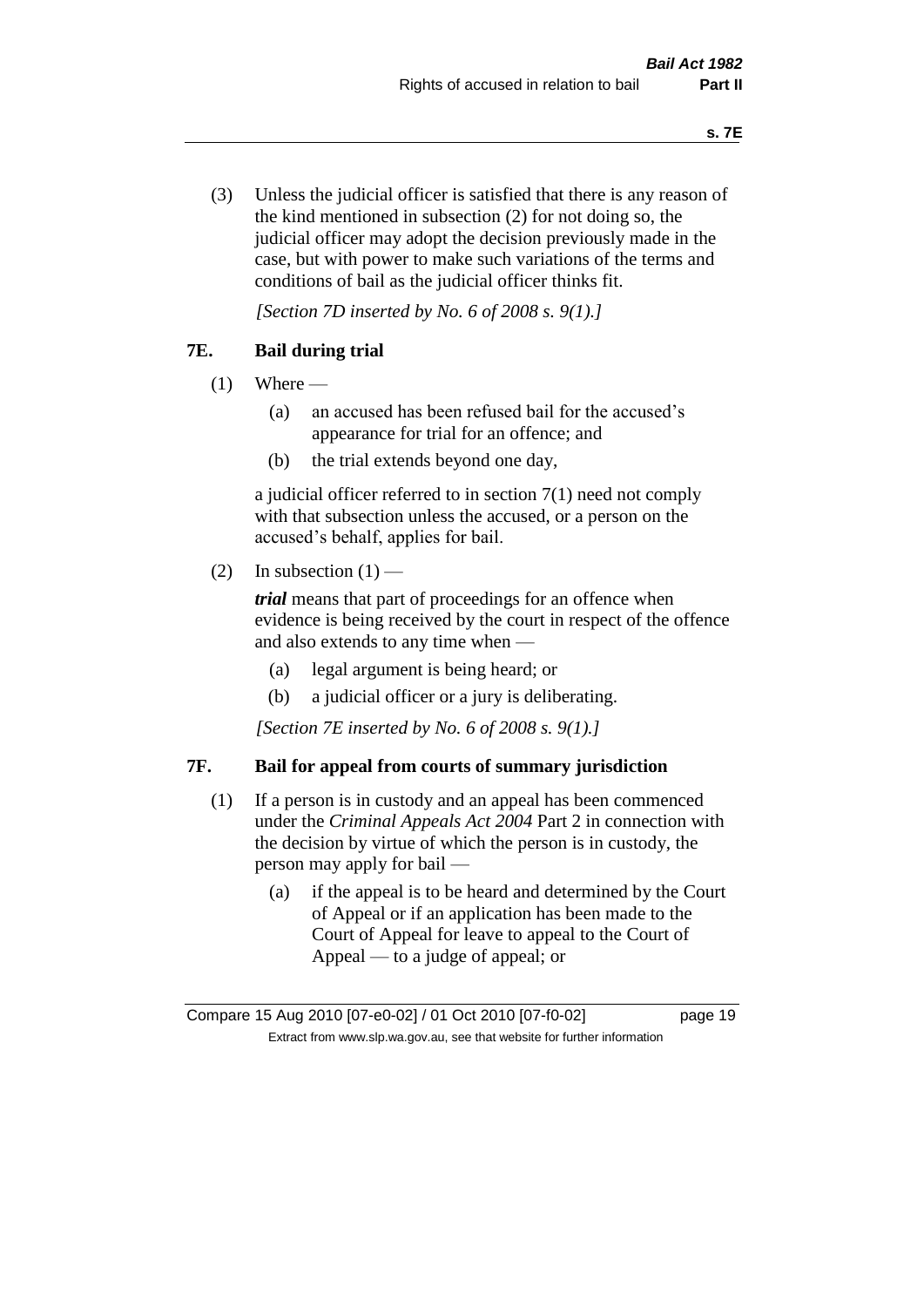**s. 8**

- (b) in any other case to a judge of the Supreme Court.
- (2) Bail shall not be granted to an applicant for bail under subsection (1) unless —
	- (a) the applicant has given notice of the application for bail  $to -$ 
		- (i) the Director of Public Prosecutions; or
		- (ii) the State Solicitor,

as the case may require; and

(b) that official has been given an opportunity to be heard on the application.

*[Section 7F inserted by No. 6 of 2008 s. 9(1).]*

## **8. Accused to be given information and approved forms**

- (1) Subject to subsection (4), a judicial officer or authorised officer who is called upon to consider an accused's case for bail, on the first occasion when it arises in relation to an offence or group of offences for which an accused is required to appear, shall ensure that the accused is, or has been, given —
	- (a) such information in writing as to the effect of this Act as is prescribed for the purposes of this paragraph;
	- (b) an approved form for completion, designed to disclose to the judicial officer or authorised officer all information relevant to the decision; and
	- (c) where the accused is unable or insufficiently able, to read, speak or write English, such assistance as he may reasonably require in order to have communicated to him the information mentioned in paragraph (a) and complete the form referred to in paragraph (b).
- (2) After an accused case for bail has been considered once, a judicial officer or authorised officer on any subsequent consideration of bail in the same case shall —
	- (a) comply with subsection  $(1)(a)$ ; and

page 20 Compare 15 Aug 2010 [07-e0-02] / 01 Oct 2010 [07-f0-02] Extract from www.slp.wa.gov.au, see that website for further information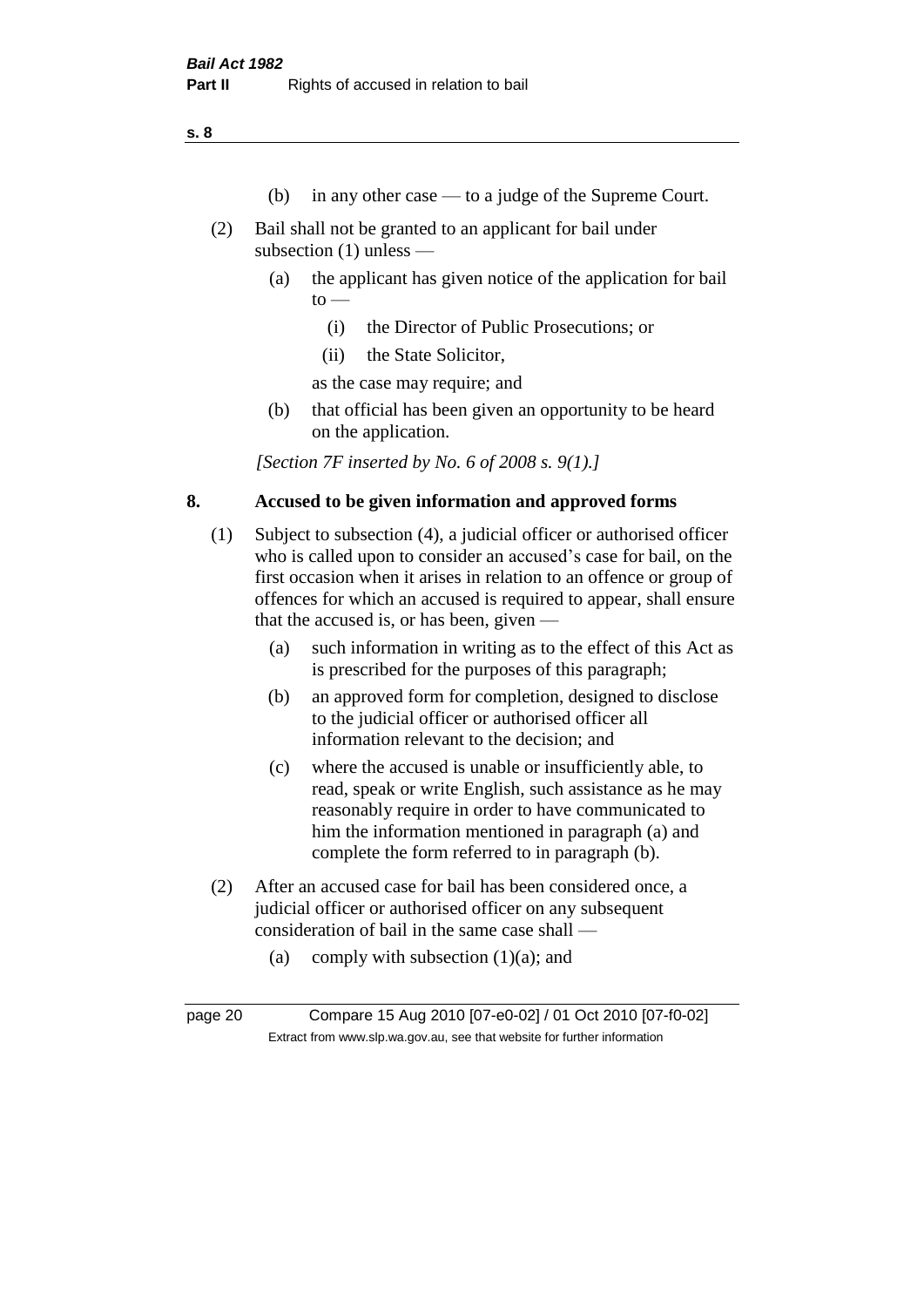- (b) either comply with subsection  $(1)(b)$  or obtain the form previously completed for the purposes of that paragraph, if any, and ensure that —
	- (i) the form is revised in order to show any changes which he is informed have occurred since it was completed; and
	- (ii) any assistance, of the kind referred to in subsection  $(1)(c)$  is given to the accused for the purpose of completing or revising the form, as the case may be.
- (3) Nothing in this section shall be read as limiting section 23.
- (3a) Notwithstanding subsection  $(1)(a)$  or  $(2)(a)$  a judicial officer or authorised officer need not comply with that paragraph if it appears to him that the accused's case for bail is such that bail is likely to be granted to him in accordance with this Act; but if it subsequently appears to him that bail will not be granted or that the accused is dissatisfied with any condition imposed on the grant of bail he shall then comply with that paragraph.
- (4) Notwithstanding subsection (1)(b) or (2)(b), a judicial officer or an authorised officer may dispense with completion or revision of the form referred to in those paragraphs if it appears to him  $that -$ 
	- (a) the accused's case for bail is such that bail is likely to be granted to him in accordance with this Act; and
	- (b) the information in the possession of the judicial officer or authorised officer is sufficient for his consideration of the case.
- (5) Where a person has applied for bail for an appeal as mentioned in section 7F(1), this section applies as if the consideration of bail for the appeal were a first consideration of bail for an offence.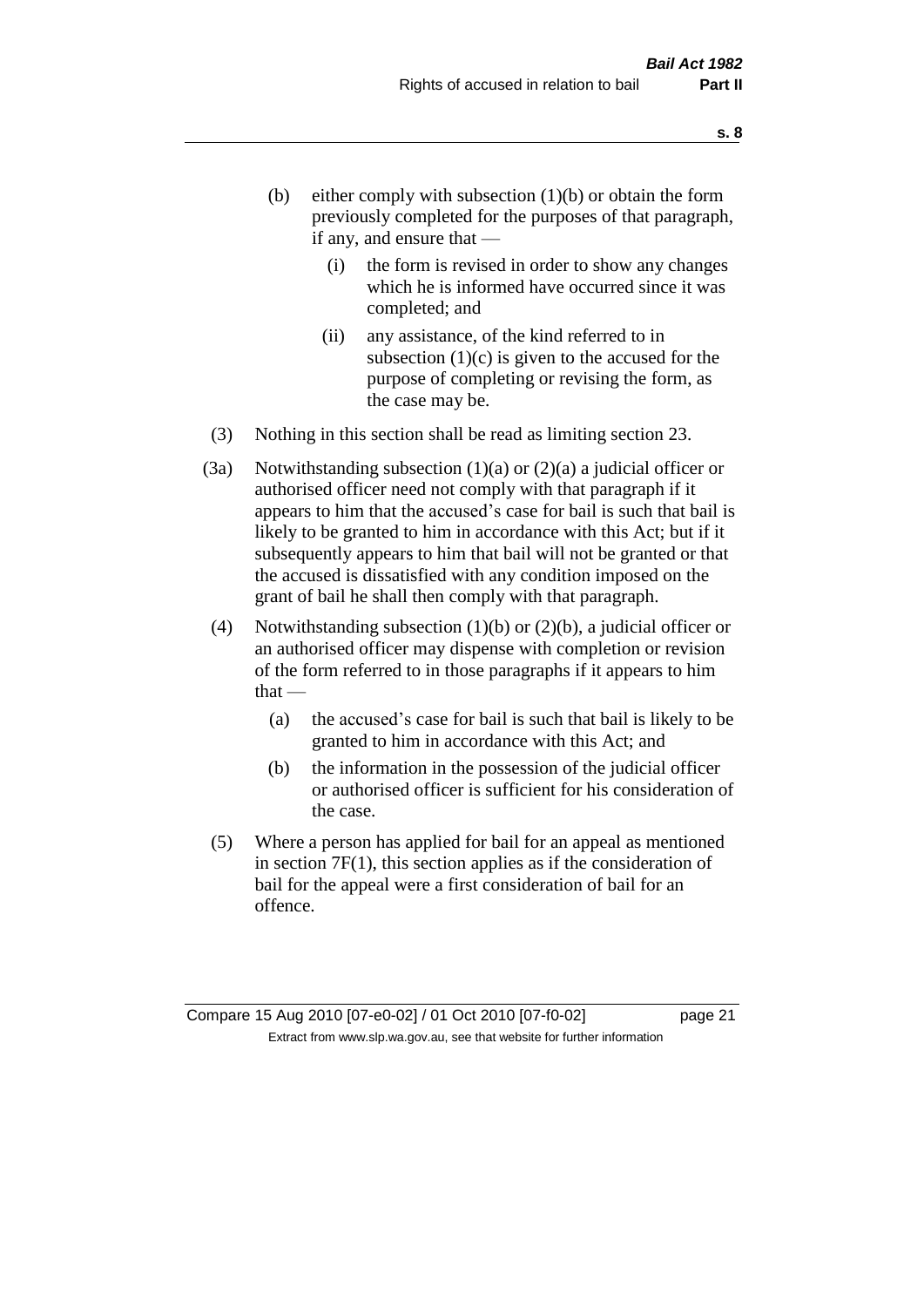#### **s. 9**

*[Section 8 amended by No. 74 of 1984 s. 6; No. 15 of 1988 s. 6; No. 33 of 1989 s. 18; No. 84 of 2004 s. 82; No. 6 of 2008 s. 9(2) and 43(1).]* 

## **9. Bail decision may be deferred until further information obtained**

- (1) Subject to section 26(2) of the *Young Offenders Act 1994*, a judicial officer or authorised officer who is called upon to consider a case for bail may defer consideration of the case for a period not exceeding 30 days if he thinks it is necessary —
	- (a) to obtain more information for the purpose of making a decision in accordance with this Act; or
	- (b) to take any step authorised by section  $24(1)$  or  $24A(1)$ or (2).
- (2) Nothing in this section shall be taken to limit the right of an accused to be brought before a court as soon as is practicable if he is not released on bail.

*[Section 9 amended by No. 57 of 1997 s. 21(2); No. 84 of 2004 s. 82; No. 6 of 2008 s. 10(1).]*

## **10. Sections 5, 6 and 7 do not apply where accused imprisoned for other cause**

Notwithstanding sections 5, 6 and 7, the rights conferred on an accused and the duties imposed on police officers, authorised officers and judicial officers by those sections in respect of an appearance in court for an offence do not arise where —

- (a) the accused is in custody for some other offence or reason (including the non-payment of a sum of money); and
- (b) the police officer, authorised officer or judicial officer is satisfied that the accused is likely to remain in custody for that other offence or reason until or beyond the time for the appearance for the first-mentioned offence.

page 22 Compare 15 Aug 2010 [07-e0-02] / 01 Oct 2010 [07-f0-02] Extract from www.slp.wa.gov.au, see that website for further information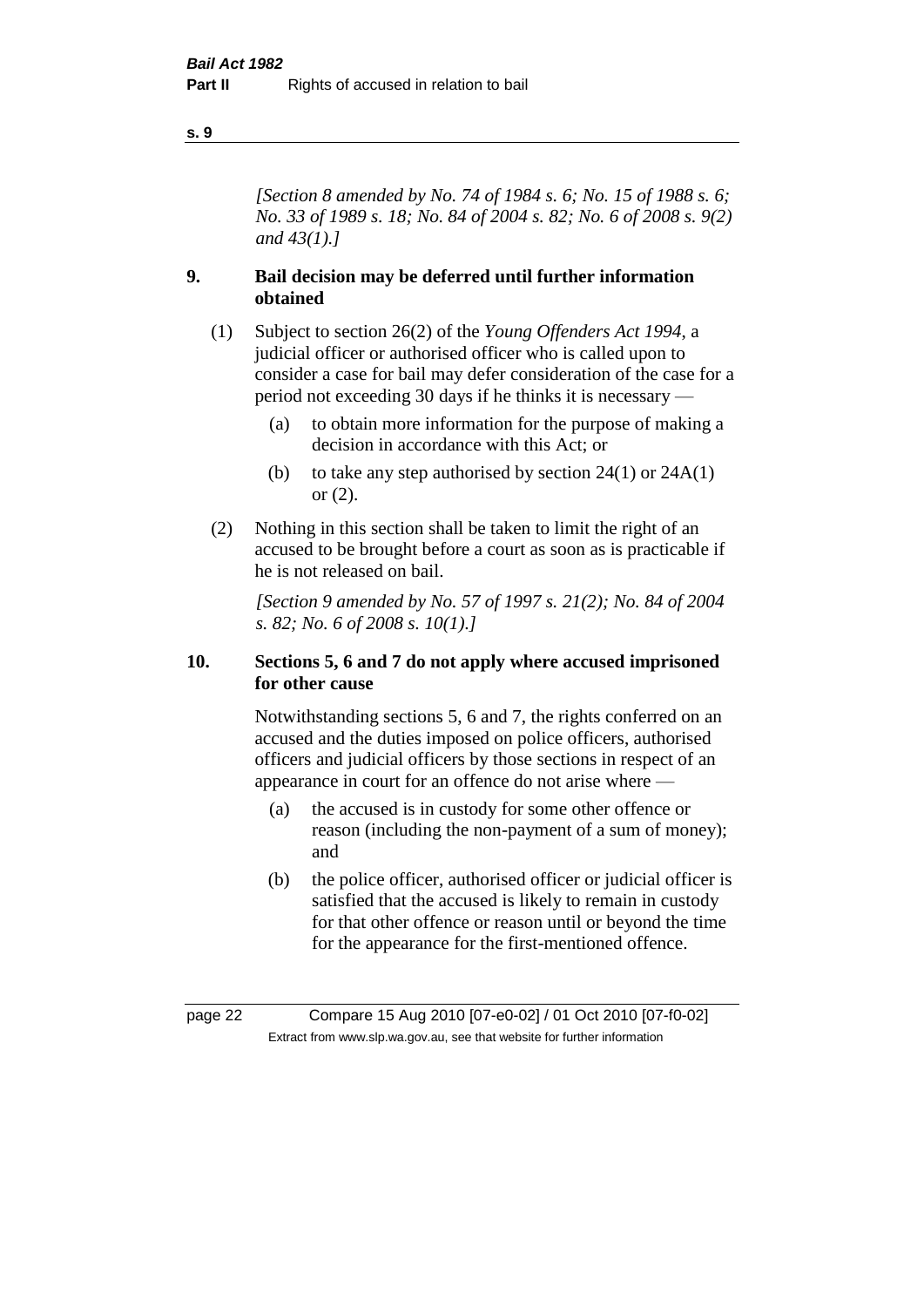*[Section 10 amended by No. 84 of 2004 s. 82.]*

## **11. Rights following grant of bail**

- $(1)$  When
	- (a) bail has been granted to an accused for an appearance in court;
	- (b) all conditions which are to be complied with before the release of the accused have been complied with; and
	- (c) he has entered into a bail undertaking for that appearance or his bail undertaking is deemed to be amended under section 31(3),

the accused has a right to be at liberty until he is required to appear, or to next appear, before a court, but subject to —

- (d) any requirement that he be in custody for some other reason;
- (e) the exercise of the powers in sections 14(3), 17A, 46, 50F, 54 and 55; and
- (f) the limitation mentioned in section 12.
- (2) Where the accused is in custody in a lock-up, court custody centre or prison, the right conferred by subsection (1) is also subject to the person in charge of the lock-up, court custody centre or prison either —
	- (a) signing a certificate under subsection (3); or
	- (b) receiving notice that a certificate has been signed by another person under that subsection.
- (3) After an accused becomes entitled to be at liberty as provided in subsection (1), a person referred to in section 29 may sign a certificate to that effect in the prescribed form.
- (4) The person in charge of a lock-up, court custody centre or prison in which the accused is in custody shall release the accused from custody as soon as is practicable after —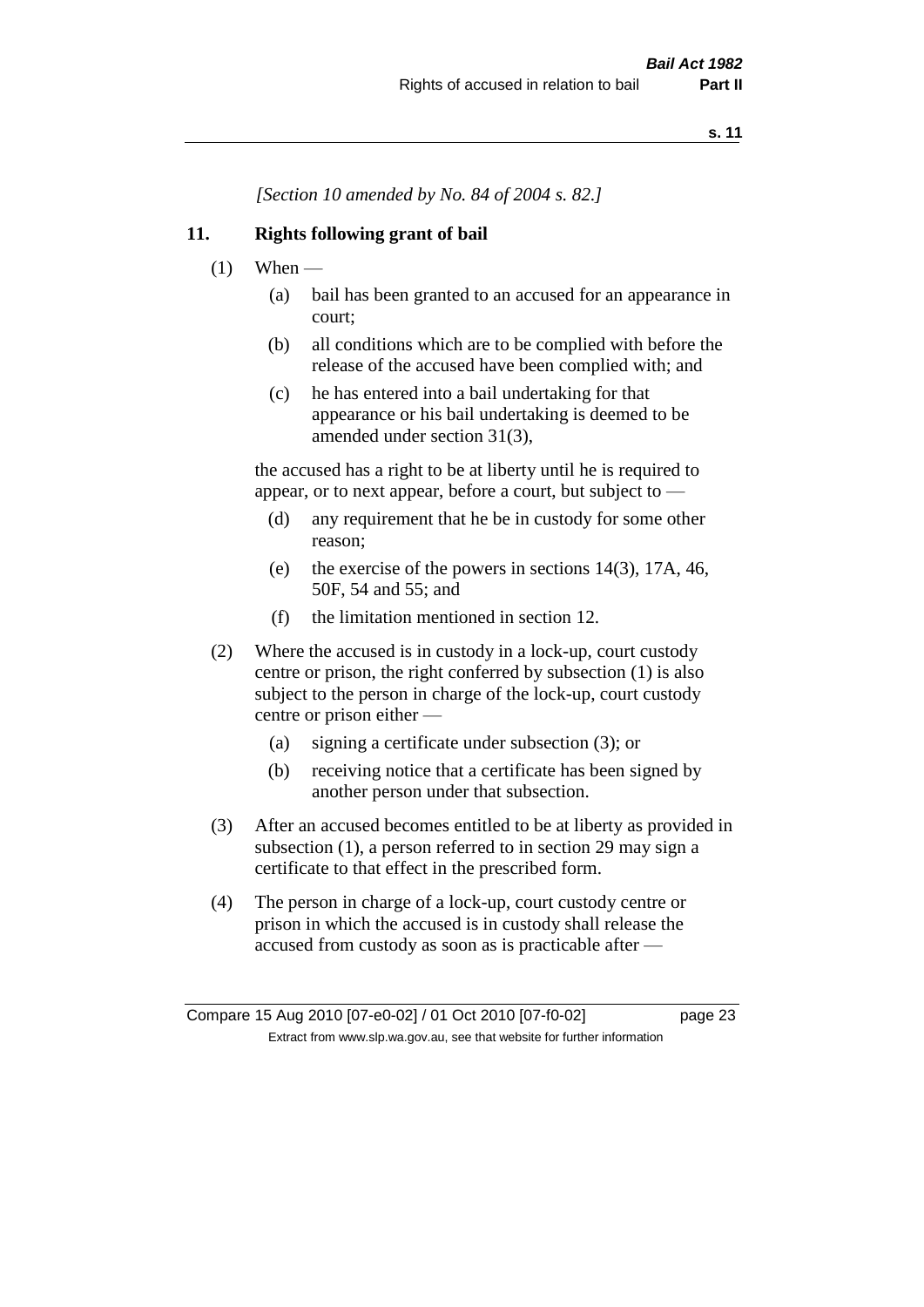**s. 12**

- (a) the person in charge signs the certificate; or
- (b) if the certificate is signed by a person other than the person in charge, the person in charge receives notice as described in subsection (2)(b).

*[Section 11 amended by No. 74 of 1984 s. 7; No. 15 of 1988 s. 7; No. 49 of 1988 s. 81; No. 45 of 1993 s. 7; No. 47 of 1999 s. 8; No. 59 of 2004 s. 141; No. 84 of 2004 s. 82; No. 6 of 2008 s. 11(1) and (2).]* 

## **12. Further limitation on rights in s. 7A(2) and 11**

The right of an accused to have his case for bail considered as soon as is practicable, his right to be at liberty as mentioned in sections 7A(2) and 11(1), and the corresponding duties created by this Part, are limited so far as is reasonably necessary for the exercise or performance by a person of any statutory power or function vested in him which requires or permits the continued custody of the accused, including the exercise of the powers set out in Part 12 of the *Criminal Investigation Act 2006* and Parts 6 and 7 of the *Criminal Investigation (Identifying People) Act 2002*.

*[Section 12 amended by No. 6 of 2002 s. 96; No. 84 of 2004 s. 82; No. 59 of 2006 s. 6; No. 6 of 2008 s. 12.]*

page 24 Compare 15 Aug 2010 [07-e0-02] / 01 Oct 2010 [07-f0-02] Extract from www.slp.wa.gov.au, see that website for further information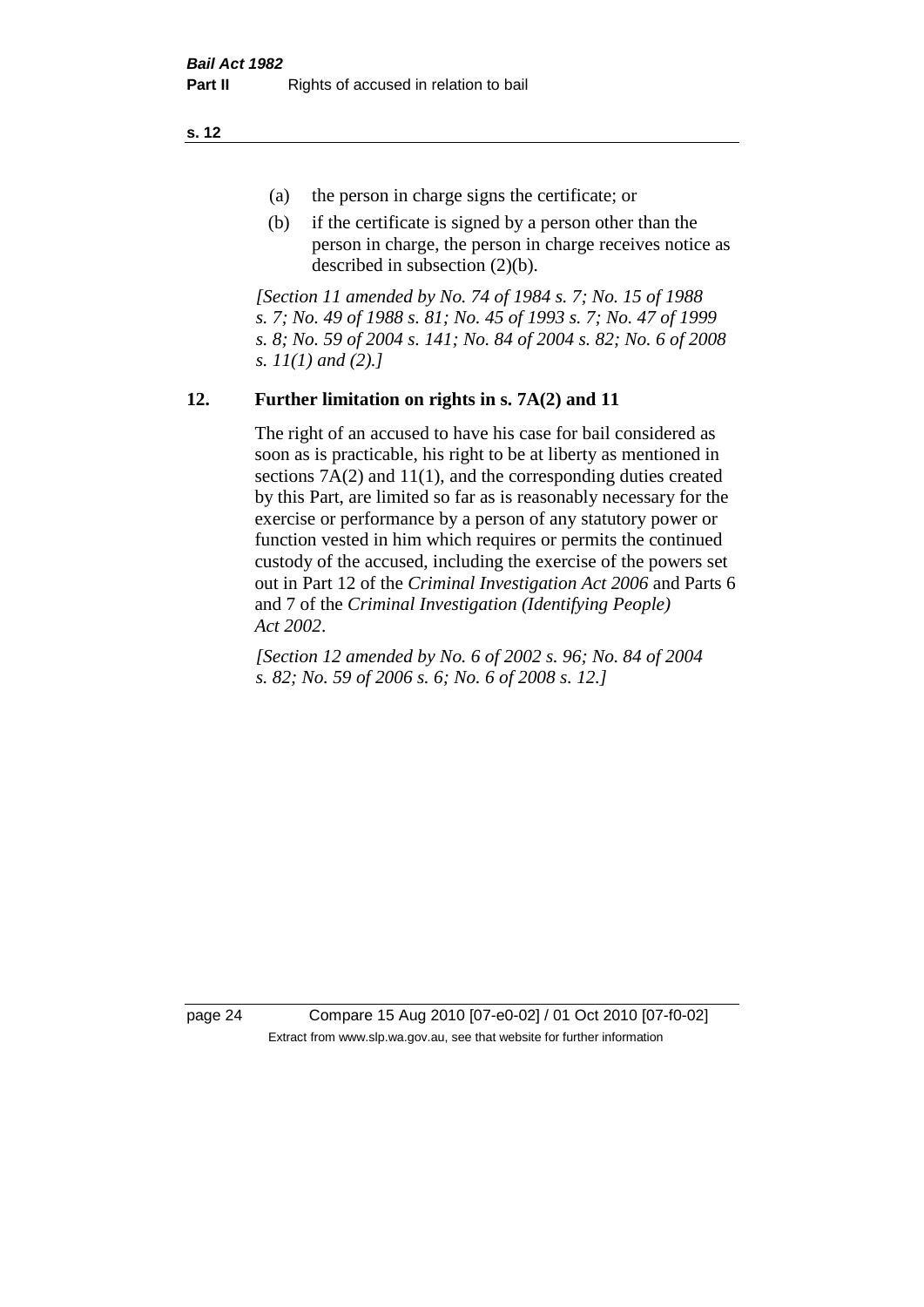## **Part III — Jurisdiction relating to bail**

*[Heading inserted by No. 6 of 2008 s. 13.]*

## **13. Jurisdiction to grant bail**

- (1) Jurisdiction to grant bail for any appearance described in the first column of Part A of Schedule 1 is vested in the judicial officer or authorised officer specified in the second column of that Part opposite thereto and shall be exercised subject to and in accordance with this Part and the further provisions in Parts B, C and D of Schedule 1.
- (2) A home detention condition shall not be imposed as a condition of bail except by a judicial officer.

*[Section 13 amended by No. 61 of 1990 s. 5; No. 45 of 1993 s. 12.]* 

## **13A. Jurisdiction to dispense with bail and how jurisdiction to be exercised**

- (1) Jurisdiction to dispense with the requirement for bail under section 7A for any appearance described in the first column of Schedule 1 Part A clause 2 or 3 is vested, subject to Schedule 1 Part B, in the judicial officer specified in the second column of that clause opposite that description, but Schedule 1 Part A clause 7 does not apply for the purposes of this subsection.
- (2) The jurisdiction referred to in subsection (1) is exercisable  $only$ —
	- (a) in respect of an appearance in court before conviction for an offence; and
	- (b) if it appears to the judicial officer that bail would be granted in accordance with Schedule 1 Part C clause 1 or 2 but that in the circumstances the completion of bail papers is an unnecessary imposition.
- (3) Where a judicial officer dispenses with the requirement for bail for an appearance by an accused the registrar of the court shall,

Compare 15 Aug 2010 [07-e0-02] / 01 Oct 2010 [07-f0-02] page 25 Extract from www.slp.wa.gov.au, see that website for further information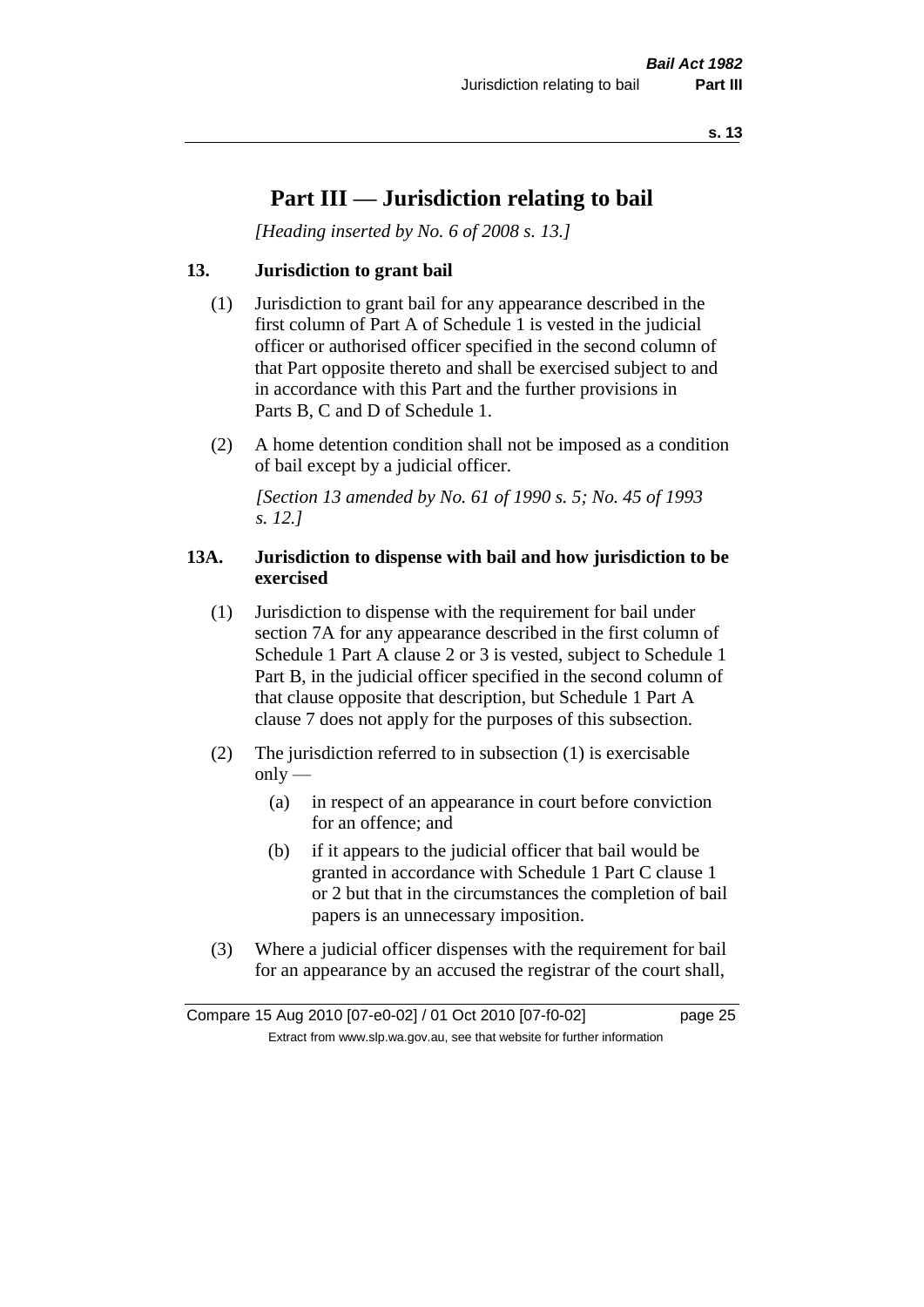#### **s. 13B**

in accordance with section 13B, give written notice to the accused of the time and place for the appearance.

*[Section 13A inserted by No. 6 of 2008 s. 14.]*

## **13B. Giving and proof of notices under s. 13A(3)**

- (1) A written notice to an accused under section  $13A(3)$  shall be
	- (a) given to the accused personally; or
	- (b) sent to the accused
		- (i) by post to the accused's address appearing in the records of the court; or
		- (ii) in urgent cases or with the accused's consent, by electronic communication.
- (2) A person who gives or sends a notice in accordance with subsection (1) shall endorse on a file copy of the notice a certificate showing —
	- (a) that the person has done so; and
	- (b) the time of doing so.
- (3) If a notice is sent by post under subsection  $(1)(b)(i)$ , the notice is to be presumed, unless the contrary is shown, to have been received at the time when, in the ordinary course of events, it would have been delivered.
- (4) In any proceedings
	- (a) a document purporting to be a copy of a notice referred to in subsection (1) is evidence of the terms of the notice; and
	- (b) an endorsement on a copy of a notice referred to in subsection (2) purporting to be a certificate referred to in that subsection is evidence of the matters appearing in the certificate without proof of the signature of the person who made the endorsement.

*[Section 13B inserted by No. 6 of 2008 s. 14.]*

page 26 Compare 15 Aug 2010 [07-e0-02] / 01 Oct 2010 [07-f0-02] Extract from www.slp.wa.gov.au, see that website for further information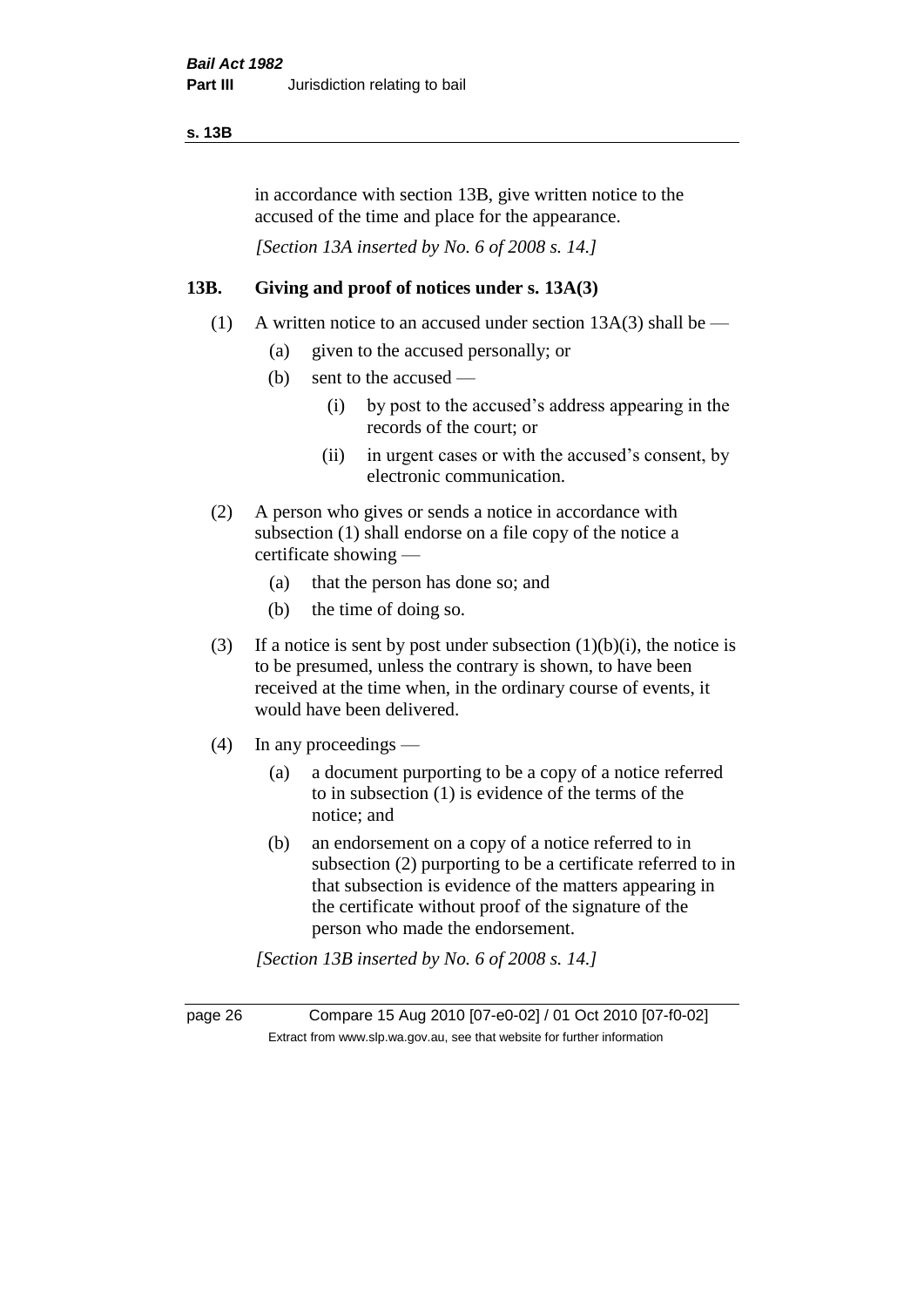## **14. Extent of judge's jurisdiction**

- (1) A judge may, in accordance with this Act
	- (a) exercise a power to grant bail which is conferred upon any other judicial officer or any authorised officer by this Act; and
	- (b) revoke or vary any bail previously granted by any other such officer; and
	- (c) under section 7A dispense with the requirement for bail or revoke an existing dispensation.
- (2) Subject to subsection (2a), the jurisdiction of a judge under subsection (1) in respect of an appearance by an accused may be invoked by application made by either the prosecutor or the accused, and whether or not any other judicial officer has —
	- (a) previously granted, refused or dispensed with bail; or
	- (b) exercised any power conferred on him by section 55,

in respect of that appearance.

- (2a) After the jurisdiction under subsection (1) has been invoked once by an accused in relation to an offence or group of offences for which he is required to appear, it may not be further invoked by that accused in relation to that offence or group of offences unless the accused satisfies a judge that —
	- (a) new facts have been discovered, new circumstances have arisen or the circumstances have changed since the occasion when the jurisdiction was invoked; or
	- (b) he failed to adequately present his case for bail on that occasion.
- (3) Where under subsection (1) a judge
	- (a) revokes the bail of an accused who is at liberty, he may order that the accused be returned to custody to await the appearance for which the bail was granted;

Compare 15 Aug 2010 [07-e0-02] / 01 Oct 2010 [07-f0-02] page 27 Extract from www.slp.wa.gov.au, see that website for further information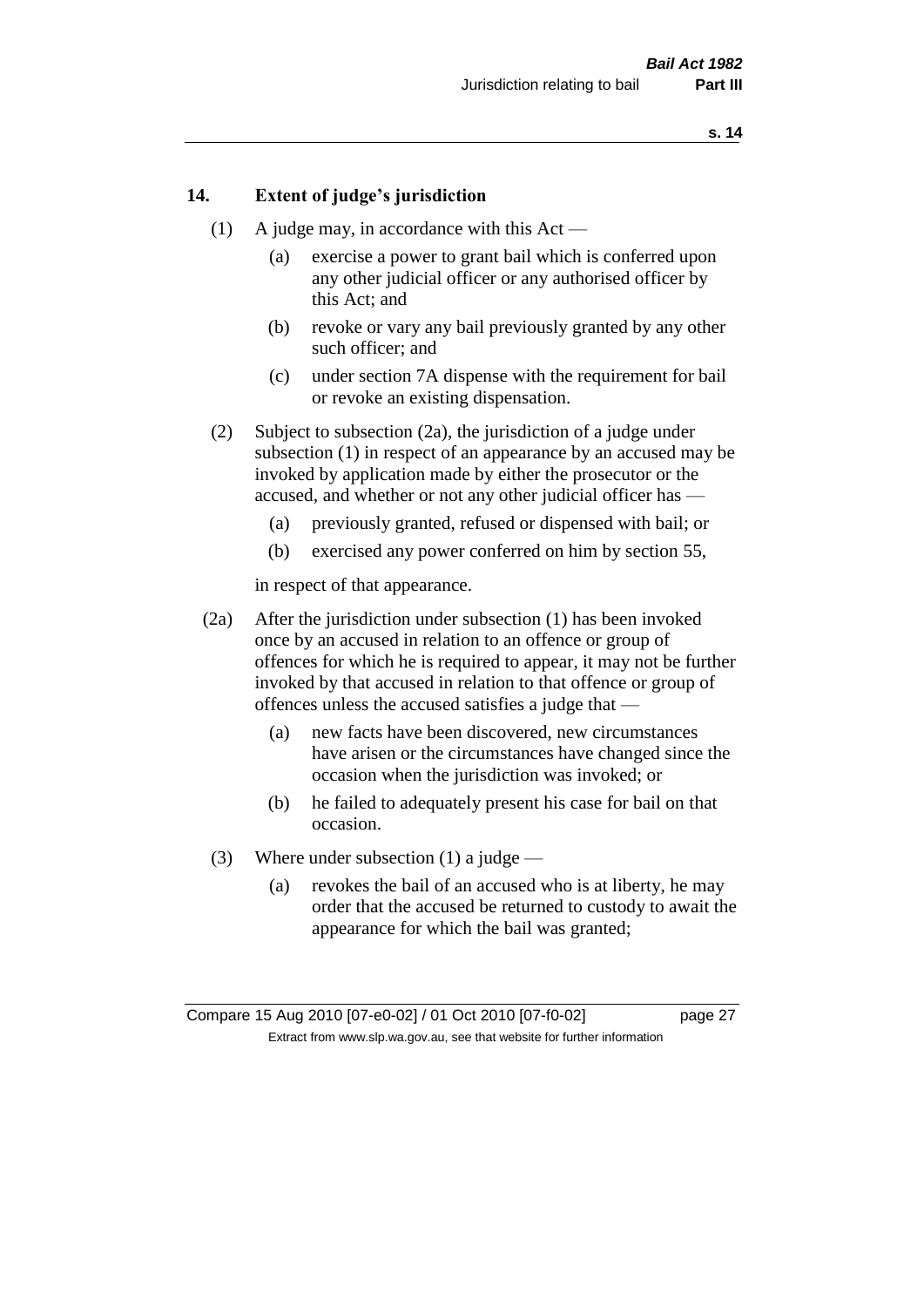#### **s. 15**

(b) varies the bail of such an accused, he may order that the accused be returned to custody until he becomes entitled to be at liberty pursuant to section 11,

and the judge may issue any warrant which may be necessary to carry such an order into effect.

- $(4)$  In this section
	- (a) references to a judge are references
		- (i) in the case of a child charged with an offence before the Children's Court, to a judge of that Court; and
		- (ii) in the case of an accused committed for trial or sentence to the District Court, to a judge of that Court; and
		- (iii) in any other case, to a judge of the Supreme Court;

and

- (b) references to any other judicial officer
	- (i) in relation to the exercise of powers under this section by a judge, are references to any judicial officer whose jurisdiction is inferior to that of the judge; but
	- (ii) in relation to the exercise of powers under this section by a judge of the Supreme Court, do not include a judge of the Children's Court or a judge of the District Court.

*[Section 14 amended by No. 74 of 1984 s. 8; No. 49 of 1988 s. 82; No. 84 of 2004 s. 82; No. 6 of 2008 s. 15(1)-(4).]* 

## **15. Exclusive jurisdiction of Supreme Court judge in murder cases**

(1) Where an accused is in custody for murder, the power to grant bail shall be exercised only by a judge of the Supreme Court, or

page 28 Compare 15 Aug 2010 [07-e0-02] / 01 Oct 2010 [07-f0-02] Extract from www.slp.wa.gov.au, see that website for further information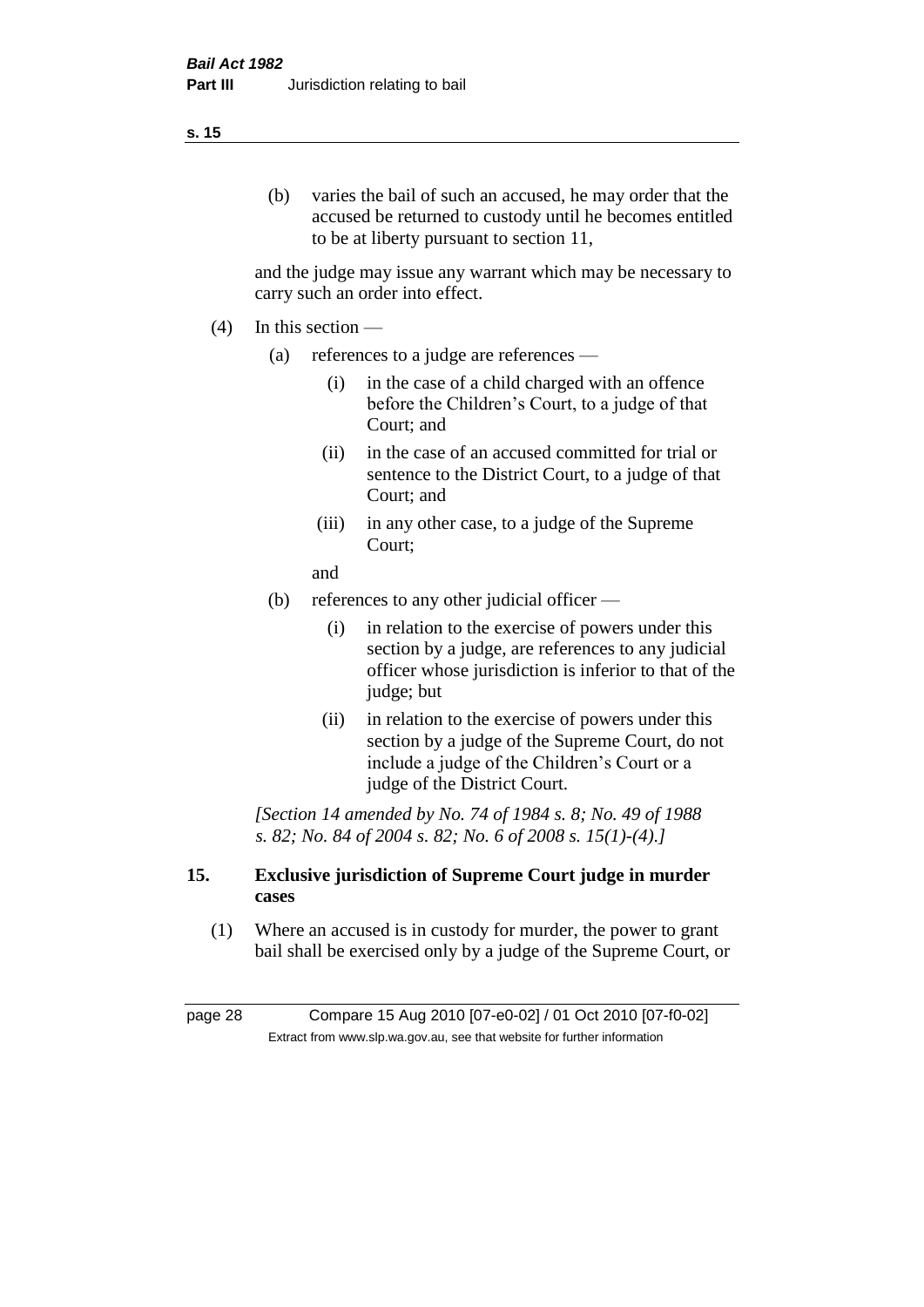#### **s. 15A**

in the case of an accused who is a child by a judge of the Children's Court, except —

- (a) where section  $31(2)(d)$  applies; or
- (b) to the extent that the Court of Appeal exercises its powers under Part A of Schedule 1.
- *[(2) deleted]*

*[Section 15 amended by No. 52 of 1984 s. 35; No. 74 of 1984 s. 9; No. 49 of 1988 s. 83; No. 70 of 1988 s. 45; No. 45 of 1993 s. 12; No. 45 of 2004 s. 28(4); No. 84 of 2004 s. 82; No. 29 of 2008 s. 24(5).]* 

### **15A. Appeal from decision of judge**

(1) In this section —

*bail decision* means a decision —

- (a) to grant or refuse bail; or
- (b) to vary or revoke bail; or
- (c) to dispense with the requirement for bail; or
- (d) to impose any condition on a grant of bail,

and includes a decision under section 55 or 59A(4).

- (2) The prosecutor or the accused may appeal to the Court of Appeal against a bail decision of —
	- (a) a judge of the Children's Court; or
	- (b) a judge of the District Court; or
	- (c) a judge of the Supreme Court.
- (3) The leave of the Court of Appeal is required for each ground of appeal in an appeal under this section.
- (4) The *Criminal Appeals Act 2004* section 27(2), (3) and (4) apply, with necessary modifications, as if an appeal under this section were an appeal under Part 3 of that Act.

Compare 15 Aug 2010 [07-e0-02] / 01 Oct 2010 [07-f0-02] page 29 Extract from www.slp.wa.gov.au, see that website for further information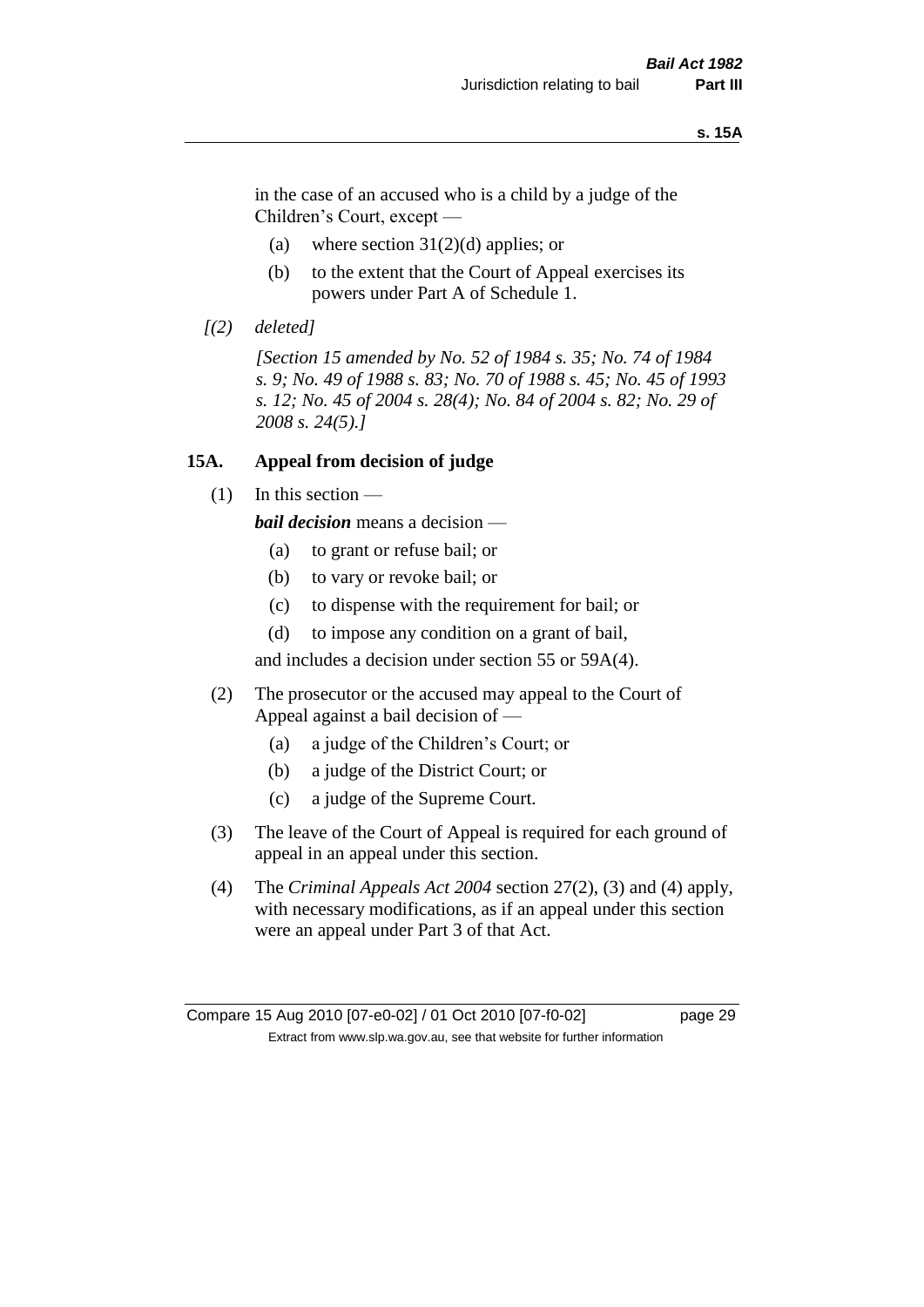- (5) An appeal under this section shall be commenced and conducted in accordance with this section, section 15B and rules of court made by the Supreme Court.
- (6) An appeal under this section shall be commenced by lodging with the Court of Appeal an application for leave to appeal that sets out the grounds of the appeal.
- (7) An appeal under this section cannot be commenced later than 21 days after the date of the bail decision unless the Court of Appeal orders otherwise.
- (8) An accused who is a party to an appeal under this section and who is in custody is entitled to be present at the hearing of the appeal if the accused so requests, and any official responsible for that custody who is informed of such a request shall do what is necessary to give effect to it.
- (9) For the purposes of giving effect to a request referred to in subsection (8), arrangements may be made for the accused to appear before the Court of Appeal by means of a video link or an audio link in accordance with section 66B, unless the Court of Appeal has ordered that the accused appear before it in person.

*[Section 15A inserted by No. 6 of 2008 s. 16(1).]*

## **15B. Determination of appeal under s. 15A and related provisions**

- (1) The Court of Appeal has jurisdiction to hear and determine an appeal under section 15A.
- (2) The Court of Appeal shall determine an appeal on the material and evidence that was before the judge whose decision is the subject of the appeal.
- (3) Any decision of the Court of Appeal in relation to bail shall be made in accordance with the relevant provisions of sections 13A and 17 and Schedule 1.

page 30 Compare 15 Aug 2010 [07-e0-02] / 01 Oct 2010 [07-f0-02] Extract from www.slp.wa.gov.au, see that website for further information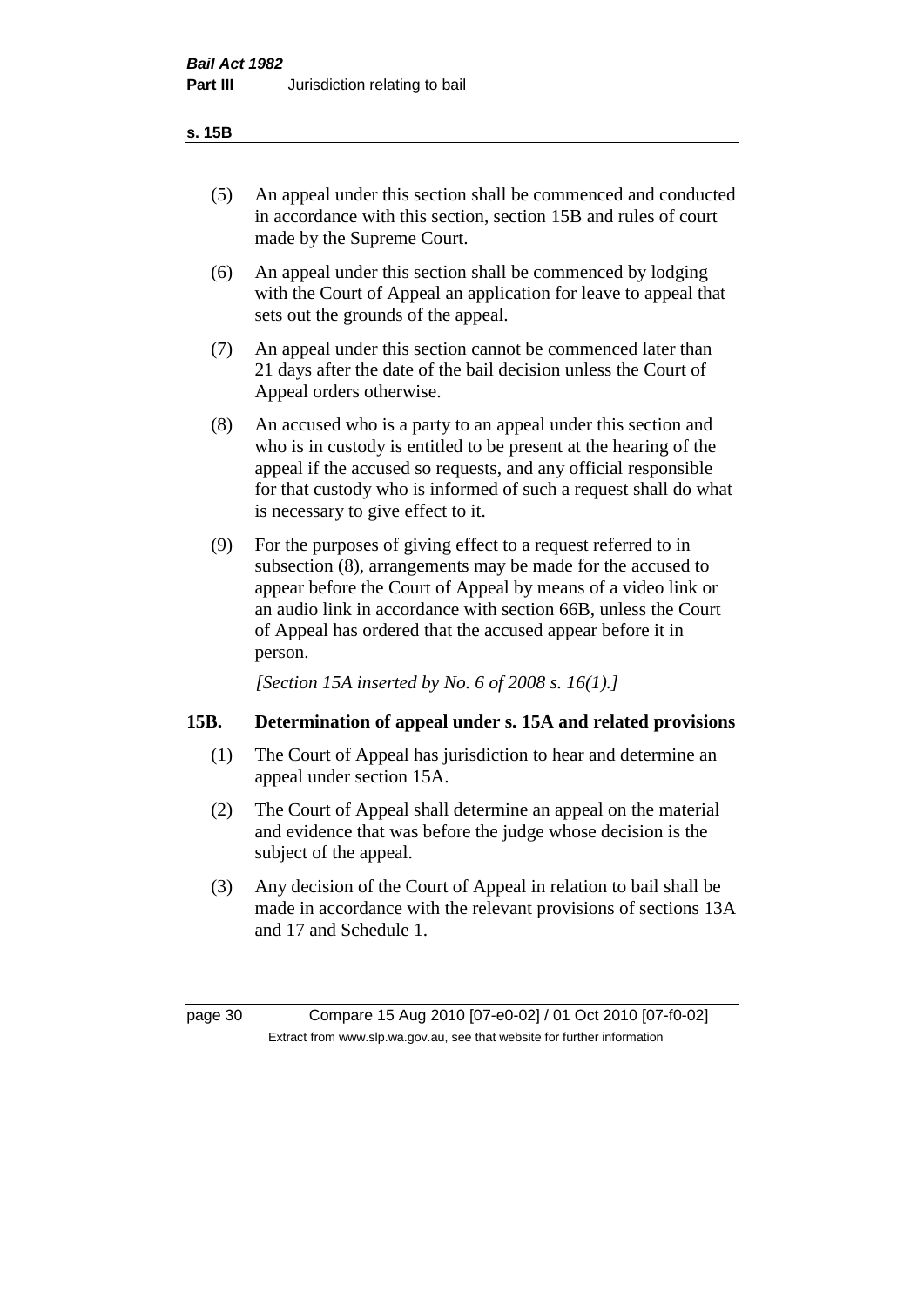- (4) Where in determining an appeal the Court of Appeal revokes the bail of an accused who is at liberty, it may order that the accused be returned to custody to await the appearance for which the bail was granted.
- (5) Where in determining an appeal the Court of Appeal varies the bail of an accused who is at liberty, it may order that the accused be returned to custody until the accused becomes entitled to be again at liberty pursuant to section 11.
- (6) A judge of appeal may issue any warrant that may be necessary to carry into effect an order under subsection (4) or (5).

*[Section 15B inserted by No. 6 of 2008 s. 16(1).]*

#### **16. Bail of person arrested on warrant**

- (1) Subject to sections 14 and 15 where the arrest of an accused for an offence is made pursuant to a warrant he shall not be granted bail before he is brought before a court or judicial officer as commanded by the warrant, except by a justice acting in terms of section 6(9).
- (2) Notwithstanding subsection (1) or any other provision of this Act, an accused who has been arrested pursuant to a warrant —
	- (a) issued under section 59B; or
	- (b) issued under the *Criminal Procedure Act 2004* for an offence against section 51(1) or (2),

shall not have a right to have his case for bail considered, and shall not be granted bail, before he is brought before the court as commanded by the warrant.

*[Section 16 amended by No. 59 of 2004 s. 141; No. 84 of 2004 s. 11 and 82; No. 59 of 2006 s. 4(3); No. 6 of 2008 s. 36(2).]*

Compare 15 Aug 2010 [07-e0-02] / 01 Oct 2010 [07-f0-02] page 31 Extract from www.slp.wa.gov.au, see that website for further information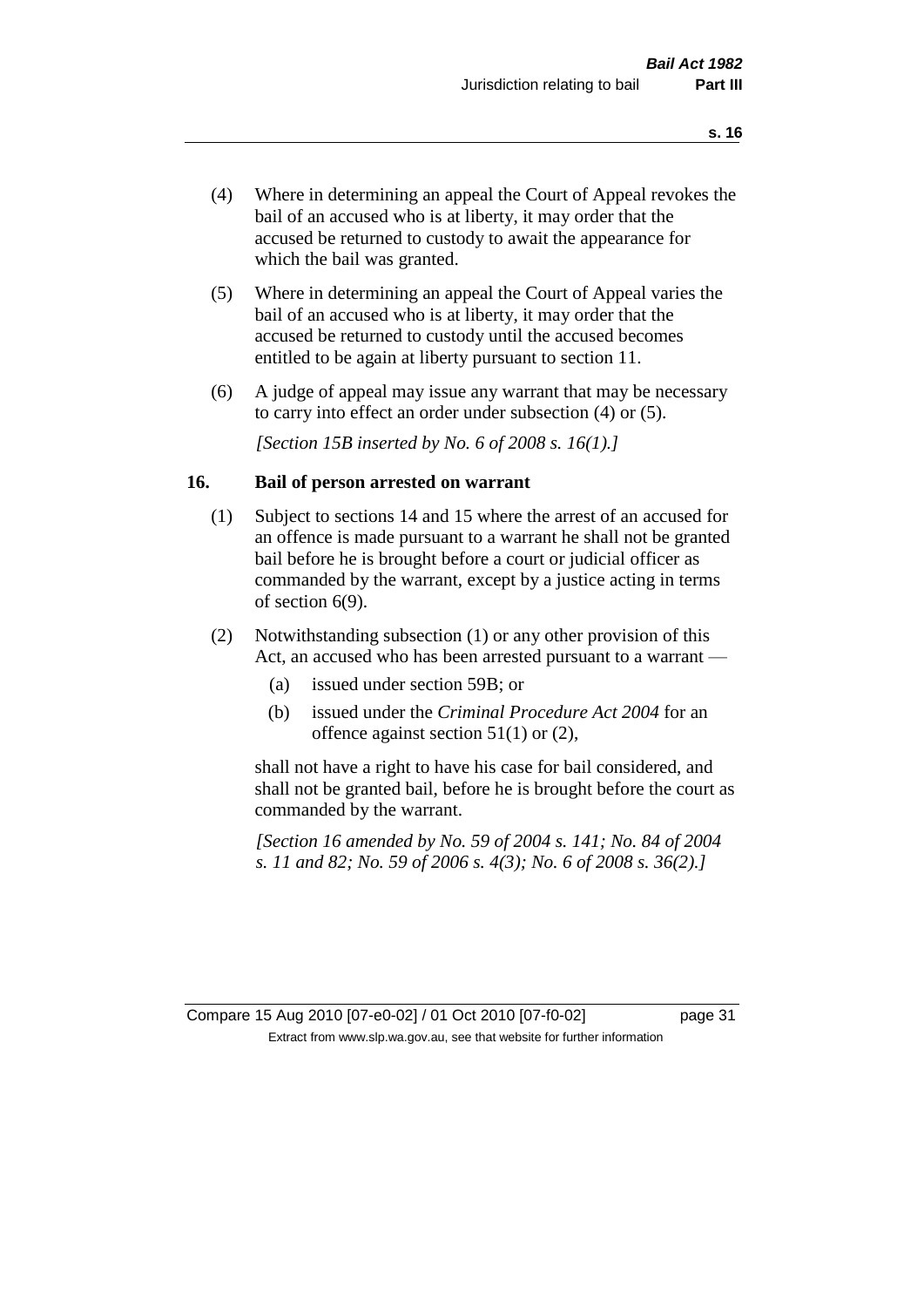## **16A. Restrictions on powers of authorised officers and justices in certain cases**

- (1) Where this section applies to a person who has been arrested for an offence jurisdiction does not arise under section 13 until the person is brought before —
	- (a) a court constituted by or so as to include a magistrate; or
	- (b) where section 15 applies, a judge of the Supreme Court or a judge of the Children's Court as the case may require.
- (2) This section applies where
	- (a) a person has been arrested in an urban area for a serious offence; and
	- (b) the serious offence is alleged to have been committed while the accused was —
		- (i) on bail for; or
		- (ii) at liberty under an early release order made in respect of,

another serious offence.

- (3) This section also applies where a person has been arrested in an urban area for an offence against section 61(1) of the *Restraining Orders Act 1997* (which creates offences for breaches of violence restraining orders).
- (4) In this section —

*urban area* means —

- (a) the metropolitan region as defined in the *Planning and Development Act 2005* and any prescribed area that adjoins that region; and
- (b) any other prescribed area of the State, being the whole or part of, or an area adjoining, a local government district under the *Local Government Act 1995* that is designated under that Act as a city or a town.

page 32 Compare 15 Aug 2010 [07-e0-02] / 01 Oct 2010 [07-f0-02] Extract from www.slp.wa.gov.au, see that website for further information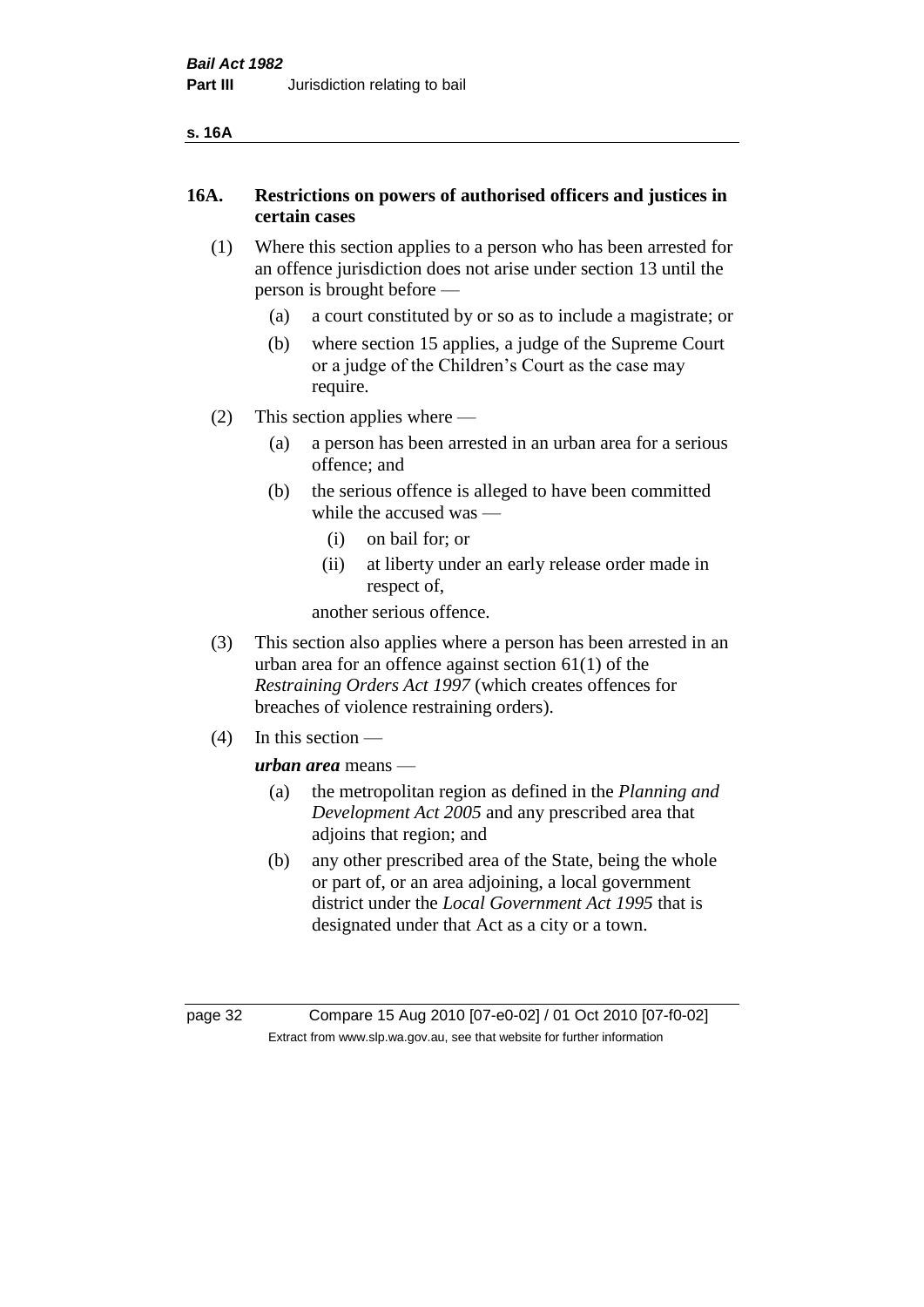*[Section 16A inserted by No. 54 of 1998 s. 6(1); amended by No. 38 of 2004 s. 59; No. 84 of 2004 s. 82; No. 38 of 2005 s. 15.]*

## **17. Conditions which may be imposed**

- (1) A judicial officer or authorised officer may impose conditions on a grant of bail only to the extent that he is authorised to do so by clause 2(3)(c) of Part C and Part D of Schedule 1.
- (2) Conditions imposed on a grant of bail shall not be any more onerous on the accused than the judicial officer or authorised officer considers is required in the public interest having regard to the nature of the offence for which the accused is in custody and the circumstances of the accused.

*[Section 17 amended by No. 45 of 1993 s. 8 and 12; No. 84 of 2004 s. 82.]* 

## **17A. Further provisions as to responsible person's undertaking (Schedule 1 Part C clause 2)**

- (1) Where this section applies, an authorised police officer may
	- (a) cancel an undertaking of the kind described in clause 2(3)(c) of Part C of Schedule 1;
	- (b) approve of another person as a responsible person within the meaning in that clause; and
	- (c) detain the accused or order his detention until the person so approved enters into an undertaking of the kind mentioned in paragraph (a).
- (2) Subsection (1) applies where
	- (a) a person has entered into an undertaking referred to in paragraph (a) of that subsection;
	- (b) a judicial officer when granting bail ordered that the person may under this section be released from the undertaking by an authorised police officer; and
	- (c) the person wishes to be so released.

Compare 15 Aug 2010 [07-e0-02] / 01 Oct 2010 [07-f0-02] page 33 Extract from www.slp.wa.gov.au, see that website for further information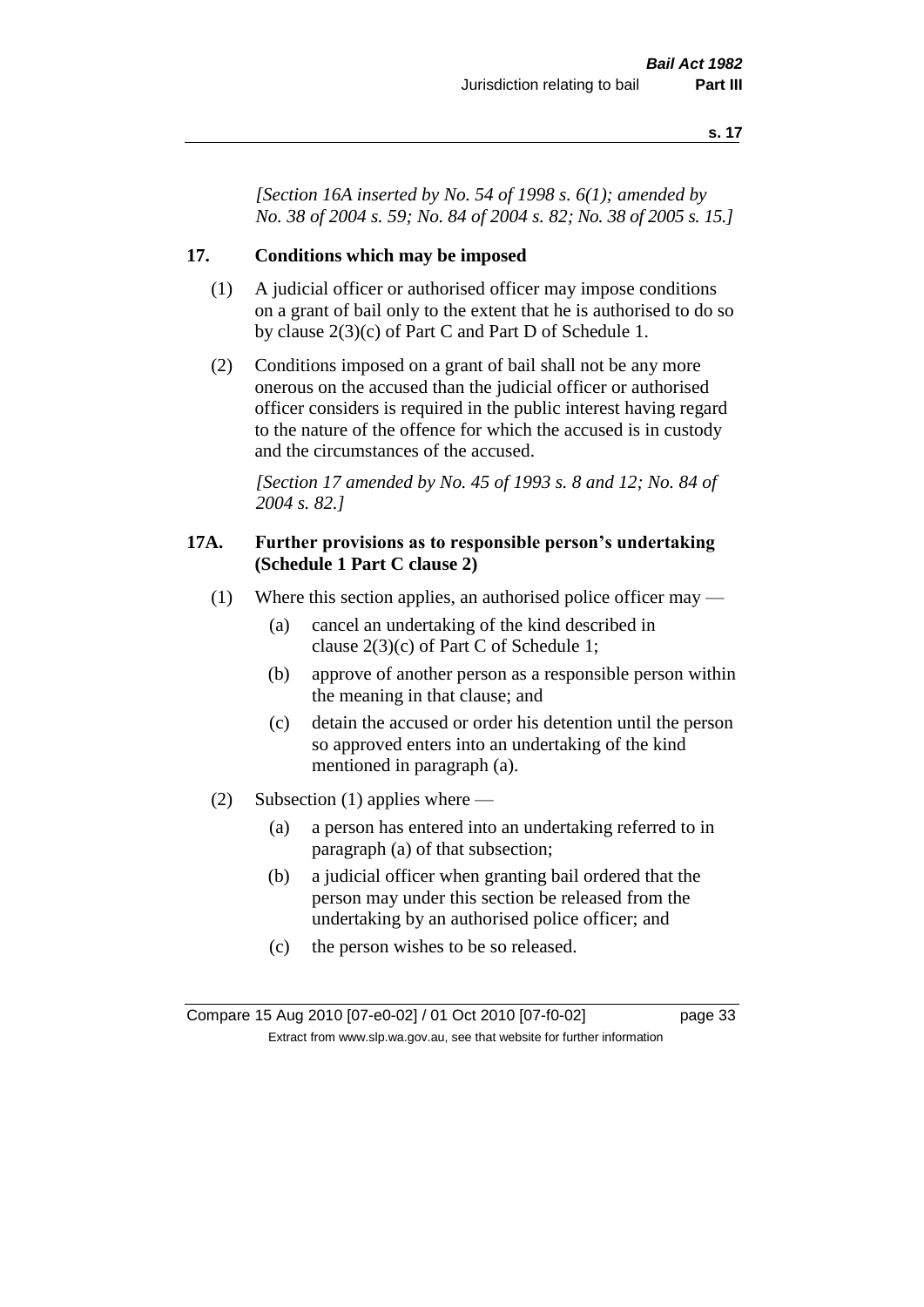#### **s. 17A**

- (3) A police officer may, for the purpose of the exercise of the powers in subsection (1), take into custody a child accused who has been released on bail.
- (4) If the police officer is not an authorised police officer he shall, as soon as is practicable, bring the accused before an authorised police officer for the purpose referred to in subsection (3).
- (5) After an undertaking has been entered into as mentioned in subsection  $(1)(c)$ , the accused, subject to this Act, has a right to be at liberty until he is required to appear before a court.

*[Section 17A inserted by No. 45 of 1993 s. 9; amended by No. 84 of 2004 s. 82.]* 

*[18-19. Deleted by No. 59 of 2006 s. 7(1).]*

page 34 Compare 15 Aug 2010 [07-e0-02] / 01 Oct 2010 [07-f0-02] Extract from www.slp.wa.gov.au, see that website for further information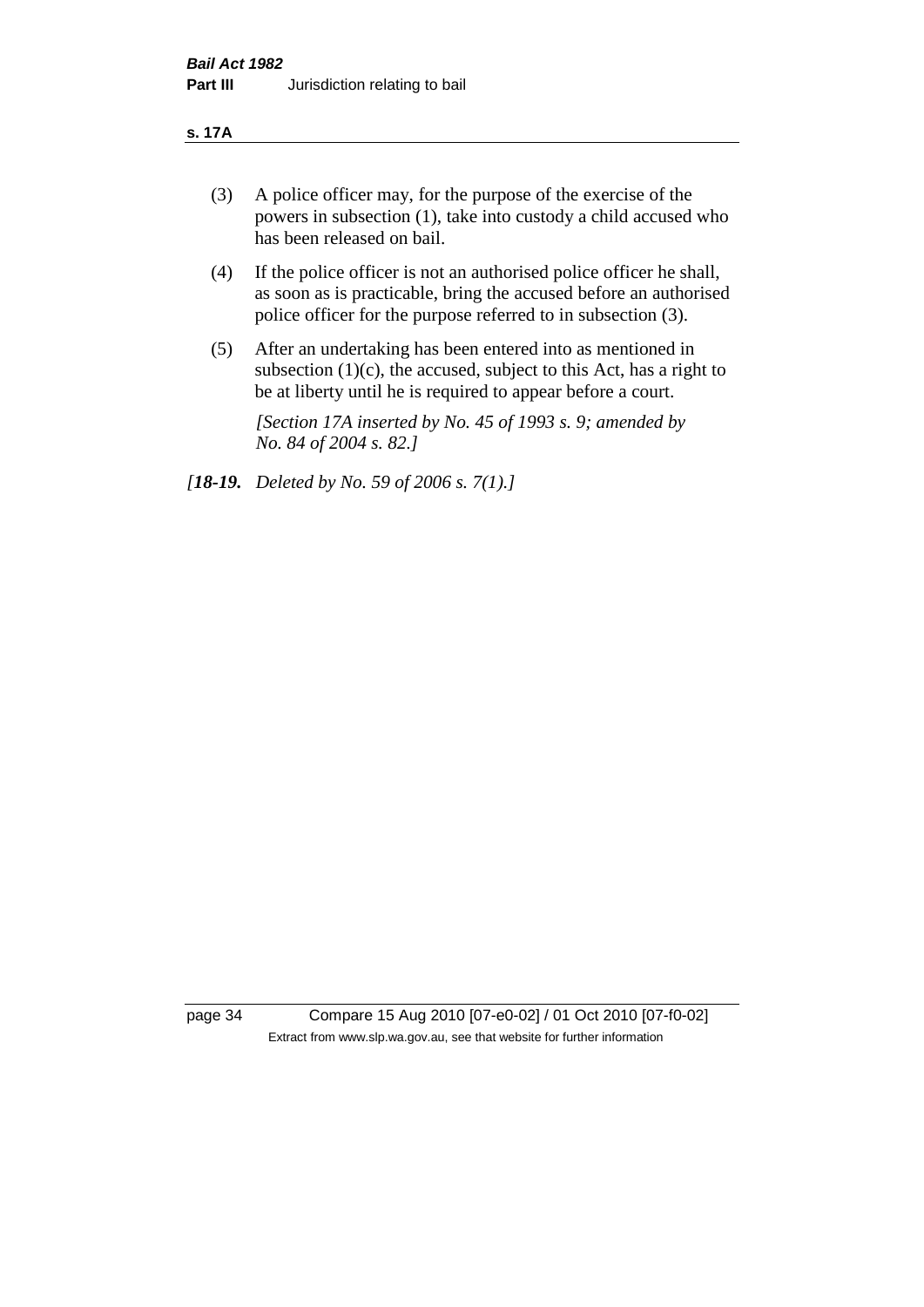# **Part IV — Hearing of case for bail, parties, and evidence**

## **20. Power to consider bail** *in camera* **and to prohibit publication**

- (1) On the consideration by a judicial officer of a case for bail of an accused who is charged with an offence triable by jury, the judicial officer may, to avoid prejudice to either party, exercise the powers described in subsection (2), but shall only exercise the power in paragraph (b) thereof if he considers that the exercise of the power in paragraph (a) is not, on its own, likely to be sufficient to avoid prejudice.
- (2) The powers referred to in subsection (1) are to order
	- (a) that no report, or summary, of any statement, or of any specified statement, made or furnished at the hearing shall be published by any means;
	- (b) that the bail application be heard *in camera*.
- (3) Where an order is made under subsection (2)(a), no report, or summary, of any statement referred to in that paragraph shall be published by any means —
	- (a) if the offence is one that may be tried on indictment, before a court decides that it is to be tried on indictment;
	- (b) if the accused is discharged from further proceedings upon the prosecution notice or indictment brought against him for the offence, before he is so discharged; or
	- (c) if the accused is tried on indictment for the offence, before the trial is ended.
- (4) A person who, except with lawful excuse, fails to comply with an order made under this section commits an offence.

Penalty: \$1 000.

*[Section 20 amended by No. 50 of 2003 s. 37(2); No. 4 of 2004 s. 58; No. 84 of 2004 s. 11 and 82.]*

Compare 15 Aug 2010 [07-e0-02] / 01 Oct 2010 [07-f0-02] page 35 Extract from www.slp.wa.gov.au, see that website for further information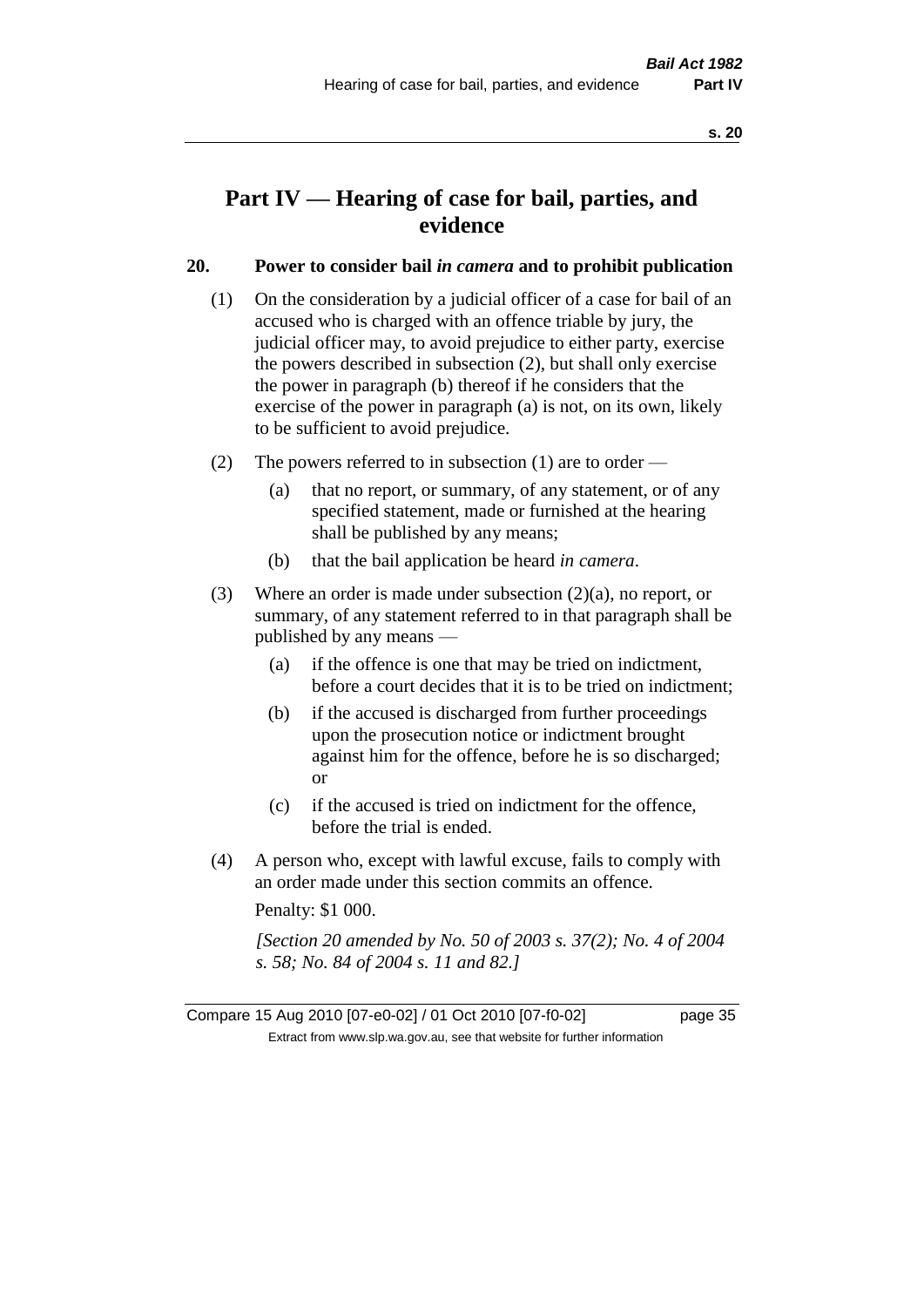## **21. Parties**

- (1) The parties to proceedings on a case for bail are the prosecutor and the accused and, subject to subsection (2), no other person shall be a party to, or be represented at, the proceedings.
- (2) Nothing in subsection (1) affects the right of
	- (a) the Attorney General to apply for leave, or be an appellant, under Part 2 of the *Criminal Appeals Act 2004*; or
	- (b) the Director of Public Prosecutions or the State Solicitor to receive notice and be heard under section 7F(2); or
	- (c) an officer referred to in section 33 of the *Children's Court of Western Australia Act 1988* to be present at and participate in proceedings concerning a child under that section.

*[Section 21 amended by No. 15 of 1988 s. 9; No. 49 of 1988 s. 84; No. 33 of 1989 s. 18; No. 31 of 1993 s. 7; No. 65 of 2003 s. 88(3); No. 59 of 2004 s. 141; No. 84 of 2004 s. 11 and 82; No. 6 of 2008 s. 9(3).]* 

## **22. Evidence**

A judicial officer or authorised person may in considering any case for bail receive and take into account such information as he thinks fit whether or not the same would normally be admissible in a court of law.

## **23. Accused not bound to supply information**

An accused is not obliged to complete, or furnish information for, the form referred to in section  $8(1)(b)$ , or for any revision thereof, or to furnish any information, whether on oath or otherwise, for the purpose of having his case for bail considered.

*[Section 23 amended by No. 84 of 2004 s. 82; No. 6 of 2008 s. 43(2).]* 

page 36 Compare 15 Aug 2010 [07-e0-02] / 01 Oct 2010 [07-f0-02] Extract from www.slp.wa.gov.au, see that website for further information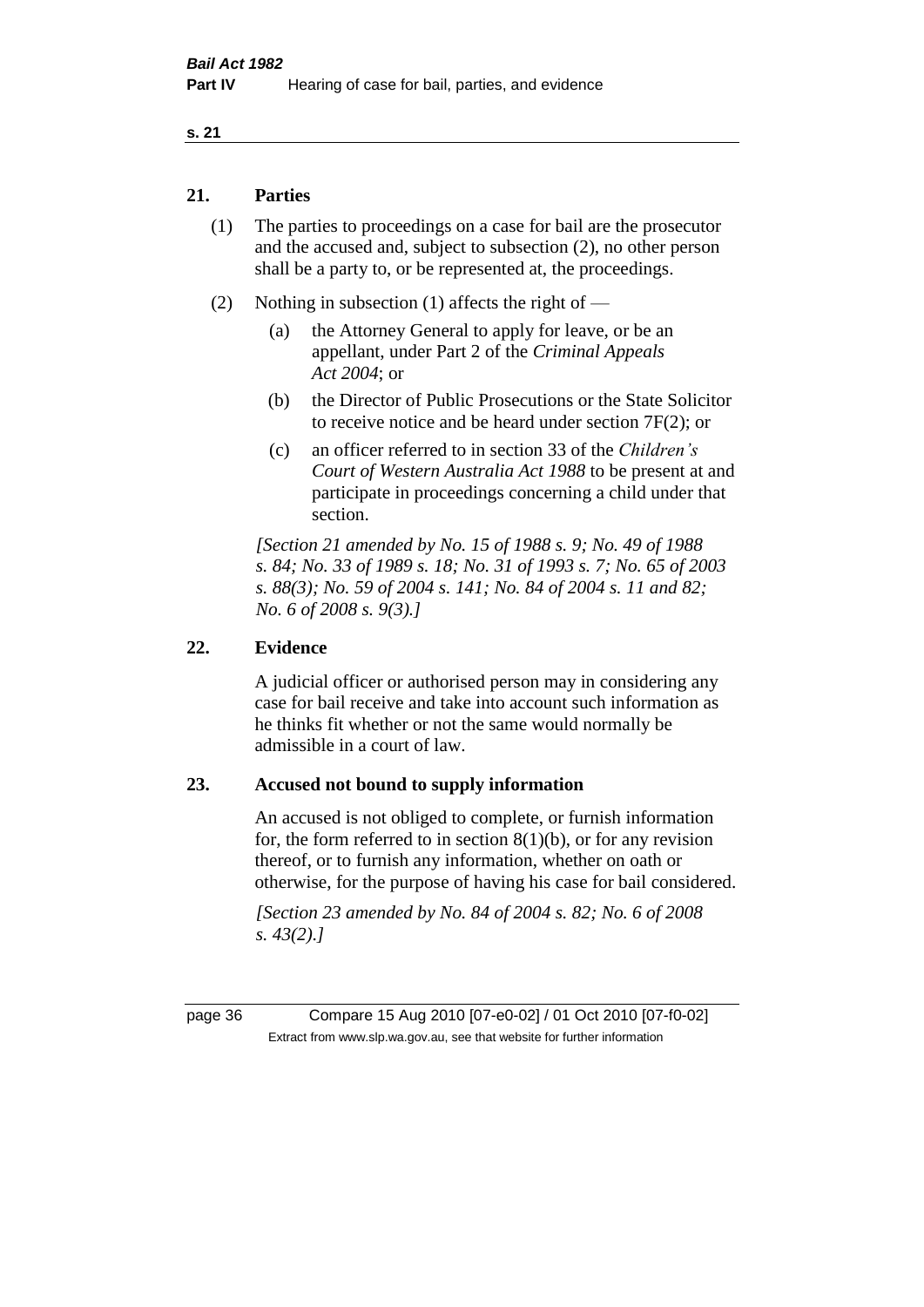# **24. Information may be referred to police officer for verification or for report**

- (1) A judicial officer or authorised officer who is called upon to consider a case for bail may —
	- (a) request that any information placed before the judicial officer or authorised officer by the accused for the purposes of the case be verified by a police officer, and to that end may refer to a police officer the form mentioned in section 8(1)(b), after it has been completed or revised;
	- (b) request that a report on any matter mentioned in Part C of Schedule 1, so far as it applies to an accused whose case is being or to be considered, be made by a police officer.
- (2) Where a reference or request is made under subsection (1) a police officer shall, as soon as is practicable —
	- (a) make a report to the judicial officer or the authorised officer accordingly; and
	- (b) furnish a copy of the report to the accused or his solicitor or counsel.

*[Section 24 inserted by No. 61 of 1990 s. 6; amended by No. 45 of 1993 s. 12; No. 84 of 2004 s. 82; No. 6 of 2008 s. 43(2).]* 

# **24A. Information may be referred to community corrections officer for verification or for report**

- (1) A judicial officer who is called upon to consider a case for bail may refer to a community corrections officer any matter referred to in section 24(1) and may request a community corrections officer to do any matter referred to in that section.
- (2) A judicial officer who is called upon to consider a case for bail and who desires to impose a home detention condition as a condition on a grant of bail, shall request that a report be made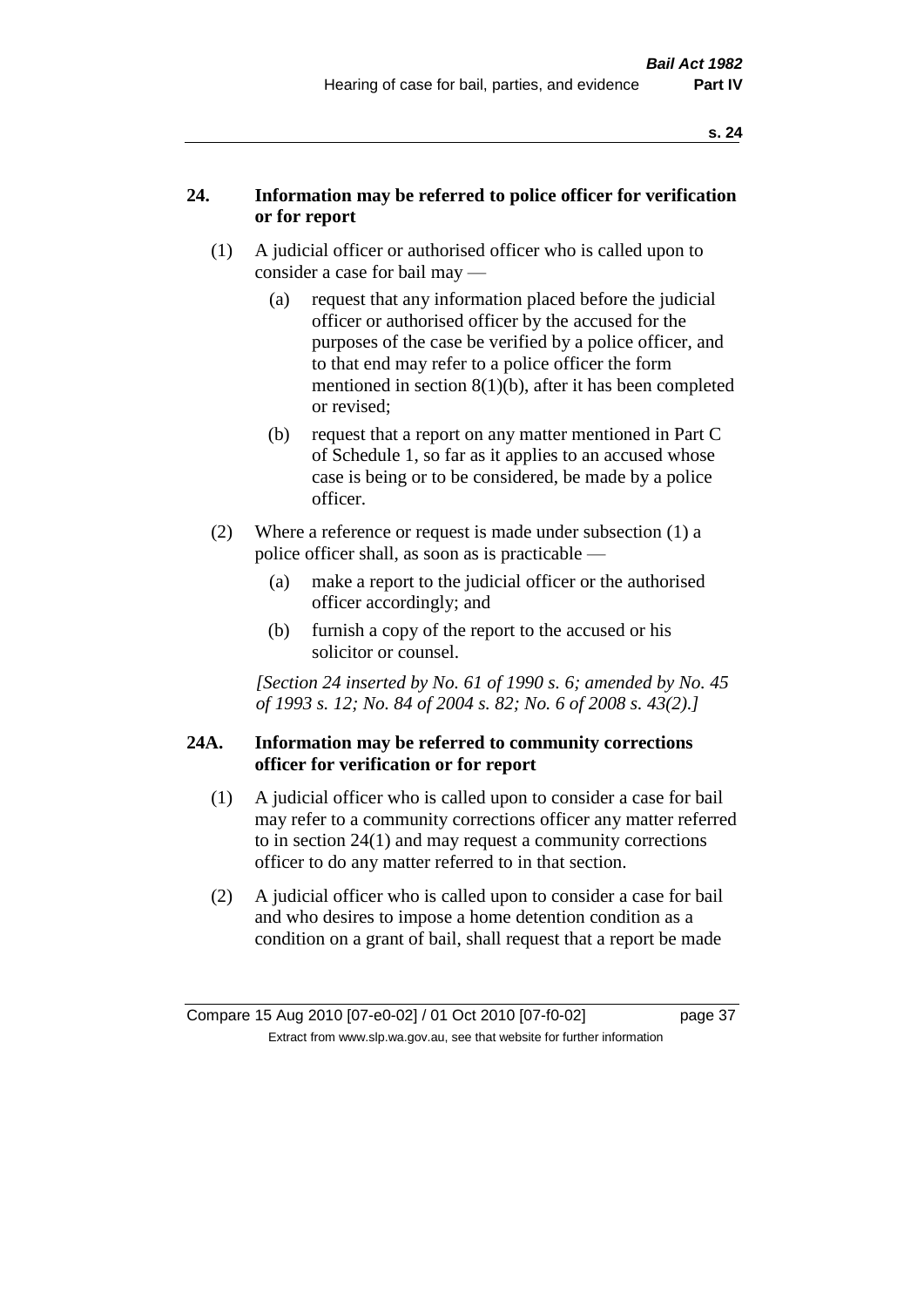by a community corrections officer about the suitability of the accused to be subject to a home detention condition.

- (3) Where a reference or a request is made under subsection (1) or a report is requested under subsection (2) a community corrections officer shall, as soon as is practicable, make a report to the judicial officer and, at the discretion of the judicial officer, copies may be made available to the prosecution or to the accused or his solicitor or counsel.
- (4) Where a community corrections officer makes a report that an accused is suitable to be subject to a home detention condition, the officer shall annex to the report and provide to the accused or his solicitor or counsel, a list of those conditions in rules made under section 50L that may be applied to the accused by the CEO (corrections) while the accused is subject to the home detention condition.

*[Section 24A inserted by No. 61 of 1990 s. 7; amended by No. 31 of 1993 s. 9; No. 84 of 2004 s. 82; No. 65 of 2006 s. 53.]* 

# **25. Protection of accused as to information given for bail purposes**

A statement made by an accused to a judicial officer or authorised officer for the purpose of a decision whether bail should be granted to him for any appearance in court for an offence shall not be admissible in evidence against him at his trial for that offence.

*[Section 25 amended by No. 84 of 2004 s. 82.]* 

# **26. Record of decision and reasons**

- (1) A bail record form shall be completed by an authorised officer or a justice if he —
	- (a) refuses to grant bail to an accused; or
	- (b) grants bail to an accused in the circumstances referred to in clause 3 of Part B of Schedule 1; or

page 38 Compare 15 Aug 2010 [07-e0-02] / 01 Oct 2010 [07-f0-02] Extract from www.slp.wa.gov.au, see that website for further information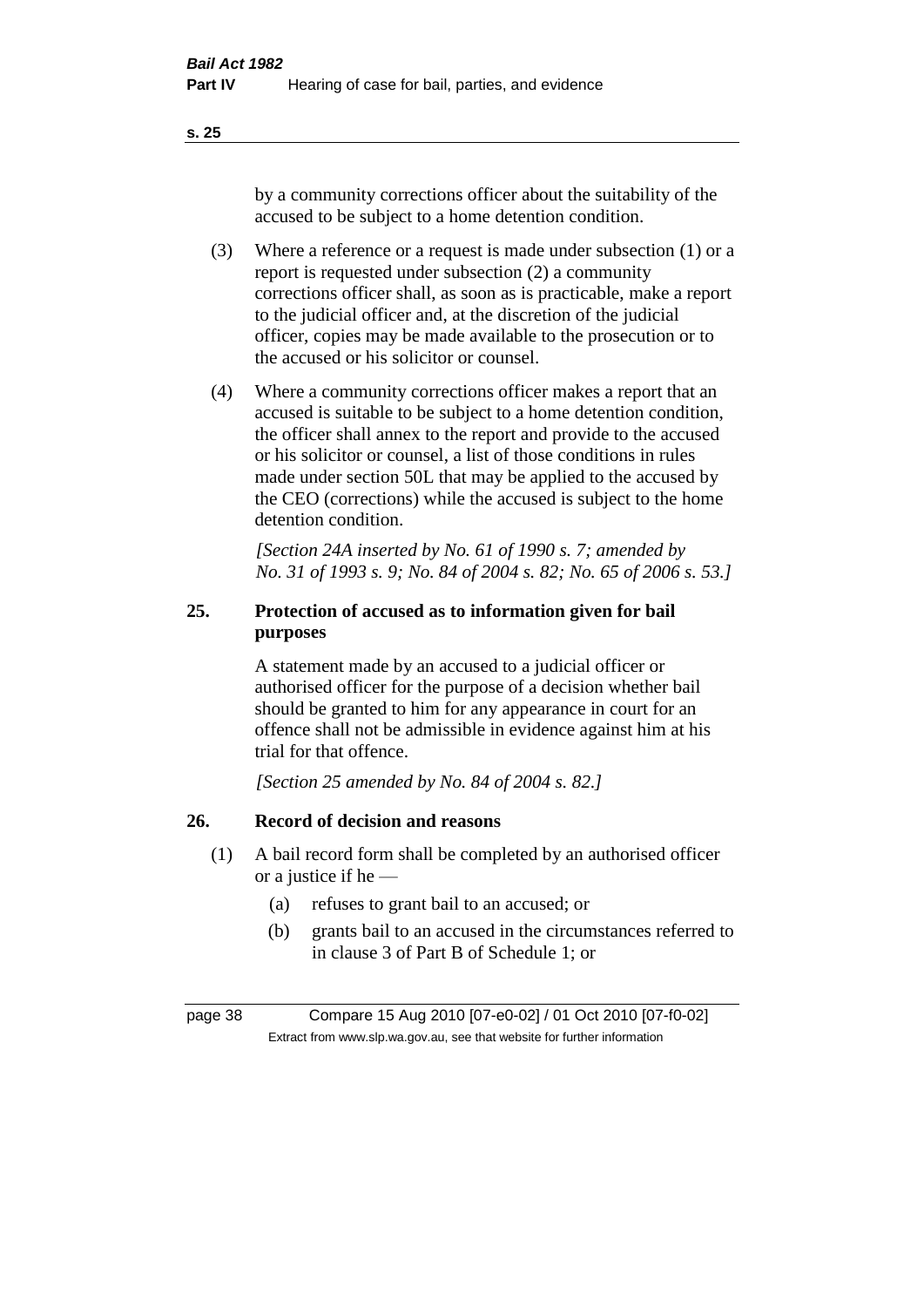- (ba) grants bail to an accused for a serious offence to which Schedule 1 Part C clause 3A applies; or
- (c) imposes any condition on a grant of bail and it appears to him that the accused is dissatisfied with the condition.
- (2) Where a judicial officer, other than a justice
	- (a) refuses to grant bail to an accused; or
	- (aa) grants bail to an accused for a serious offence to which Schedule 1 Part C clause 3A applies; or
	- (b) imposes any condition on a grant of bail and it appears to him that the accused is dissatisfied with the condition,

a record of the decision and of the reasons therefor shall be made.

- (3) The accused, the prosecutor or an intending prosecutor shall be entitled, upon request, to be furnished with a copy of the bail record form or, where subsection (2) applies, of the record made.
- (4) For the purposes of this section
	- (a) references to a justice do not include a magistrate or a judge of the District Court or the Supreme Court or the Children's Court who is a justice; and
	- (b) a bail record form is an approved form designed to contain a summary of the matters relevant to the decision as to the bail of an accused, including those matters set out in Part C of Schedule 1, the decision made, and the reasons for the decision.

*[Section 26 inserted by No. 15 of 1988 s. 10; amended by No. 49 of 1988 s. 85; No. 45 of 1993 s. 12; No. 59 of 2004 s. 141; No. 84 of 2004 s. 82; No. 6 of 2008 s. 17 and 43(1).]* 

# **27. Transmission of relevant papers to court**

(1) An authorised officer and a judicial officer who consider an accused's case for bail for an appearance for an offence and a

Compare 15 Aug 2010 [07-e0-02] / 01 Oct 2010 [07-f0-02] page 39 Extract from www.slp.wa.gov.au, see that website for further information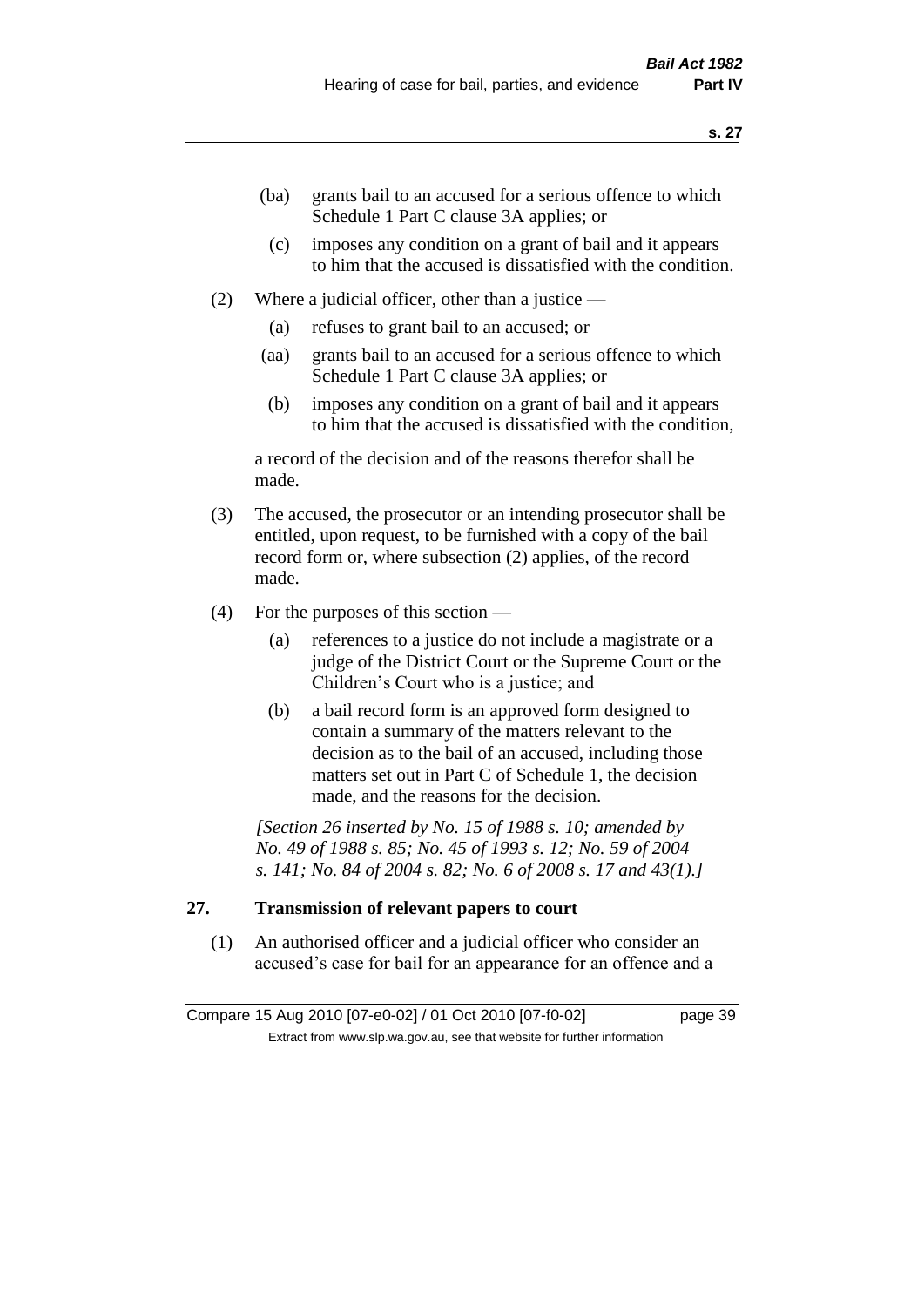#### **s. 27A**

person before whom a bail undertaking or a surety undertaking is entered into shall ensure that the relevant papers are sent as soon as is practicable, to the court before which the accused is required to appear.

(2) In subsection (1) *the relevant papers* in relation to any particular officer or person means such papers as are prescribed to be sent by that officer or person.

*[Section 27 amended by No. 84 of 2004 s. 82; No. 59 of 2006 s. 7(2).]* 

## **27A. Transmission of papers to CEO (corrections)**

A judicial officer who grants bail subject to a home detention condition shall ensure that a copy of the bail record form and of the bail undertaking are sent as soon as is practicable to the CEO (corrections).

*[Section 27A inserted by No. 61 of 1990 s. 8; amended by No. 31 of 1993 s. 9; No. 65 of 2006 s. 53.]* 

page 40 Compare 15 Aug 2010 [07-e0-02] / 01 Oct 2010 [07-f0-02] Extract from www.slp.wa.gov.au, see that website for further information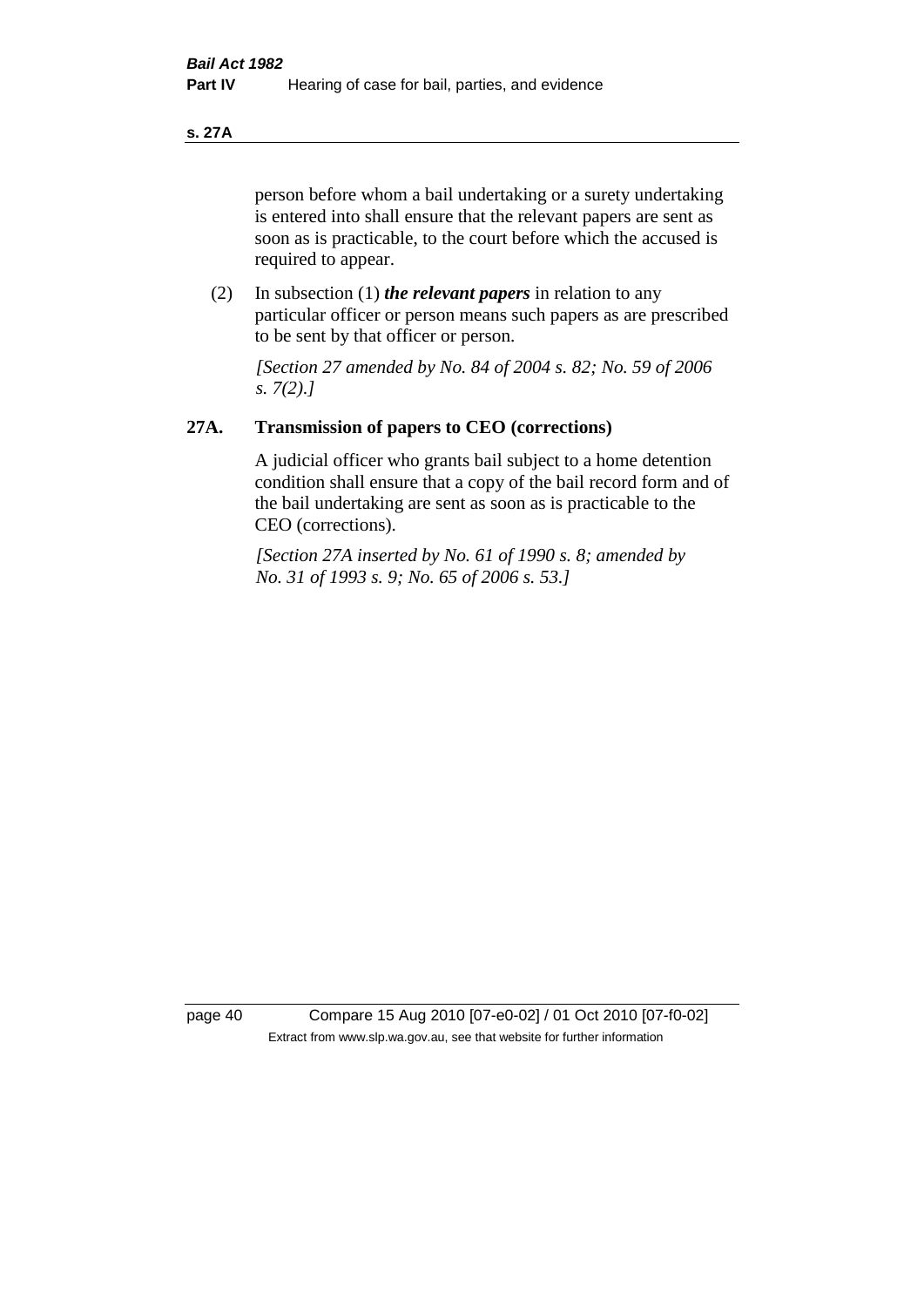# **Part V — Bail undertakings**

#### **28. Bail undertaking**

- (1) A person shall not be released on bail for an appearance in court unless he has entered into a bail undertaking for that appearance or is deemed to have done so under section 31(3).
- (2) A bail undertaking is an undertaking in writing by an accused in the prescribed form —
	- (a) that he will appear at a time and place specified, or deemed by section 31(3) to be specified, in the undertaking; and
	- (b) that if the accused fails to appear at that time and place the accused will, as soon as is practicable, appear at the court at which the accused was required to appear, when that court is sitting; and
	- (c) that he will comply with such conditions as may be imposed on him under clause 2 of Part D of Schedule 1; and
	- (d) that he will comply with any home detention condition which may be imposed as a condition on a grant of bail to him pursuant to clause 3 of Part D of Schedule 1,

and containing any agreement as to forfeiture of money by the accused which may be required pursuant to clause 1 of that Part.

- (3) A bail undertaking for any appearance may be entered into in respect of more than one offence.
- (4) The undertakings mentioned in subsection (2)(a) and (b) are, subject to section 34, enforceable under sections 51, 57 and 58.

*[Section 28 amended by No. 61 of 1990 s. 9; No. 45 of 1993 s. 12; No. 59 of 2004 s. 141; No. 84 of 2004 s. 82; No. 6 of 2008 s. 18(1).]* 

Compare 15 Aug 2010 [07-e0-02] / 01 Oct 2010 [07-f0-02] page 41 Extract from www.slp.wa.gov.au, see that website for further information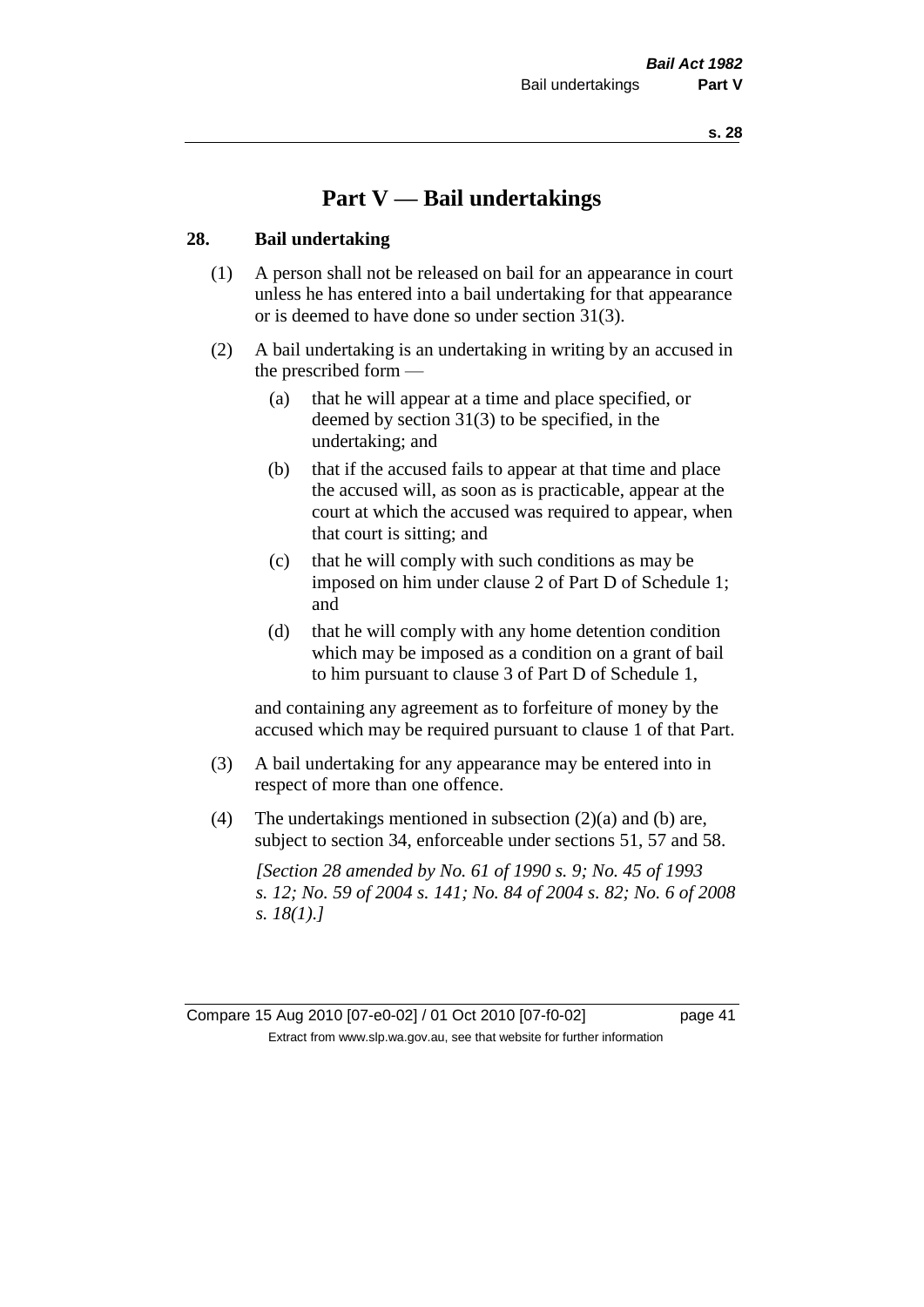# **29. Before whom bail undertaking may be entered into**

A bail undertaking need not be entered into before the judicial officer or authorised officer who granted bail but may be entered into before any of the following persons —

- (a) a judicial officer;
- (b) a registrar of a court, other than a deputy registrar of the Magistrates Court or the Children's Court;
- (c) an authorised police officer;
- (d) an associate of a judge of the Supreme Court, the District Court or the Children's Court;
- (e) where the accused is in a lock-up or prison, any person for the time being in charge of the lock-up or prison;
- (f) where the accused is in a court custody centre, any person for the time being in charge of the centre who is approved for the purposes of this paragraph by the chief executive officer of the department of the Public Service principally assisting in the administration of the *Court Security and Custodial Services Act 1999*;
- (g) where the accused is a child, any authorised community services officer.

*[Section 29 amended by No. 15 of 1988 s. 11; No. 49 of 1988 s. 86; No. 2 of 1996 s. 61; No. 59 of 2004 s. 141; No. 84 of 2004 s. 82; No. 6 of 2008 s. 19.]* 

# **30. Duties of person before whom bail undertaking is entered into**

- (1) The person before whom a bail undertaking is to be entered into by an accused shall before it is entered into —
	- $(a)$  either
		- (i) read it to the accused; or
		- (ii) be informed by the accused that the accused has read it; or
		- (iii) if necessary, have it translated to the accused;

page 42 Compare 15 Aug 2010 [07-e0-02] / 01 Oct 2010 [07-f0-02] Extract from www.slp.wa.gov.au, see that website for further information

#### **s. 29**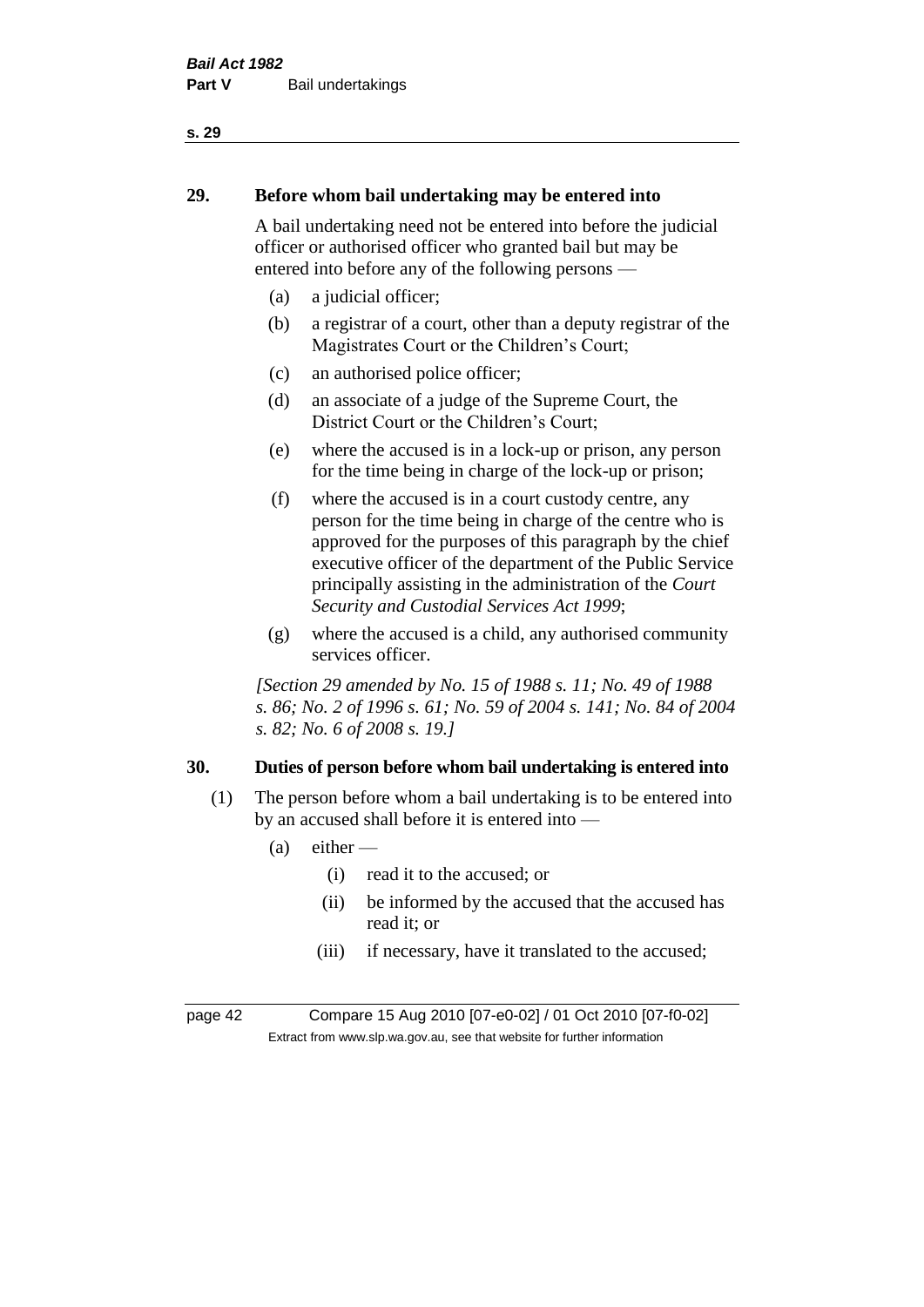and

- (b) ensure that all conditions which are to be complied with before the release of the accused have been complied with.
- (2) The person before whom a bail undertaking is entered into by an accused shall give to him, or cause to be given to him —
	- (a) a copy of the bail undertaking as duly completed; and
	- (b) a notice in writing in the approved form showing
		- (i) his obligations pursuant to the undertaking; and
		- (ii) the consequences of his failure to comply with them.
- (3) The person before whom a bail undertaking is entered into by an accused shall enquire of the accused whether he requires the notice referred to in subsection (2)(b) to be read or translated to him and shall take such steps as are necessary to comply with any such requirement of the accused.

*[Section 30 inserted by No. 15 of 1988 s. 12; amended by No. 84 of 2004 s. 82; No. 6 of 2008 s. 20 and 43(3).]* 

## **31. Different time and place for appearance may be substituted**

- (1) A different time or a different time and place may be substituted in accordance with this section for the time and place for appearance specified, or deemed by this section to be specified, in a bail undertaking.
- (2) A different time, or a different time and place, for the appearance by the accused may be substituted as mentioned in subsection  $(1)$  —
	- (a) upon an adjournment of proceedings at which the accused is present, by the judicial officer, if he has power to grant bail for that appearance, fixing a time and place for the resumed proceedings and notifying the accused orally thereof;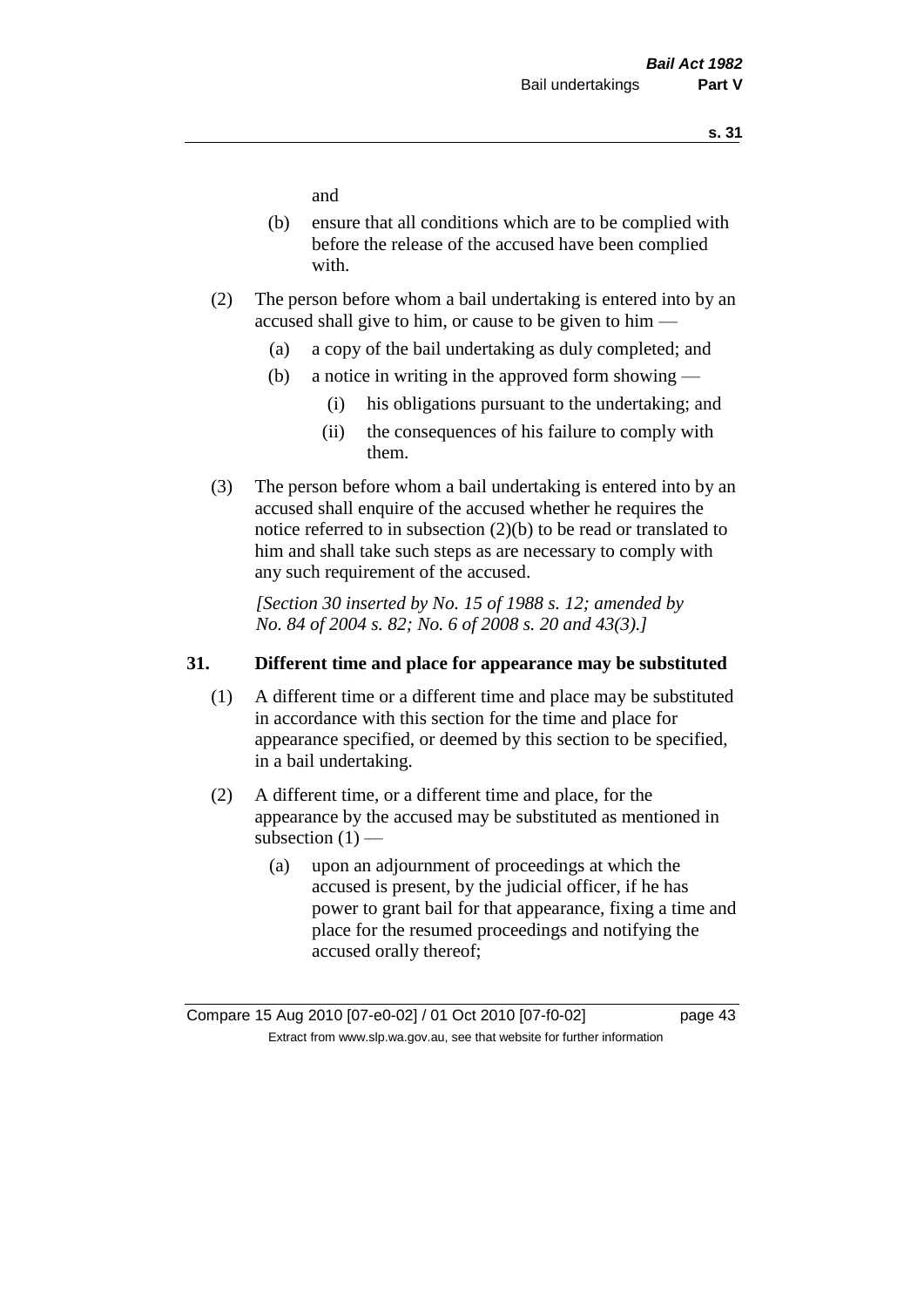- (b) upon an adjournment of proceedings from which the accused is absent for reasonable cause, by the judicial officer, if he has power to grant bail for that appearance, fixing a time and place for the resumed proceedings and directing the registrar of the court to cause written notice of the time and place to be given to the accused;
- (c) where
	- (i) a judge of the Supreme Court or a judge of the Children's Court has granted bail to an accused under section 15; and
	- (ii) a judicial officer, other than such a judge, has committed the accused to the Supreme Court,

by a judge of the Supreme Court or a judge of the Children's Court, as the case may require, notifying the accused orally, or directing the registrar of the court to cause written notice to be given to the accused of the time or time and place for the proceedings;

- $(d)$  where
	- (i) a judge of the Supreme Court or a judge of the Children's Court has granted bail to an accused under section 15;
	- *[(ii) deleted]*
	- (iii) the judicial officer is satisfied that there has been no material change in the facts or circumstances which applied on the grant of bail,

by the judicial officer notifying the accused orally, or directing the registrar of the court to cause written notice to be given to the accused, of the time or time and place for the resumed proceedings;

(e) upon a committal to the Supreme Court or District Court, by a judicial officer, if he has power to grant bail for that appearance, fixing a specified day in a specified sitting or session of that court and directing the registrar

**s. 31**

page 44 Compare 15 Aug 2010 [07-e0-02] / 01 Oct 2010 [07-f0-02] Extract from www.slp.wa.gov.au, see that website for further information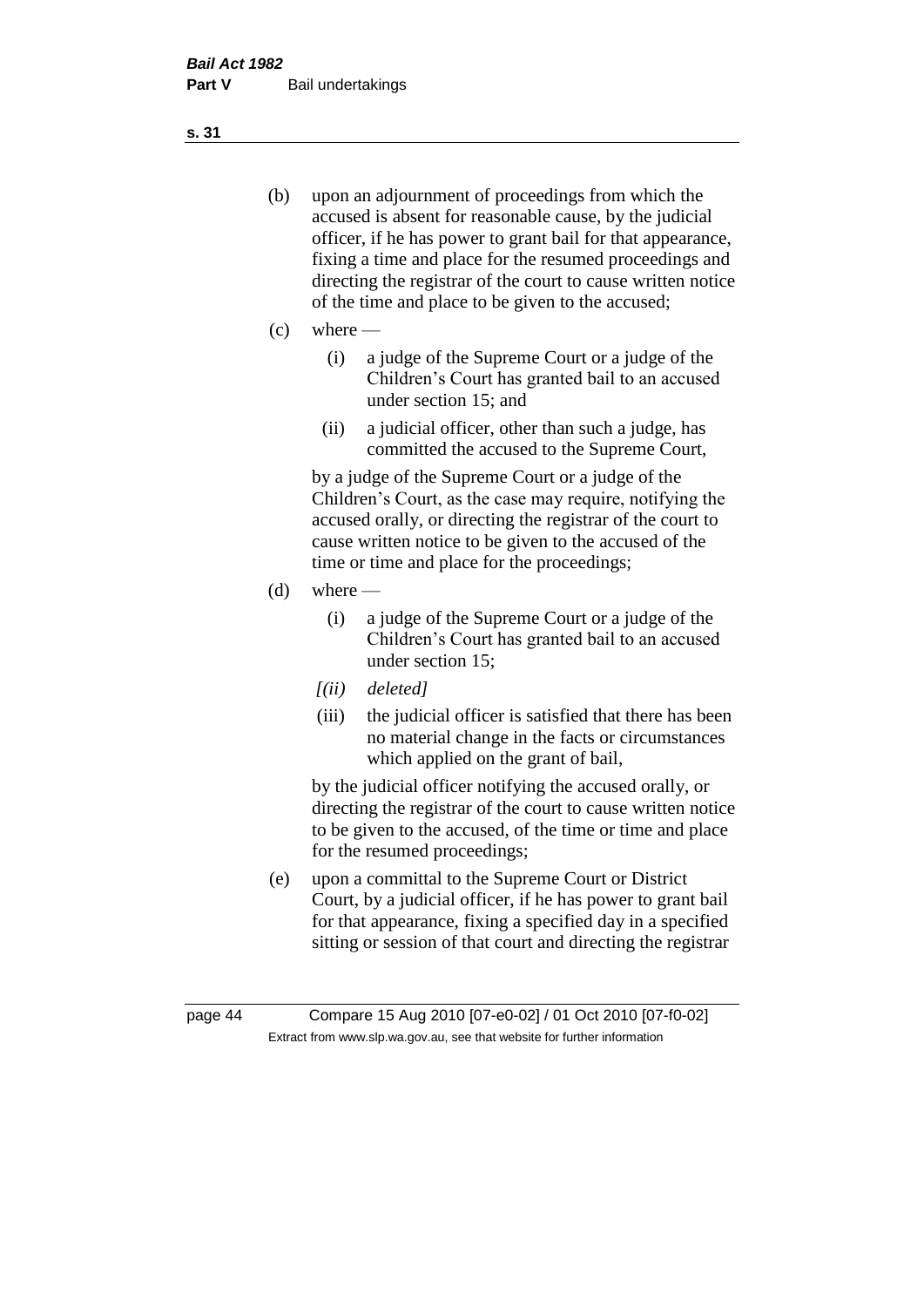of the court to cause written notice of the day to be given to the accused;

- (f) where an accused has been committed for trial in the Supreme Court or the District Court in a specified sitting or session thereof or on a specified day in a specified sitting or session thereof, by an officer of the court, or a person authorised under subsection (5), fixing a time for the trial in that sitting or session and causing written notice of the time to be given to the accused;
- (g) if the parties agree to a different time or a different time and place for the proceedings, by an officer of the court giving written notice thereof to the accused.
- (3) Where a different time or a different time and place is notified to an accused pursuant to subsection (2) the bail undertaking shall be deemed to be amended to specify that time or that time and place for appearance, and the terms and conditions thereof shall continue to apply as so amended as if the accused had entered into the bail undertaking in that form.
- (4) Where the power in subsection  $(2)(b)$  is exercised upon an adjournment of proceedings the right of the accused to be at liberty under section 11(1) does not lapse by reason only that there is an interval between the adjournment of the proceedings and the time when he is notified of the time and place for the resumed proceedings.
- (5) The Chief Justice, in respect of committals to the Supreme Court, and the Chief Judge, in respect of committals to the District Court, may authorise a person or persons, by name or office, to perform the functions referred to in subsection (2)(f).

*[Section 31 amended by No. 15 of 1988 s. 13; No. 49 of 1988 s. 87; No. 27 of 2002 s. 21; No. 59 of 2004 s. 141; No. 84 of 2004 s. 82; No. 6 of 2008 s. 21(1) and (2).]* 

Compare 15 Aug 2010 [07-e0-02] / 01 Oct 2010 [07-f0-02] page 45 Extract from www.slp.wa.gov.au, see that website for further information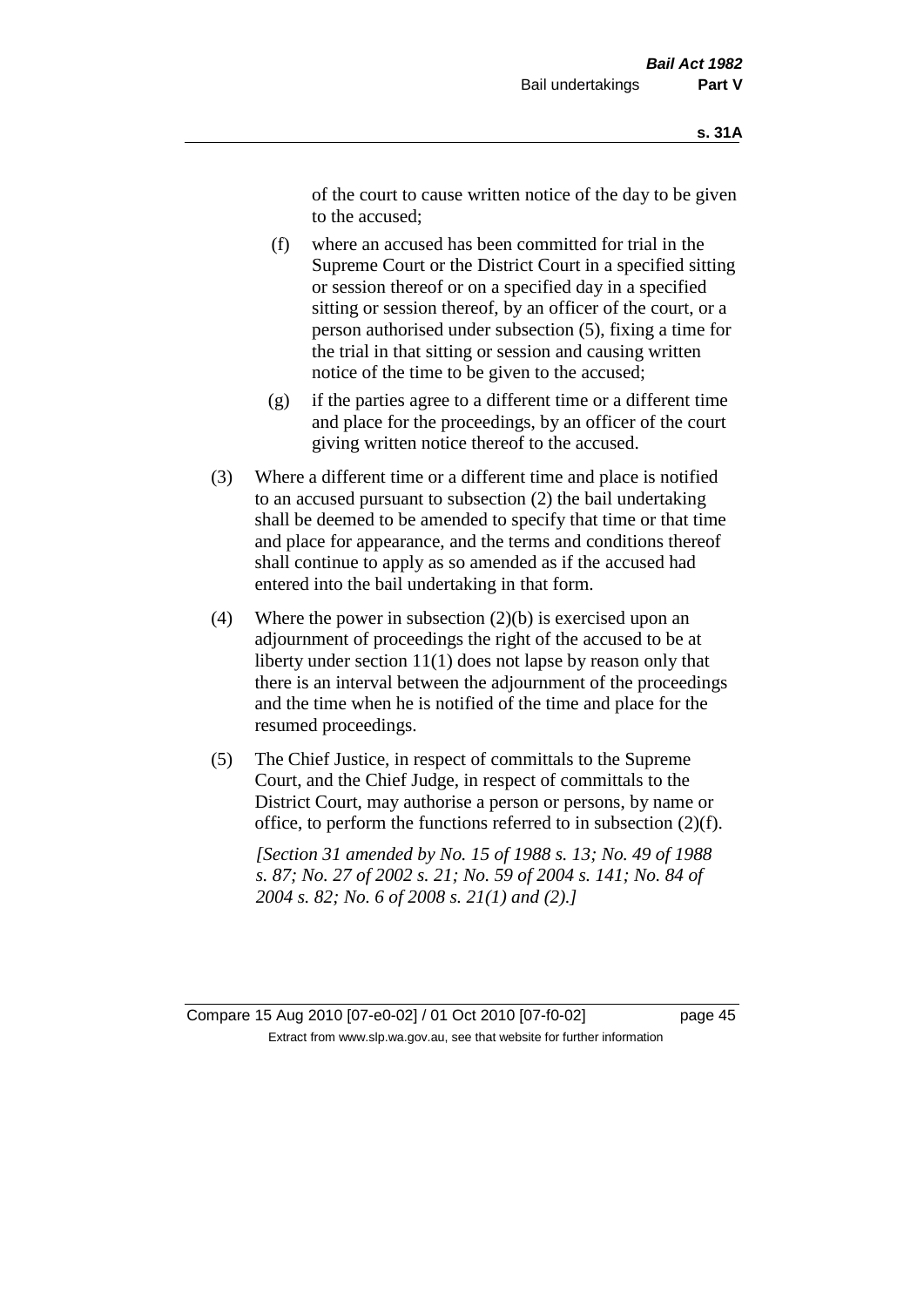#### **s. 31A**

#### **31A. Amendment of conditions during trial**

(1) In this section —

*amendment* means an addition, variation or cancellation under subsection (2);

*trial* means that part of proceedings for an offence when evidence is being received by the court in respect of the offence and also extends to any time when —

- (a) legal argument is being heard; or
- (b) a judicial officer or a jury is deliberating.

#### $(2)$  Where —

- (a) an accused has been granted bail for the accused's appearance for trial for an offence; and
- (b) the trial extends beyond one day,

a judicial officer who grants bail for the next appearance by exercising the power in section  $31(2)(a)$  may also do one or more of the following —

- (c) add any condition to the extent that is authorised by clause 2 or 3 of Part D of Schedule 1;
- (d) vary a condition to that extent;
- (e) cancel a condition.
- (3) A judicial officer who adds, varies or cancels a condition under subsection (2) shall cause an officer of the court —
	- (a) to endorse the amendment on the accused's copy of the bail undertaking or, if that copy is not available for endorsement, to give written notice of the amendment to the accused; and
	- (b) to endorse on a file copy of the undertaking a certificate as to the amendment and the action taken under paragraph (a).

page 46 Compare 15 Aug 2010 [07-e0-02] / 01 Oct 2010 [07-f0-02] Extract from www.slp.wa.gov.au, see that website for further information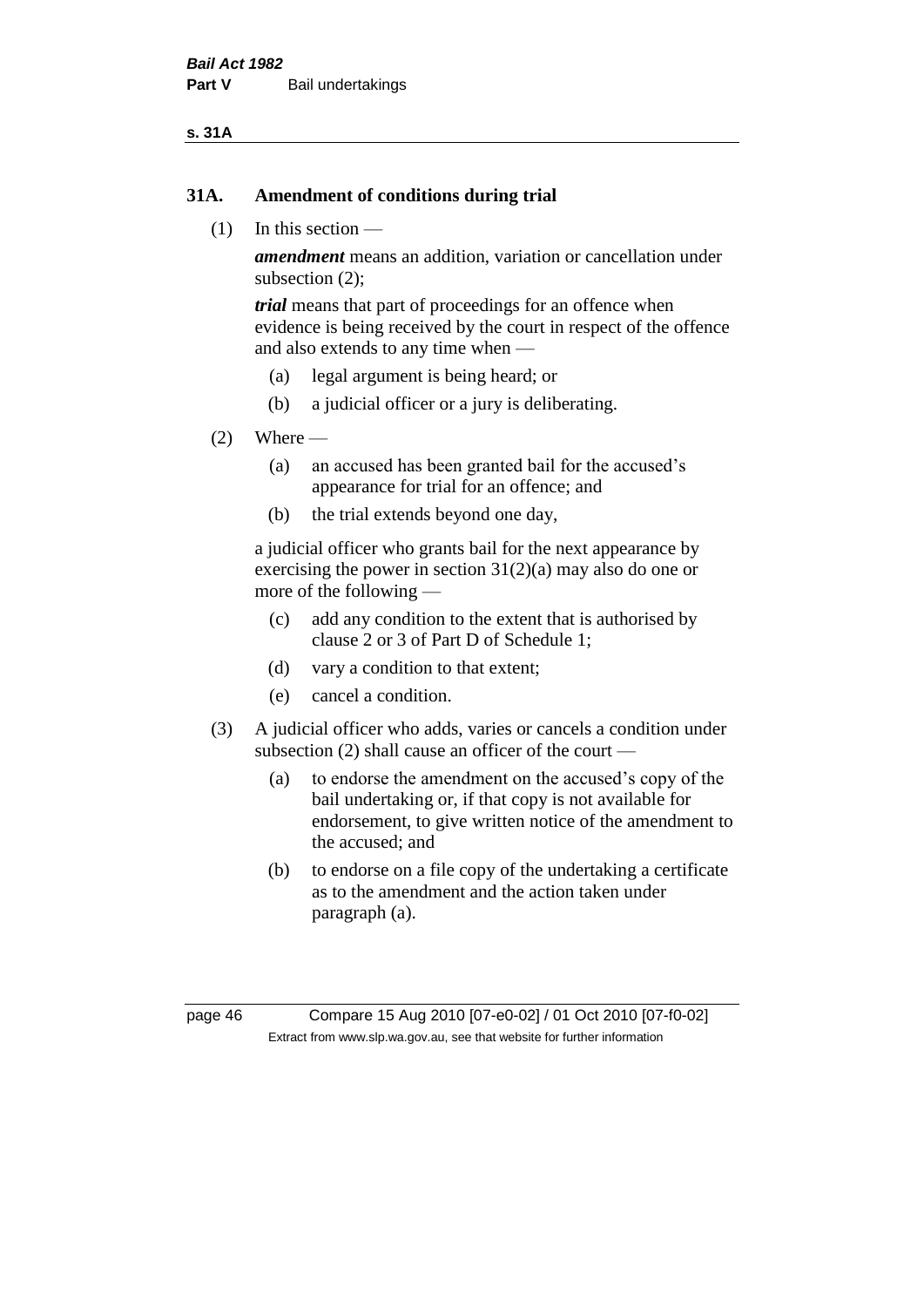- (4) If the judicial officer considers that the amendment is of a minor nature, the judicial officer may, for the purposes of section 44(4), cause the officer of the court to include a statement to that effect in the endorsement or notice under subsection (3)(a) and the certificate under subsection (3)(b).
- (5) When action is taken under subsection  $(3)(a)$ 
	- (a) the bail undertaking is to be regarded as having been amended as provided in the endorsement or notice, as the case requires; and
	- (b) the terms and conditions of the bail undertaking continue to apply as so amended as if the accused had entered into the bail undertaking in that form.
- (6) In any proceedings an endorsement on a copy of a bail undertaking referred to in subsection (3)(b) purporting to be a certificate referred to in that paragraph is evidence of the matters appearing in it without proof of the signature of the person who made the endorsement.

*[Section 31A inserted by No. 6 of 2008 s. 22(1).]*

## **32. Giving and proof of notices under s. 31**

- (1) A written notice to an accused under section  $31(2)$ 
	- (a) shall be given to the accused personally; or
	- (b) shall be sent to the accused by post to the accused's address appearing in the records of the court; or
	- (c) in urgent cases or with the accused's consent, shall be sent to the accused by electronic communication.
- (2) A person who gives or sends a notice in accordance with subsection (1) shall endorse on a file copy of the notice a certificate showing —
	- (a) that the person has done so; and
	- (b) the time of doing so.

Compare 15 Aug 2010 [07-e0-02] / 01 Oct 2010 [07-f0-02] page 47 Extract from www.slp.wa.gov.au, see that website for further information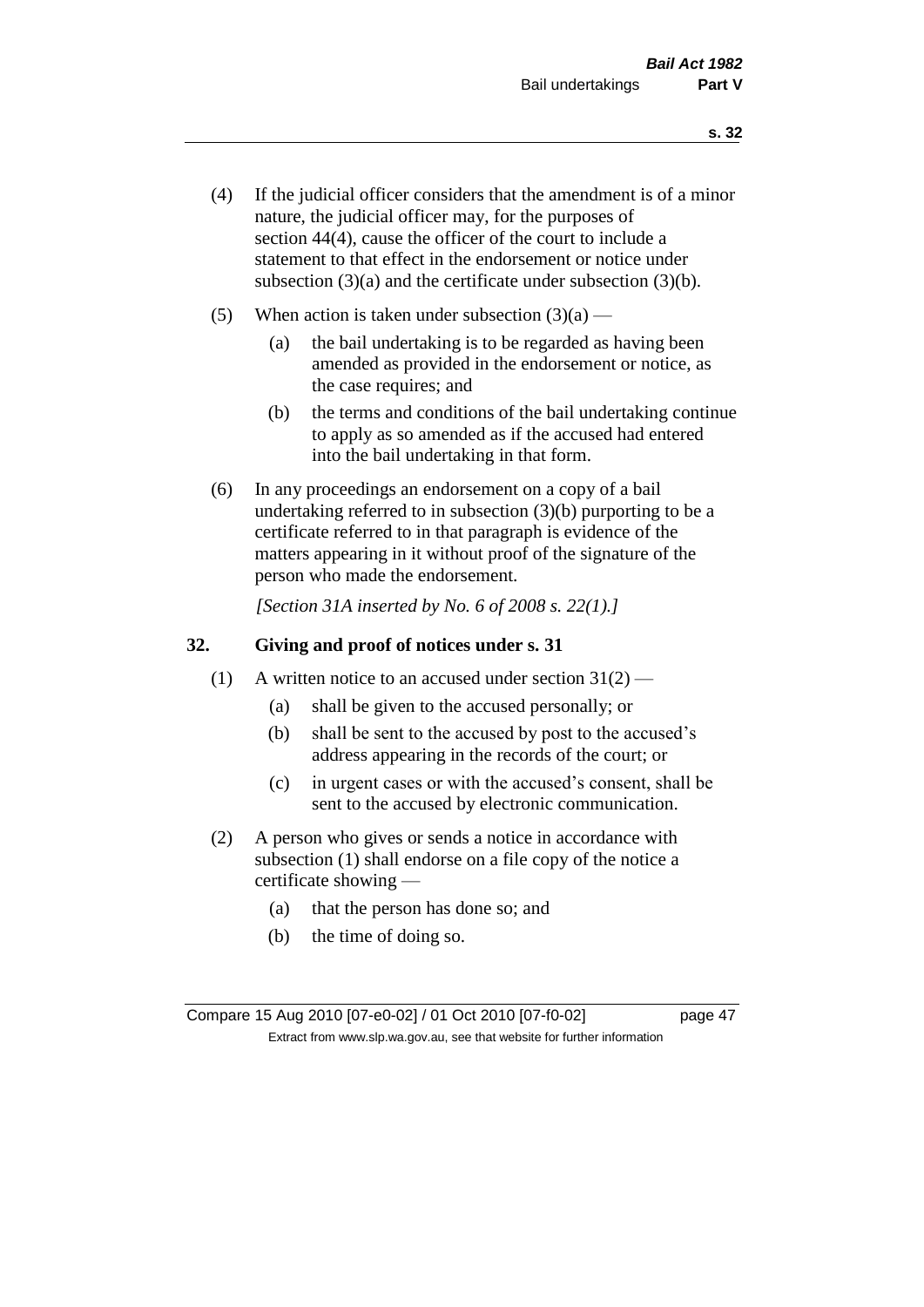- (3) If a notice is sent by post under subsection  $(1)(b)$ , the notice is to be presumed, unless the contrary is shown, to have been received at the time when, in the ordinary course of events, it would have been delivered.
- (4) The judicial officer who under section  $31(2)(a)$  notifies an accused of the time and place for resumed proceedings shall cause to be endorsed on the accused's bail undertaking a certificate showing details of such time and place and that the accused has been notified of them.
- (5) In any proceedings
	- (a) a document purporting to be a copy of a notice referred to in subsection (1) shall be evidence of the terms of the notice; and
	- (b) an endorsement
		- (i) on a copy of a notice referred to in subsection (2); or
		- (ii) on a bail undertaking,

purporting to be a certificate referred to in subsection (2) or (4) is evidence of the matters appearing in it without proof of the signature of the person who made the endorsement.

*[Section 32 amended by No. 74 of 1984 s. 12; No. 84 of 2004 s. 82; No. 6 of 2008 s. 23(1)-(3).]* 

# **33. Judicial officer may order accused to enter into bail undertaking**

(1) Where bail is granted to an accused by a judicial officer, whether with or without any condition being attached thereto, and the accused fails or refuses to enter into a bail undertaking in terms of the grant, the judicial officer who granted bail may, subject to subsection (3), order that the accused enter into the bail undertaking within such time as he may specify.

page 48 Compare 15 Aug 2010 [07-e0-02] / 01 Oct 2010 [07-f0-02] Extract from www.slp.wa.gov.au, see that website for further information

**s. 33**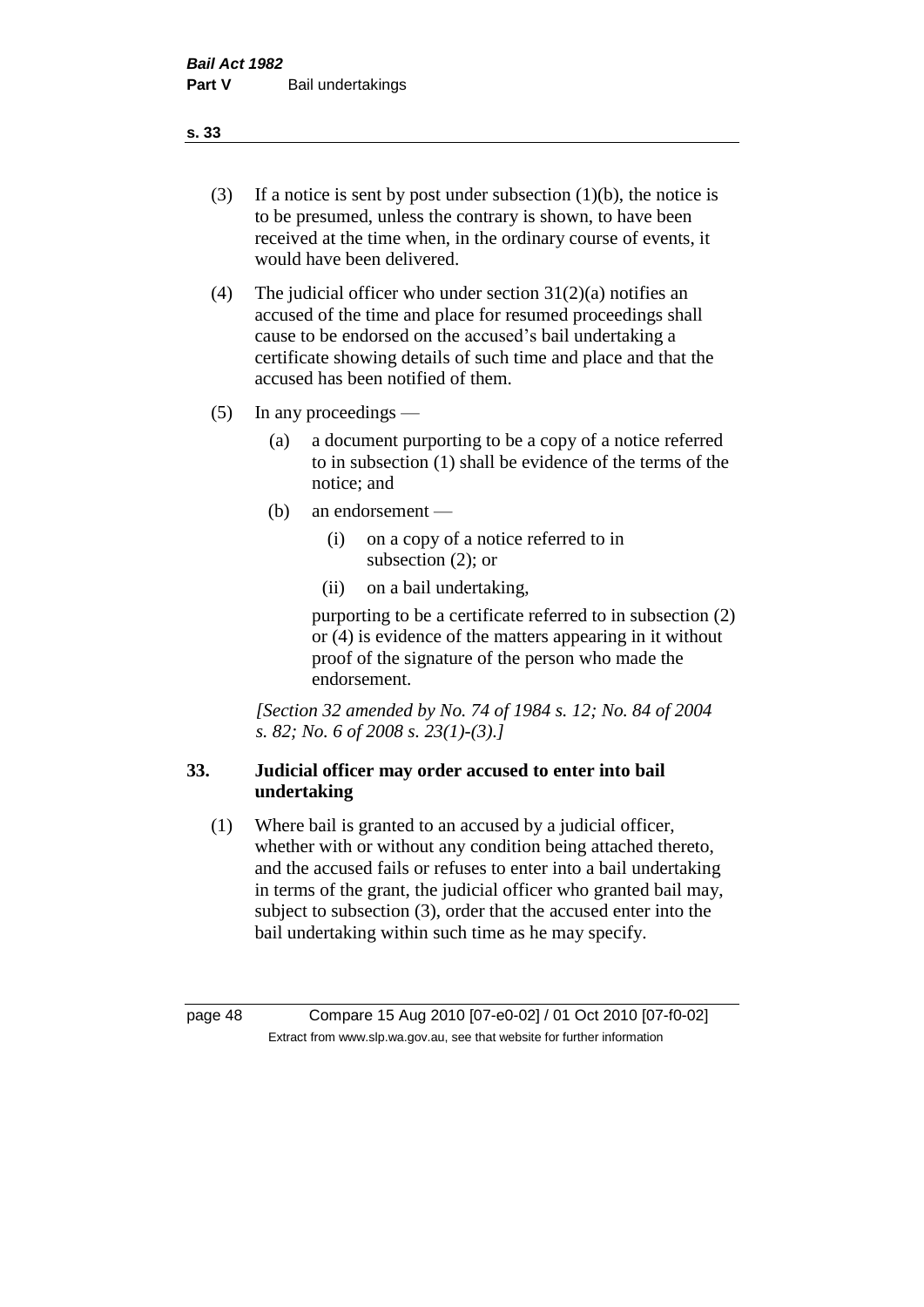- (2) If an accused does not comply with an order under subsection (1), the judicial officer may, subject to subsection (3), further order that a bail undertaking, in such form as the judicial officer may approve, shall be deemed to have been entered into by the accused on the date of such further order, and thereupon that undertaking shall be treated as if it had been duly entered into by the accused for the purposes of this Act.
- (3) A judicial officer shall not
	- (a) make an order under subsection (2) unless he has personally informed the accused of the terms and effect of the order made under subsection (1);
	- (b) exercise any of the powers conferred on him by this section unless he is satisfied that the accused has the capacity to enter into and comply with the undertaking.

*[Section 33 amended by No. 84 of 2004 s. 82.]* 

## **34. Cessation and suspension of bail undertaking**

A bail undertaking ceases to have effect —

- (a) upon the revocation of bail under section 55;
- (b) upon the death of the accused, but only if no order has been made under section 57;
- (c) subject to section 31, upon the appearance in court by the accused as required by his bail undertaking;
- (d) upon the discharge of the accused according to law from any further proceedings for the offence, or all of the offences, to which the bail undertaking relates;
- (e) during any period before the time at which the accused is required to appear in court when he is in custody for any other offence or reason.

*[Section 34 amended by No. 84 of 2004 s. 82.]* 

Compare 15 Aug 2010 [07-e0-02] / 01 Oct 2010 [07-f0-02] page 49 Extract from www.slp.wa.gov.au, see that website for further information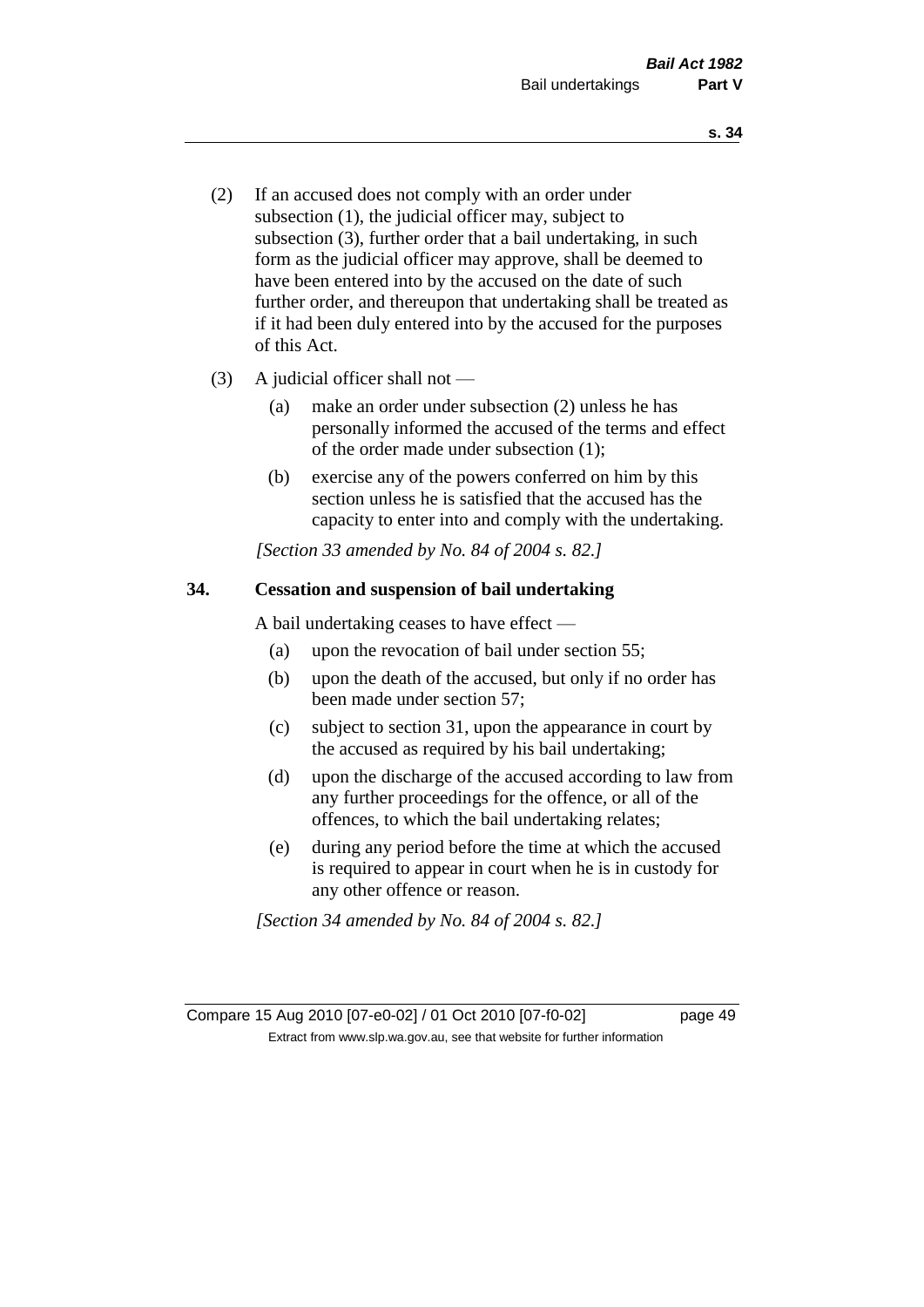# **Part VI — Sureties and surety undertakings**

# **35. Surety and surety undertaking**

- (1) A surety is a person who, as a condition of the grant of bail to an accused, enters into a surety undertaking, that is to say, undertakes in writing that he will, subject to this Act, forfeit a specified amount of money if the accused fails to comply with any requirement of his bail undertaking mentioned in section  $28(2)(a)$  and (b).
- (2) A surety is required to be approved under section 40.
- (3) A forfeiture of money by a surety as mentioned in subsection (1) is enforceable as provided in section 49 but not otherwise.

*[Section 35 amended by No. 84 of 2004 s. 82; No. 6 of 2008 s. 18(3).]* 

## **36. Authority to approve sureties**

- (1) The decision whether an applicant should be approved as a surety in any case is to be made —
	- (a) by a person referred to in section 29(a) to (d); or
	- (b) where the accused to whom bail has been granted is in prison, by a person for the time being in charge of the prison; or
	- (c) where the accused to whom bail has been granted is a child, by an authorised community services officer.
- (2) A judicial officer when granting bail to an accused subject to a requirement for a surety or sureties may make an order as to —
	- (a) the giving of notice to the prosecutor of an application for approval of any surety; or
	- (b) the person or persons who are to, or may, approve any surety,

and subsection (1) has effect subject to any such order.

page 50 Compare 15 Aug 2010 [07-e0-02] / 01 Oct 2010 [07-f0-02] Extract from www.slp.wa.gov.au, see that website for further information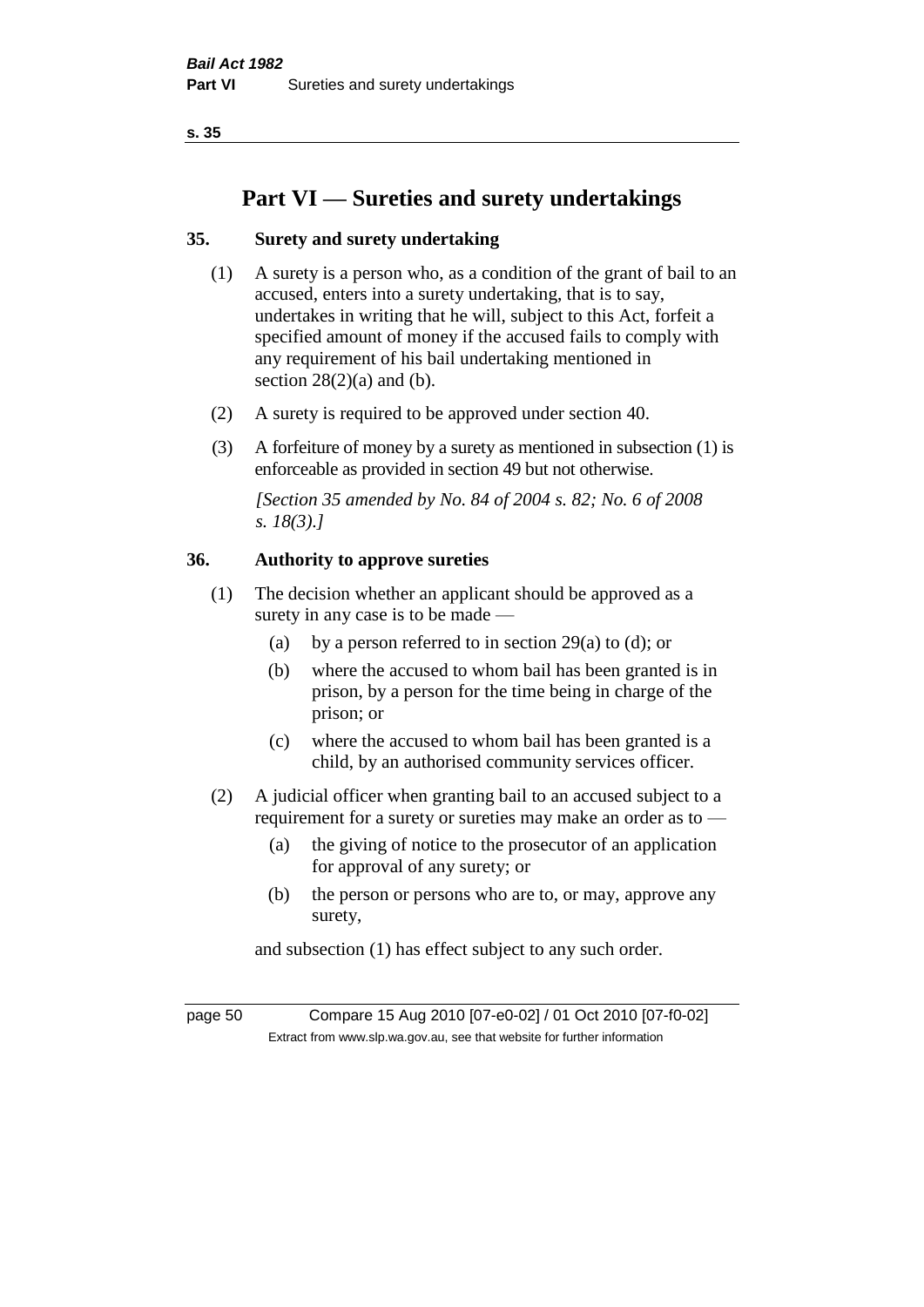*[Section 36 inserted by No. 6 of 2008 s. 24(1).]*

# **37. Proposed surety to receive certain information and prescribed form for completion**

- (1) Whenever a surety approval officer is called upon to decide whether an applicant should be approved as a surety, he shall ensure that the applicant is, or has been, given —
	- (a) a duly completed notice in the prescribed form showing details of the terms and conditions on which bail has been granted to the accused in whose case the surety is required;
	- (b) such information in writing as to the effect of this Act in relation to the rights, obligations and liabilities of sureties as is prescribed for the purposes of this paragraph; and
	- (c) a prescribed form of declaration for completion designed to disclose to the surety approval officer all information relevant to the decision.
- (2) Before he makes his decision, the surety approval officer shall ensure that the applicant furnishes to him the declaration referred to in subsection (1)(c) duly completed.
- (3) For the purposes of this section it is sufficient if  $-$ 
	- (a) the notice, information and declaration referred to in subsection (1) are sent by electronic communication to an electronic address provided by the applicant; and
	- (b) the declaration referred to in subsection  $(1)(c)$  duly completed is sent by electronic communication to an electronic address provided by the surety approval officer.

*[Section 37 amended by No. 84 of 2004 s. 82; No. 6 of 2008 s. 24(4), (5) and 25.]*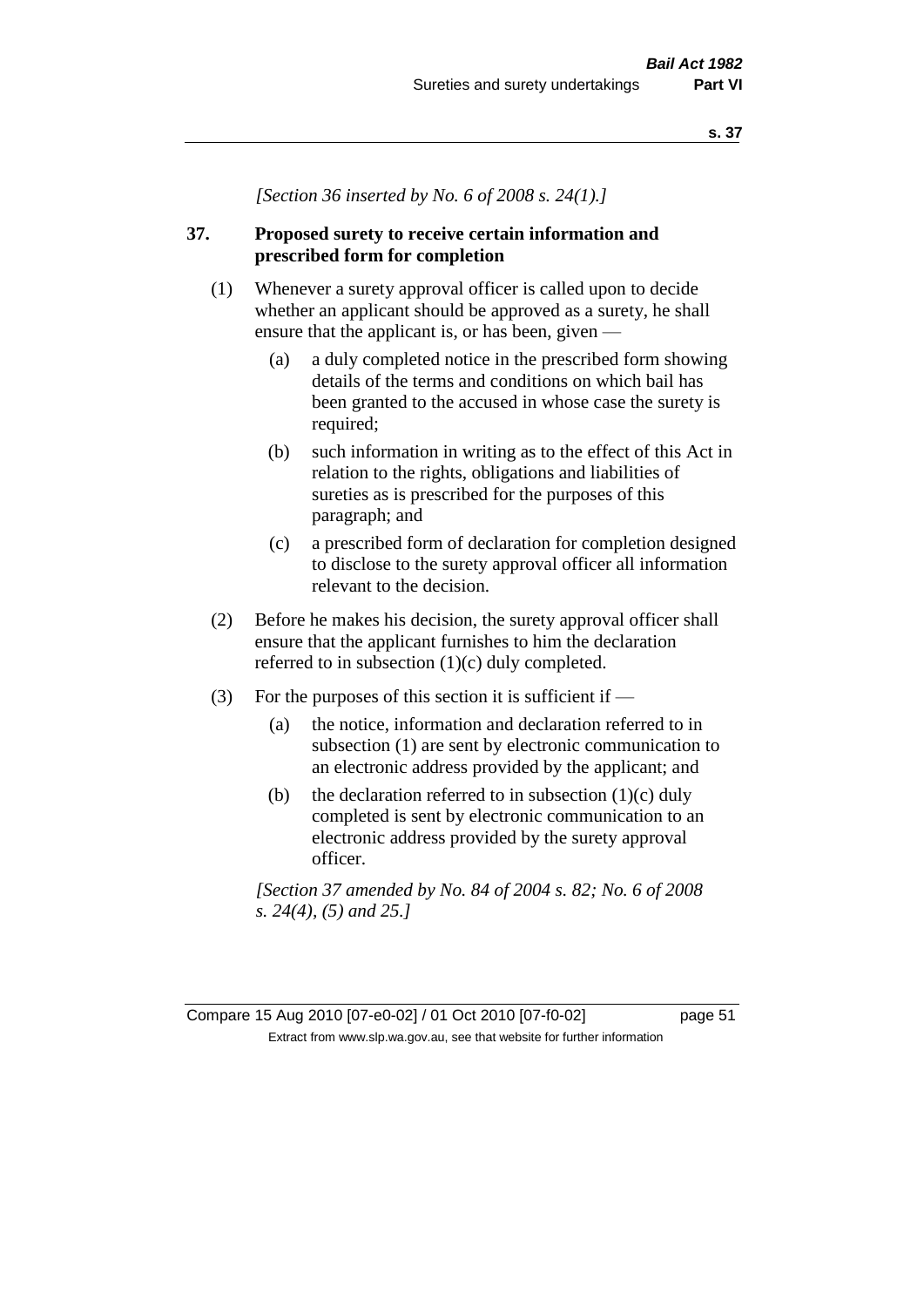# **38. Persons disqualified from being sureties**

- (1) A person is not qualified to be approved as a surety if  $-$ 
	- (a) he is under 18 years of age; or
	- (b) subject to subsection (2), the value of his assets, after provision is made for his debts and liabilities, is less than the amount which he might become liable to forfeit under his proposed surety undertaking; or
	- (c) there are reasonable grounds for believing that he has been, or will be, indemnified by any person against any forfeiture referred to in paragraph (b).
- (2) Subsection (1)(b) does not apply where the applicant for approval is required to give security sufficient to cover the amount which he might become liable to forfeit.

## **39. Matters relevant to approval of sureties**

In determining whether an applicant is suitable to be a surety a surety approval officer shall have regard to all matters which appear to him to be relevant including, as well as any others, the following —

- (a) the character and antecedents of the applicant;
- (b) his proximity to or connection with the accused, whether by kinship, place of residence or otherwise; and
- (c) his ability to pay, or give security for, the amount which he might become liable to forfeit under his proposed surety undertaking, without excessive hardship to himself or his dependants.

*[Section 39 amended by No. 84 of 2004 s. 82; No. 6 of 2008 s. 24(4).]* 

## **40. Decision on application by proposed surety**

(1) Upon receipt of the duly completed declaration referred to in section  $37(1)(c)$ , the surety approval officer shall, after making any enquiries which he thinks desirable, make a decision, as

page 52 Compare 15 Aug 2010 [07-e0-02] / 01 Oct 2010 [07-f0-02] Extract from www.slp.wa.gov.au, see that website for further information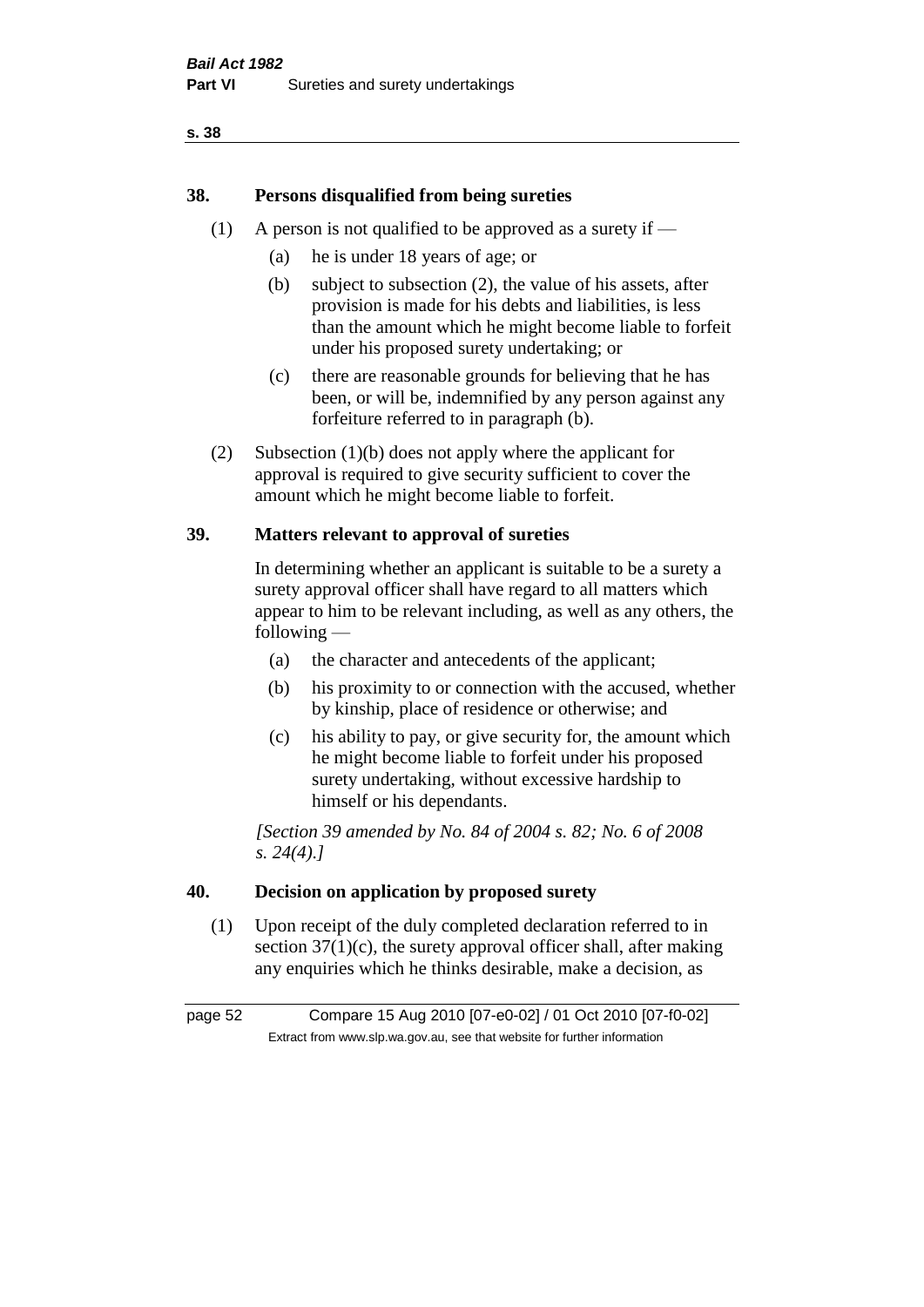soon as is practicable, either to approve or not to approve of the applicant as a surety in that case.

(2) If the surety approval officer does not approve of the applicant as a surety he shall record the reasons for his doing so and inform the applicant and the accused thereof, or cause them to be so informed.

*[Section 40 amended by No. 15 of 1988 s. 15; No. 84 of 2004 s. 82; No. 6 of 2008 s. 24(5).]* 

#### **41. Finality of decision to refuse approval**

- (1) A decision by a surety approval officer not to approve of the applicant as a surety is final unless the applicant becomes entitled to re-apply under subsection (2).
- (2) An applicant who is refused approval as a surety may re-apply for approval to the surety approval officer who made that decision, or if that officer is absent or unavailable to another surety approval officer, on the ground that —
	- (a) new facts have been discovered, new circumstances have arisen or the circumstances have changed since he was refused approval; or
	- (b) he failed to adequately present his case for approval on his previous application,

and the provisions of this Act, except section 37, shall, with necessary modifications, apply to any such further application and the decision thereon.

*[Section 41 amended by No. 6 of 2008 s. 24(3) and (4).]*

#### **42. Before whom surety undertaking may be entered into**

A surety undertaking need not be entered into before the surety approval officer who approved the surety but may be entered into before any person before whom the accused for whose appearance the surety is approved might enter into his bail undertaking under section 29.

Compare 15 Aug 2010 [07-e0-02] / 01 Oct 2010 [07-f0-02] page 53 Extract from www.slp.wa.gov.au, see that website for further information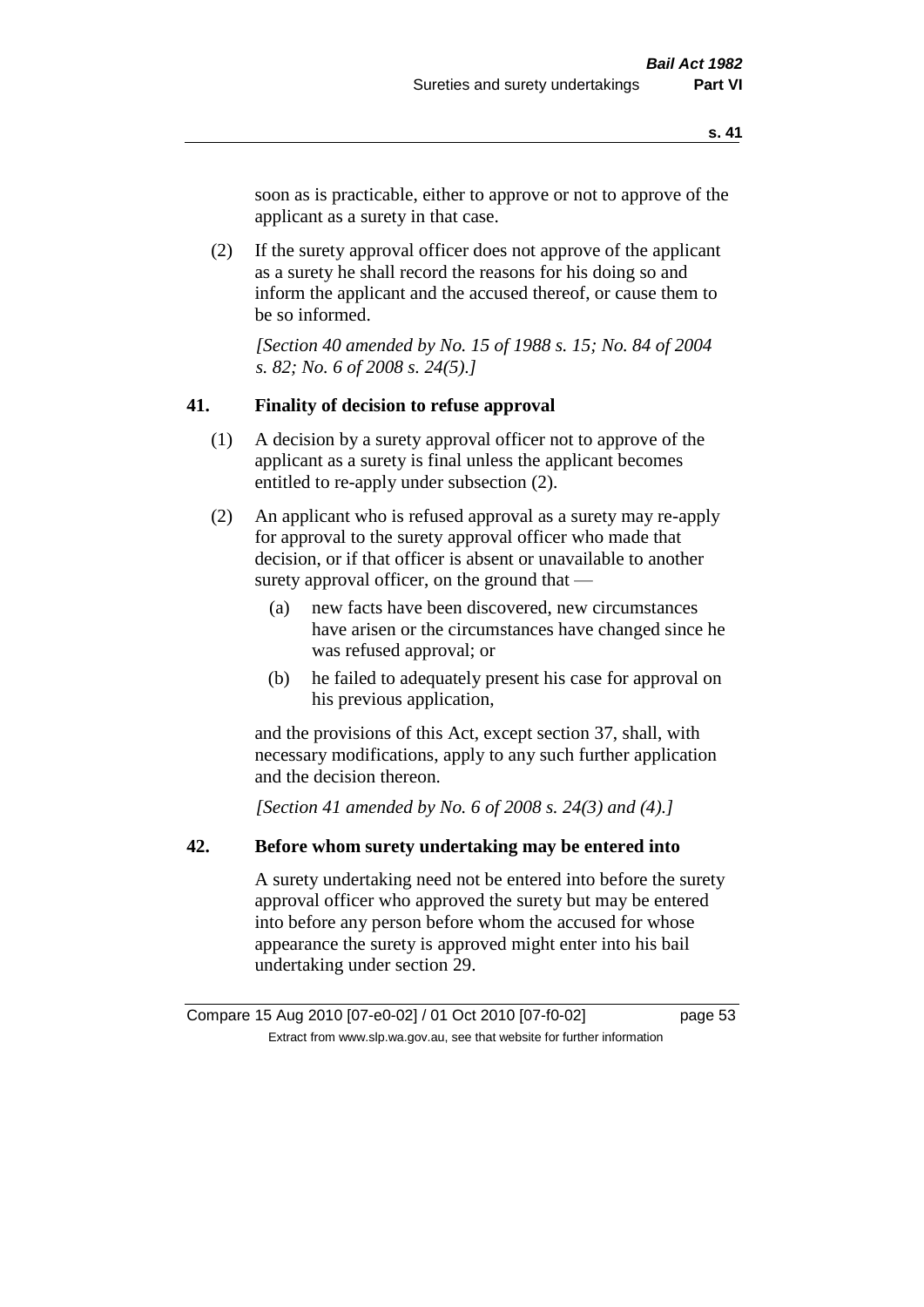*[Section 42 amended by No. 84 of 2004 s. 82; No. 6 of 2008 s. 24(5).]* 

## **43. Duties of persons before whom surety undertaking is entered into**

A person before whom a surety undertaking is to be entered into —

- $(a)$  shall
	- (i) read to the surety;
	- (ii) be informed by the surety that he has read; or
	- (iii) if necessary, have translated to the surety,

the documents described in section  $37(1)(a)$  and (b), and the surety undertaking, before the surety enters into the undertaking;

- (b) shall ensure that all conditions which are to be complied with by the surety have been complied with before the surety enters into his undertaking; and
- (c) shall give to the surety a copy of his surety undertaking as duly completed.

*[Section 43 amended by No. 74 of 1984 s. 13.]* 

## **43A. Use of video link and electronic communication where proposed surety is interstate**

(1) In this section —

*proposed surety* means a person who is to enter into a surety undertaking;

*relevant official* means the person before whom the surety undertaking is to be entered into or was entered into, as the case requires;

*video link* means facilities (including closed circuit television) that enable, at the same time —

(a) the relevant official to see and hear the proposed surety; and

page 54 Compare 15 Aug 2010 [07-e0-02] / 01 Oct 2010 [07-f0-02] Extract from www.slp.wa.gov.au, see that website for further information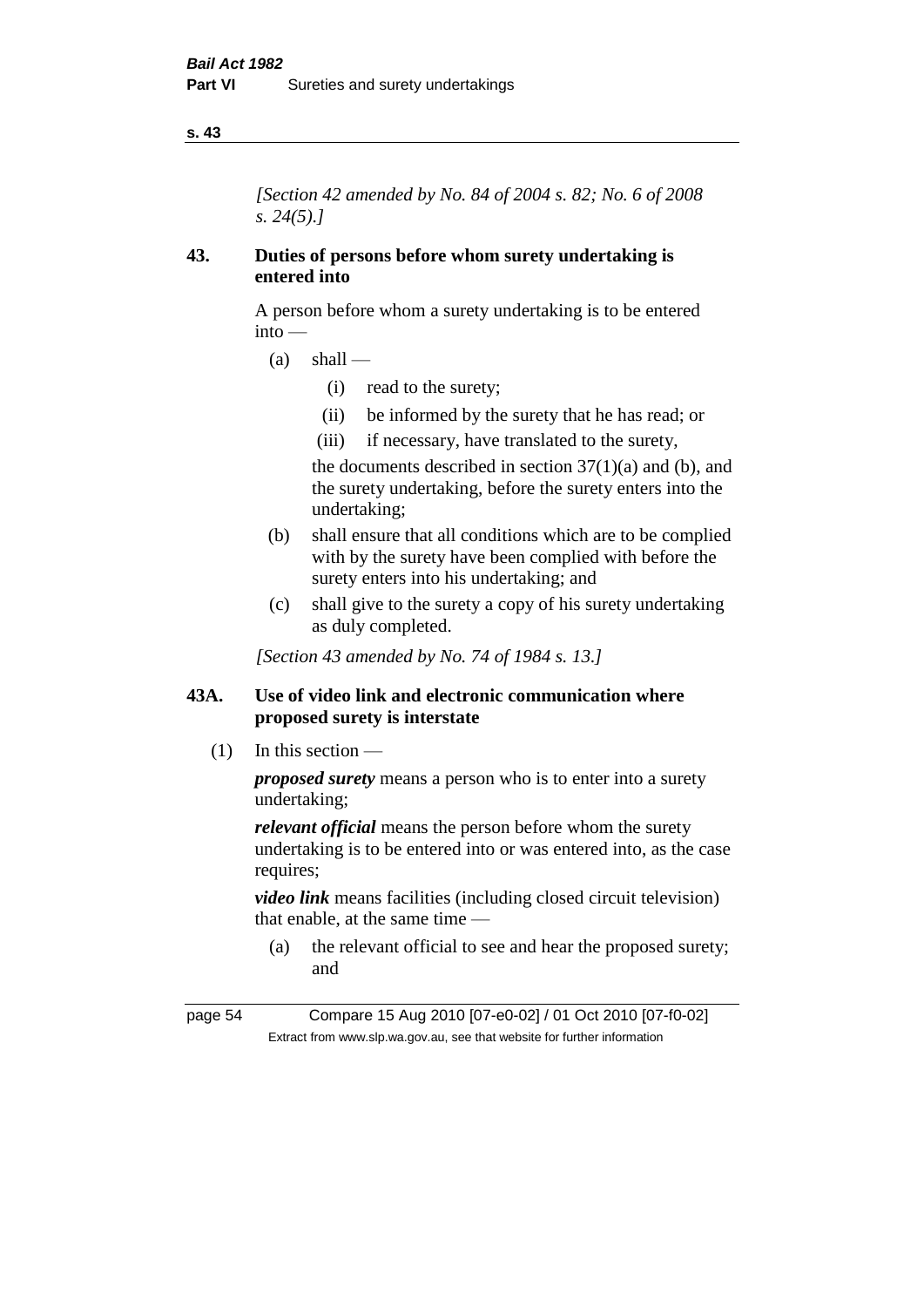- (b) the proposed surety to see and hear the relevant official.
- (2) This section applies if a proposed surety is in another State or a Territory.
- (3) The relevant official may comply with section 43(a) and (b) by means of a video link.
- (4) The relevant official may send the surety undertaking to the proposed surety by electronic communication for completion.
- (5) The proposed surety may enter into the surety undertaking by sending the completed surety undertaking to the relevant official by electronic communication.
- (6) If the surety undertaking is sent by electronic communication under subsection (4) or (5), any requirement for the proposed surety or the relevant official to sign it is to be taken to have been complied with if the full name of the proposed surety or the relevant official, as the case requires, appears in the appropriate place in the undertaking.
- (7) The relevant official may comply with section  $43(c)$  by sending a copy of the surety undertaking as duly completed to the surety by electronic communication.
- (8) A surety undertaking that is entered into in accordance with this section is to be taken to have been entered into before the relevant official.
- (9) In any proceedings a document purporting to be a copy of a surety undertaking and purporting to be certified by the relevant official to be a copy of a surety undertaking entered into in accordance with this section is evidence of the surety undertaking without proof of the signature of the relevant official.
- (10) A reference in this section to sending a surety undertaking or copy of a surety undertaking to a person by electronic communication is a reference to sending the undertaking or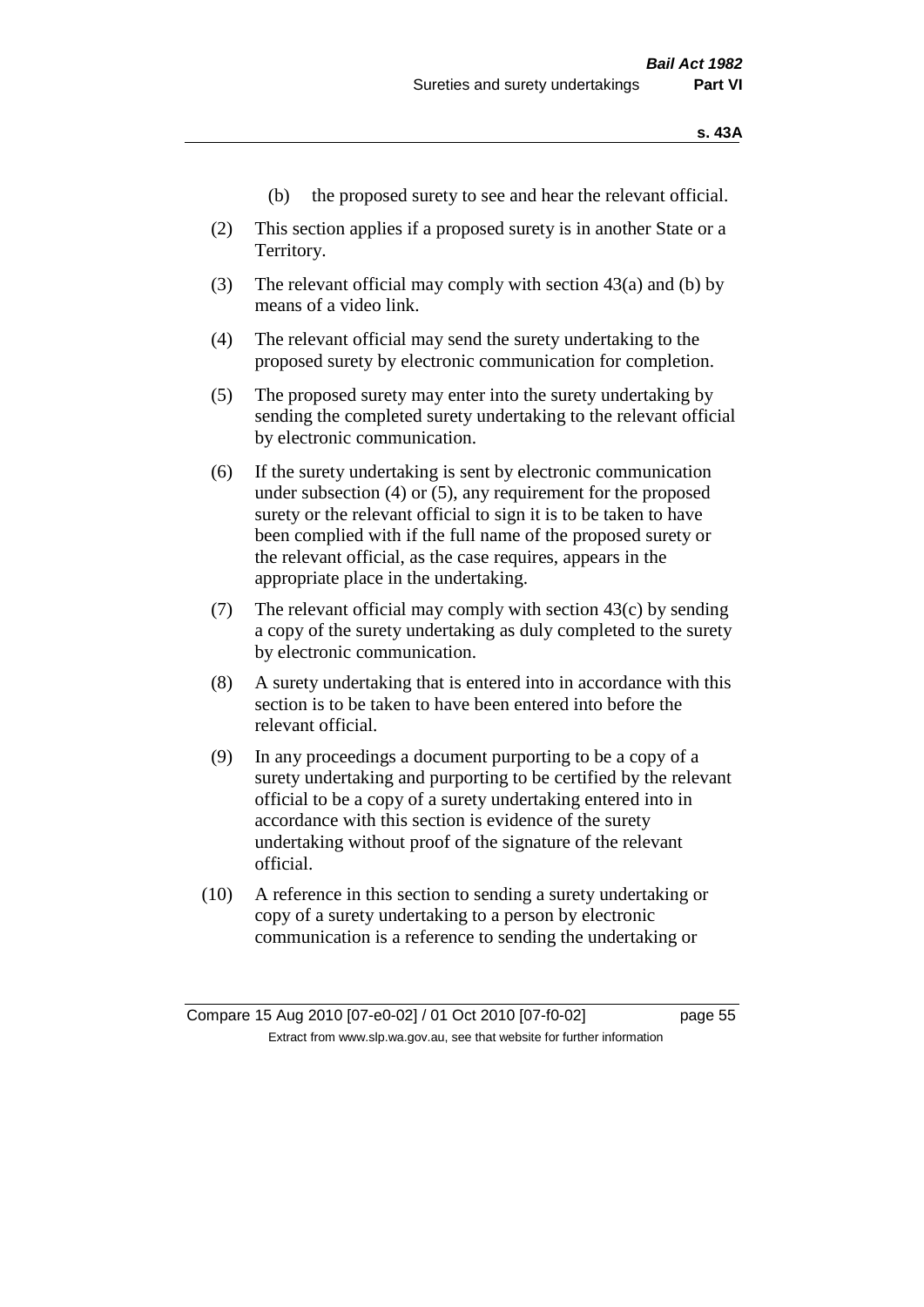copy by electronic communication to an electronic address provided by the person.

*[Section 43A inserted by No. 6 of 2008 s. 26.]*

# **44. When surety undertaking extends to different time or different time and place substituted under s. 31**

- (1) A surety undertaking does not extend to the failure by the accused to appear at a different time or a different time and place substituted pursuant to section 31 unless —
	- (a) the surety undertaking contains a provision stating that it does so extend and, where applicable under subsection (5), the surety has received notice as mentioned in that subsection; or
	- (b) subsection (2) applies.
- (2) A surety undertaking extends to the failure by the accused to appear at a different time substituted pursuant to section 31 during a trial if, at the option of the surety, the undertaking contains a provision stating —
	- (a) that it does so extend; and
	- (b) the effect of subsection (4).
- (3) In subsection  $(2)$  —

*trial* means that part of proceedings for an offence when evidence is being received by the court in respect of the offence and also extends to any time when —

- (a) legal argument is being heard; or
- (b) a judicial officer or a jury is deliberating.
- (4) Subsection (2) applies despite any amendment as defined in section 31A(1) if the endorsement or notice under section 31A(3)(a) in respect of the amendment includes a statement referred to in section 31A(4).
- (5) A surety undertaking may, at the option of the surety, also contain a provision stating that where —

page 56 Compare 15 Aug 2010 [07-e0-02] / 01 Oct 2010 [07-f0-02] Extract from www.slp.wa.gov.au, see that website for further information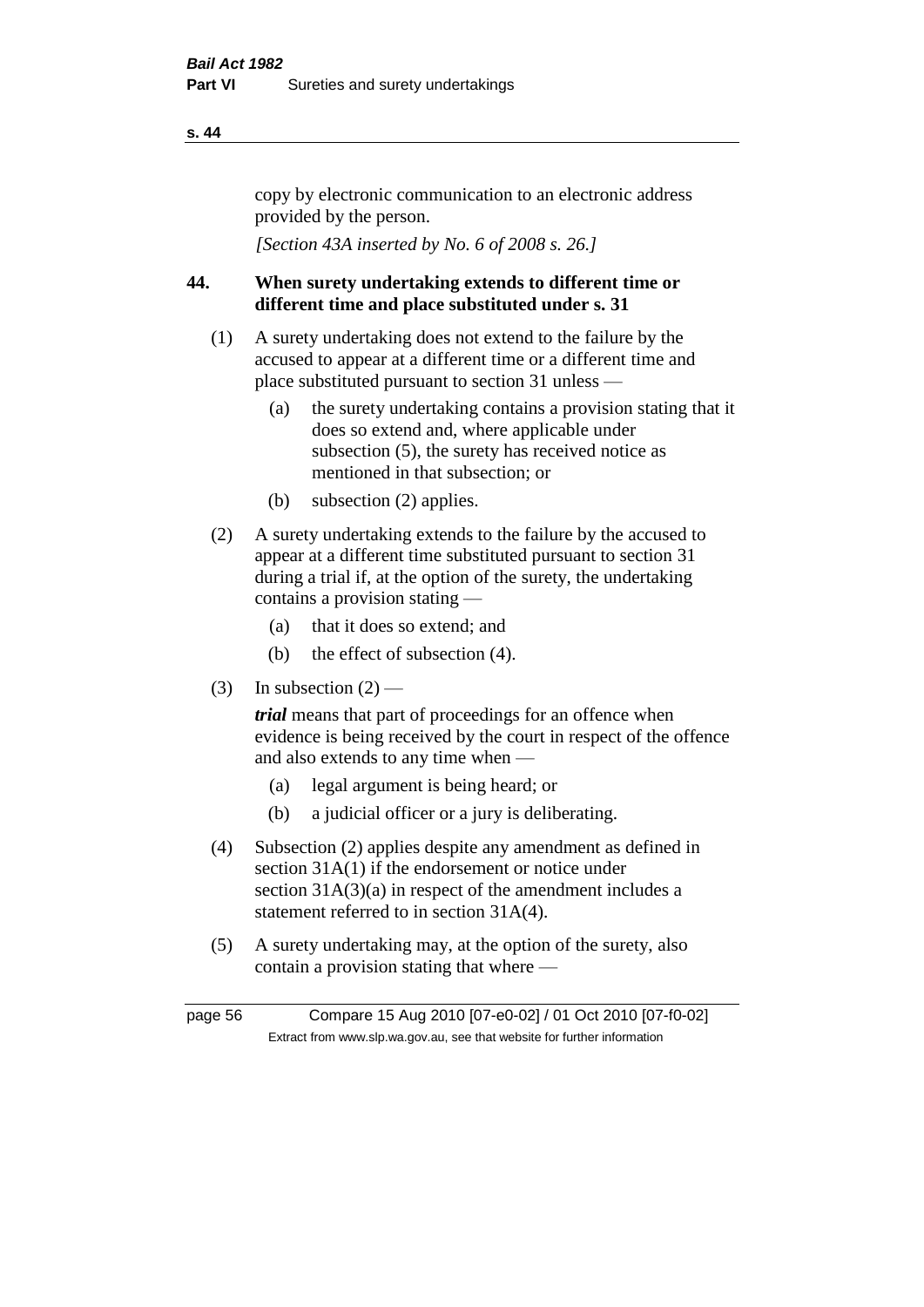- (a) a different time or a different time and place for the accused's appearance is substituted pursuant to section 31; and
- (b) subsection (2) does not apply,

the surety's liability only arises if the surety is given notice, as soon as is practicable, of the different time or the different time and place.

(6) Where, by operation of this section, a surety undertaking would extend to the failure by the accused to appear at a different time or a different time and place substituted pursuant to section 31, that extension is not affected by a reduction in the number of offences to which the accused's bail undertaking relates.

*[Section 44 inserted by No. 6 of 2008 s. 27(1).]*

#### **45. Giving and proof of notices under s. 44**

- (1) For the purposes of section 44(5) notice to a surety may be given —
	- (a) orally to the surety by the judicial officer when he fixes a time and place for the proceedings or the resumed proceedings; or
	- (b) in the approved form to the surety personally; or
	- (c) by a person authorised under subsection (5) sending or causing to be sent the approved form to the surety —
		- (i) by post to the surety's address appearing in the records of the court; or
		- (ii) in urgent cases or with the surety's consent, by electronic communication.
- (2) A person who gives a notice in accordance with subsection  $(1)(b)$  or  $(c)$  shall endorse on a file copy of the notice a certificate showing —
	- (a) that the person has done so; and
	- (b) the time of doing so.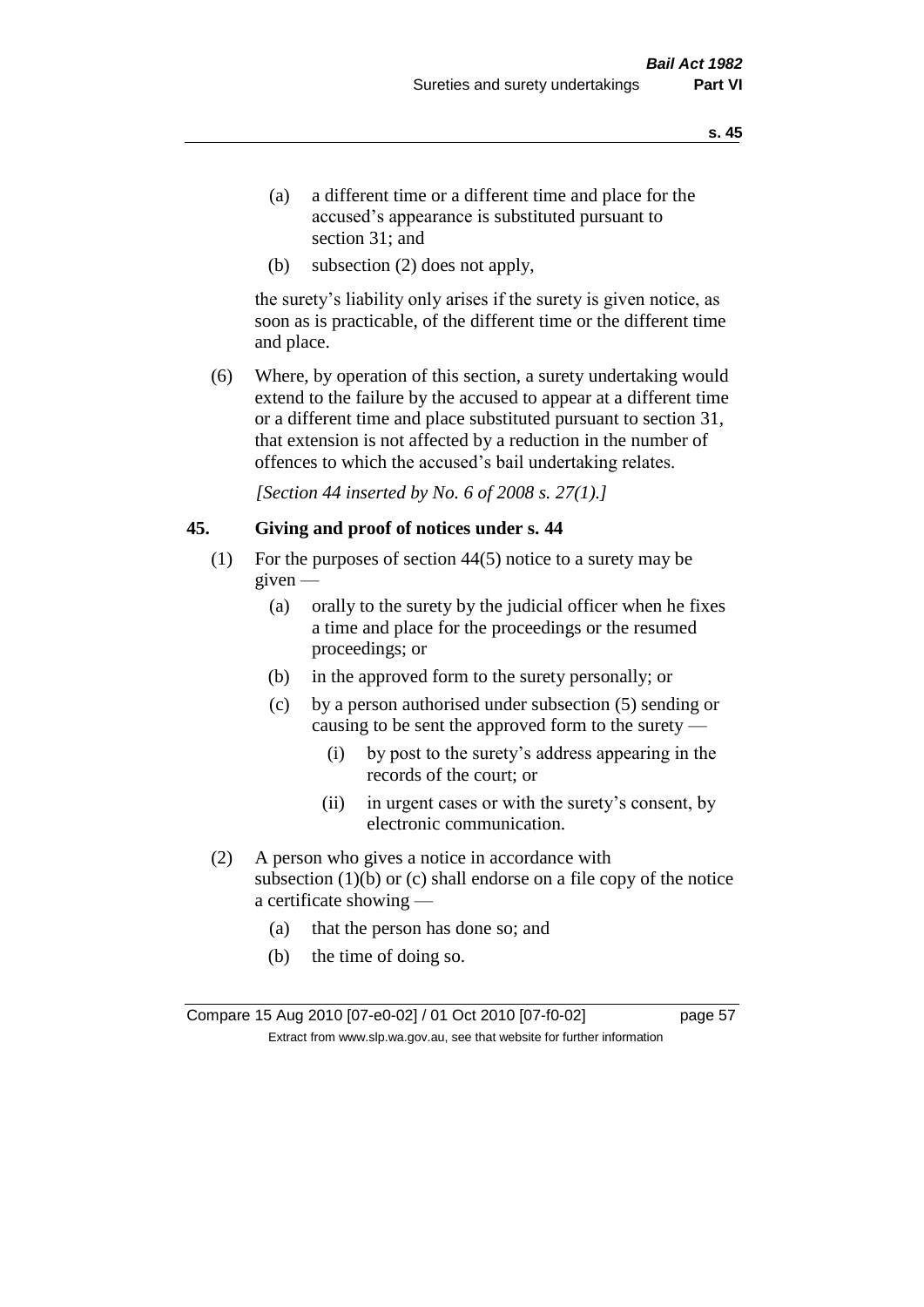- 
- (2a) If a notice is sent by post under subsection  $(1)(c)$ , the notice is to be presumed, unless the contrary is shown, to have been received at the time when, in the ordinary course of events, it would have been delivered.
- (3) A judicial officer who, under subsection  $(1)(a)$ , notifies a surety of the time and place for the proceedings or the resumed proceedings shall cause to be endorsed on a file copy of the surety's undertaking a certificate showing details of such time and place and that the surety has been notified of them.
- (4) In any proceedings
	- (a) a document purporting to be a copy of a notice referred to in section 44(5) shall be evidence of the terms of the notice; and
	- (b) an endorsement
		- (i) on a file copy of a notice given under subsection  $(1)(b)$  or  $(c)$  purporting to be a certificate referred to in subsection (2); or
		- (ii) on a file copy of a surety undertaking purporting to be a certificate referred to in subsection (3),

is evidence of the matters appearing in the certificate without proof of the signature of the person who made the endorsement.

- (5) A registrar of the court, other than a deputy registrar of the Magistrates Court or the Children's Court, is an authorised person for the purposes of subsection  $(1)(c)$  and in addition —
	- (a) in respect of committals to the Supreme Court, the Chief Justice; and
	- (b) in respect of committals to the District Court, the Chief Judge,

may authorise a person or persons, by name or office, to perform the function referred to in subsection  $(1)(c)$ .

page 58 Compare 15 Aug 2010 [07-e0-02] / 01 Oct 2010 [07-f0-02] Extract from www.slp.wa.gov.au, see that website for further information

**s. 45**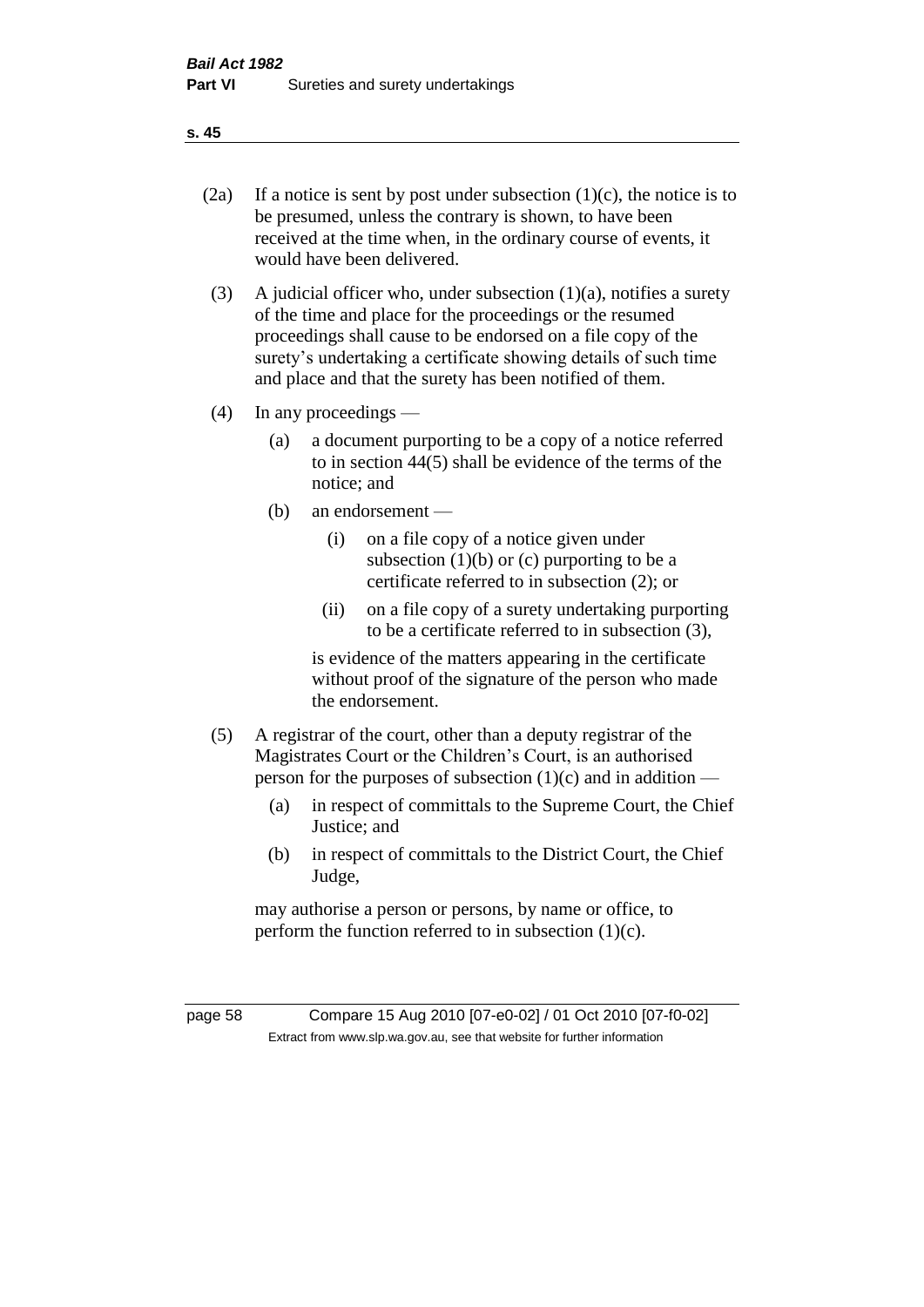*[Section 45 amended by No. 74 of 1984 s. 15; No. 59 of 2004 s. 141; No. 6 of 2008 s. 28(1)-(5).]* 

## **46. Power of surety to apprehend accused**

- (1) A surety may arrest an accused for whose appearance in court he has entered into a surety undertaking if the surety has reasonable grounds to believe that —
	- (a) the accused
		- (i) is not likely to comply with the requirements of his bail undertaking mentioned in section  $28(2)(a)$  or (b);
		- (ii) is, or has been, in breach of any condition of his bail undertaking mentioned in section 28(2)(c); or
		- (iii) is, or has been, in breach of a home detention condition mentioned in section 28(2)(d);
		- and
	- (b) it is not expedient to invoke the assistance of the relevant officer under section 54(1) because the delay occasioned by doing so would defeat the purpose of that section.
- (2) A surety who arrests an accused under subsection (1) shall, as soon as is practicable, deliver him into the custody of a police officer and thereafter he shall be dealt with under section 54(4) and section 55, and those provisions shall apply, as if he had been arrested by a police officer under section 54(2).

*[Section 46 amended by No. 74 of 1984 s. 16; No. 61 of 1990 s. 10; No. 84 of 2004 s. 82; No. 6 of 2008 s. 33(5).]* 

#### **47. Cessation and suspension of surety undertaking**

A surety undertaking ceases to have effect —

(a) upon the revocation of bail under section  $55(1)$ ;

Compare 15 Aug 2010 [07-e0-02] / 01 Oct 2010 [07-f0-02] page 59 Extract from www.slp.wa.gov.au, see that website for further information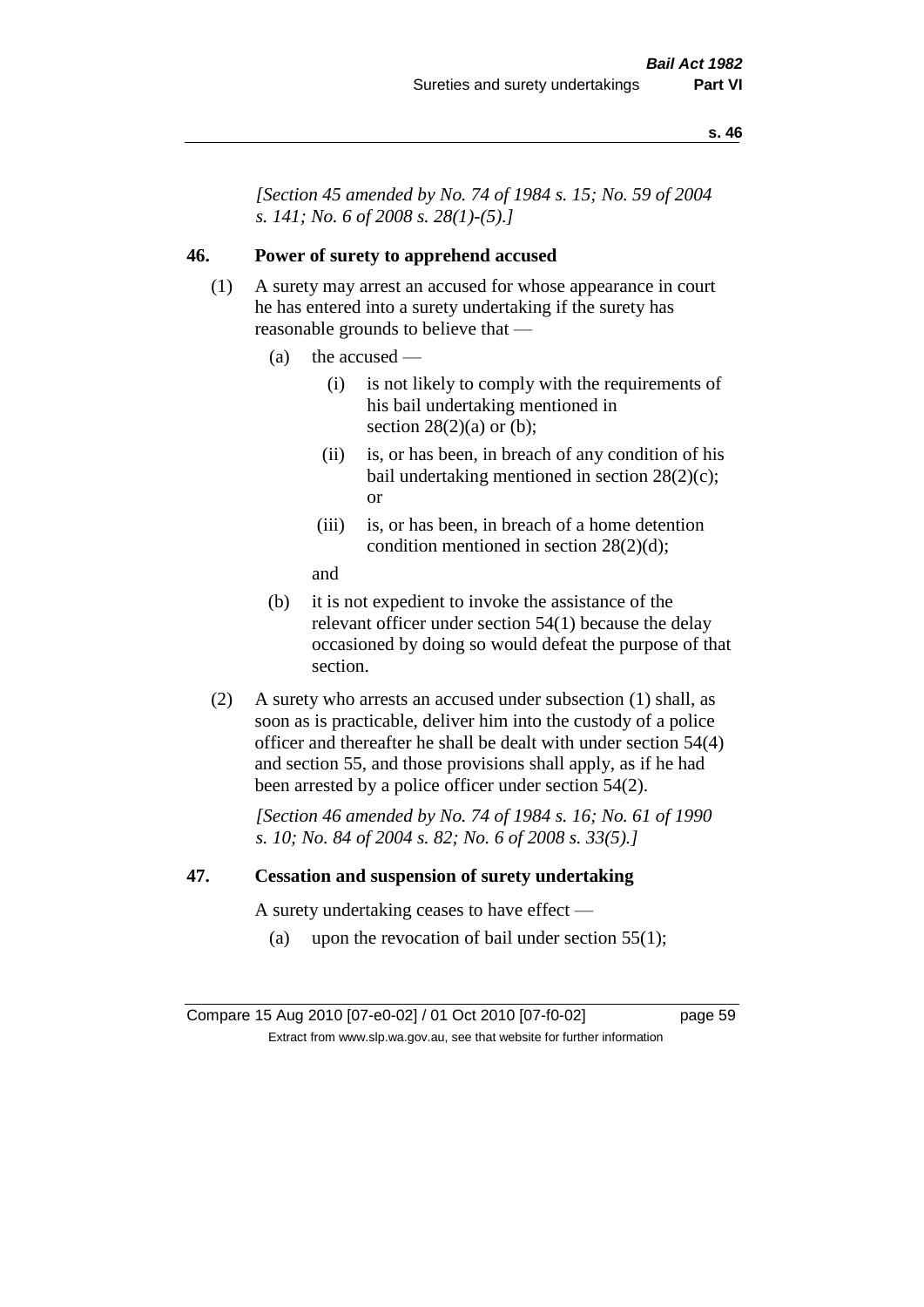(b) upon the release of an accused under section 55(2) if the surety does not consent to the continuance in force of his surety undertaking;

- (c) upon its being cancelled under section 48(4) (and as from the time fixed therefor) by an appropriate judicial officer;
- (d) upon the death of the surety, but only if no order under section 49(1) has been made before then;
- (e) subject to sections 31 and 44, upon the appearance in court by the accused as required by his bail undertaking;
- (f) upon the discharge of the accused according to law from any further proceedings for the offence, or all of the offences, to which the surety undertaking relates; or
- (g) during any period before the time at which the accused is required to appear in court when he is in custody for any other offence or reason.

*[Section 47 amended by No. 84 of 2004 s. 82.]* 

# **48. Surety may apply for cancellation of his undertaking**

- (1) A surety may apply to an appropriate judicial officer for cancellation of his undertaking.
- (2) An application under subsection (1) may be made at any time before that specified, or deemed by section 31(3) to be specified, in the accused's bail undertaking for his appearance in court.
- (3) Upon an application being made under subsection (1) an appropriate judicial officer shall cause the accused to appear before him or another such officer and may issue a warrant or summons for that purpose.
- (4) Upon the appearance of the accused before the time mentioned in subsection (2) an appropriate judicial officer shall —
	- (a) cancel the surety undertaking; and

page 60 Compare 15 Aug 2010 [07-e0-02] / 01 Oct 2010 [07-f0-02] Extract from www.slp.wa.gov.au, see that website for further information

**s. 48**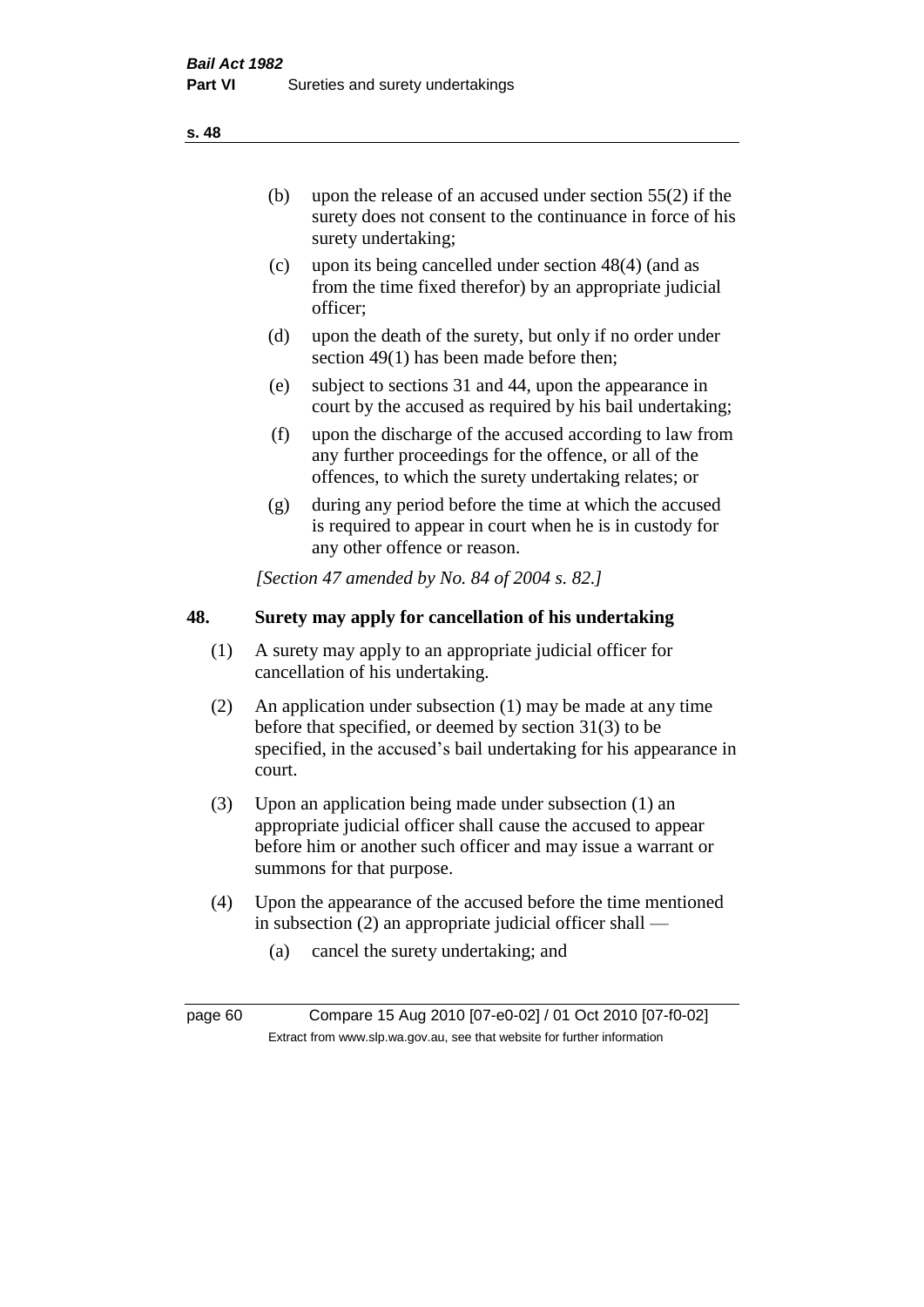- **s. 49**
- (b) exercise one of the powers set out in section  $55(1)(d)$ or (e).
- (5) An application under subsection (1) must be made, and proceedings on it are to be conducted —
	- (a) in a court of summary jurisdiction in accordance with the regulations;
	- (b) in the Supreme Court or the District Court in accordance with rules of court.

*[Section 48 amended by No. 59 of 2004 s. 141; No. 84 of 2004 s. 7 and 82; No. 6 of 2008 s. 29.]* 

## **49. Forfeiture of money under surety's undertaking**

- (1) Where an accused has failed to comply with any requirement of his bail undertaking mentioned in section 28(2)(a) or (b) the following provisions of this section apply for the purpose of enforcing payment to the State of any sum thereupon payable by a surety in terms of his surety undertaking —
	- (a) an application for an order that the sum be paid may be made to an appropriate judicial officer —
		- (i) by the Director of Public Prosecutions where the court before which the accused failed to appear was —
			- (I) the District Court, the Supreme Court or the Court of Appeal; or
			- (II) another court, if the Director of Public Prosecutions is the prosecutor in that court of the case against the accused;
			- or
		- (ii) in other cases, by the State Solicitor or the registrar of the court before which the accused failed to appear;
	- *[(b) deleted]*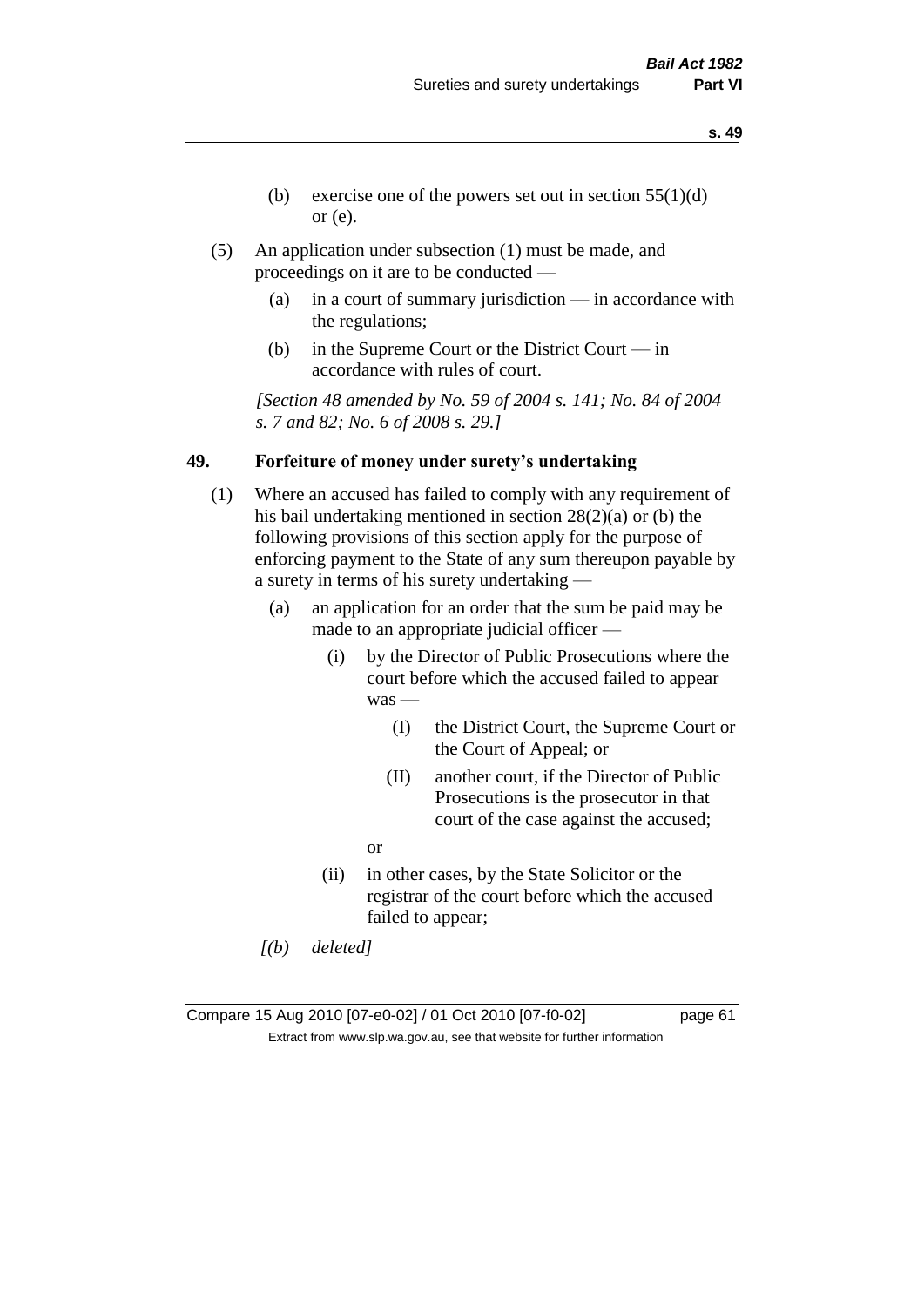(c) on the hearing of the application and upon proof of the surety's liability in terms of his undertaking, the judicial officer shall order forfeiture of the full amount specified in the undertaking unless the surety attends at the hearing and shows to the satisfaction of the judicial officer that there was reasonable cause for the failure of the accused to comply with the requirement to which the application relates;

- (d) notwithstanding paragraph (c), the judicial officer may decline to make an order under that paragraph or may order forfeiture in part only where the surety attends and shows to the satisfaction of the judicial officer —
	- (i) that, by reason of a change of circumstances since the undertaking was entered into, an order for forfeiture, or for forfeiture in full (as the case may be), would cause excessive hardship to the surety or his dependants; and
	- (ii) that such hardship would not be relieved by the exercise of one or more of the powers conferred by section 59;
- (e) an order may be made under this section whether or not the accused has been convicted of an offence against section 51(1) or (2) but if, after an order has been made, the surety satisfies the Governor that new facts have been discovered or new circumstances have arisen which show that there was reasonable cause for the failure of the accused as mentioned in paragraph (c), the Governor may exercise the power in section 139 of the *Sentencing Act 1995* as if the forfeiture were one to which that section applied.
- (2) An application under subsection (1) must be made, and proceedings on it are to be conducted —
	- (a) in a court of summary jurisdiction in accordance with the regulations;

**s. 49**

page 62 Compare 15 Aug 2010 [07-e0-02] / 01 Oct 2010 [07-f0-02] Extract from www.slp.wa.gov.au, see that website for further information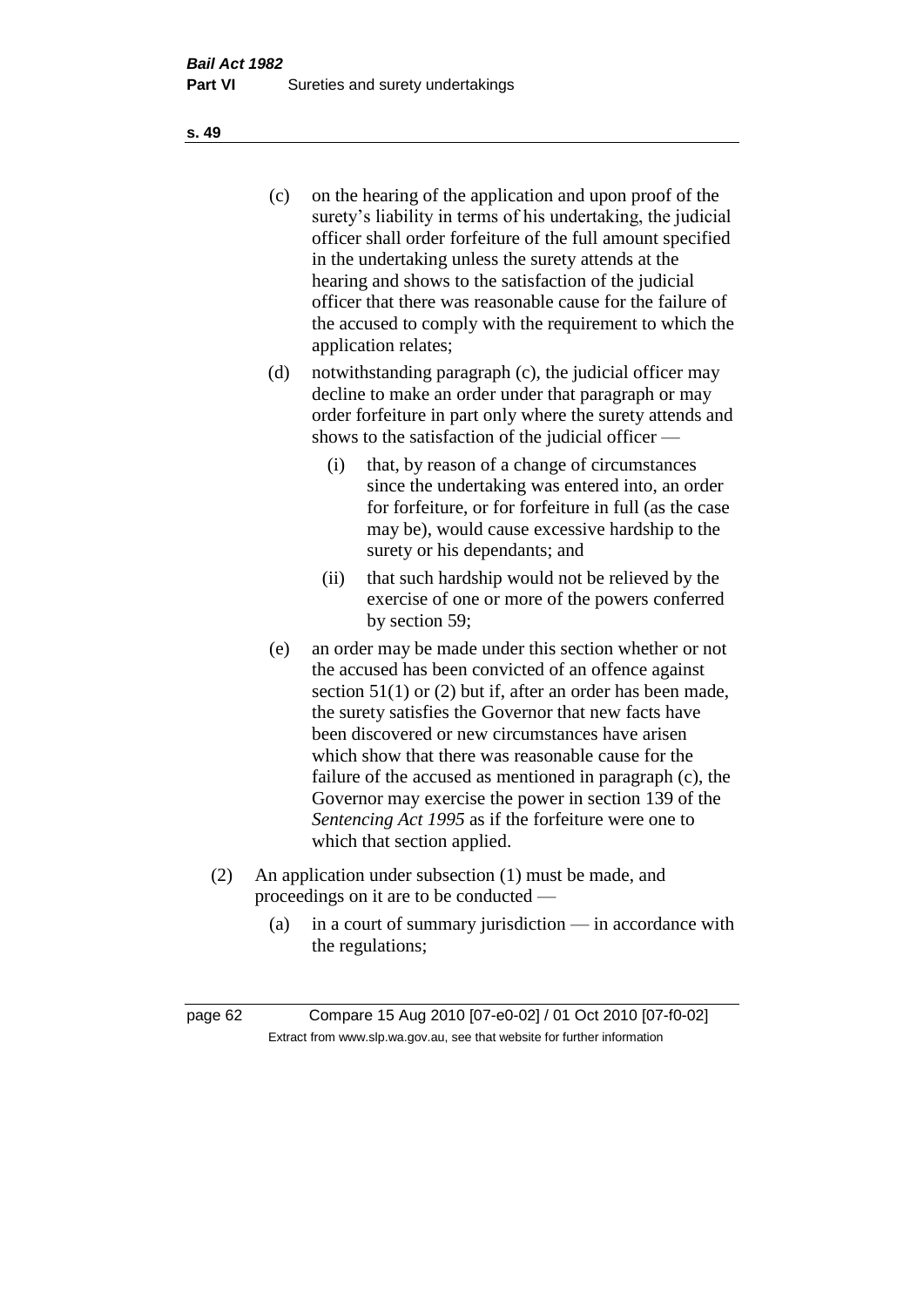- **s. 50**
- (b) in the Supreme Court or the District Court  $-\text{in}$ accordance with rules of court.
- (3) Without prejudice to the recovery of such an amount as a civil debt due to the State, any amount to be paid under an order made under this section is to be paid, and its payment may be enforced under Part 5 of the *Fines, Penalties and Infringement Notices Enforcement Act 1994*, unless an order has been made under subsection (4).
- (4) If under this section the Supreme Court or the District Court makes an order requiring the payment of money, the court may make an order under section 59 of the *Sentencing Act 1995* in respect of the amount payable and for that purpose that section, with any necessary changes, applies as if the amount were a fine imposed on the surety.

*[Section 49 amended by No. 74 of 1984 s. 17; No. 92 of 1994 s. 5; No. 78 of 1995 s. 8; No. 65 of 2003 s. 121(3); No. 74 of 2003 s. 29; No. 59 of 2004 s. 141; No. 84 of 2004 s. 8, 11 and 82; No. 6 of 2008 s. 18(2) and 30(1) and (2).]* 

#### **50. Offence to indemnify surety**

(1) If a person indemnifies, or agrees to indemnify, a surety or proposed surety against any liability which the surety or proposed surety may incur under this Act (including this section) he and the surety or proposed surety and any person with whom he agrees as aforesaid each commits an offence.

Penalty: \$1 000 or imprisonment for 12 months or both.

- (2) An offence is committed under subsection  $(1)$ 
	- (a) whether the agreement is made before or after the surety undertaking is entered into and whether or not a proposed surety actually becomes a surety; and
	- (b) whether the compensation is to be in money or in money's worth.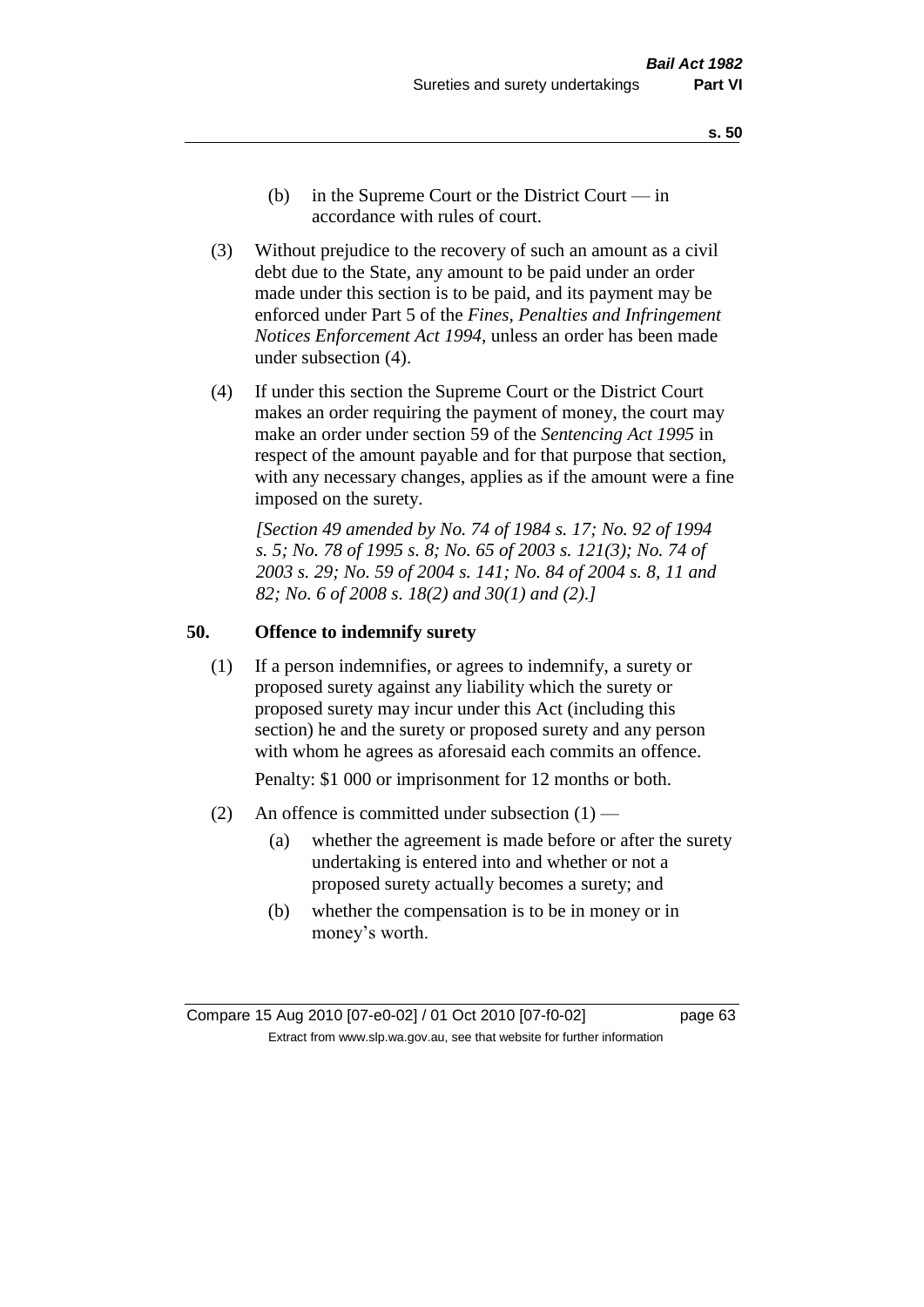- (3) An offence is not committed under subsection (1) by a surety or proposed surety if he shows —
	- (a) that he had no knowledge of an agreement within the meaning of subsection (1) proposed to be entered into between 2 other persons; or
	- (b) that having such knowledge he took all steps reasonably available to him to prevent the agreement being entered into.

*[Section 50 amended by No. 74 of 1984 s. 18.]* 

page 64 Compare 15 Aug 2010 [07-e0-02] / 01 Oct 2010 [07-f0-02] Extract from www.slp.wa.gov.au, see that website for further information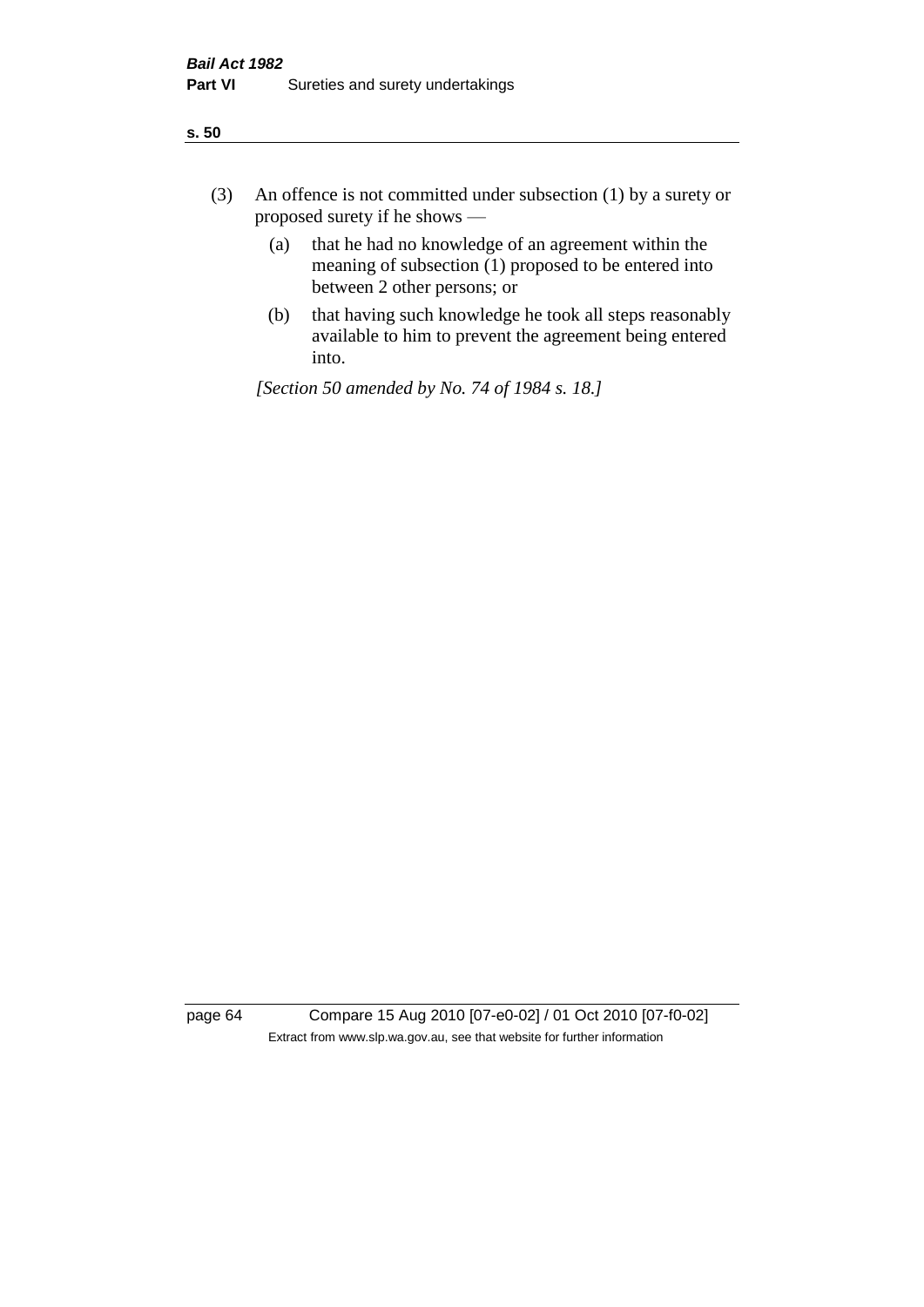#### **s. 50A**

# **Part VIA — Administration of home detention conditions**

*[Heading inserted by No. 61 of 1990 s. 11.]* 

#### **50A. Powers of CEO (corrections)**

The CEO (corrections) has all of the powers conferred under this Act on a community corrections officer and may review, vary, or rescind a direction given by a community corrections officer.

*[Section 50A inserted by No. 61 of 1990 s. 11; amended by No. 31 of 1993 s. 9; No. 65 of 2006 s. 53.]* 

*[50B. Deleted by No. 78 of 1995 s. 8.]* 

## **50C. Powers and duties of community corrections officers**

- (1) A community corrections officer may give such reasonable directions to an accused subject to a home detention condition as are necessary for the proper administration of the condition and any other condition imposed on the grant of bail to the accused including, without limiting the generality of the foregoing, directions as to —
	- (a) when the accused may leave the place where he is required by the home detention condition to remain;
	- (b) the period of any authorised absence from the place where he is required by the home detention condition to remain;
	- (c) when the accused shall return to the place where he is required by the home detention condition to remain;
	- (d) the method of travel to be used by the accused during any absence from the place where he is required by the home detention condition to remain; and
	- (e) the manner in which the accused shall report his whereabouts.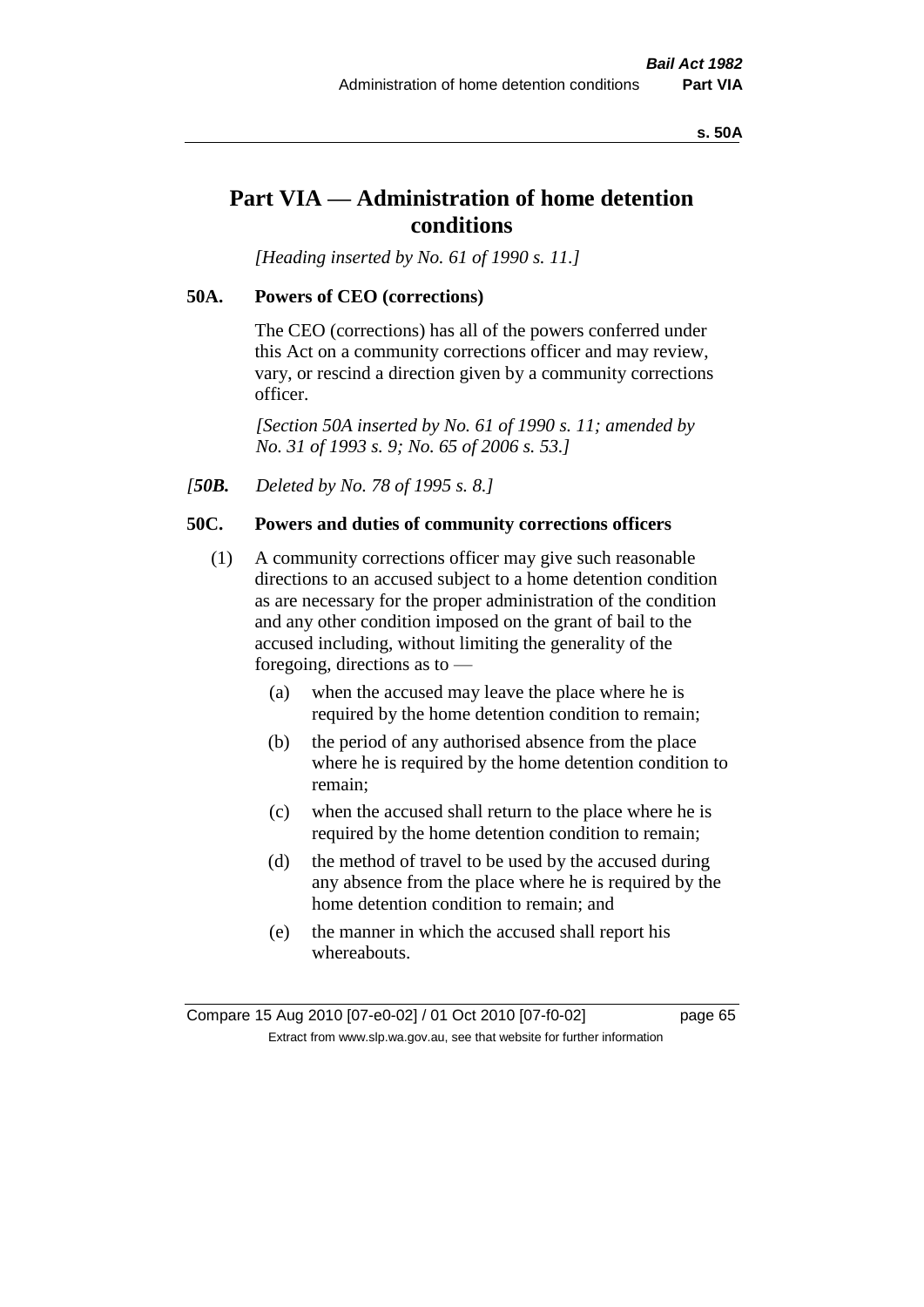**s. 50C**

| (2)     | For the purpose of ascertaining whether or not an accused is<br>complying with a home detention condition or any direction<br>given pursuant to subsection (1), a community corrections<br>officer may, at any time — |                                                                                                                                                                                              |  |
|---------|-----------------------------------------------------------------------------------------------------------------------------------------------------------------------------------------------------------------------|----------------------------------------------------------------------------------------------------------------------------------------------------------------------------------------------|--|
|         | (a)                                                                                                                                                                                                                   | enter or telephone the place where the accused is<br>required by a home detention condition to remain;                                                                                       |  |
|         | (b)                                                                                                                                                                                                                   | enter or telephone the accused's place of employment or<br>any other place where the accused is permitted or<br>required to attend; or                                                       |  |
|         | (c)                                                                                                                                                                                                                   | question any person at any place referred to in<br>paragraph $(a)$ or $(b)$ .                                                                                                                |  |
| (3)     | A person who $-$                                                                                                                                                                                                      |                                                                                                                                                                                              |  |
|         | (a)                                                                                                                                                                                                                   | hinders a person exercising powers under subsection (2);<br><sub>or</sub>                                                                                                                    |  |
|         | (b)                                                                                                                                                                                                                   | fails to answer a question put pursuant to<br>subsection $(2)(c)$ or gives an answer that the person<br>knows is false or misleading in a material particular,                               |  |
|         |                                                                                                                                                                                                                       | commits an offence.                                                                                                                                                                          |  |
|         |                                                                                                                                                                                                                       | Penalty: \$2 000 and imprisonment for 12 months.                                                                                                                                             |  |
| (4)     | A community corrections officer —                                                                                                                                                                                     |                                                                                                                                                                                              |  |
|         | (a)                                                                                                                                                                                                                   | shall keep such records and make such returns and<br>reports in relation to accused persons subject to home<br>detention conditions as the CEO (corrections) directs;<br>and                 |  |
|         | (b)                                                                                                                                                                                                                   | shall make any records relating to an accused subject to<br>a home detention condition available on the request of<br>the CEO (corrections) to him.                                          |  |
|         |                                                                                                                                                                                                                       | [Section 50C inserted by No. 61 of 1990 s. 11; amended by<br>No. 31 of 1993 s. 9; No. 50 of 2003 s. 37(3); No. 84 of 2004<br>s. 82 and 83(3); No. 65 of 2006 s. 53; No. 2 of 2008 s. 56(2).] |  |
|         |                                                                                                                                                                                                                       |                                                                                                                                                                                              |  |
| page 66 |                                                                                                                                                                                                                       | Compare 15 Aug 2010 [07-e0-02] / 01 Oct 2010 [07-f0-02]<br>Extract from www.slp.wa.gov.au, see that website for further information                                                          |  |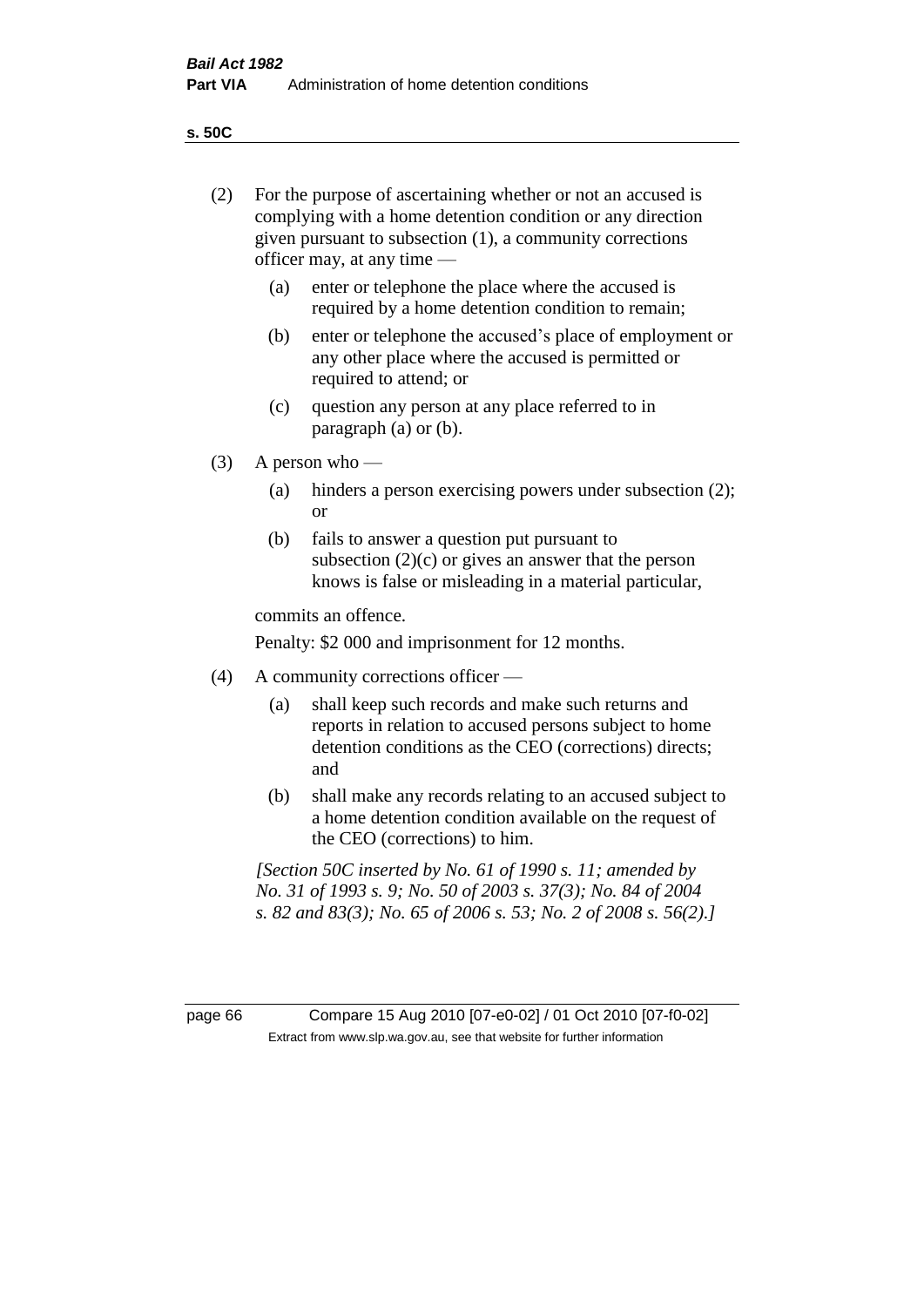## **50D. Powers of members of the Police Force**

- (1) For the purpose of ascertaining whether or not an accused is complying with a home detention condition, a member of the Police Force may —
	- (a) require the accused to produce a copy of his bail undertaking and any notice by the CEO (corrections) under section 50E(a) for inspection; and
	- (b) require the accused to explain why he is absent from the place where he is required by the home detention condition to remain.
- (2) An accused who fails to comply with subsection  $(1)(a)$  or who fails to explain when required to do so under subsection (1)(b) or who gives an explanation that the accused knows is false or misleading in a material particular, commits an offence.

Penalty: \$2 000.

*[Section 50D inserted by No. 61 of 1990 s. 11; amended by No. 31 of 1993 s. 9; No. 50 of 2003 s. 37(4); No. 84 of 2004 s. 82; No. 65 of 2006 s. 53.]* 

## **50E. CEO (corrections) may substitute a different place of detention and apply conditions**

The CEO (corrections) may, at any time, by notice in writing given to an accused granted bail subject to a home detention condition —

- (a) substitute a different place for the place where an accused is required by a home detention condition to remain;
- (b) require the accused to comply with such of the conditions specified in the list provided to the accused under section 24A(4) as are specified in the notice.

*[Section 50E inserted by No. 61 of 1990 s. 11; amended by No. 31 of 1993 s. 9; No. 84 of 2004 s. 82; No. 65 of 2006 s. 53.]*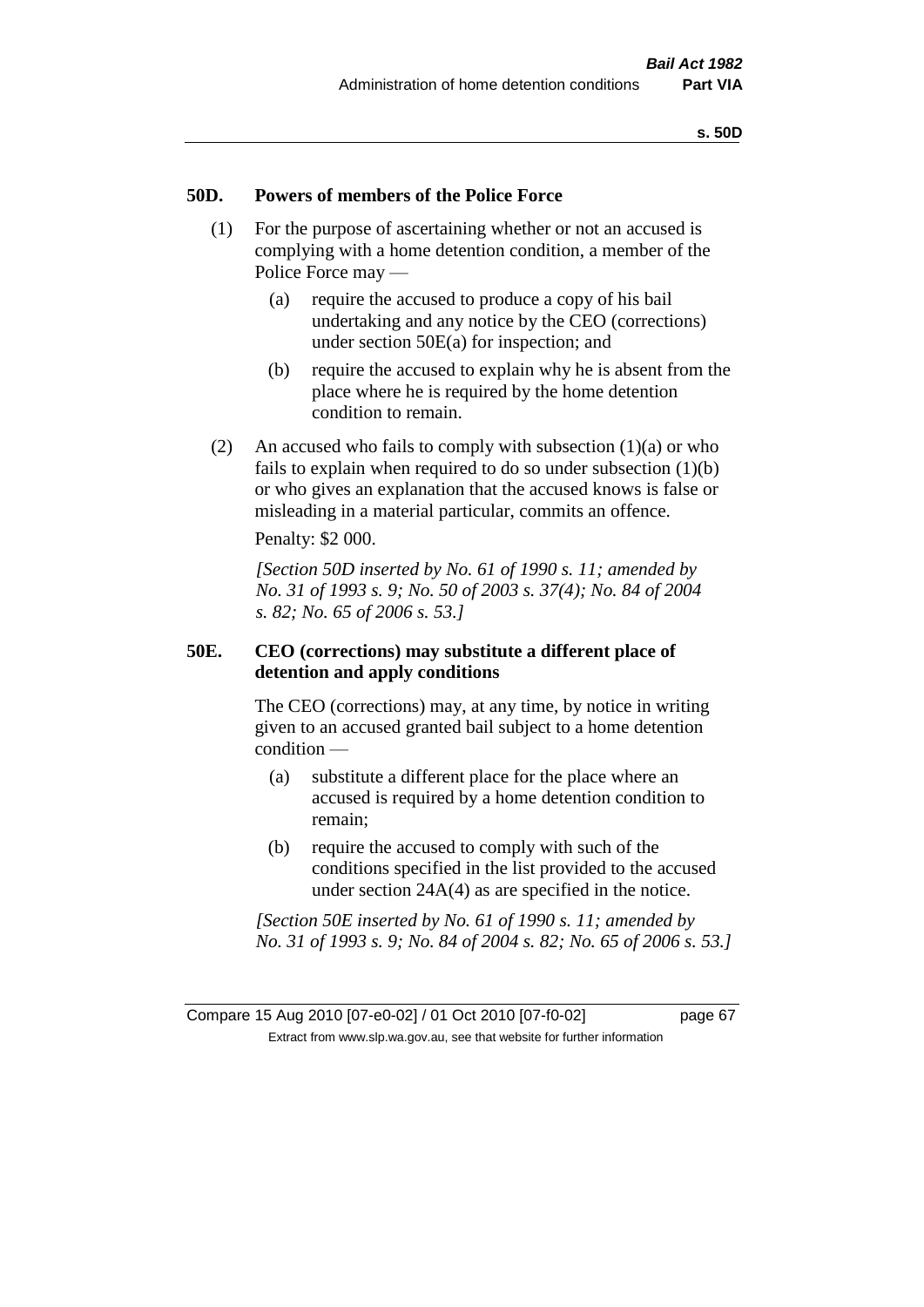| ۰.<br>×<br>-<br>۰.<br>× |  |
|-------------------------|--|
|-------------------------|--|

#### **50F. CEO (corrections) may revoke bail**

- (1) Where a home detention condition has been imposed as a condition on a grant of bail to an accused the CEO (corrections) may, in his absolute discretion, by instrument signed by him and if practicable, given to the accused, revoke the bail.
- (2) Without limiting the generality of subsection (1), the power to revoke bail may be exercised where the accused —
	- (a) is not likely to comply with any requirement of his bail undertaking mentioned in section  $28(2)(a)$  or (b); or
	- (b) is, or has been, or is likely to be in breach of any condition of his bail undertaking mentioned in section  $28(2)(c)$ .
- (3) Subject to subsection (4), where the CEO (corrections) revokes bail he shall include a statement of his reasons for the cancellation in the instrument cancelling the bail.
- (4) Where the CEO (corrections) is of the opinion that it would be in the interest of the accused or any other person, or the public, to withhold from the accused any or all of the reasons referred to in subsection (3), the CEO (corrections) may so withhold the reason or reasons.
- (5) Where the CEO (corrections) revokes bail, he may, whenever necessary, issue a warrant directed to all members of the Police Force to have the accused arrested and brought before an appropriate judicial officer.

*[Section 50F inserted by No. 61 of 1990 s. 11; amended by No. 31 of 1993 s. 9; No. 84 of 2004 s. 82; No. 65 of 2006 s. 53.]* 

#### **50G. Procedure on arrest after revocation of bail**

(1) An accused arrested pursuant to a warrant issued under section 50F shall be taken as soon as is practicable before an appropriate judicial officer unless he is arrested less than

page 68 Compare 15 Aug 2010 [07-e0-02] / 01 Oct 2010 [07-f0-02] Extract from www.slp.wa.gov.au, see that website for further information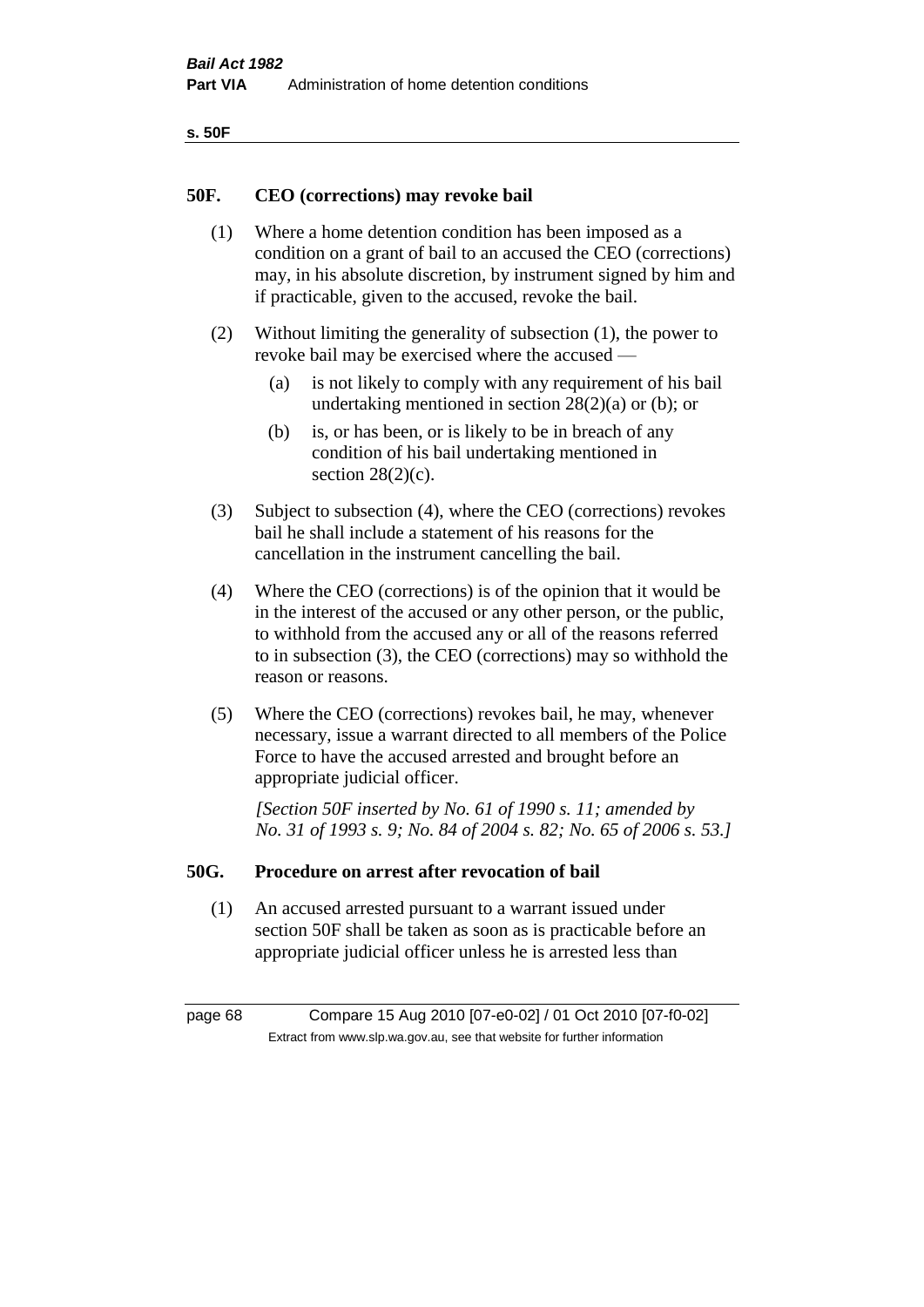24 hours before the time at which he is due to appear in accordance with his bail undertaking, in which case he shall be held in custody and brought before an appropriate judicial officer at that time.

- (2) The judicial officer before whom an accused appears under this section may —
	- (a) remand the accused in custody to appear at the time and place specified, or deemed by section 31(3) to be specified, in his bail undertaking; or
	- (b) grant fresh bail to the accused in accordance with this Act, other than clause 2 of Part B of Schedule 1.

*[Section 50G inserted by No. 61 of 1990 s. 11; amended by No. 45 of 1993 s. 12; No. 84 of 2004 s. 82.]* 

## **50H. Exclusion of the rules of natural justice**

The rules known as the rules of natural justice (including any duty of procedural fairness) do not apply to or in relation to the doing or omission of any act, matter or thing under this Part by the CEO (corrections).

*[Section 50H inserted by No. 61 of 1990 s. 11; amended by No. 31 of 1993 s. 9; No. 65 of 2006 s. 53.]* 

## **50J. Delegation by CEO (corrections)**

The CEO (corrections) may, either generally or as otherwise provided by the instrument of delegation, by writing signed by him, delegate to any person any power or duty under this Part, other than this power of delegation.

*[Section 50J inserted by No. 61 of 1990 s. 11; amended by No. 31 of 1993 s. 9; No. 65 of 2006 s. 53.]* 

## **50K. Retrieval of monitoring equipment**

If under rules made under section 50L any device or equipment has been installed at the place where an accused is required by a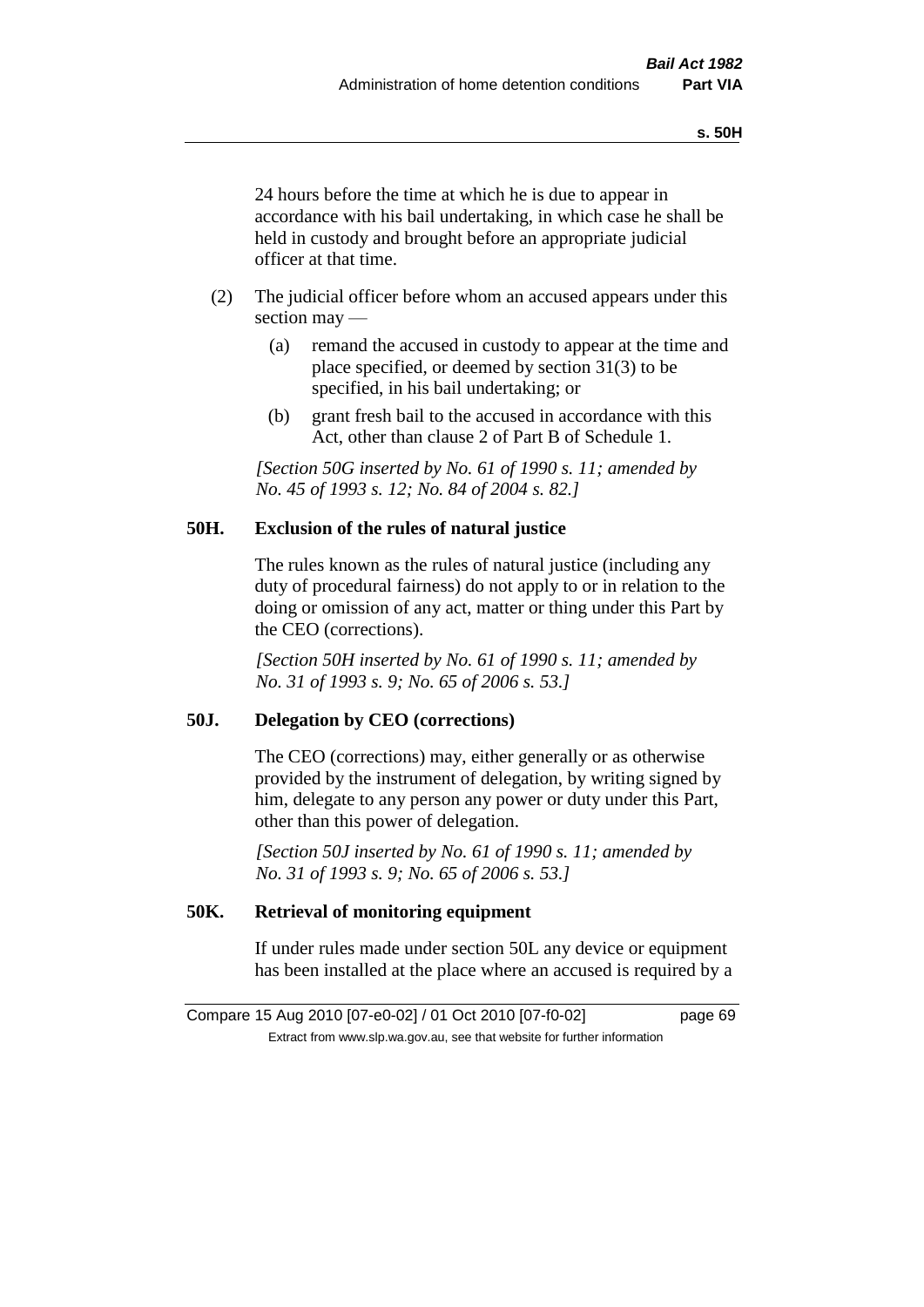#### **s. 50L**

home detention condition to remain, section 118 of the *Sentence Administration Act 2003* applies.

*[Section 50K inserted by No. 78 of 1995 s. 8; amended by No. 50 of 2003 s. 29(3); No. 84 of 2004 s. 82.]* 

## **50L. Rules**

- (1) The CEO (corrections) may, with the approval of the Minister, make rules for the purposes of this Part which may provide for the manner of ensuring that accused persons are complying with home detention conditions and for conditions to be applied to accused persons granted bail subject to home detention conditions including conditions —
	- (a) requiring an accused to wear any device;
	- (b) requiring an accused to permit the CEO (corrections) to install any device or equipment at the place where the accused is required by a home detention condition to remain.
- (2) Rules made under this section may confer a discretionary authority on any person or class of persons.
- (3) Sections 41 and 42 of the *Interpretation Act 1984* do not apply to rules made under this section.

*[Section 50L inserted by No. 61 of 1990 s. 11; amended by No. 31 of 1993 s. 9; No. 84 of 2004 s. 82 and 83(3); No. 65 of 2006 s. 53; No. 2 of 2008 s. 56(3) and (4).]* 

page 70 Compare 15 Aug 2010 [07-e0-02] / 01 Oct 2010 [07-f0-02] Extract from www.slp.wa.gov.au, see that website for further information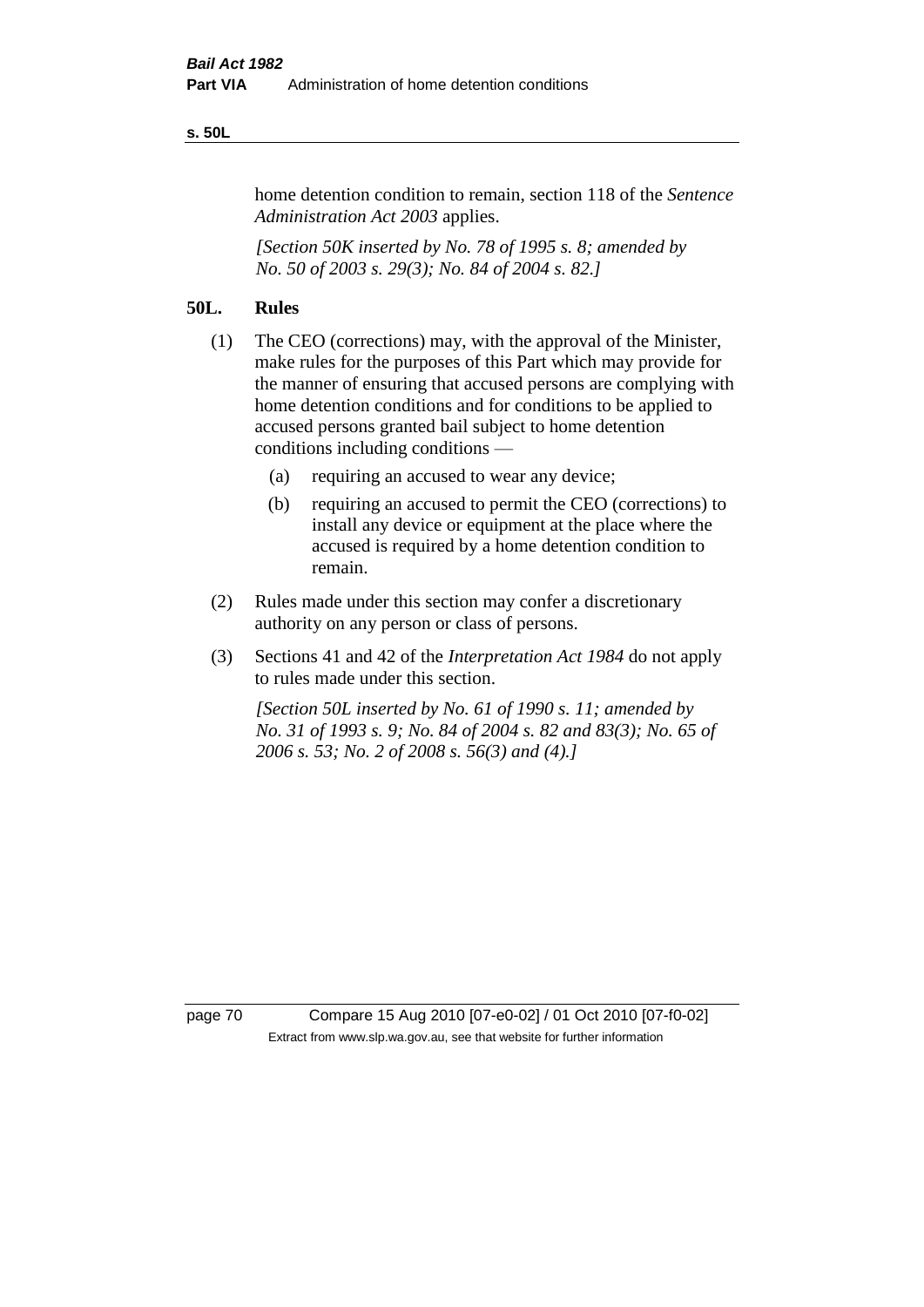# **Part VII — Enforcement of bail undertakings**

## **51. Offence to fail to comply with bail undertaking**

- (1) An accused who, without reasonable cause, fails to comply with the requirement of his bail undertaking mentioned in section 28(2)(a) commits an offence.
- (2) An accused who fails to comply with the requirement of his bail undertaking mentioned in section 28(2)(b) commits an offence.
- $(2a)$  An accused
	- (a) whose bail undertaking includes any condition imposed for a purpose mentioned in clause  $2(2)(c)$  or (d) of Part D of Schedule 1; and
	- (b) who fails to comply with the condition,

commits an offence.

- (3) An accused shall not be convicted in his absence of an offence against this section.
- (4) An accused who is charged with an offence against subsection (1) or (2) may be convicted of the other of those offences if that other offence is proved by the evidence.
- (5) A prosecution for an offence against subsection (1), (2) or (2a) may be brought at any time.
- (6) A person who is convicted of an offence against subsection (1), (2) or (2a) is liable to a fine not exceeding \$10 000 or imprisonment for a term not exceeding 3 years, or both.
- (7) A court which convicts an accused of an offence against this section may, in addition to any penalty which it may impose, order that the accused pay such sum as it may fix in or towards defraying the costs and expenses of and consequent upon his apprehension following the failure to comply with his bail undertaking for which he was convicted.

Compare 15 Aug 2010 [07-e0-02] / 01 Oct 2010 [07-f0-02] page 71 Extract from www.slp.wa.gov.au, see that website for further information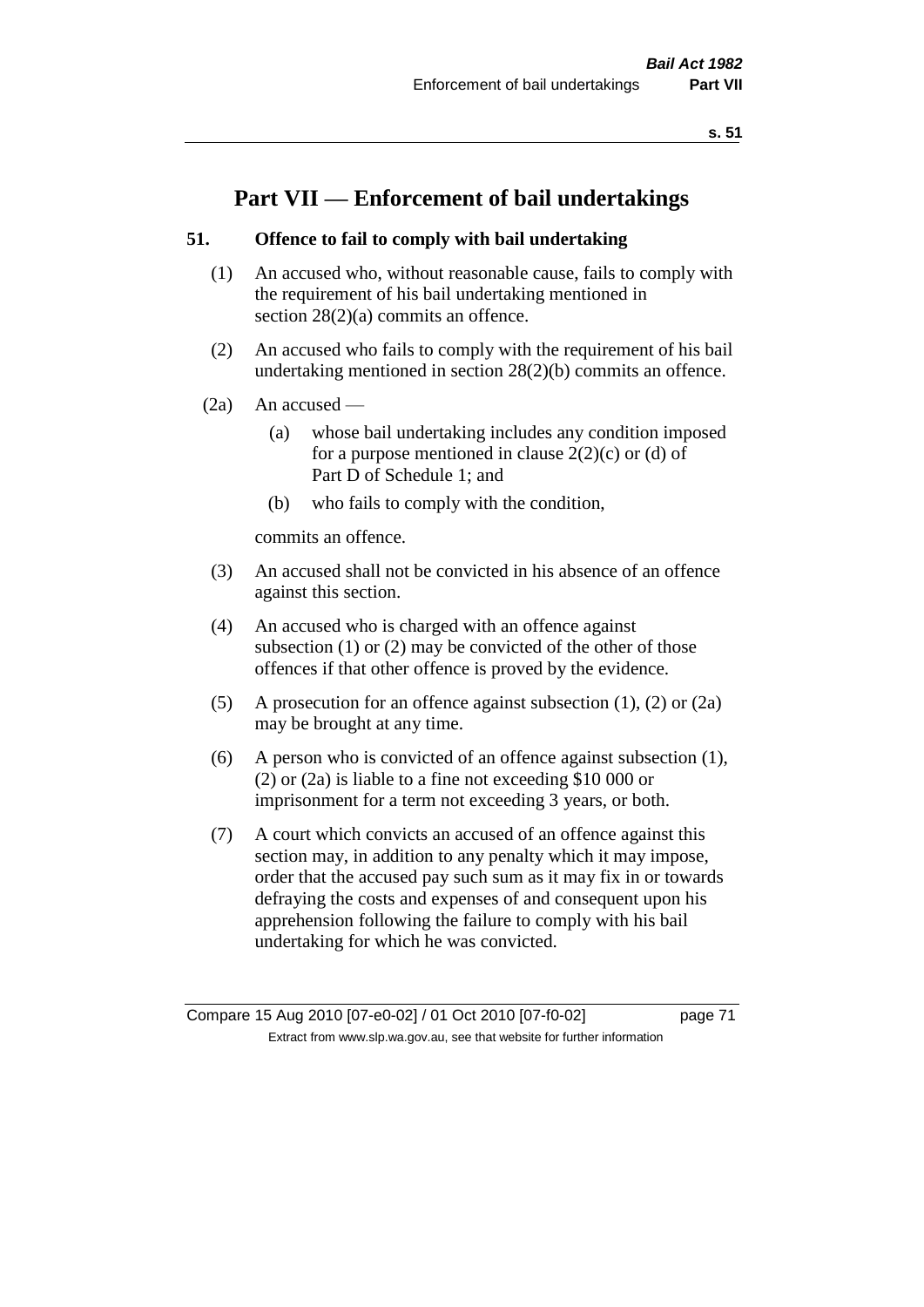#### **s. 51A**

- (8) An order made under subsection (7)
	- (a) shall specify to whom and in what manner the sum shall be paid; and
	- (b) may be enforced as though the sum were a penalty imposed under this section.

*[Section 51 amended by No. 54 of 1998 s. 9; No. 59 of 2004 s. 141; No. 84 of 2004 s. 11 and 82; No. 6 of 2008 s. 18(3).]*

## **51A. Proceedings before courts of summary jurisdiction for an offence under s. 51**

- (1) This section applies for the purpose of prosecuting an offence against section  $51(1)$ ,  $(2)$  or  $(2a)$  where the court before which the accused is bound to appear at the time when the accused fails to comply with the accused's bail undertaking is a court of summary jurisdiction.
- (2) Where this section applies, the prosecution shall be commenced and conducted by the person who was conducting the proceedings in which the accused failed to comply with the accused's bail undertaking or by a police officer.
- (3) Where this section applies, the registrar of the court before which the accused was bound to appear shall cause to be issued to the Commissioner of Police a certificate under section 64 as to the accused's failure to appear.

*[Section 51A inserted by No. 6 of 2008 s. 31(1).]*

# **52. Provisions as to summary proceedings before superior courts for an offence under s. 51**

(1) This section applies, notwithstanding any other Act, for the purpose of prosecuting an offence against section 51(1), (2) or (2a) where the court before which the accused is bound to appear at the time when he fails to comply with his bail undertaking is the Supreme Court or the District Court.

page 72 Compare 15 Aug 2010 [07-e0-02] / 01 Oct 2010 [07-f0-02] Extract from www.slp.wa.gov.au, see that website for further information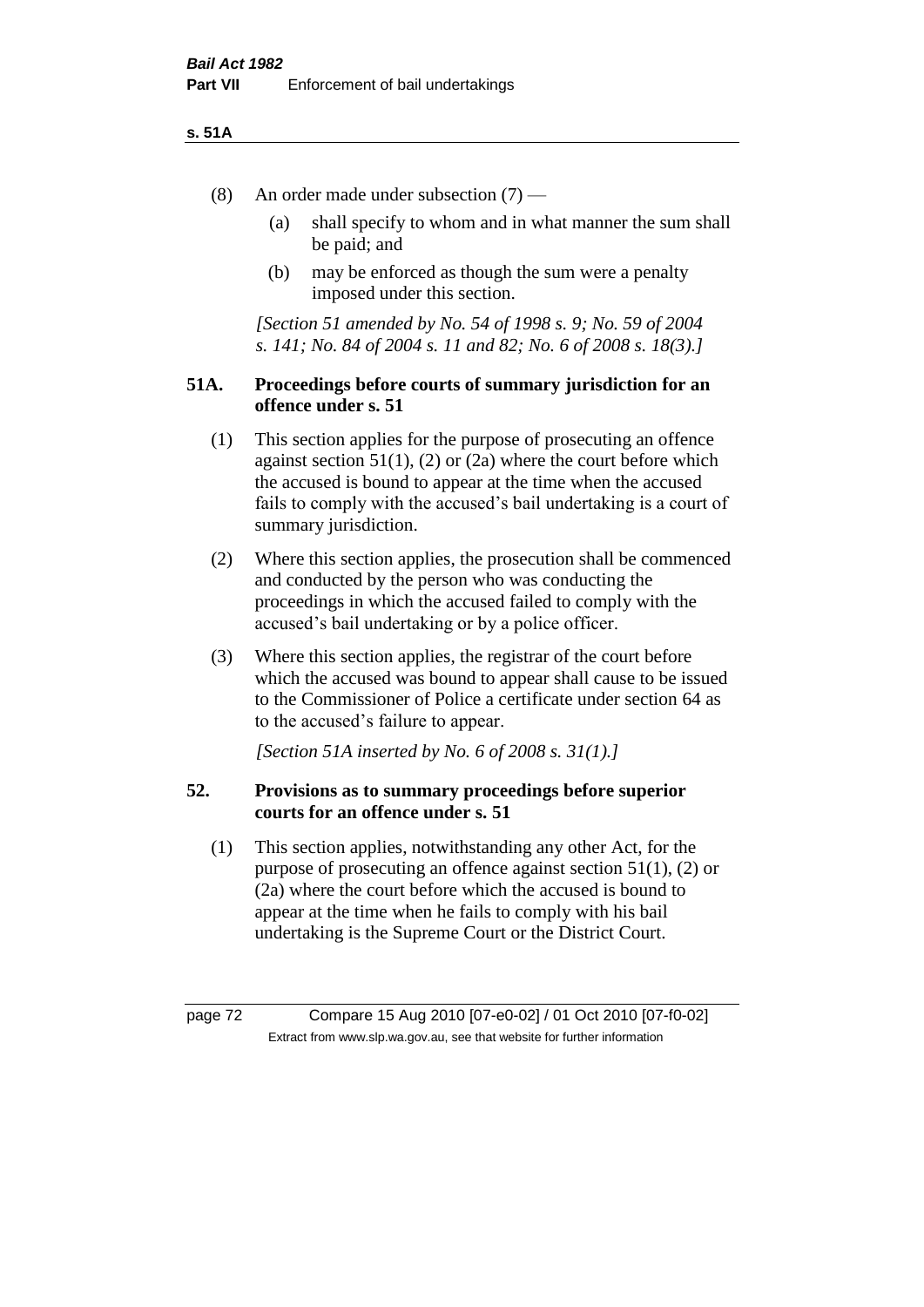- (2) Where this section applies, the accused shall be dealt with summarily for the offence and shall be so dealt with —
	- (a) by a judge of the Supreme Court in any case where the accused was bound to appear before the General Division of the Supreme Court;
	- (ab) by a judge of appeal in any case where the accused was bound to appear before the Court of Appeal;
	- (b) by a judge of the District Court in any case where the accused was bound to appear before that Court.
- (3) A prosecution for an offence which is to be dealt with under this section shall be commenced by the authorised officer (as defined in section 80 of the *Criminal Procedure Act 2004*) who was conducting the proceedings in which the accused failed to comply with his bail undertaking or by a police officer —
	- (a) where subsection  $(2)(a)$  or (ab) applies, in the Supreme Court; and
	- (b) where subsection (2)(b) applies, in the District Court.
- (3a) Where this section applies, a person authorised under subsection (3b) shall cause to be issued to the Commissioner of Police a certificate under section 64 as to the accused's failure to appear.
- (3b) The Chief Justice, in respect of cases where the court before which the accused was bound to appear is the Supreme Court, and the Chief Judge, in respect of cases where the court before which the accused was bound to appear is the District Court, may authorise a person or persons, by name or office, to perform the function referred to in subsection (3a).
- (3c) A prosecution that has been commenced under subsection (3) by a police officer shall be conducted by the Director of Public Prosecutions.
- (4) Subject to section 51(3) and (5), a prosecution for an offence which is to be dealt with under this section is to be commenced

Compare 15 Aug 2010 [07-e0-02] / 01 Oct 2010 [07-f0-02] page 73 Extract from www.slp.wa.gov.au, see that website for further information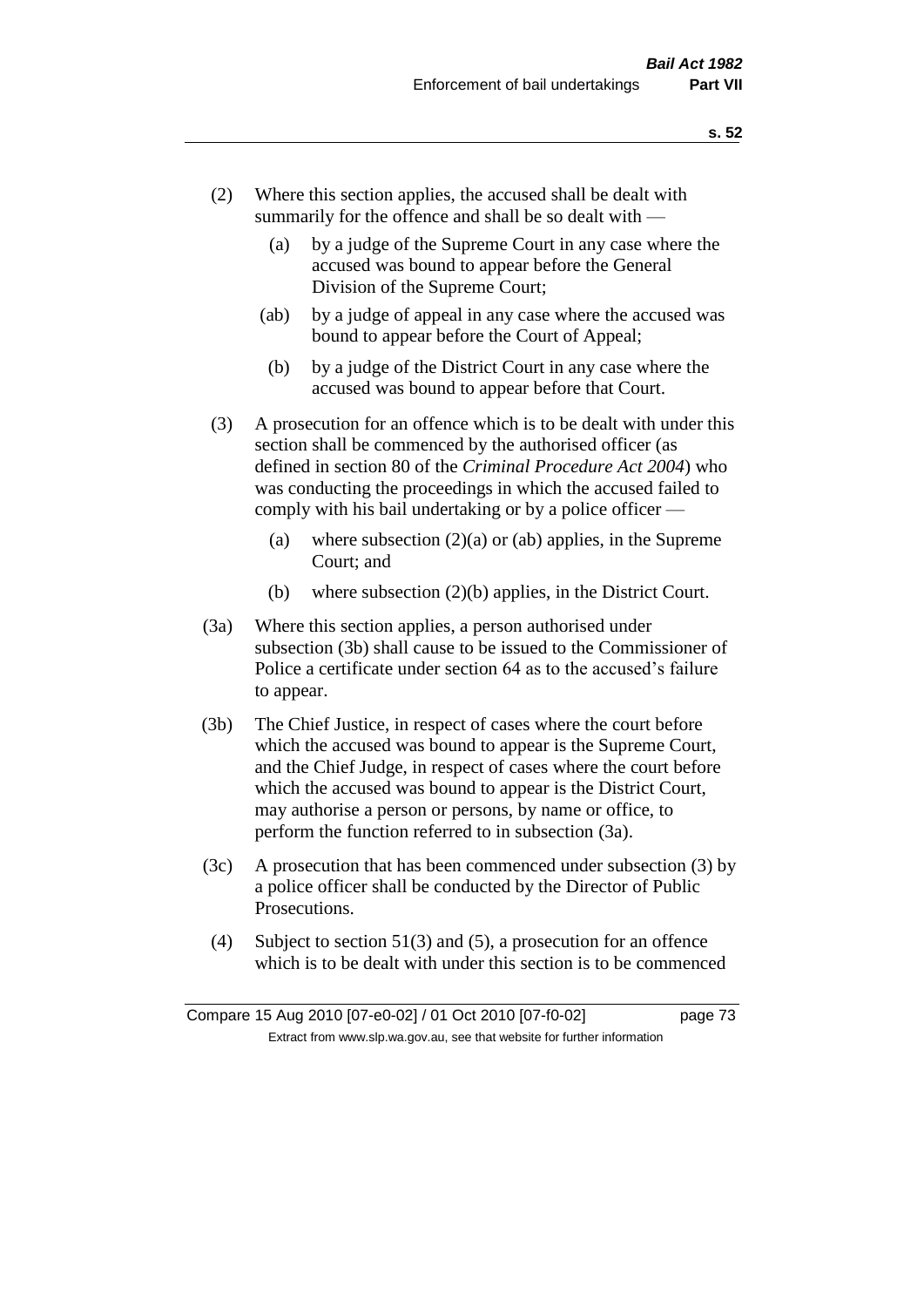and conducted under the *Criminal Procedure Act 2004* as if it were a prosecution of a simple offence in a court of summary jurisdiction, but —

- (a) no fees shall be charged by the Supreme Court or District Court for or in respect of any act or proceeding that relates to the prosecution; and
- (b) the Supreme Court or District Court cannot order a party to the prosecution to pay another party's costs of or relating to the prosecution, except under section 166(2) of the *Criminal Procedure Act 2004*.
- (5) If under section 51(6) or (7) the Supreme Court or the District Court imposes a pecuniary penalty the court may make an order under section 59 of the *Sentencing Act 1995* in respect of the amount payable.

*[Section 52 amended by No. 92 of 1994 s. 6; No. 78 of 1995 s. 8; No. 54 of 1998 s. 10; No. 45 of 2004 s. 28(2) and (4); No. 59 of 2004 s. 141; No. 84 of 2004 s. 11 and 82; No. 2 of 2008 s. 56(5); No. 6 of 2008 s. 32(1) and (2).]* 

# **53. Appeals against decisions made under s. 52**

- (1) A person who is dissatisfied with a decision (as defined in section 6 of the *Criminal Appeals Act 2004*) made under section 52 may, with the leave of the Court of Appeal, appeal against it.
- (2) For the purposes of subsection (1), Part 2 of the *Criminal Appeals Act 2004*, with any necessary changes, applies as if —
	- (a) the decision referred to in subsection (1) were a decision of a court of summary jurisdiction;
	- (b) a reference in that Part to a court of summary jurisdiction were a reference to the court that made the decision referred to in subsection (1); and
	- (c) a reference in that Part to commencing an appeal were a reference to applying for leave to appeal.

page 74 Compare 15 Aug 2010 [07-e0-02] / 01 Oct 2010 [07-f0-02] Extract from www.slp.wa.gov.au, see that website for further information

**s. 53**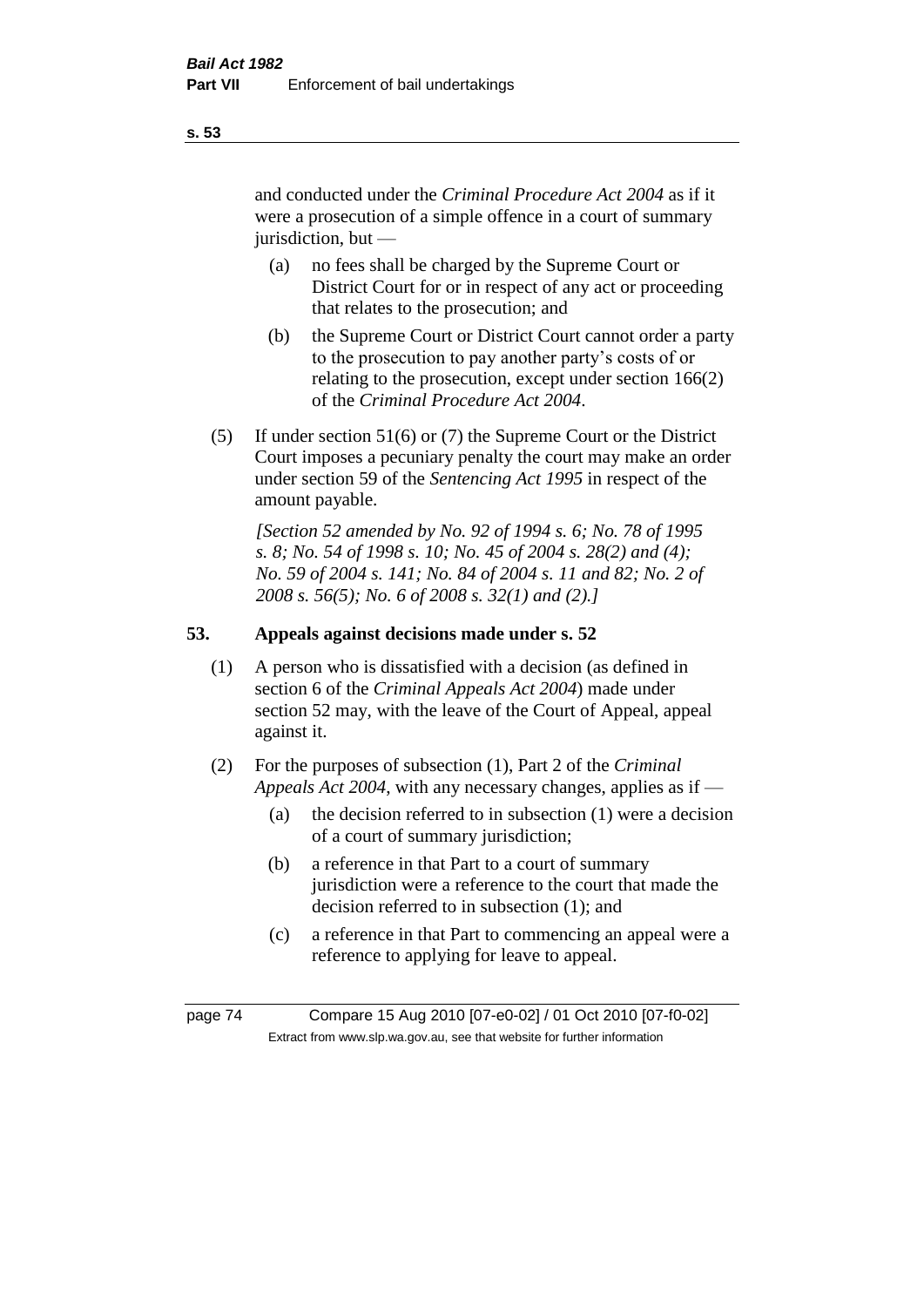(3) Despite section 13(1) of the *Criminal Appeals Act 2004*, the appeal is to be dealt with by the Court of Appeal.

*[Section 53 inserted by No. 45 of 2004 s. 28(3); amended by No. 84 of 2004 s. 11 and 82.]*

# **54. Accused on bail may be taken before a judicial officer for variation or revocation of bail**

(1a) In this section —

*relevant officer* means —

- (a) if the court before which the accused is required to appear is the District Court, the Supreme Court or the Court of Appeal — the prosecutor; or
- (b) in any other case the prosecutor or a police officer.
- (1) Where an accused has been released on bail the relevant officer may cause the accused to appear before an appropriate judicial officer to show cause why the accused's bail should not be varied or revoked if the relevant officer —
	- (a) has reasonable grounds to believe, or is notified in writing by a surety for the accused that the surety has reasonable grounds to believe, that the accused —
		- (i) is not likely to comply with any requirement of his bail undertaking mentioned in section  $28(2)(a)$  or (b);
		- (ii) is, or has been, or is likely to be in breach of any condition of his bail undertaking mentioned in section  $28(2)(c)$ ; or
		- (iii) is, or has been, in breach of a home detention condition mentioned in section 28(2)(d);
	- (b) has reasonable grounds to believe that
		- (i) any surety for the accused's appearance is no longer suitable under section 39 to be a surety, or is dead;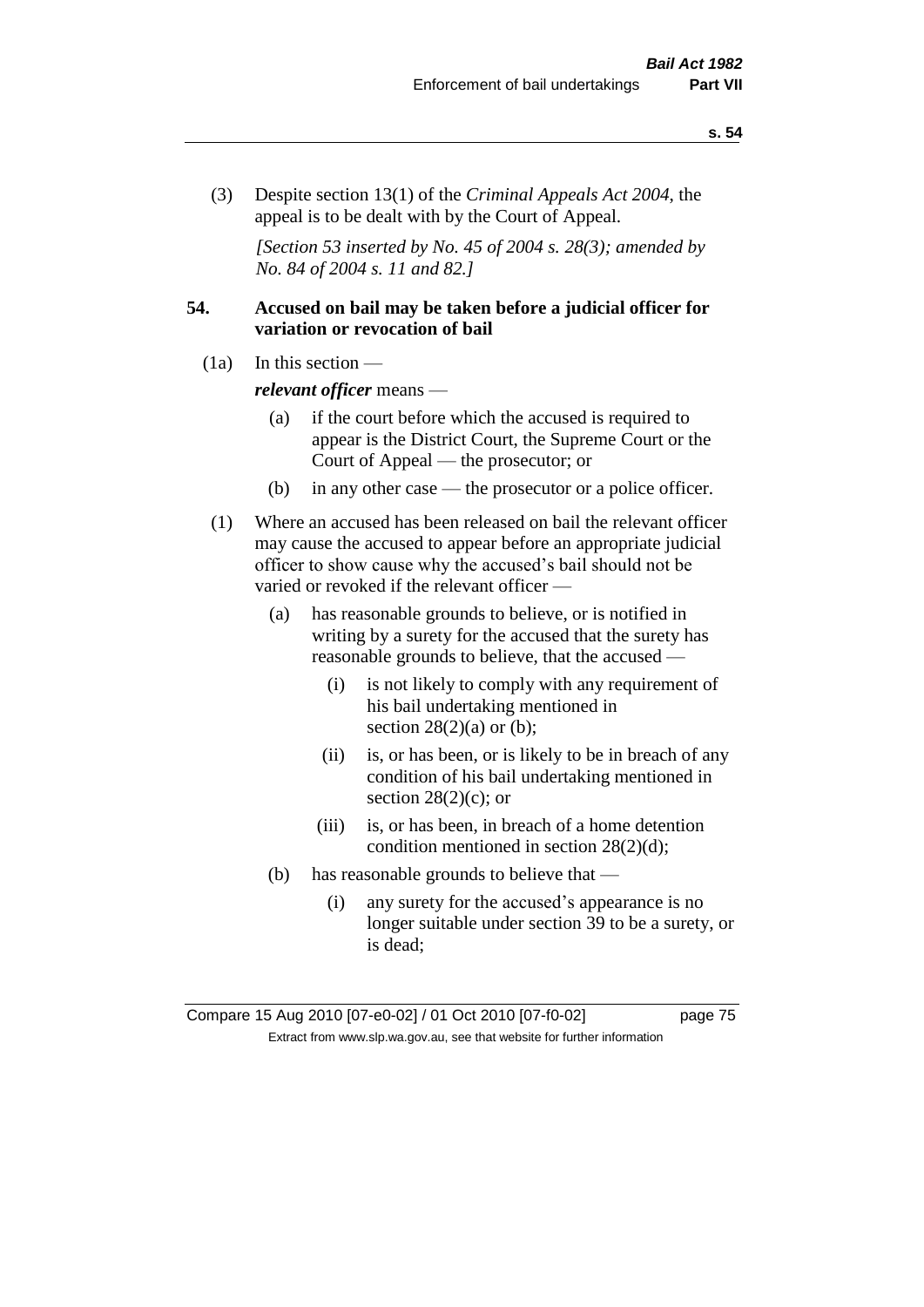| (11)  | for any reason any security required under Part D<br>of Schedule 1 is no longer sufficient; or                                                                                     |
|-------|------------------------------------------------------------------------------------------------------------------------------------------------------------------------------------|
| (iii) | in a case where the accused has been granted bail<br>for the purposes of an appeal, the accused has<br>discontinued the appeal or has not prosecuted it<br>with all due diligence. |

- (2) For the purposes of causing an accused to appear before an appropriate judicial officer as provided in subsection  $(1)$  —
	- (a) a police officer may arrest the accused without warrant and bring the accused before an appropriate judicial officer; or
	- (b) the relevant officer may apply to an appropriate judicial officer for a summons or warrant on any ground specified in subsection  $(1)$ .
- (2a) A police officer shall not exercise the power conferred by subsection (2)(a) unless the police officer is the relevant officer or is requested in writing to do so by the relevant officer.
- (3) An application under subsection (2)(b) must be made, and proceedings on it are to be conducted —
	- (a) in a court of summary jurisdiction in accordance with regulations made under the *Criminal Procedure Act 2004*;
	- (b) in the Supreme Court or the District Court in accordance with rules of court made under the *Criminal Procedure Act 2004*.
- (4) An accused arrested under this section shall be taken as soon as is practicable before an appropriate judicial officer unless he is arrested less than 24 hours before the time at which he is due to appear in accordance with his bail undertaking, in which case he shall be held in custody and brought before an appropriate judicial officer at that time.

page 76 Compare 15 Aug 2010 [07-e0-02] / 01 Oct 2010 [07-f0-02] Extract from www.slp.wa.gov.au, see that website for further information

**s. 54**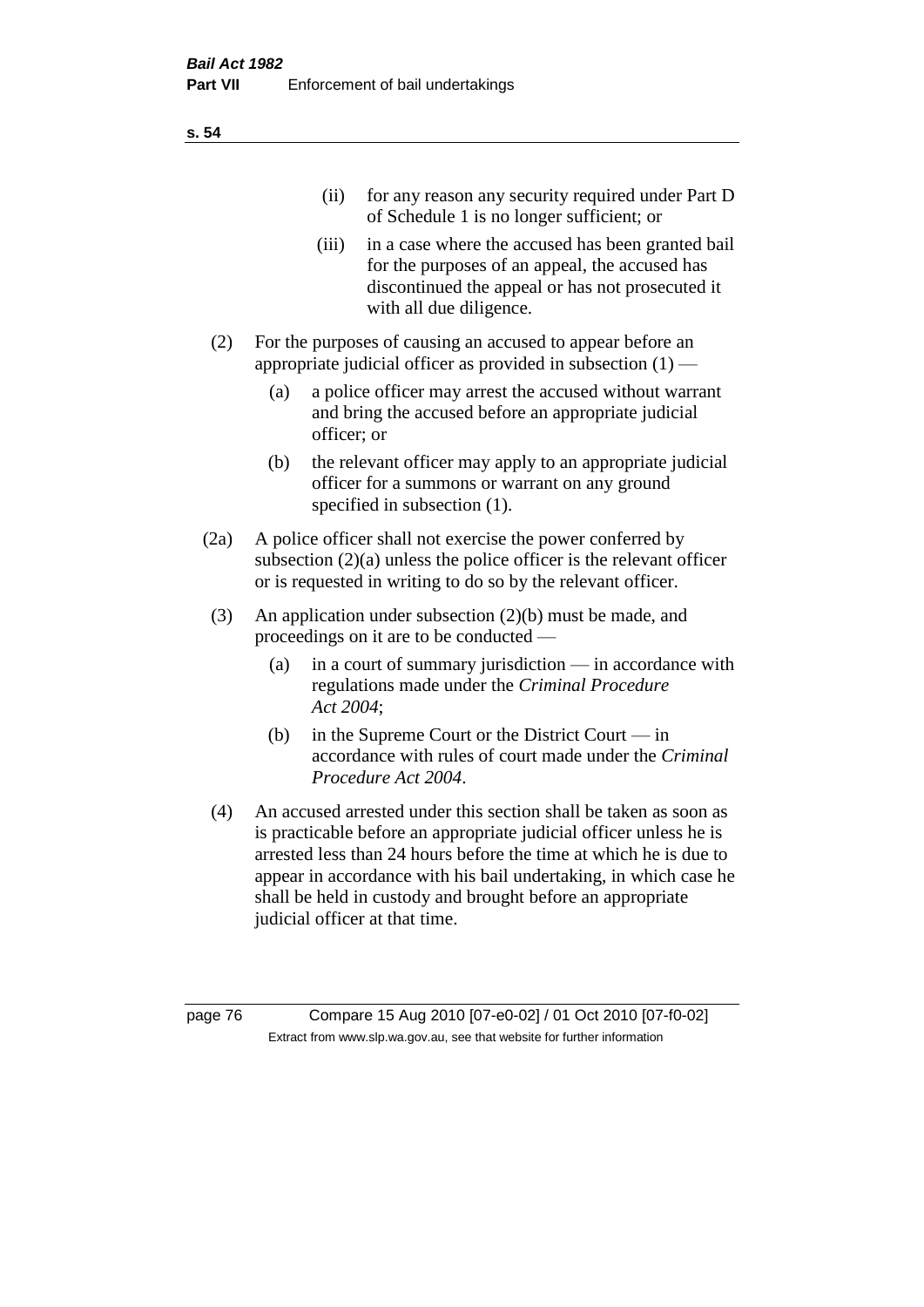- $(5)$  If
	- (a) the court before which the accused is required to appear is the District Court, the Supreme Court or the Court of Appeal; and
	- (b) a police officer is satisfied that because of the urgency of the case it is not practicable for the prosecutor to exercise the power conferred by subsection (1),

the police officer may exercise that power.

(6) If a police officer, acting under subsection (5), exercises the power conferred by subsection (1), the police officer is to be regarded as the relevant officer for the purposes of this section.

*[Section 54 amended by No. 33 of 1989 s. 18; No. 61 of 1990 s. 12; No. 45 of 1993 s. 12; No. 59 of 2004 s. 141; No. 84 of 2004 s. 9, 11 and 82; No. 6 of 2008 s. 33(1)-(4).]* 

# **54A. Accused on committal may be taken before court by which committed**

- (1) This section applies to an accused
	- (a) who has been released on bail following the accused's committal to the District Court or the Supreme Court to be tried (otherwise than for murder) or sentenced or otherwise dealt with; and
	- (b) who has not made an appearance in that court on the committal; and
	- (c) who, in the opinion of the relevant officer under section 54, should be made to show cause in terms of subsection (1) of that section.
- (2) The relevant officer may, under section 54, cause an accused to whom this section applies to appear before a judicial officer who is empowered to exercise jurisdiction in the court in which the committal order was made, instead of before an appropriate judicial officer.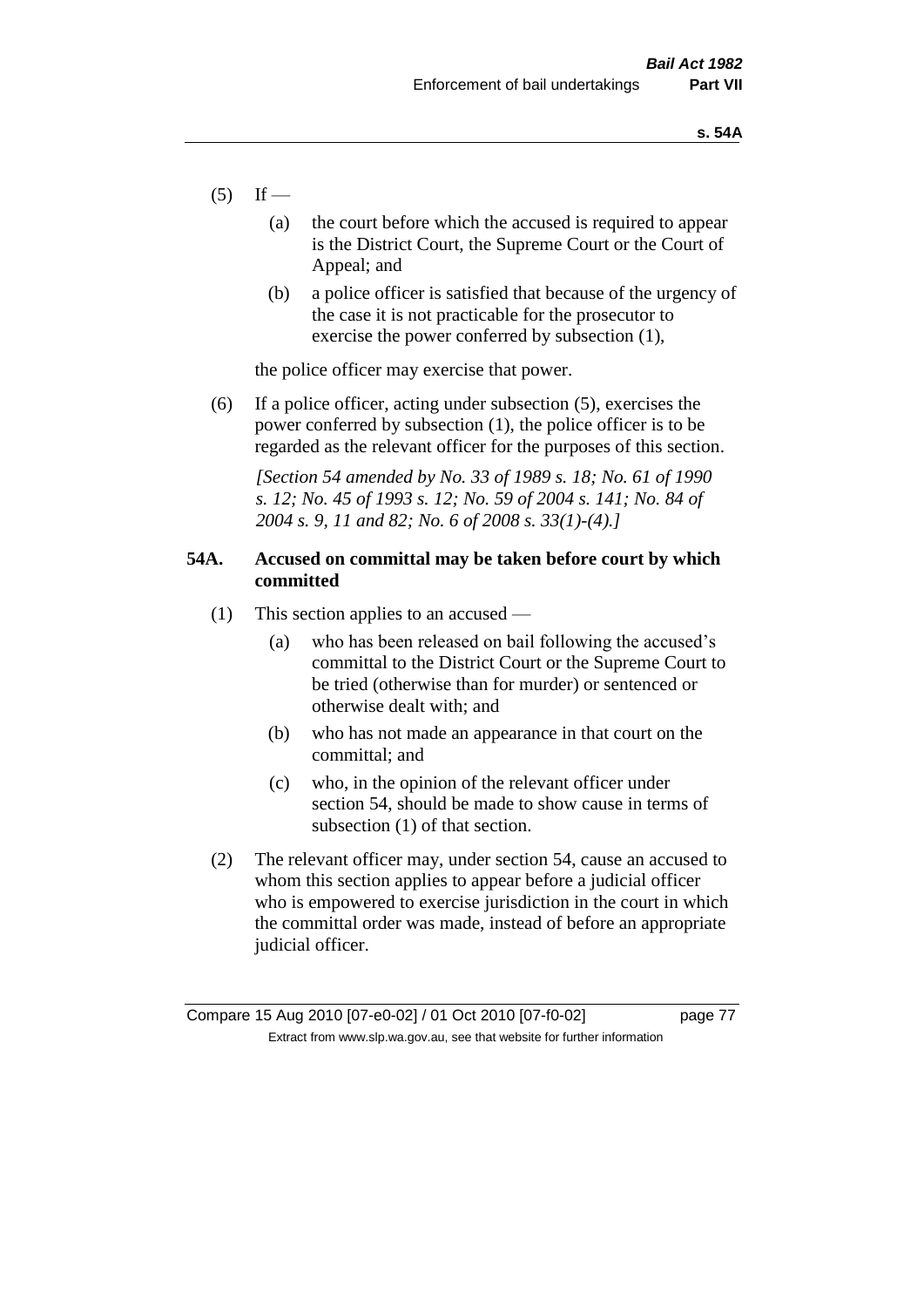(3) A judicial officer before whom an accused so appears is to be regarded as an appropriate judicial officer for the purposes of section 54(2).

- (4) A judicial officer before whom an accused so appears is not obliged to exercise any power conferred by section 55 but may refuse to do so and direct the relevant officer to cause the accused to appear before an appropriate judicial officer.
- (5) A relevant officer shall comply with a direction given to that officer under subsection (4).

*[Section 54A inserted by No. 6 of 2008 s. 34; amended by No. 29 of 2008 s. 24(6).]*

# **55. Powers of judicial officer to revoke or vary bail**

- (1) If the judicial officer before whom an accused appears under section 54 is satisfied that —
	- (a) the accused is not likely to comply with any requirement of his bail undertaking mentioned in section 28(2)(a) or (b);
	- (b) he is, or has been, or is likely to be, in breach of any condition of his bail undertaking mentioned in section  $28(2)(c)$ ;
	- (ba) he is, or has been, in breach of a home detention condition mentioned in section 28(2)(d); or
		- (c) any of the grounds set out in section  $54(1)(b)$  has been established,

# he may —

- (d) revoke the bail and remand the accused in custody to appear at the time and place specified, or deemed by section 31(3) to be specified, in his bail undertaking; or
- (e) revoke the bail and grant fresh bail to the accused in accordance with this Act, other than clause 2 of Part B of Schedule 1.

page 78 Compare 15 Aug 2010 [07-e0-02] / 01 Oct 2010 [07-f0-02] Extract from www.slp.wa.gov.au, see that website for further information

## **s. 55**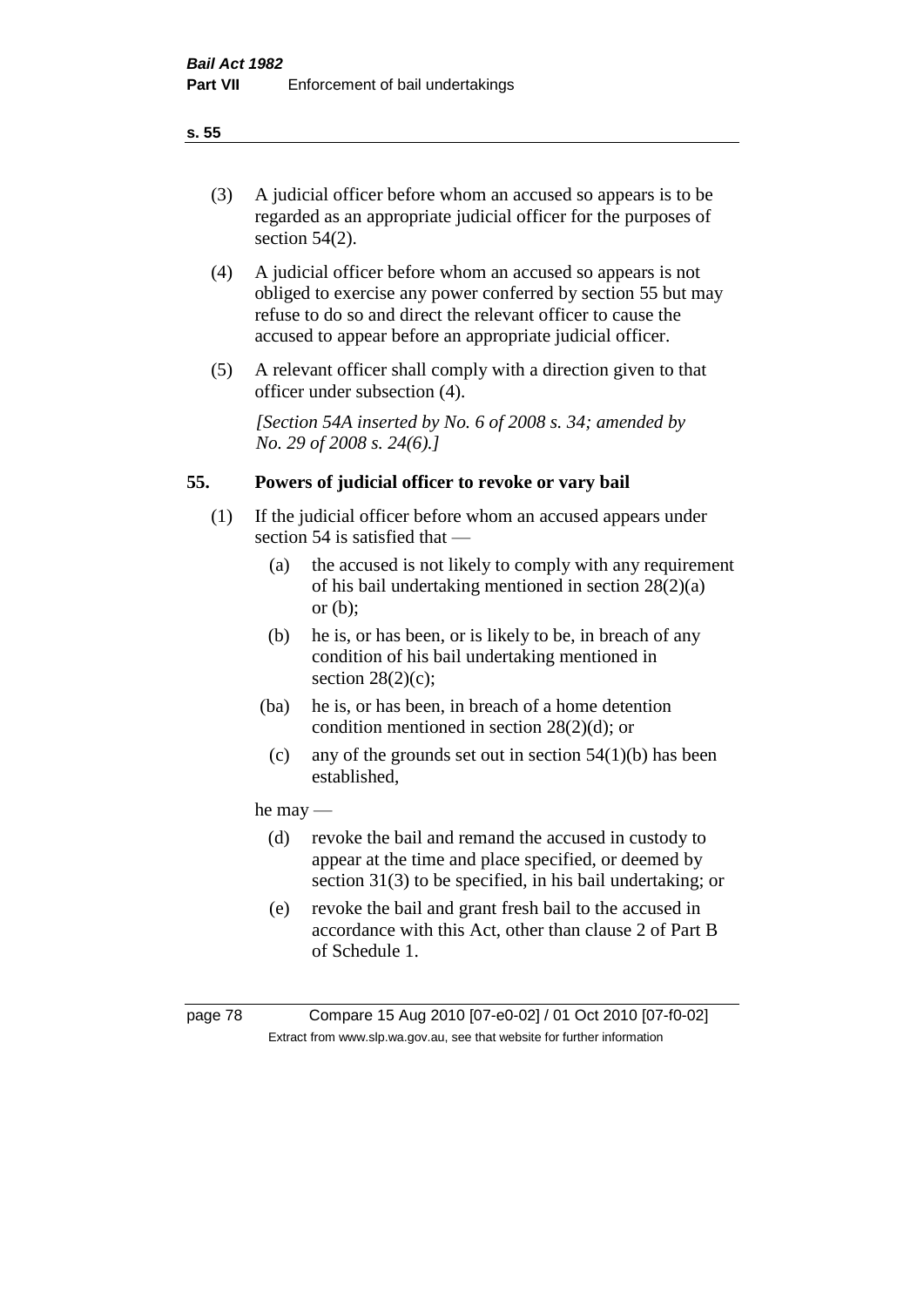(2) If the judicial officer before whom the accused so appears is not satisfied as to any of the matters mentioned in subsection (1)(a), (b), or (c) he shall release the accused on his existing bail undertaking and, with the consent in writing of the surety, on any existing surety undertaking.

*[Section 55 amended by No. 61 of 1990 s. 13; No. 45 of 1993 s. 12; No. 84 of 2004 s. 82.]* 

### *[56. Deleted by No. 6 of 2008 s. 35.]*

### **57. Forfeiture of money under bail undertaking**

- (1) Where an accused is convicted of an offence against section  $51(1)$ , (2) or (2a), the court by which he is convicted shall, whether or not an application is made therefor by the prosecutor, order that the full amount agreed to be forfeited, in the accused's bail undertaking, be forfeited to the State.
- (2) Notwithstanding subsection (1), the court may decline to make an order thereunder or may order forfeiture in part only where the accused shows to the satisfaction of the judicial officer —
	- (a) that, by reason of a change of circumstances since the bail undertaking was entered into, an order for forfeiture, or for forfeiture in full (as the case may be), would cause excessive hardship to the accused or his dependants; and
	- (b) that such hardship would not be relieved by the exercise of one of the powers conferred by section 59.
- (3) Without prejudice to the recovery of such an amount as a civil debt due to the State, any amount to be paid under an order made under this section is to be paid, and its payment may be enforced under Part 5 of the *Fines, Penalties and Infringement Notices Enforcement Act 1994*, unless an order has been made under subsection (4).
- (4) If under this section the Supreme Court or the District Court makes an order requiring the payment of money, the court may make an order under section 59 of the *Sentencing Act 1995* in

Compare 15 Aug 2010 [07-e0-02] / 01 Oct 2010 [07-f0-02] page 79 Extract from www.slp.wa.gov.au, see that website for further information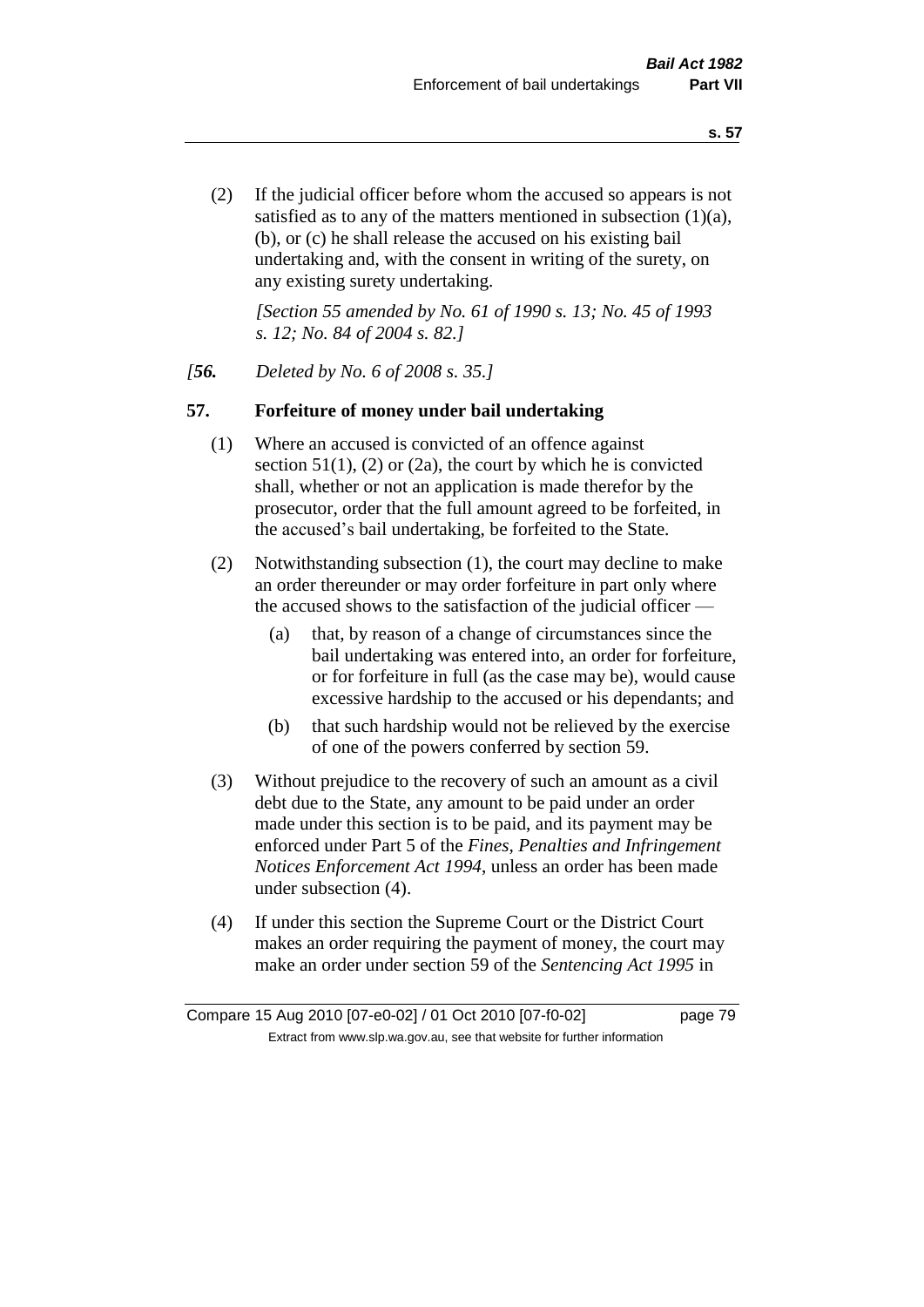respect of the amount payable and for that purpose that section, with any necessary changes, applies as if the amount were a fine imposed on the accused.

*[Section 57 amended by No. 74 of 1984 s. 19; No. 92 of 1994 s. 7; No. 78 of 1995 s. 8; No. 54 of 1998 s. 11; No. 65 of 2003 s. 121(3); No. 84 of 2004 s. 82.]* 

# **58. Automatic forfeiture on expiration of one year after absconding**

- (1) If after the expiration of one year from the day on which the accused is required to appear in court in accordance with the requirement of his bail undertaking mentioned in section  $28(2)(a)$  he has not —
	- (a) been arrested under section 59B; or
	- (b) appeared in court in accordance with the requirement of his bail undertaking mentioned in section 28(2)(b); or
	- (c) otherwise surrendered himself or been taken into custody to be dealt with on the charge or charges for which the bail undertaking was entered into,

the full amount specified in the bail undertaking shall, on the expiration of the said period, be forfeited to the State by virtue of this section without any order of the court or other formality.

(2) Upon the occurrence of a forfeiture under subsection (1) any security given by the accused may be resorted to by the State as if an order of forfeiture had been made under section 57(1).

*[Section 58 amended by No. 65 of 2003 s. 121(3); No. 84 of 2004 s. 82; No. 6 of 2008 s. 18(3) and 36(2).]*

page 80 Compare 15 Aug 2010 [07-e0-02] / 01 Oct 2010 [07-f0-02] Extract from www.slp.wa.gov.au, see that website for further information

#### **s. 58**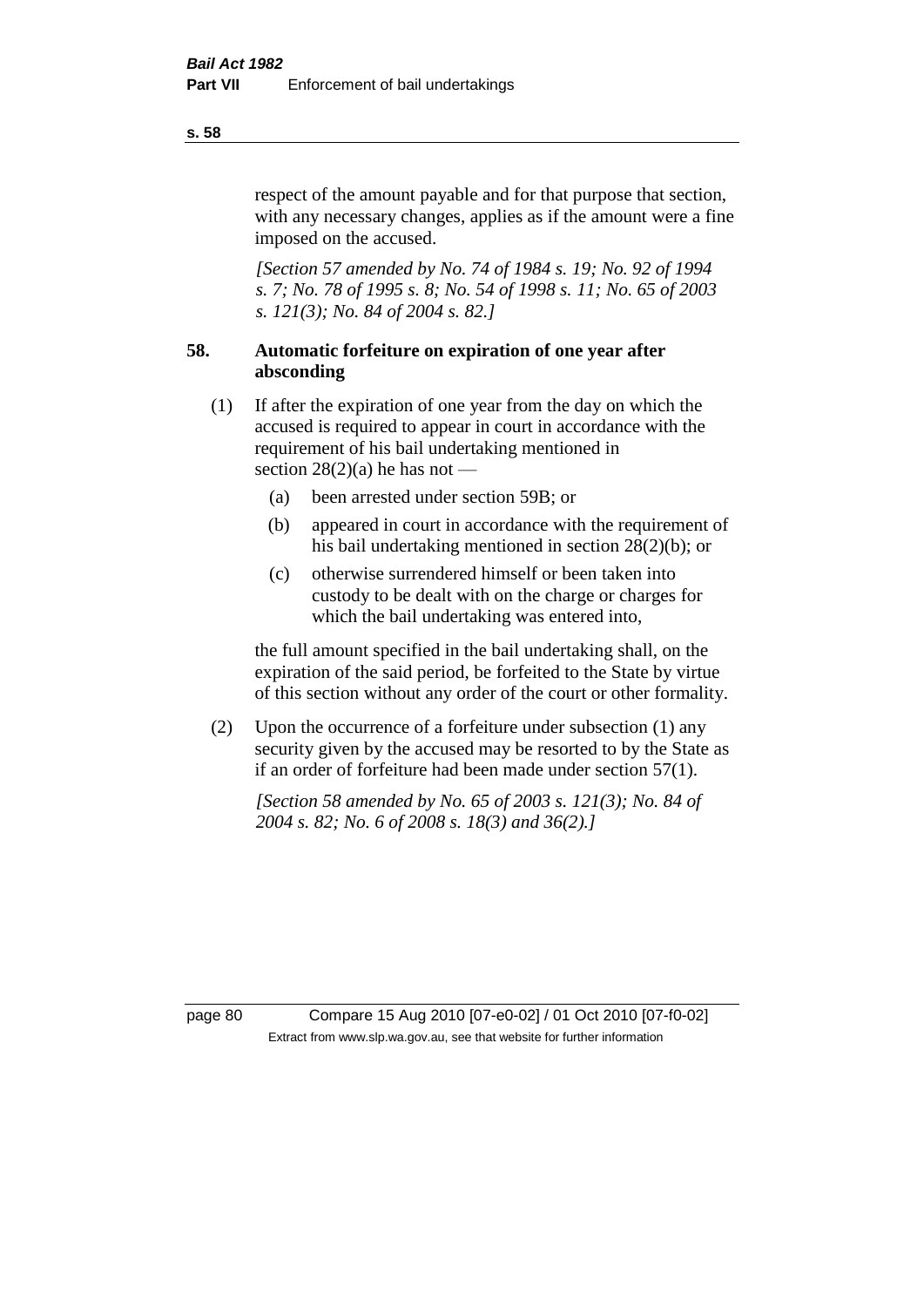# **Part VIII — Miscellaneous**

# **59. Further power of judicial officer in relation to enforcement of undertakings**

A court or an appropriate judicial officer who makes an order for forfeiture under section 49 or 57 may, when doing so, or at any time thereafter, further order —

- (a) that payment of any sum be made by specified instalments or be postponed to a specified date;
- (b) that any security given be applied in or towards payment of the sum forfeited; or
- (c) that the accused or the surety, as the case may be, do all such things and execute all such documents as may be necessary, or as may be specified in the order, for the purpose of vesting any security in the State or enabling the State to realize the same or to resort thereto to recover the sum forfeited,

and the court or an appropriate judicial officer may at any time vary or revoke an order made under paragraph (a), (b), or (c).

*[Section 59 amended by No. 65 of 2003 s. 121(3); No. 84 of 2004 s. 82.]*

# **59A. Where bail dispensed with, accused may be taken before judicial officer for reconsideration of matter**

- $(1)$  In this section *relevant officer* has the meaning given in section 54(1a).
- (2) Where the requirement for bail has been dispensed with for an accused under section 7A, the relevant officer may cause the accused to appear before an appropriate judicial officer for reconsideration of the matter, if the relevant officer has reasonable grounds to believe that the accused is not likely to appear at the time and place specified in a notice under section 13A(3).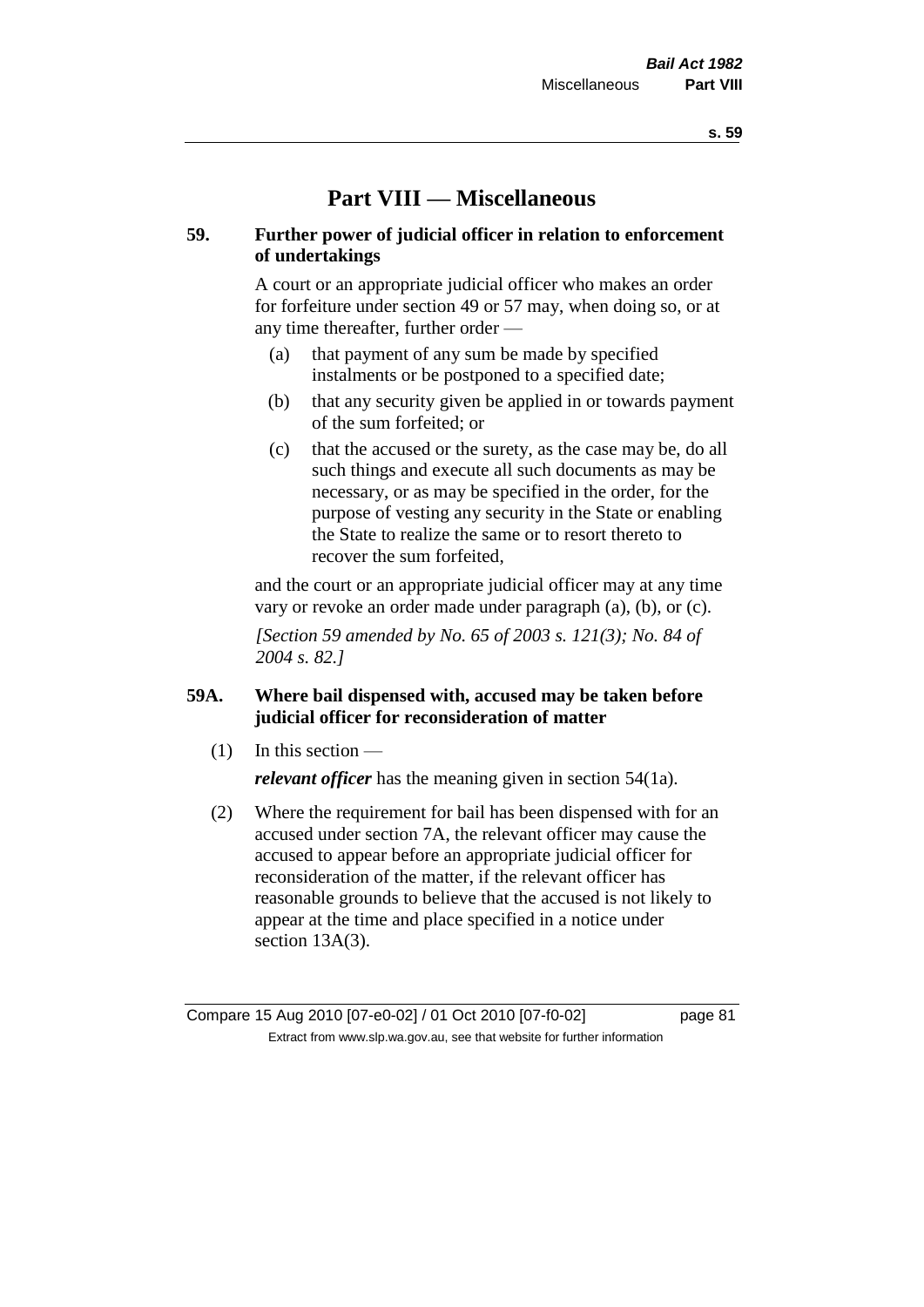- (3) Section 54(2), (2a), (3) and (4) apply, with necessary modifications, for the purposes of subsection (2).
- (4) The judicial officer before whom an accused appears under subsection (2) shall reconsider the accused's case and may, notwithstanding section 13 —
	- (a) again dispense with the requirement for bail; or
	- (b) grant bail; or
	- (c) refuse to grant bail,

in accordance with this Act, for the accused's appearance in court.

- $(5)$  If
	- (a) the court before which the accused is required to appear is the District Court, the Supreme Court or the Court of Appeal; and
	- (b) a police officer is satisfied that because of the urgency of the case it is not practicable for the prosecutor to exercise the power conferred by subsection (2),

the police officer may exercise that power.

(6) If a police officer, acting under subsection (5), exercises the power conferred by subsection (2), the police officer is to be regarded as the relevant officer for the purposes of this section.

*[Section 59A inserted by No. 6 of 2008 s. 36(1).]*

# **59B. Warrant for arrest of absconding accused**

Where —

(a) at any time after that specified in an accused's bail undertaking for an accused's appearance the accused has failed to comply with the requirements of the accused's bail undertaking mentioned in section 28(2)(a) or (b); or

page 82 Compare 15 Aug 2010 [07-e0-02] / 01 Oct 2010 [07-f0-02] Extract from www.slp.wa.gov.au, see that website for further information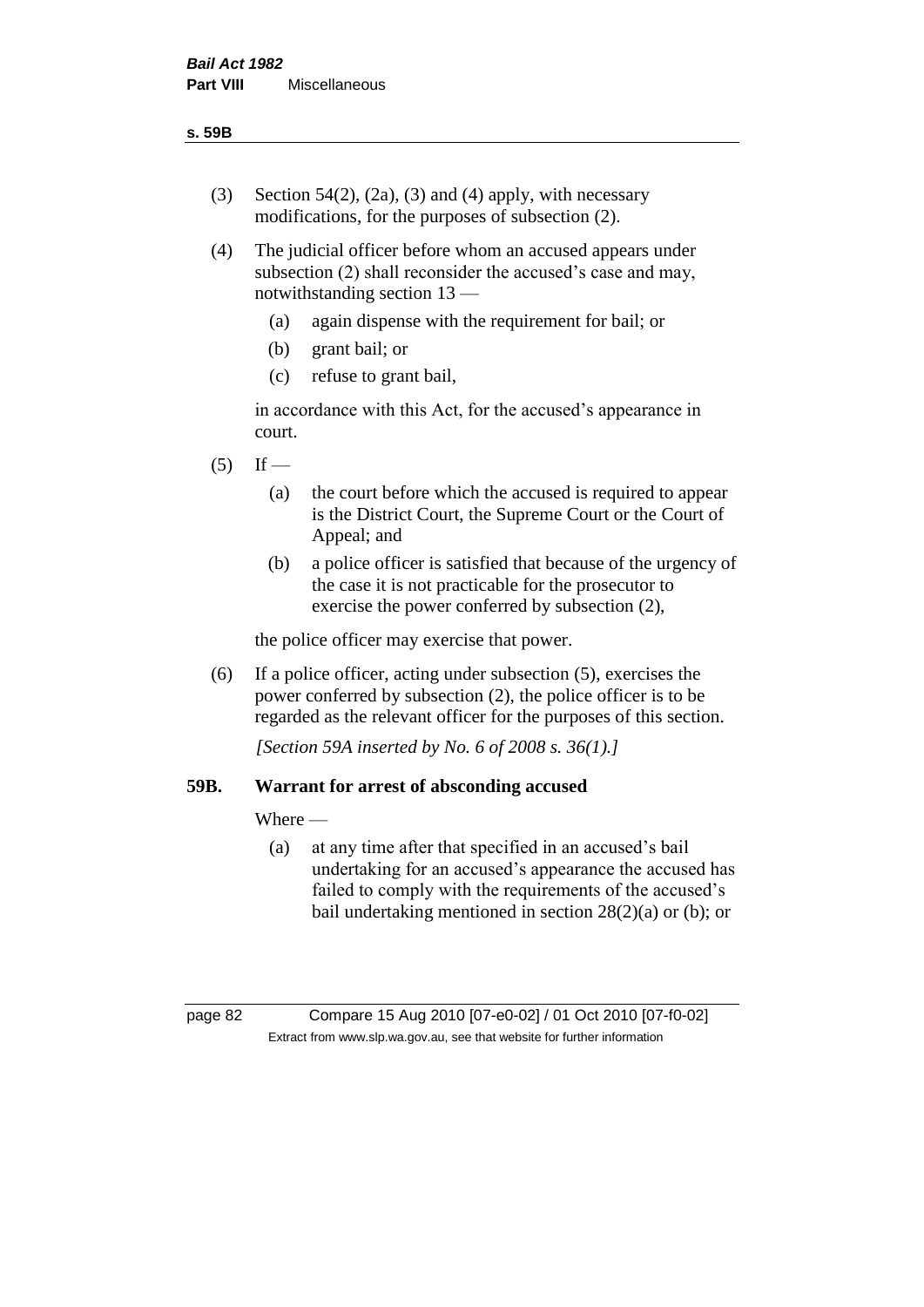(b) an accused has failed to appear at the time and place specified in a notice under section 13A(3).

the court before which the accused was required to appear may issue a warrant to arrest the accused and bring the accused before that court or a court of like jurisdiction.

*[Section 59B inserted by No. 6 of 2008 s. 36(1).]*

### **60. Accused and surety to notify any change of address**

Where the residential address of —

- (a) an accused who has been released on bail or for whom the requirement for bail has been dispensed with; or
- (b) a surety,

changes from that appearing on his bail undertaking, surety undertaking or notice under section 13A(3), as the case may be, he shall forthwith, in writing, notify details of the change to the registrar of the court before which, at the time when the change occurs, the accused is required to appear, and if without reasonable cause he fails to do so he commits an offence.

#### Penalty: \$1 000.

*[Section 60 amended by No. 50 of 2003 s. 37(5); No. 59 of 2004 s. 141; No. 84 of 2004 s. 82; No. 6 of 2008 s. 37.]*

# **61. Offence of failing to bring arrested person before court or person able to grant bail**

- (1) A person to whom this section applies commits an offence if, having arrested another for an offence, he wilfully and without reasonable excuse fails to take that other person, or cause him to be taken, as soon as is practicable —
	- (a) before an authorised officer or judicial officer empowered by this Act to grant bail for that offence; or
	- (b) before a court.

Penalty: \$1 000 or imprisonment for 12 months or both.

Compare 15 Aug 2010 [07-e0-02] / 01 Oct 2010 [07-f0-02] page 83 Extract from www.slp.wa.gov.au, see that website for further information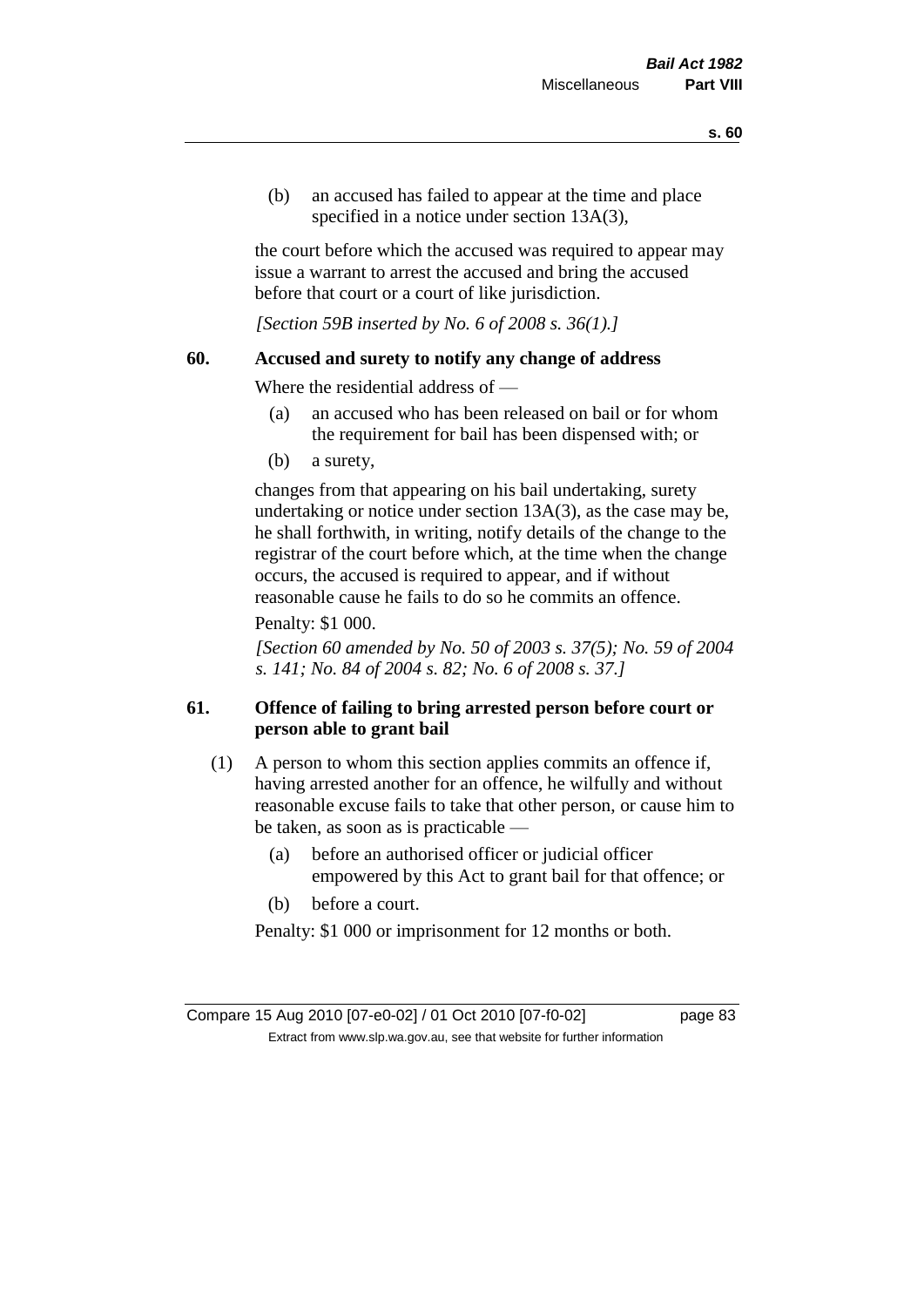#### **s. 62**

- (2) This section applies to a person who
	- (a) is not empowered by this Act to grant bail for the offence; or
	- (b) being so empowered, elects to act under section 6(7).

*[Section 61 amended by No. 15 of 1988 s. 17; No. 59 of 2006 s. 4(4); No. 6 of 2008 s. 38.]* 

# **62. Offence to give false information for bail purposes**

A person who for the purpose of obtaining —

- (a) a grant of bail for himself or a variation of the terms and conditions thereof; or
- (b) approval of himself as a surety,

makes any statement which he knows is false in a material particular, or recklessly makes any statement which is false in a material particular, commits an offence.

Penalty: \$1 000 or imprisonment for 12 months or both.

#### **63. Protection of persons carrying out this Act**

A person shall not be liable in civil proceedings on account of anything done, or omitted to be done, by him in good faith in the course of carrying out any provision of this Act, or purporting to be so done or omitted; but the liability (if any) of any other person (including the State or the Commonwealth) as his employer is not affected by this section and shall be determined as if it had not been passed.

*[Section 63 amended by No. 65 of 2003 s. 121(4).]*

#### **64. Evidence of non-appearance etc. by an accused**

Where it is required for the purposes of this Act to prove —

(a) that an accused did not appear before a particular court, at a particular place, on a particular day, at a particular time or during a particular period; or

page 84 Compare 15 Aug 2010 [07-e0-02] / 01 Oct 2010 [07-f0-02] Extract from www.slp.wa.gov.au, see that website for further information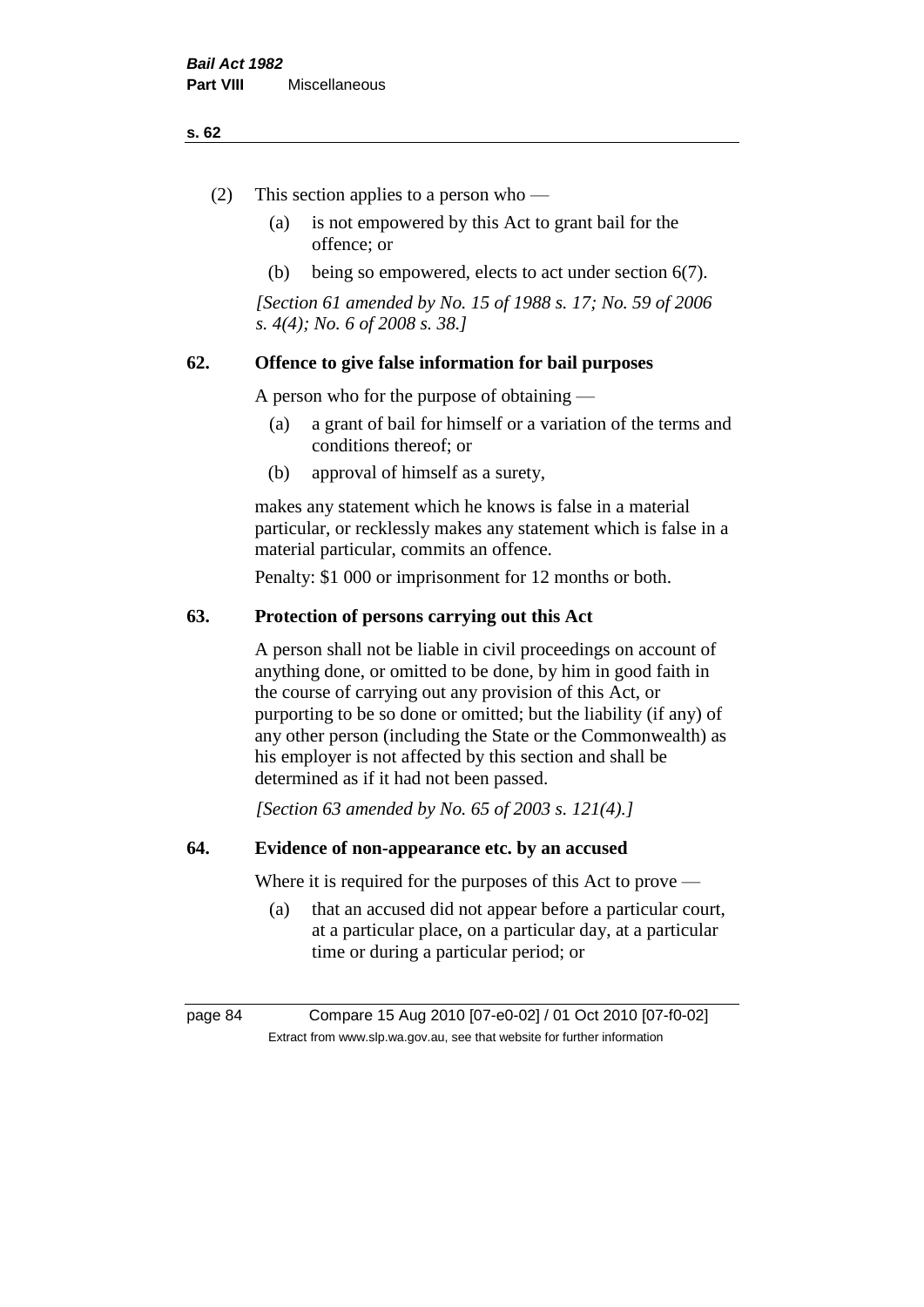(b) the day, time or period when or during which an accused did appear before a particular court at a particular place,

a certificate as to any such matter, purporting to be signed by a judicial officer or registrar of the court before which the accused was required to appear, shall be evidence of the matter so certified.

*[Section 64 amended by No. 59 of 2004 s. 141; No. 84 of 2004 s. 82.]* 

# **65. Bail undertakings by minors**

A bail undertaking entered into by a person who is under the age of 18 years shall bind him as if he were of full age.

#### **66. Abolition of other powers to grant bail**

- (1) Any power or duty that, at the commencement of this Act, exists apart from statute to grant bail to an accused awaiting an appearance in court for an offence, is abolished.
- (2) Subsection (1) has effect notwithstanding anything in section 16 of the *Supreme Court Act 1935*.
- (3) In subsection (1) *statute* means an Act of the Parliament of Western Australia, other than the *Supreme Court Act 1935*.

*[Section 66 amended by No. 84 of 2004 s. 82.]*

### **66A. Delegation by registrar**

- (1) The registrar of a court may, either generally or as otherwise provided by the instrument of delegation, by instrument signed by him, delegate to an officer of that court any function conferred on him by or under this Act other than —
	- (a) this power of delegation; or
	- (aa) a function conferred by section  $11(3)$  or  $36(1)(a)$ ; or
	- (b) any function that a judicial officer has required him to perform personally.

Compare 15 Aug 2010 [07-e0-02] / 01 Oct 2010 [07-f0-02] page 85 Extract from www.slp.wa.gov.au, see that website for further information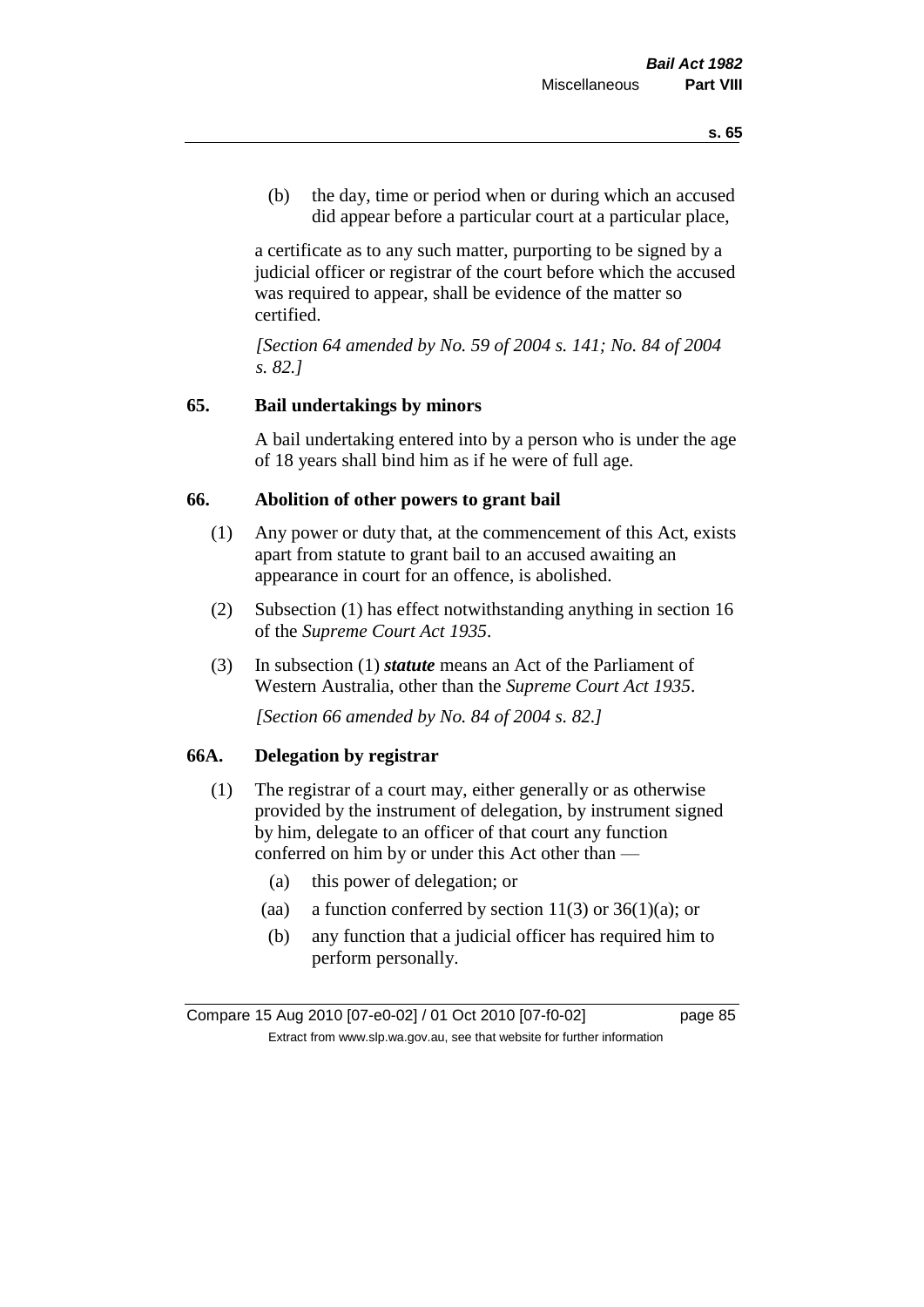**s. 66B**

(2) The superintendent of a detention centre under the *Young Offenders Act 1994* may, either generally or as otherwise provided by the instrument of delegation, by instrument signed by him, delegate to an officer of the Public Sector agency principally assisting the Minister administering that Act in its administration any function conferred on him by or under this Act, other than this power of delegation.

*[Section 66A inserted by No. 15 of 1988 s. 18; amended by No. 49 of 1988 s. 89; No. 31 of 1993 s. 8; No. 59 of 2004 s. 141; No. 65 of 2006 s. 52; No. 6 of 2008 s. 39.]* 

# **66B. Use of video link or audio link**

(1) In this section —

*audio link* means facilities (including telephone) that enable, at the same time, a judicial officer or authorised officer at one place to hear the accused at another place and vice versa;

*bail proceedings* means any proceedings under this Act including —

- (a) proceedings on a case for bail;
- (b) proceedings relating to the variation or revocation of bail;
- (c) proceedings on an application under section 48 or 49;
- (d) proceedings on an appeal under section 15A or 53;

*video link* means facilities (including closed circuit television) that enable, at the same time, a judicial officer or authorised officer at one place to see and hear the accused at another place and vice versa.

- (2) Bail proceedings may be conducted by means of a video link or an audio link.
- (3) Without limiting subsection (2), if a provision of this Act requires or authorises an accused to be brought before, or appear before, a court, judicial officer or authorised officer, the accused

page 86 Compare 15 Aug 2010 [07-e0-02] / 01 Oct 2010 [07-f0-02] Extract from www.slp.wa.gov.au, see that website for further information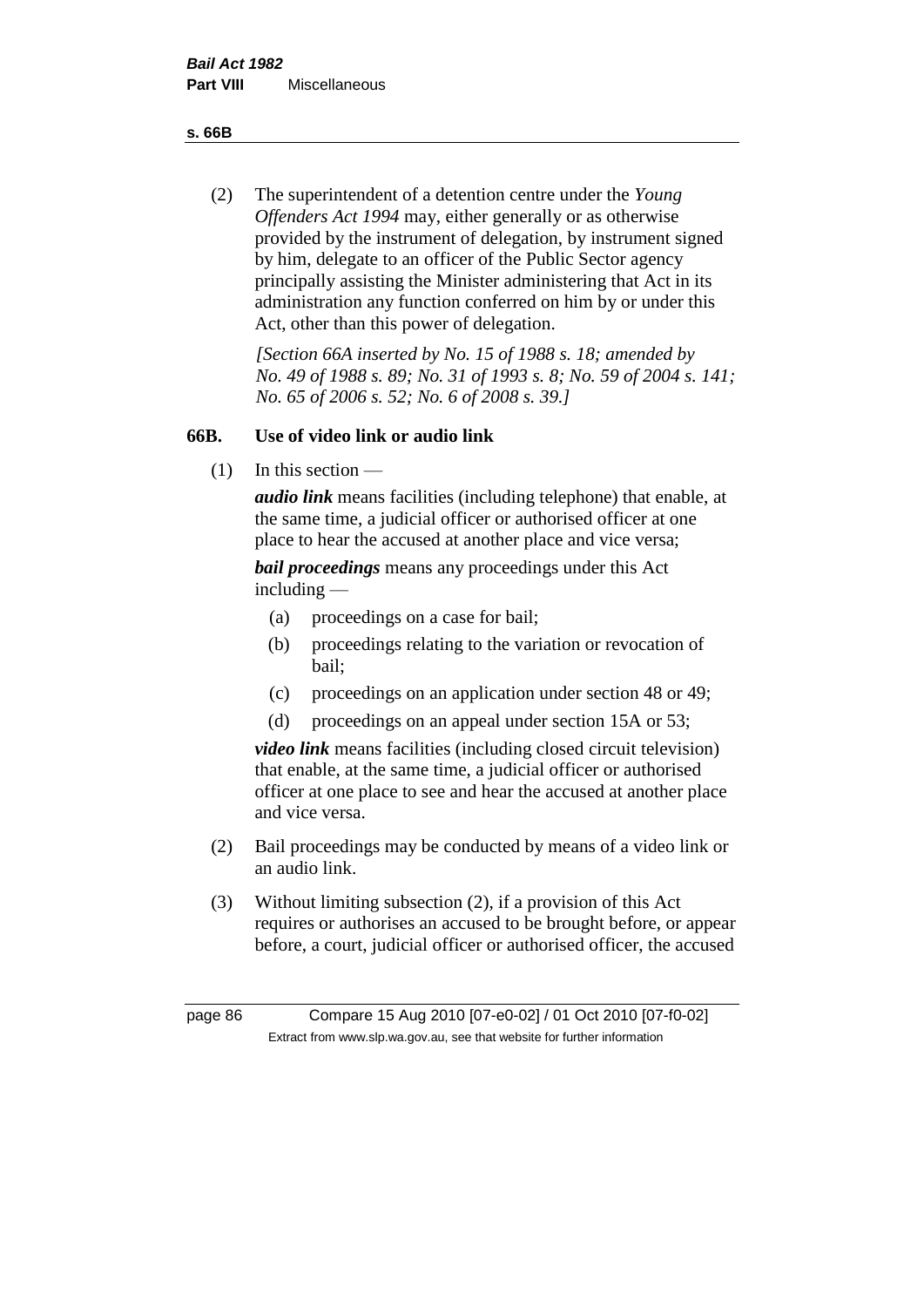may be brought before, or appear before, the court or officer by means of a video link or an audio link.

- (4) An audio link is not to be used under this section unless a video link is not available and cannot reasonably be made available.
- (5) Nothing in this section prevents a court, judicial officer or authorised officer from requiring that an accused be brought before, or appear before, the court or officer in person for the purposes of bail proceedings.

*[Section 66B inserted by No. 6 of 2008 s. 40(1).]*

# **67. Regulations**

- (1) The Governor may make regulations, not inconsistent with this Act, prescribing such things as are required or permitted by this Act to be prescribed or as it is necessary or expedient to prescribe for the purposes thereof.
- (2) Without limiting the generality of subsection (1) regulations  $\text{max}$  —
	- (a) make provision for or with respect to the making of applications —
		- (i) for or in relation to bail;
		- (ii) for the approval of sureties;
		- (iii) for the approval of security to be given by accused persons and sureties;
		- (iv) for the cancellation of a surety undertaking;
		- (v) for an order under section 49,

and for the manner in which such applications are to be made and the procedure to be followed on such applications;

(b) for the purposes of clause 5 of Part A of Schedule 1, prescribe the officer or officers who may grant bail for any prescribed appearance or class of appearance in court by an accused who is in custody;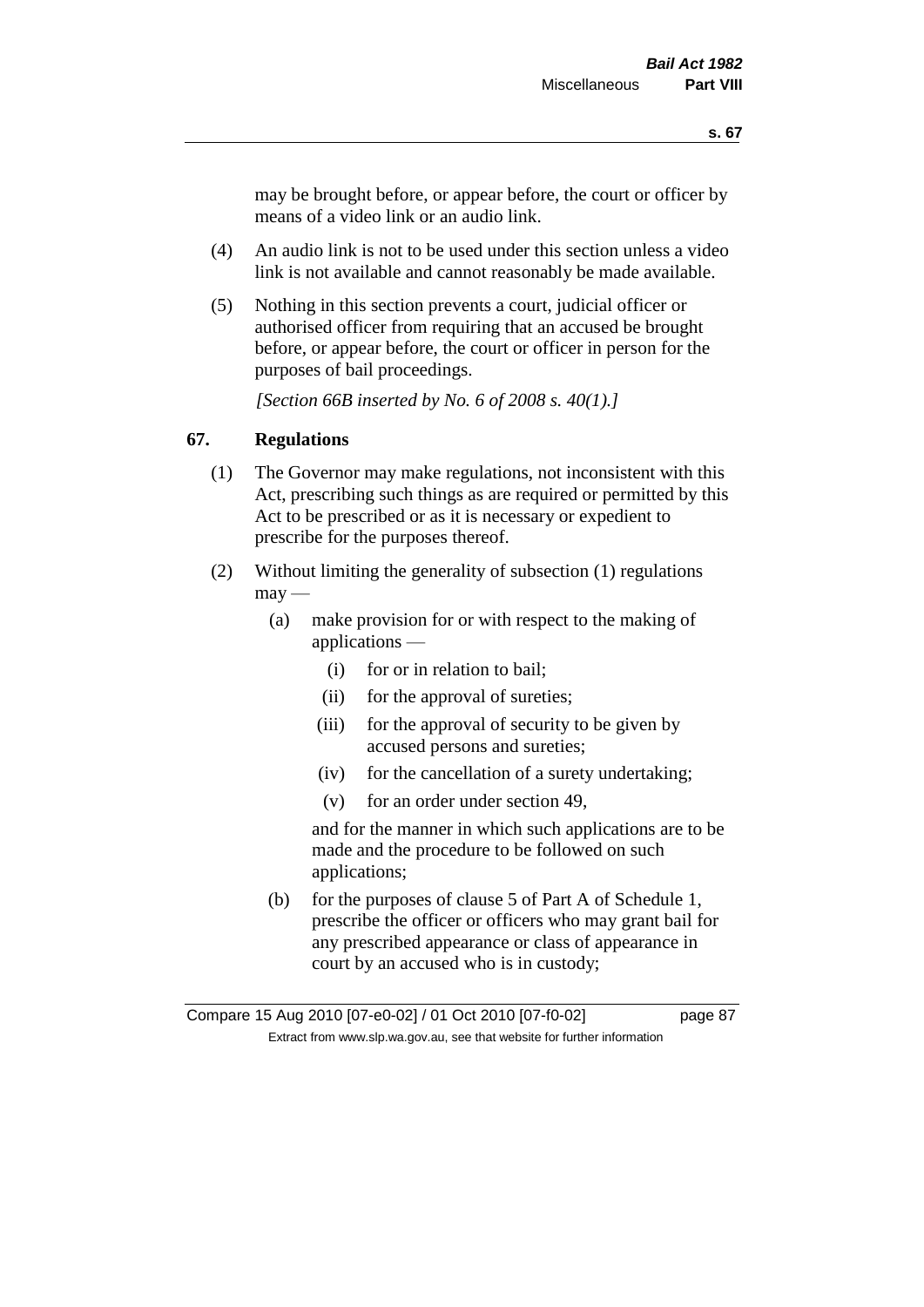**s. 67**

- (c) make provision for, or with respect to the management, control, supervision and good order of premises established for the accommodation of persons to whom bail has been granted.
- (3) Regulations made under this section may provide that a contravention or failure to comply with a regulation constitutes an offence and may provide for penalties not exceeding a fine of \$500 for offences against the regulations.

*[Section 67 amended by No. 45 of 1993 s. 12; No. 84 of 2004 s. 83(3); No. 2 of 2008 s. 56(6); No. 6 of 2008 s. 30(3).]* 

*[68. Omitted under the Reprints Act 1984 s. 7(4)(g).]*

page 88 Compare 15 Aug 2010 [07-e0-02] / 01 Oct 2010 [07-f0-02] Extract from www.slp.wa.gov.au, see that website for further information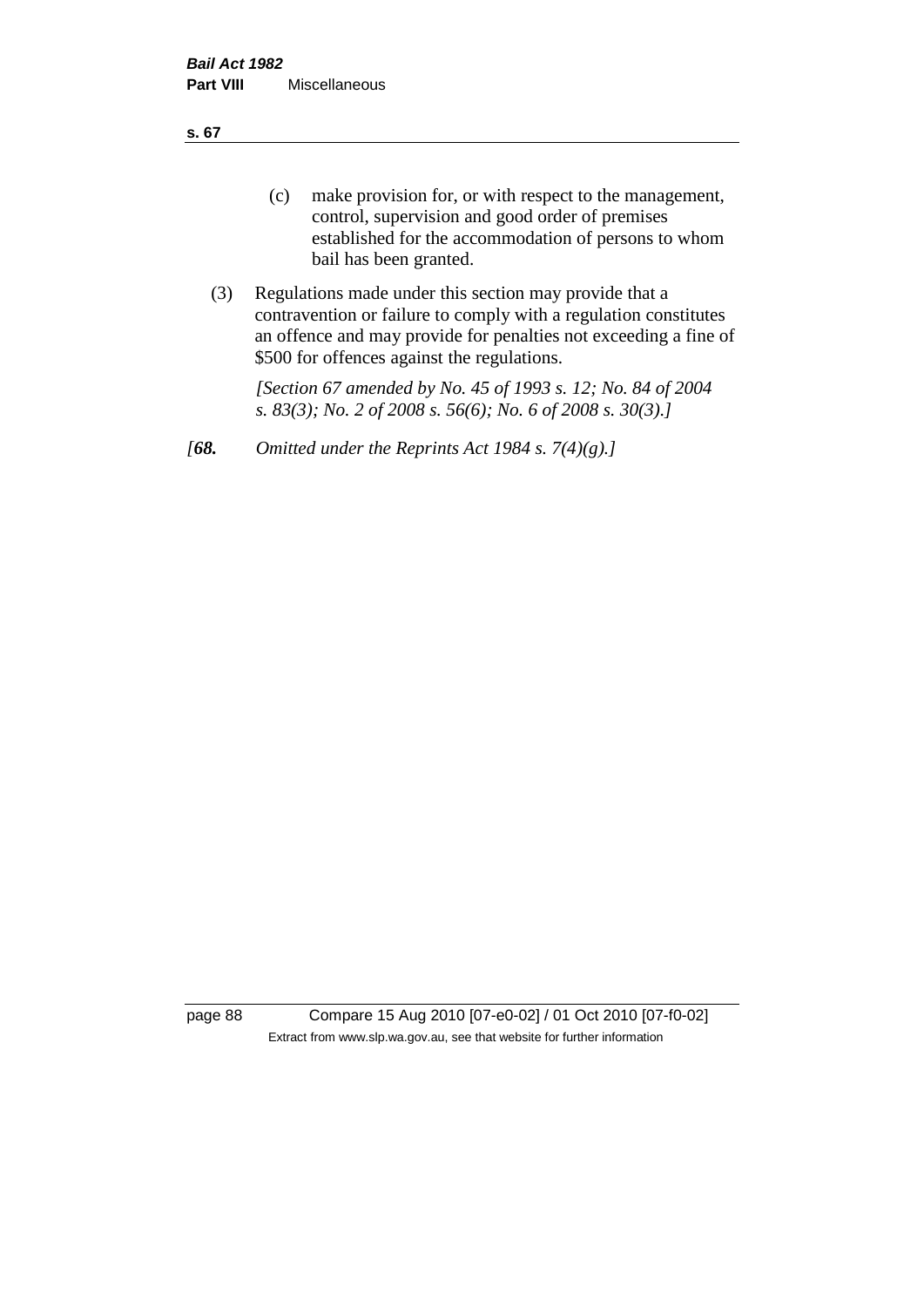# **Schedule 1 — Jurisdiction as to bail and related matters**

[s. 13, 17]

*[Heading inserted by No. 6 of 2008 s. 41(1).]*

#### **Part A** — **Jurisdiction relating to bail**

*[Heading inserted by No. 6 of 2008 s. 41(2)(a).]*

**First Column** *Appearances in court* 

#### **Second Column**

*By whom bail may be granted or (where applicable) dispensed with*

*[Heading amended by No. 6 of 2008 s. 41(2)(b) and (c).]*

### **1. Initial appearance**

| (1) | The initial appearance in a<br>court of summary<br>jurisdiction or the Children's<br>Court by an accused in, or in<br>connection with,<br>proceedings for an offence. | In any case $-$<br>a justice; or<br>(a)<br>(b)<br>an authorised police<br>officer; and<br>in addition, in the case of a child,<br>an authorised community<br>services officer. |
|-----|-----------------------------------------------------------------------------------------------------------------------------------------------------------------------|--------------------------------------------------------------------------------------------------------------------------------------------------------------------------------|
| (2) |                                                                                                                                                                       | The initial ennoymence in the $\Lambda$ indee of the District Court on $\epsilon$                                                                                              |

(2) The initial appearance in the A judge of the District Court or a District Court or the Supreme Court, not being the initial appearance to which clause 3 applies. judge of the Supreme Court, as the case requires.

*[Clause 1 amended by No. 15 of 1988 s. 19; No. 49 of 1988 s. 90(a)(i); No. 59 of 2004 s. 141; No. 84 of 2004 s. 10(1) and 82.]*

**2. Appearance after adjournment** Appearance in any court or before a judicial officer by an accused after any adjournment of proceedings for an offence, not being a committal under clause 3. The judicial officer who orders the adjournment. *[Clause 2 amended by No. 84 of 2004 s. 82.]*

Compare 15 Aug 2010 [07-e0-02] / 01 Oct 2010 [07-f0-02] page 89 Extract from www.slp.wa.gov.au, see that website for further information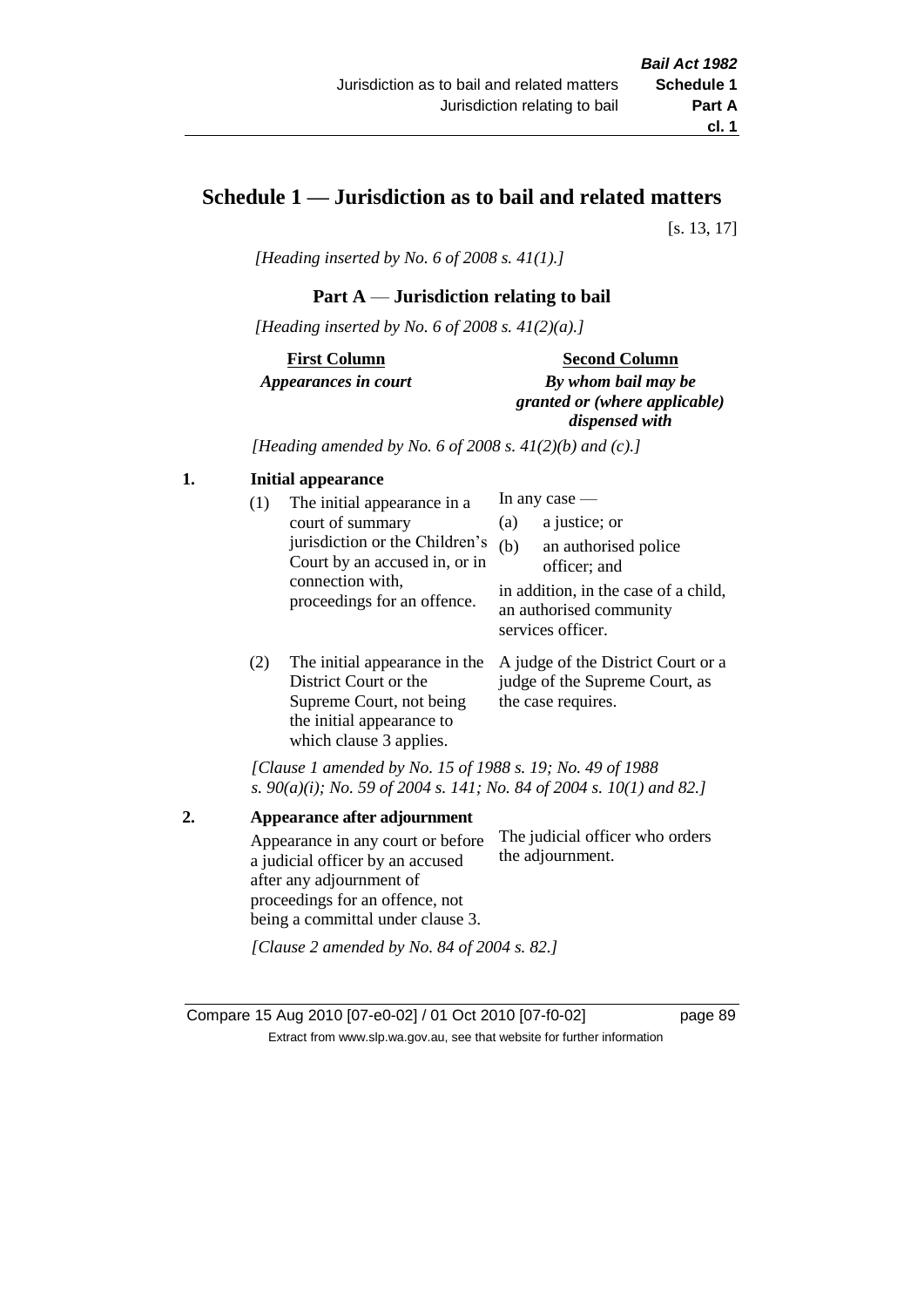|    |                                                                   | <b>First Column</b><br>Appearances in court                                                                                                                                                    | <b>Second Column</b><br>By whom bail may be<br>granted or (where applicable)<br>dispensed with                                                                                                                                                 |  |  |  |
|----|-------------------------------------------------------------------|------------------------------------------------------------------------------------------------------------------------------------------------------------------------------------------------|------------------------------------------------------------------------------------------------------------------------------------------------------------------------------------------------------------------------------------------------|--|--|--|
| 3. | <b>Appearance on committal to Supreme Court or District Court</b> |                                                                                                                                                                                                |                                                                                                                                                                                                                                                |  |  |  |
|    |                                                                   | The initial appearance by an<br>accused in the Supreme Court or<br>District Court after he has been<br>committed thereto under any Act to<br>be tried or sentenced or otherwise<br>dealt with. | The judicial officer who orders<br>the committal.                                                                                                                                                                                              |  |  |  |
|    |                                                                   | [Clause 3 amended by No. 84 of 2004 s. 82.]                                                                                                                                                    |                                                                                                                                                                                                                                                |  |  |  |
| 4. | Appearance in connection with appeal etc.                         |                                                                                                                                                                                                |                                                                                                                                                                                                                                                |  |  |  |
|    | (1)                                                               | Appearance in connection<br>with an application or appeal<br>made under the Criminal<br>Appeals Act 2004 or with<br>any order made in<br>determining the application<br>or appeal.             | If the appeal is being determined<br>by a single judge of the Supreme<br>Court, a single judge of the<br>Supreme Court;<br>If the appeal is being determined<br>by the Court of Appeal, the Court<br>of Appeal or a single judge of<br>appeal. |  |  |  |
|    | (2)                                                               | Appearance in connection<br>with a rehearing of<br>proceedings ordered under<br>section 28 of the Children's<br>Court of Western Australia<br>Act 1988.                                        | The Children's Court.                                                                                                                                                                                                                          |  |  |  |
|    | (3)                                                               | Appearance in connection<br>with the reconsideration of<br>an order under section 40 of<br>the Children's Court of<br>Western Australia Act 1988.                                              | The Children's Court constituted<br>by the President.                                                                                                                                                                                          |  |  |  |

*[Clause 4 inserted by No. 84 of 2004 s. 10(2).]*

page 90 Compare 15 Aug 2010 [07-e0-02] / 01 Oct 2010 [07-f0-02] Extract from www.slp.wa.gov.au, see that website for further information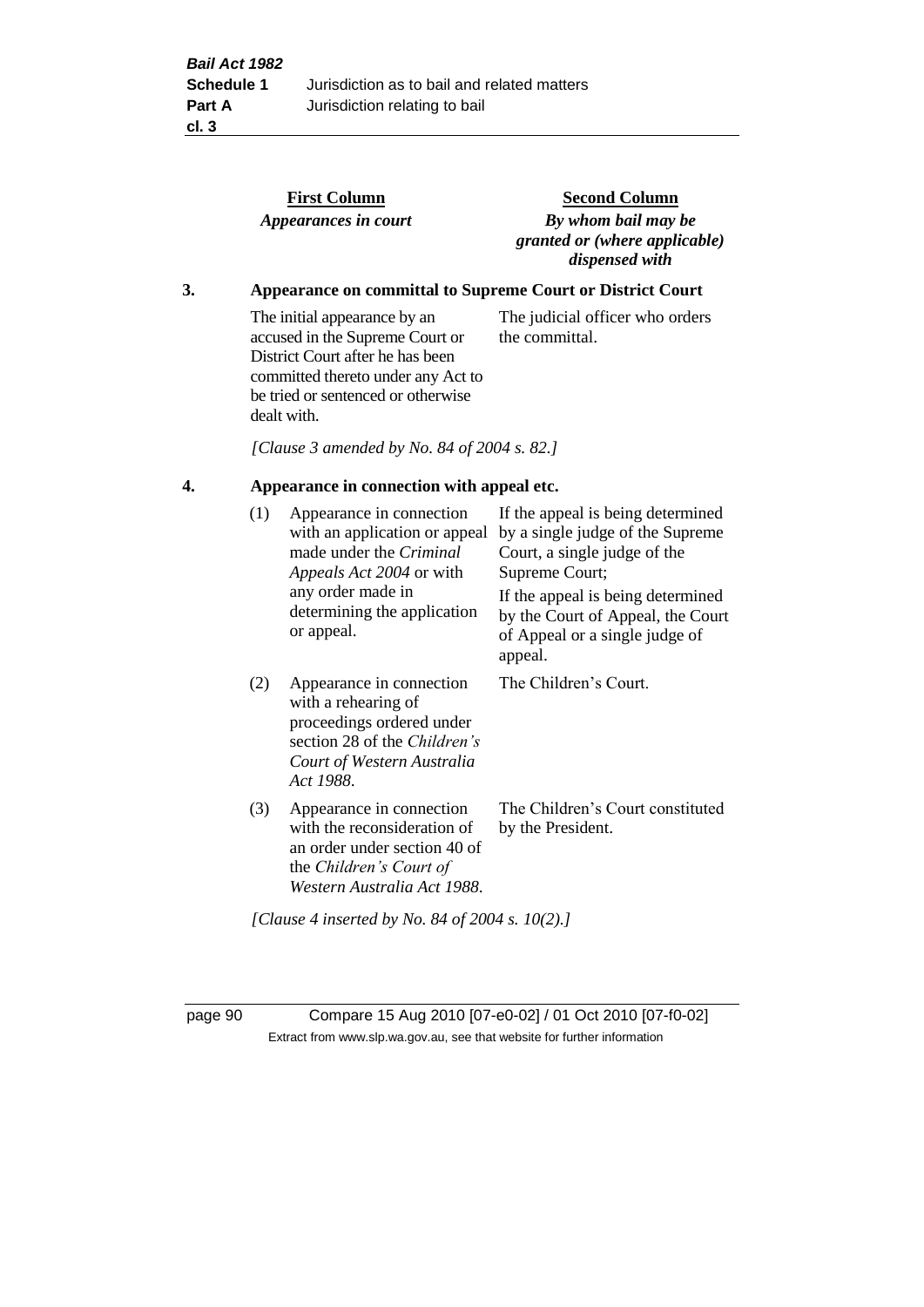| <b>First Column</b>  |  |
|----------------------|--|
| Appearances in court |  |

**Second Column** *By whom bail may be granted or (where applicable) dispensed with*

#### **5. Appearance prescribed by regulation**

Appearance in a court for any other purpose or following any other occurrence prescribed by regulations under this Act. The judicial or other officer prescribed by such regulations.

#### **6. Appearances not otherwise provided for**

Any appearance in a court not otherwise provided for in this Part or by regulations under this Act. The judicial officer who, or court which, orders the appearance.

#### **7. Term used: proceedings for an offence**

In this Part, unless the contrary intention appears —

*proceedings for an offence* in clause 2 (but not in clause 1) includes any of the following proceedings relating to that offence —

- (a) appeal proceedings;
- (b) proceedings on a writ of *habeas corpus*; and
- (c) proceedings on the re-appearance of an offender under section 50 of the *Sentencing Act 1995*.

*[Clause 7 inserted by No. 84 of 2004 s. 10(3).]*

#### **Part B** — **Cessation of powers relating to bail**

*[Heading inserted by No. 6 of 2008 s. 41(3)(a).]*

#### **1. Upon decision by judge, power of other officers ceases**

(1) In this clause —

*judge* means a judge of the Supreme Court, the Children's Court or the District Court.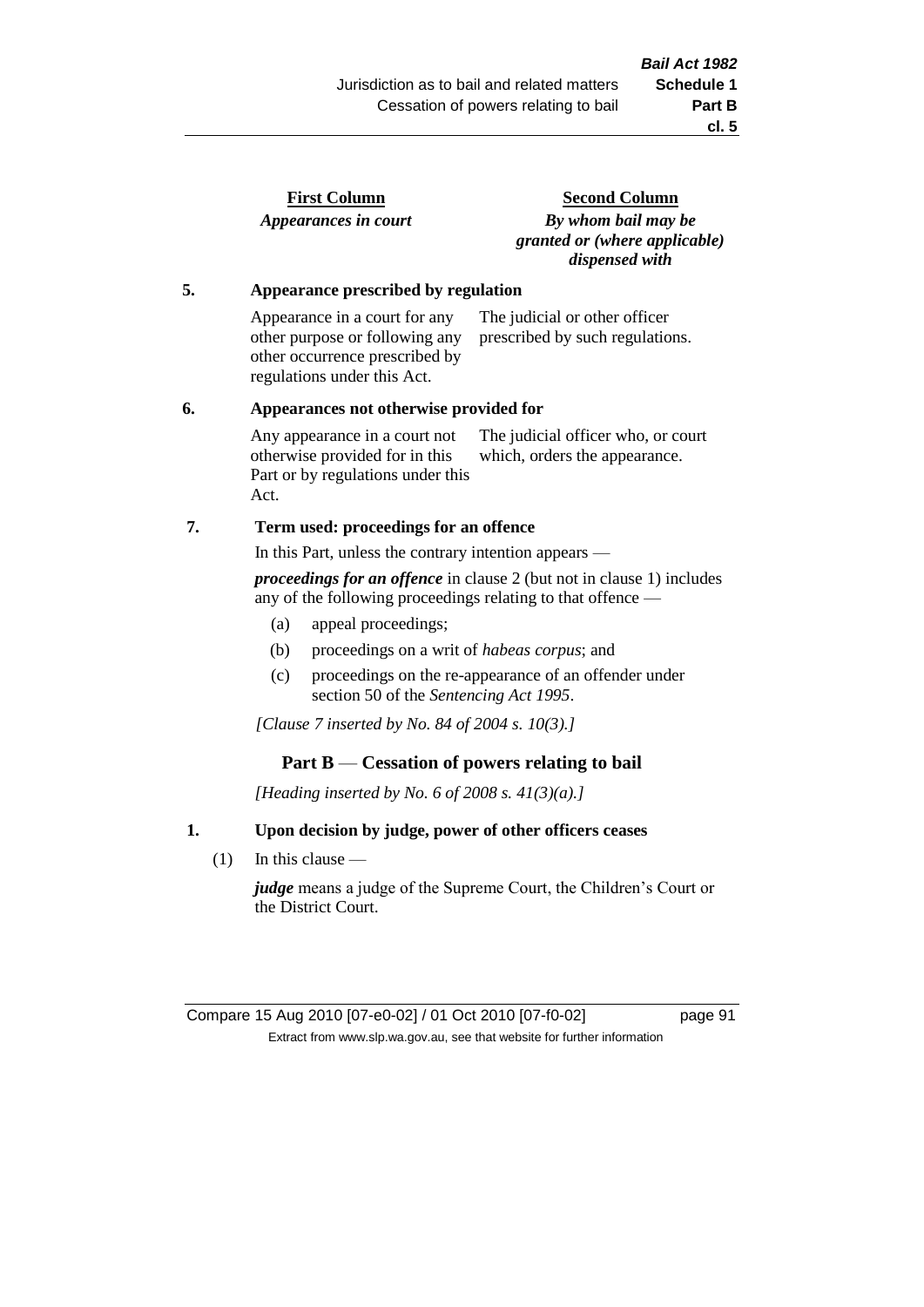- (2) After a judge has granted or refused bail for an appearance by an accused the power to grant bail for that appearance ceases to be vested  $in -$ 
	- (a) any judicial officer whose jurisdiction is inferior to that of the judge; or
	- (b) any authorised officer.
- (3) After a judge has dispensed with the requirement for bail for an appearance by an accused the power to grant or refuse bail for that appearance ceases to be vested in any officer referred to in subclause  $(2)(a)$  or  $(b)$ .

*[Clause 1 inserted by No. 6 of 2008 s. 41(3)(b).]*

#### **1A. Upon decision by Court of Appeal, other powers cease**

After the Court of Appeal on an appeal under section 15A —

- (a) has granted or refused bail for an appearance by an accused, the power to grant or refuse bail for that appearance; or
- (b) has dispensed with the requirement for bail for an appearance by an accused, the power to grant or refuse bail for that appearance,

ceases to be vested in any judicial officer or in any authorised officer.

*[Clause 1A inserted by No. 6 of 2008 s. 41(3)(b).]*

#### **2. Upon decision by judicial officer, his power and that of his peers ceases**

Except where clause 4 applies, the power to grant, refuse or dispense with bail for an appearance by an accused ceases to be vested in any judicial officer (including a judge of the Supreme Court) after he, or another judicial officer whose jurisdiction is co-extensive with his, has granted, refused or dispensed with bail for that appearance.

*[Clause 2 amended by No. 84 of 2004 s. 82; No. 6 of 2008 s. 41(3)(c) and (d).]*

page 92 Compare 15 Aug 2010 [07-e0-02] / 01 Oct 2010 [07-f0-02] Extract from www.slp.wa.gov.au, see that website for further information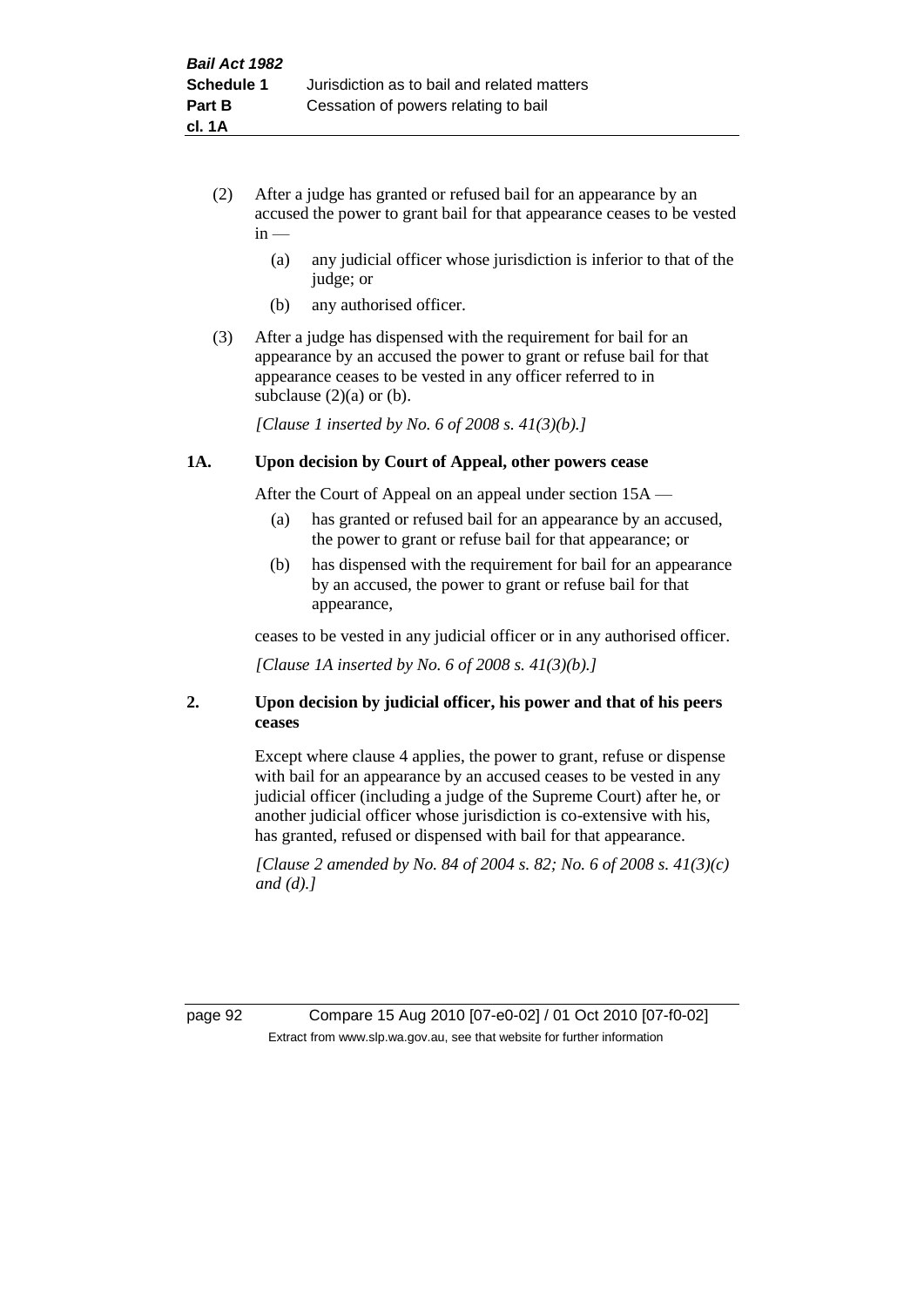#### **3. Cessation of power upon refusal of bail for initial appearance**

- (1) After an authorised officer has refused bail for an initial appearance by an accused, the power to grant bail for that appearance ceases to be vested in another authorised officer, but a justice may nevertheless grant bail for that appearance.
- (2) After a justice has refused bail for an initial appearance by an accused, the power to grant bail for that appearance ceases to be vested in an authorised officer or another justice.

*[Clause 3 inserted by No. 6 of 2008 s. 41(3)(e).]*

#### **4. Judicial officer's powers where accused proves new facts or changed circumstances**

Notwithstanding clause 2, where an accused has been refused bail for an appearance or has been granted bail therefor on terms or conditions with which he is unable or unwilling to comply, the judicial officer who granted or refused bail or another judicial officer whose jurisdiction is co-extensive with his has power to grant bail for that appearance or to vary the terms or conditions of bail previously granted therefor if the accused makes application and satisfies him  $that -$ 

- (a) new facts have been discovered, new circumstances have arisen or the circumstances have changed since bail was previously granted or refused for that appearance;
- (b) he failed to adequately present his case for bail on the previous occasion when it was considered; or
- (c) where bail was granted subject to a home detention condition, he has, since the previous occasion when his case for bail was considered, complied with the home detention condition for a period of one month or more.

*[Clause 4 amended by No. 61 of 1990 s. 14; No. 84 of 2004 s. 82.]*

# **Part C — Manner in which jurisdiction to be exercised**

*[Heading deleted by No. 6 of 2008 s. 41(4)(a).]*

Compare 15 Aug 2010 [07-e0-02] / 01 Oct 2010 [07-f0-02] page 93 Extract from www.slp.wa.gov.au, see that website for further information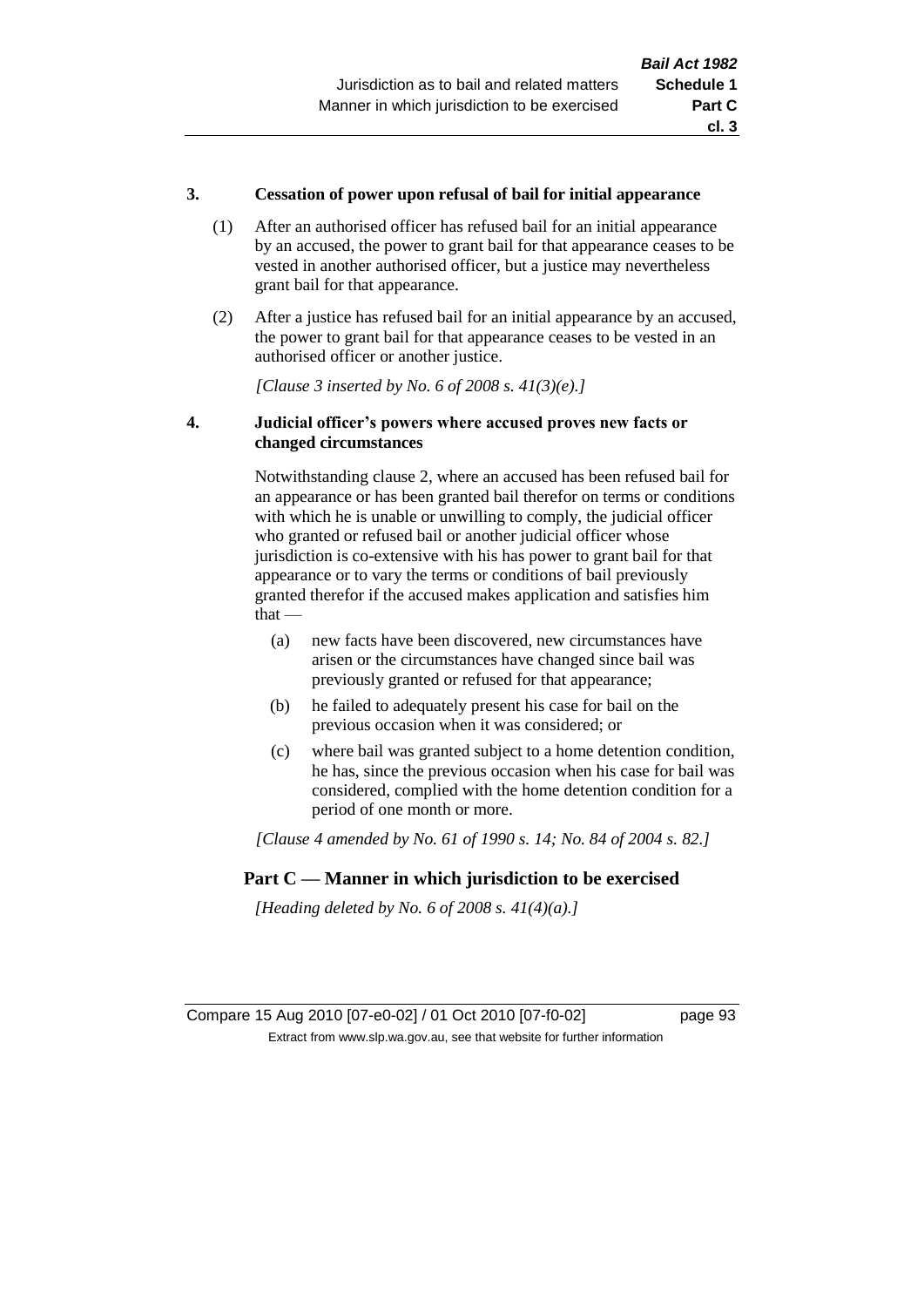#### **1. Bail before conviction to be at discretion of bail authority, except for a child**

Subject to clauses 3A and 3C, the grant or refusal of bail to an accused, other than a child, who is in custody awaiting an appearance in court before conviction for an offence shall be at the discretion of the judicial officer or authorised officer in whom jurisdiction is vested, and that discretion shall be exercised having regard to the following questions as well as to any others which he considers relevant —

- (a) whether, if the accused is not kept in custody, he may
	- (i) fail to appear in court in accordance with his bail undertaking;
	- (ii) commit an offence;
	- (iii) endanger the safety, welfare, or property of any person; or
	- (iv) interfere with witnesses or otherwise obstruct the course of justice, whether in relation to himself or any other person;
- (b) whether the accused needs to be held in custody for his own protection;
- (c) whether the prosecutor has put forward grounds for opposing the grant of bail;
- (d) whether, as regards the period when the accused is on trial, there are grounds for believing that, if he is not kept in custody, the proper conduct of the trial may be prejudiced;
- (e) whether there is any condition which could reasonably be imposed under Part D which would —
	- (i) sufficiently remove the possibility referred to in paragraphs (a) and (d);
	- (ii) obviate the need referred to in paragraph (b); or
	- (iii) remove the grounds for opposition referred to in paragraph (c);
- (f) where the accused is charged with an offence that is alleged to have been committed in respect of a child, whether a condition should be imposed under Part D requiring the

page 94 Compare 15 Aug 2010 [07-e0-02] / 01 Oct 2010 [07-f0-02] Extract from www.slp.wa.gov.au, see that website for further information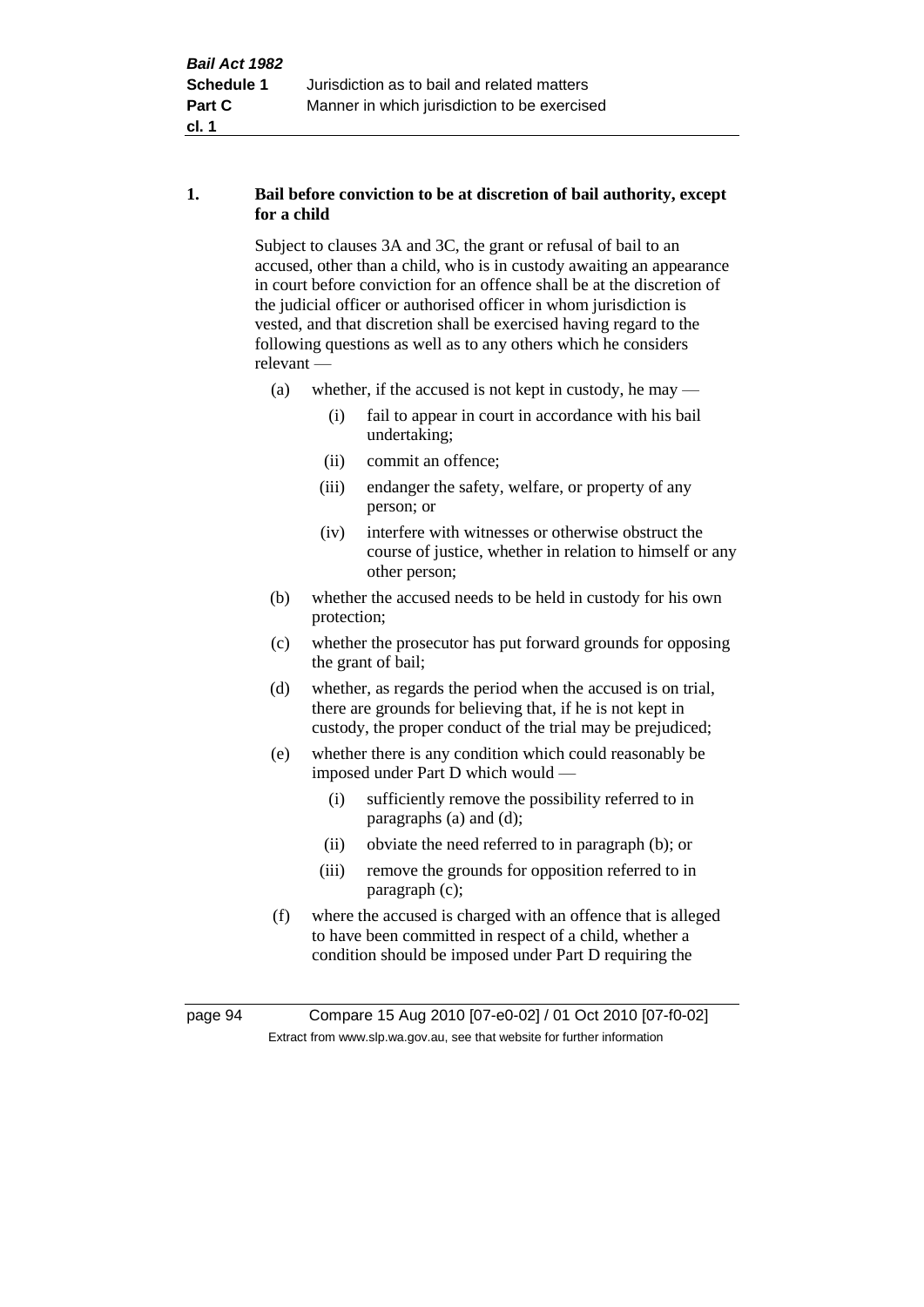accused to reside at a place other than the place where the child resides;

(g) whether the alleged circumstances of the offence or offences amount to wrongdoing of such a serious nature as to make a grant of bail inappropriate.

*[Clause 1 amended by No. 14 of 1992 s. 11; No. 45 of 1993 s. 10(2)(a); No. 54 of 1998 s. 8(a) and (b); No. 84 of 2004 s. 82; No. 6 of 2008 s. 41(4)(b).]*

#### **2. Child to have qualified right to bail**

 $(1)$  In this clause —

*responsible person* means a parent, relative, employer or other person who, in the opinion of the judicial officer or authorised officer, is in a position to both influence the conduct of the child and provide the child with support and direction.

- (2) Subject to subclause (3), a child accused who is in custody awaiting an appearance in court before conviction for an offence has a right to be granted bail unless —
	- (a) in the opinion of the judicial officer or authorised officer in whom jurisdiction is vested —
		- (i) one or more of the questions set out in clause  $1(a)$ , (b), (d) and (g) must be answered in the affirmative; and
		- (ii) there is no condition which he could reasonably impose under Part D which would satisfy the relevant provision of clause 1(e);
		- or
	- (b) there is no responsible person willing to enter into an undertaking of the kind described in subclause  $(3)(c)$ ,

and if the child is refused bail he shall be dealt with in accordance with section 19(2) of the *Young Offenders Act 1994*.

- (3) The right of a child accused under subclause (2) is subject to
	- (a) clauses 3A and 3C; and
	- *[(b) deleted]*

Compare 15 Aug 2010 [07-e0-02] / 01 Oct 2010 [07-f0-02] page 95 Extract from www.slp.wa.gov.au, see that website for further information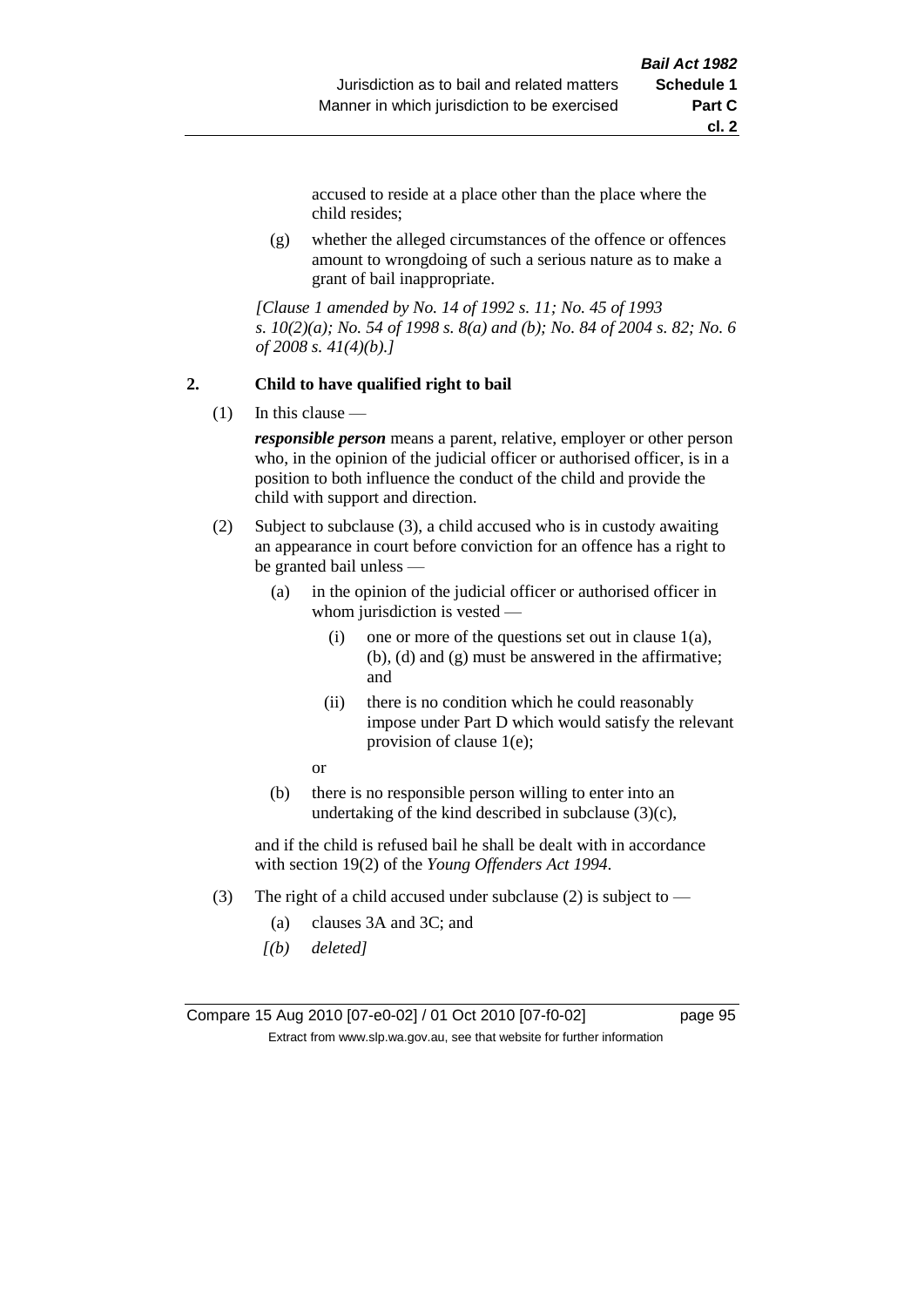|     | (c)    | there being imposed as a condition on the grant of bail a<br>requirement that before the release of the child on bail a<br>responsible person undertakes in writing in the approved form<br>to ensure that the child complies with any requirement of his<br>bail undertaking mentioned in section $28(2)(a)$ , (b), (c)<br>and $(d)$ . |
|-----|--------|-----------------------------------------------------------------------------------------------------------------------------------------------------------------------------------------------------------------------------------------------------------------------------------------------------------------------------------------|
| (4) |        | Subclauses $(2)(b)$ and $(3)(c)$ do not apply to a child accused if it<br>appears to the judicial officer or authorised officer that the accused —                                                                                                                                                                                      |
|     | (a)    | is over the age of 17 years; and                                                                                                                                                                                                                                                                                                        |
|     | (b)    | has sufficient maturity to live independently without the<br>guidance or control of a parent or guardian.                                                                                                                                                                                                                               |
| (5) | $if -$ | For the purposes of this clause, the provisions of sections 46, 47, 48,<br>54, 55(2), 60 and $67(2)(a)(iv)$ apply with all necessary changes as                                                                                                                                                                                         |
|     | (a)    | references in those provisions to a surety and a surety<br>undertaking were references to a responsible person and to an<br>undertaking referred to in subclause $(3)(c)$ respectively; and                                                                                                                                             |
|     | (b)    | section $54(1)(b)(i)$ read as follows —                                                                                                                                                                                                                                                                                                 |
|     |        | $\boldsymbol{\zeta}$ $\boldsymbol{\zeta}$                                                                                                                                                                                                                                                                                               |
|     |        | (i)<br>a person who has entered into an undertaking<br>referred to in clause $2(3)(c)$ of Part C of<br>Schedule 1 should no longer be regarded as a<br>responsible person for the purposes of that<br>clause, or is dead;<br>$\ddot{\phantom{0}}$                                                                                       |
| (6) |        | Where a child accused is released on bail his right to be at liberty is<br>subject to the exercise of the powers in section 17A.                                                                                                                                                                                                        |
|     |        | [Clause 2 inserted by No. 45 of 1993 s. $10(2)(b)$ ; amended by No. 57<br>of 1997 s. 21(3)(a); No. 54 of 1998 s. 8(c); No. 34 of 2004 s. 251;<br>No. 84 of 2004 s. 82; No. 6 of 2008 s. $41(4)(c)$ and $43(4)$ .]                                                                                                                       |
| 3.  |        | Matters relevant to consideration of clause 1(a)                                                                                                                                                                                                                                                                                        |

In considering whether an accused may do any of the things mentioned in clause 1(a), the judicial officer or authorised officer

page 96 Compare 15 Aug 2010 [07-e0-02] / 01 Oct 2010 [07-f0-02] Extract from www.slp.wa.gov.au, see that website for further information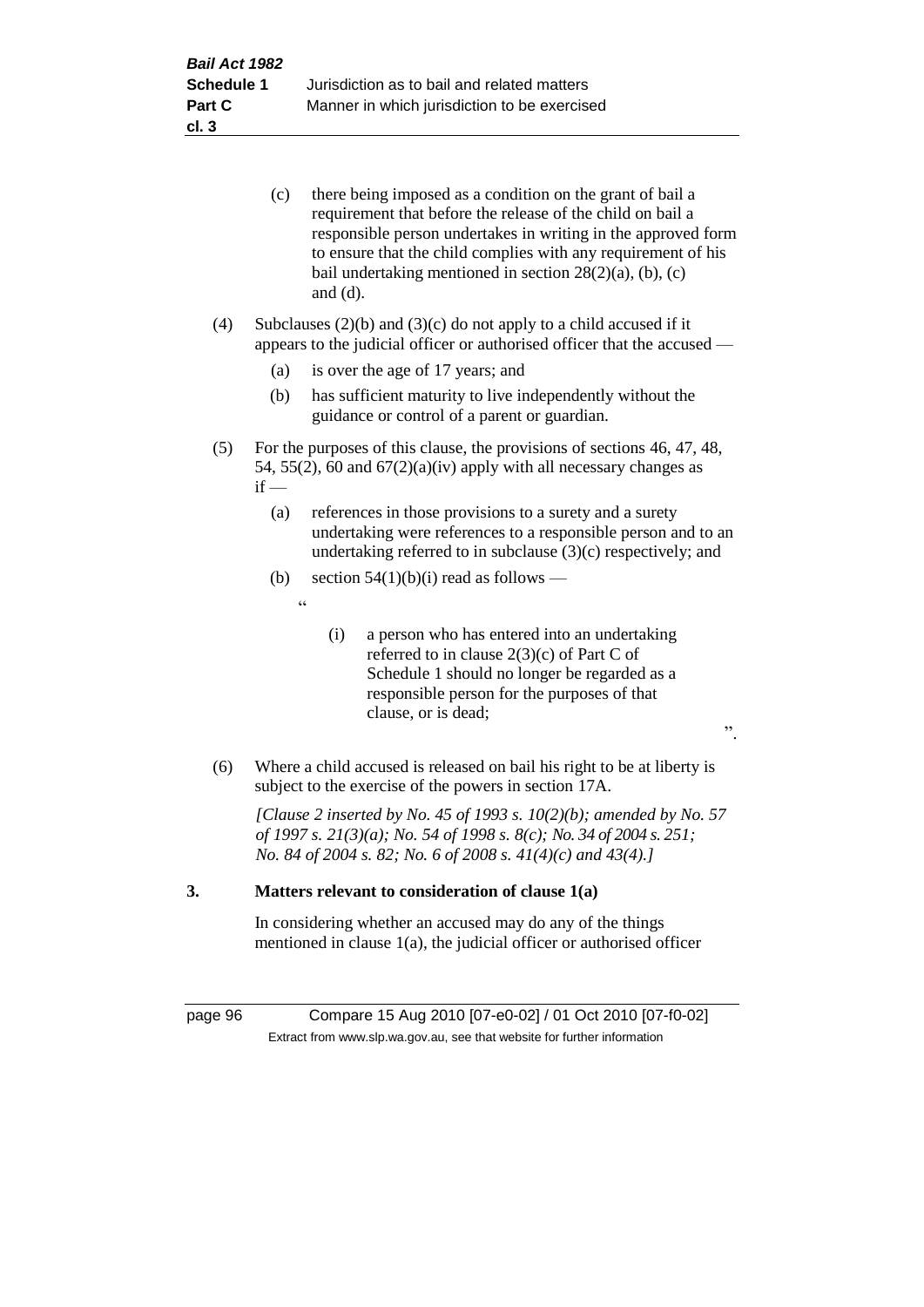shall have regard to the following matters, as well as to any others which he considers relevant —

- (a) the nature and seriousness of the offence or offences (including any other offence or offences for which he is awaiting trial) and the probable method of dealing with the accused for it or them, if he is convicted;
- (b) the character, previous convictions, antecedents, associations, home environment, background, place of residence, and financial position of the accused;
- (c) the history of any previous grants of bail to him; and
- (d) the strength of the evidence against him.

*[Clause 3 amended by No. 84 of 2004 s. 82.]*

#### **3A. Bail where serious offence committed while accused on bail for another serious offence**

- (1) Notwithstanding clause 1, 2 or 4 or any other provision of this Act, where —
	- (a) an accused is in custody
		- (i) awaiting an appearance in court before conviction for a serious offence; or
		- (ii) waiting to be sentenced or otherwise dealt with for a serious offence of which the accused has been convicted;

and

- (b) the serious offence is alleged to have been committed while the accused was —
	- (i) on bail for; or
	- (ii) at liberty under an early release order made in respect of,

another serious offence,

the judicial officer or (if section 16A does not apply) the authorised officer in whom jurisdiction is vested shall refuse to grant bail for the serious offence referred to in paragraph (a) unless the judicial officer or authorised officer —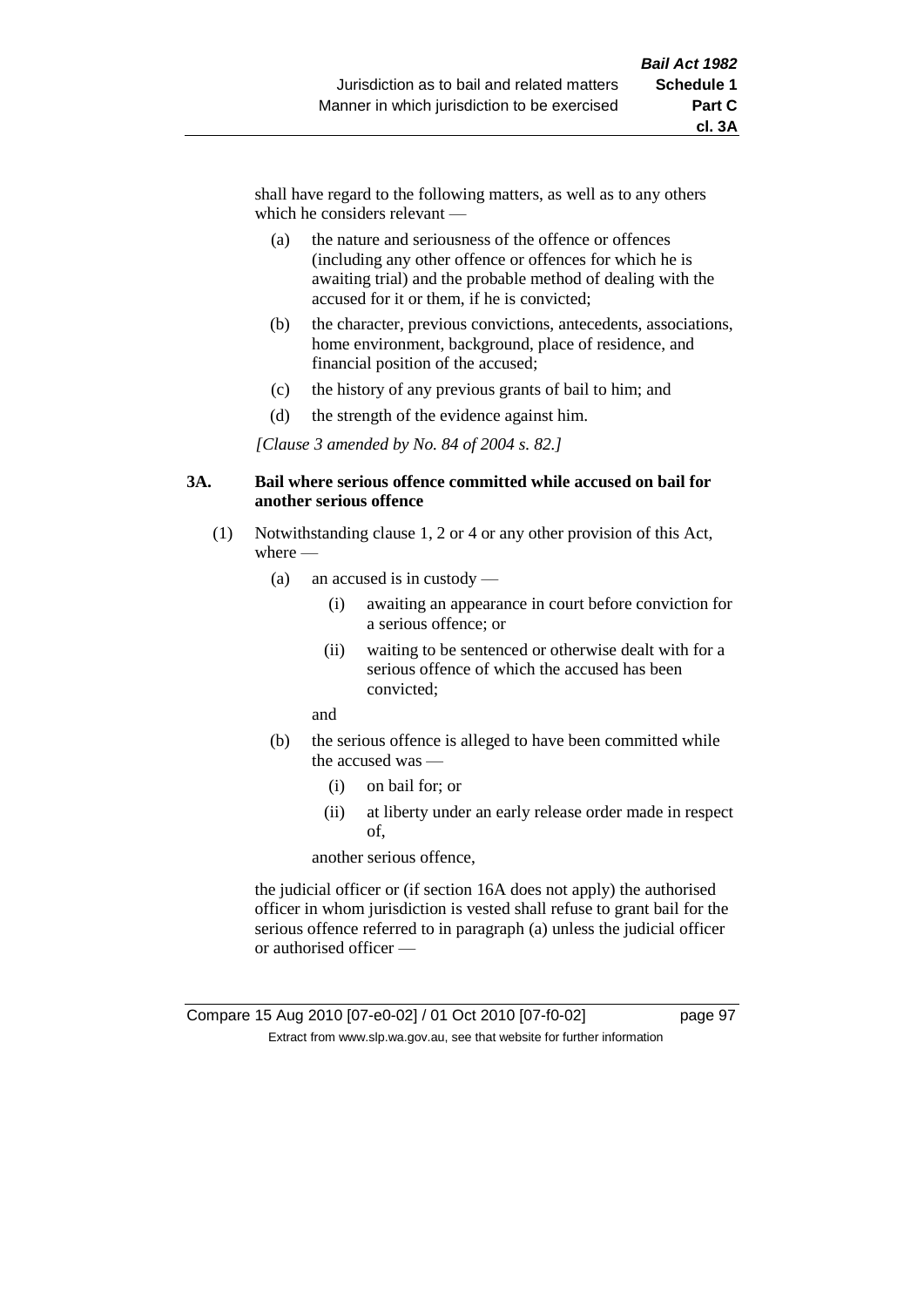- (c) is satisfied that there are exceptional reasons why the accused should not be kept in custody and, if clause 3B applies, is so satisfied only after complying with that clause; and
- (d) is also satisfied that bail may properly be granted having regard to the provisions of clauses 1 and 3 or, in the case of a child accused, clauses 2 and 3.
- (2) Notwithstanding section 7(1), where an accused is refused bail under subclause (1) for an appearance for a serious offence his case for bail need not be considered again under that subsection for an appearance for that offence unless he satisfies the judicial officer who may order his detention that —
	- (a) new facts have been discovered, new circumstances have arisen or the circumstances have changed since bail was refused; or
	- (b) he failed to adequately present his case for bail on the occasion of that refusal.
- (3) Where a child accused is refused bail under subclause (1) he shall be dealt with in accordance with section 19(2) of the *Young Offenders Act 1994*.

*[Clause 3A inserted by No. 45 of 1993 s. 10(2)(c); amended by No. 57 of 1997 s. 21(3)(b); No. 54 of 1998 s. 7 and 13(1); No. 84 of 2004 s. 82; No. 6 of 2008 s. 41(4)(d).]*

# **3B. Determination of exceptional reasons under clause 3A(1)**

- (1) This clause applies where it appears to the judicial officer or (if section 16A does not apply) the authorised officer that all or any of the acts alleged to constitute a serious offence referred to in clause 3A(1)(b) would, if proved in the appropriate proceedings, amount to a breach by the accused of a protective condition or order.
- (2) The judicial officer or authorised officer shall, before making a decision that there are exceptional reasons for the purposes of clause  $3A(1)(c)$ , make enquiry, or cause enquiry to be made, whether there has already been —
	- (a) any breach by the accused of the protective condition or order that has been proved in proceedings;

page 98 Compare 15 Aug 2010 [07-e0-02] / 01 Oct 2010 [07-f0-02] Extract from www.slp.wa.gov.au, see that website for further information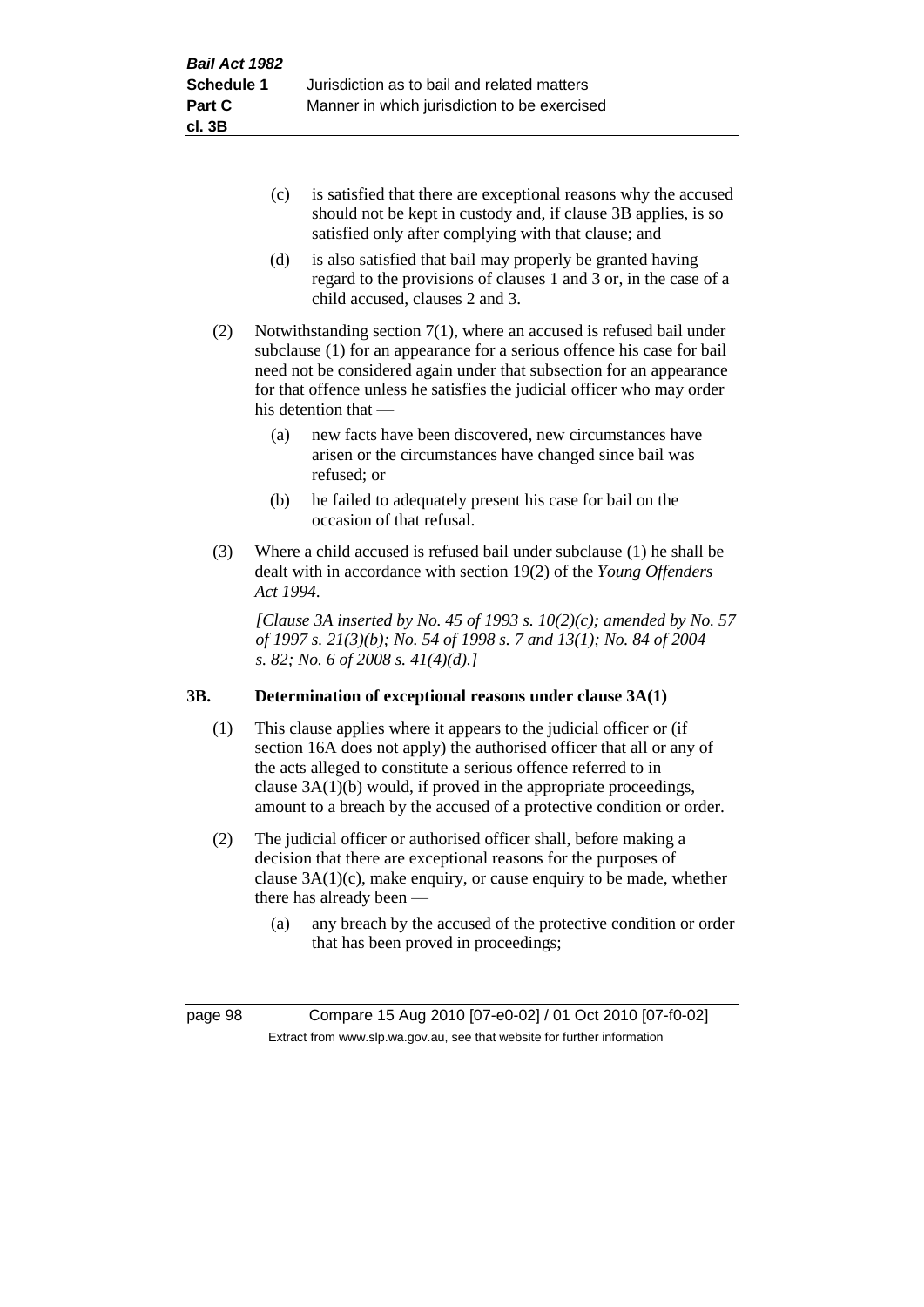- (b) any alleged breach by the accused of the protective condition or order that has not been so proved, including an allegation that has not been the subject of a prosecution or any other communication to any relevant official; or
- (c) any alleged breach by the accused of any other protective condition or order that has been the subject of a prosecution.
- (3) On becoming aware of any such alleged breach, the judicial officer or authorised officer shall give each person for whose protection a protective condition or order referred to in subclause (2) was imposed or made (a *relevant person*) a reasonable opportunity to give evidence by affidavit on matters relating to that protective condition or order.
- (4) The judicial officer or authorised officer shall in making any decision for the purposes of clause  $3A(1)(c)$  —
	- (a) give due weight to  $-$ 
		- (i) any evidence given under subclause (3);
		- (ii) any adverse effect that a grant of bail to the accused would have on a relevant person; and
		- (iii) any difficulty that a relevant person might have in proving any future breach of a protective condition or order;
	- (b) consider whether it would be appropriate to refuse bail and make a hospital order under section 5 of the *Criminal Law (Mentally Impaired Accused) Act 1996*;
	- (c) in the case of a condition imposed for a purpose mentioned in clause  $2(2)(c)$  or (d) of Part D, treat any alleged breach of the condition as a serious matter even if the conduct alleged to amount to the breach in itself appears to be trivial; and
	- (d) consider whether any alleged breach of a protective condition or order that has occurred shows that the purpose of the condition or order has not been achieved and that the accused should be kept in custody.
- (5) The provisions of this clause do not limit the matters that the judicial officer or authorised officer may take into account for the purposes of clause  $3A(1)(c)$ .
- (6) In this clause —

Compare 15 Aug 2010 [07-e0-02] / 01 Oct 2010 [07-f0-02] page 99 Extract from www.slp.wa.gov.au, see that website for further information

**cl. 3B**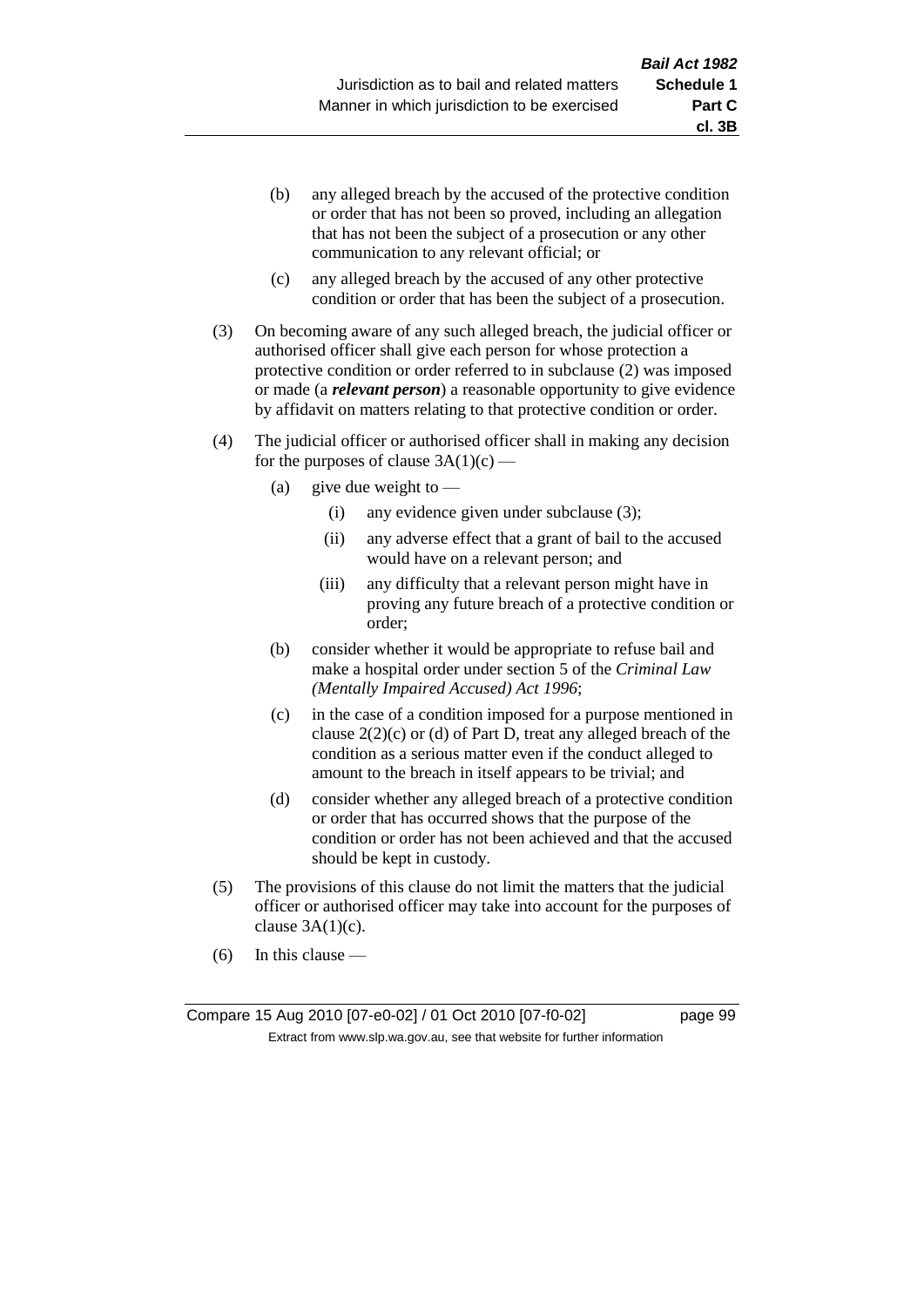*protective condition or order* means —

- (a) a condition imposed for a purpose mentioned in clause  $2(2)(c)$  or (d) of Part D;
- (b) a violence restraining order or a police order under the *Restraining Orders Act 1997*; or
- (c) a Part VII order under the *Justices Act 1902* <sup>3</sup>
	- (i) that under section 86 of the *Restraining Orders Act 1997* is taken to be a misconduct restraining order under that Act; and
	- (ii) that shows on the face of the order that the causing or threatening of personal injury by the accused was a ground for the making of the order.

*[Clause 3B inserted by No. 54 of 1998 s. 13(2); amended by No. 38 of 2004 s. 60; No. 59 of 2004 s. 141; No. 84 of 2004 s. 11 and 82.]*

#### **3C. Bail in murder cases**

Notwithstanding clause 1, 2 or 4 or any other provision of this Act, where an accused is in custody —

- (a) awaiting an appearance in court before conviction for an offence of murder; or
- (b) waiting to be sentenced or otherwise dealt with for an offence of murder of which the accused has been convicted,

the judicial officer in whom jurisdiction is vested shall refuse to grant bail for the offence unless the judicial officer is satisfied that —

- (c) there are exceptional reasons why the accused should not be kept in custody; and
- (d) bail may properly be granted having regard to the provisions of clauses 1 and 3 or, in the case of a child, clauses 2 and 3.

*[Clause 3C inserted by No. 6 of 2008 s. 41(4)(e); amended by No. 29 of 2008 s. 24(7).]*

#### **4. Bail after conviction: accused awaiting sentence**

(1) Subject to clauses 3A and 3C, the grant or refusal of bail to an accused, other than a child, who is in custody waiting to be sentenced or otherwise dealt with for an offence of which the accused has been

page 100 Compare 15 Aug 2010 [07-e0-02] / 01 Oct 2010 [07-f0-02] Extract from www.slp.wa.gov.au, see that website for further information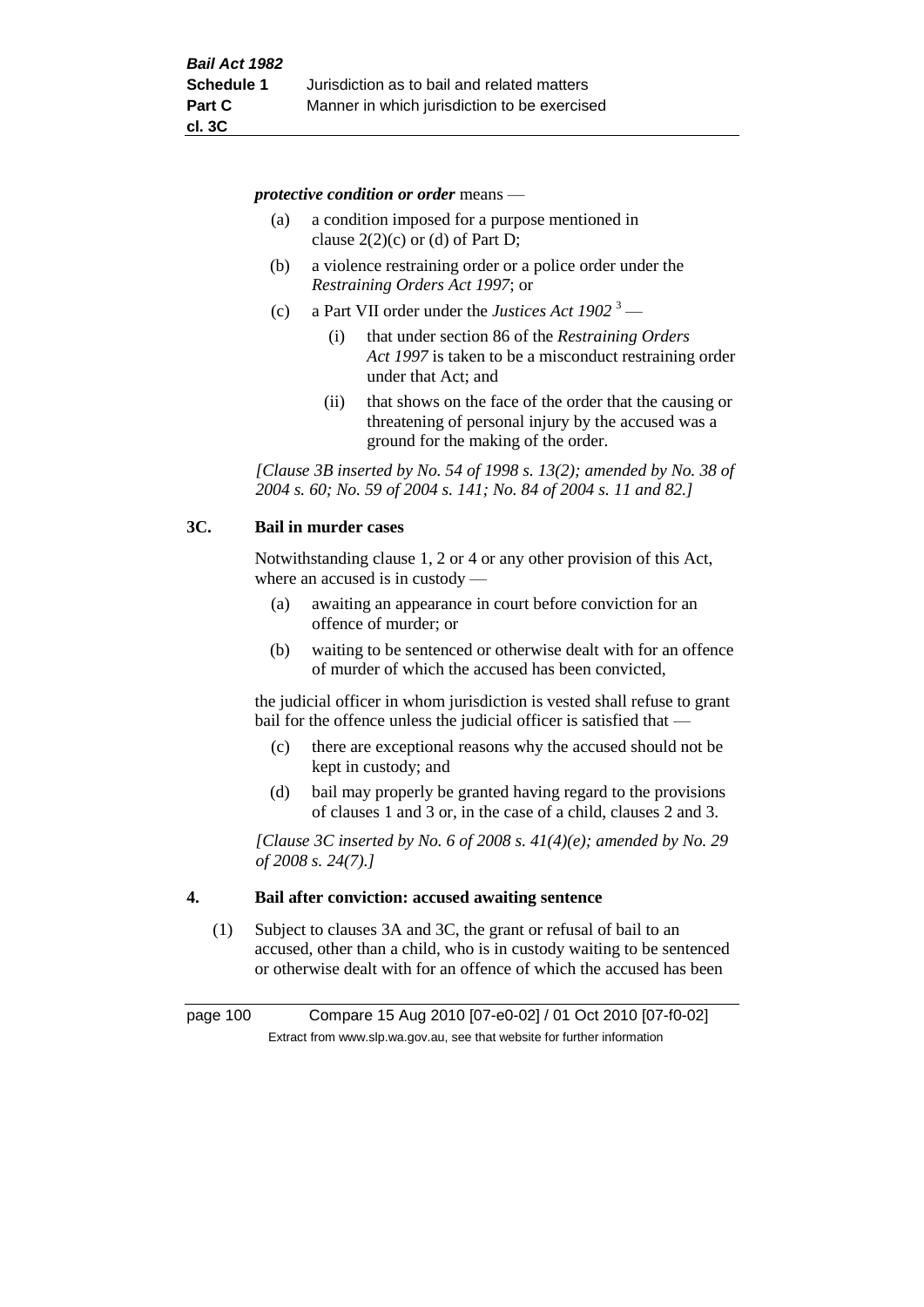**cl. 4A**

convicted shall be at the discretion of the judicial officer in whom jurisdiction is vested, and that discretion shall be exercised having regard to the questions set out in clause 1 as well as to any others which the judicial officer considers relevant.

(2) A child accused who is in custody waiting to be sentenced or otherwise dealt with for an offence of which the child accused has been convicted has the same right to be granted bail as a child accused referred to in clause 2(2), and the provisions of clause 2 apply accordingly.

*[Clause 4 inserted by No. 6 of 2008 s. 41(4)(f).]*

### **4A. Bail after conviction: accused awaiting disposal of appeal**

In deciding whether or not to grant bail to an accused who is in custody waiting for the disposal of appeal proceedings, the judicial officer shall consider whether there are exceptional reasons why the accused should not be kept in custody, and shall only grant bail to the accused if satisfied that —

- (a) exceptional reasons exist; and
- (b) it is proper to do so having regard to the provisions of clauses 1 and 3 or, in the case of a child, clauses 2 and 3.

*[Clause 4A inserted by No. 6 of 2008 s. 41(4)(f).]*

### **5. Exception for bail for an appeal under the** *Criminal Appeals Act 2004* **Part 2**

Clause 4A does not apply to the bail of a person who is awaiting the disposal of appeal proceedings under Part 2 of the *Criminal Appeals Act 2004*; such a person shall be deemed for the purposes of this Part to be awaiting an appearance in court before conviction for an offence.

*[Clause 5 inserted by No. 33 of 1989 s. 18; amended by No. 59 of 2004 s. 141; No. 84 of 2004 s. 11; No. 6 of 2008 s. 41(4)(g).]*

Compare 15 Aug 2010 [07-e0-02] / 01 Oct 2010 [07-f0-02] page 101 Extract from www.slp.wa.gov.au, see that website for further information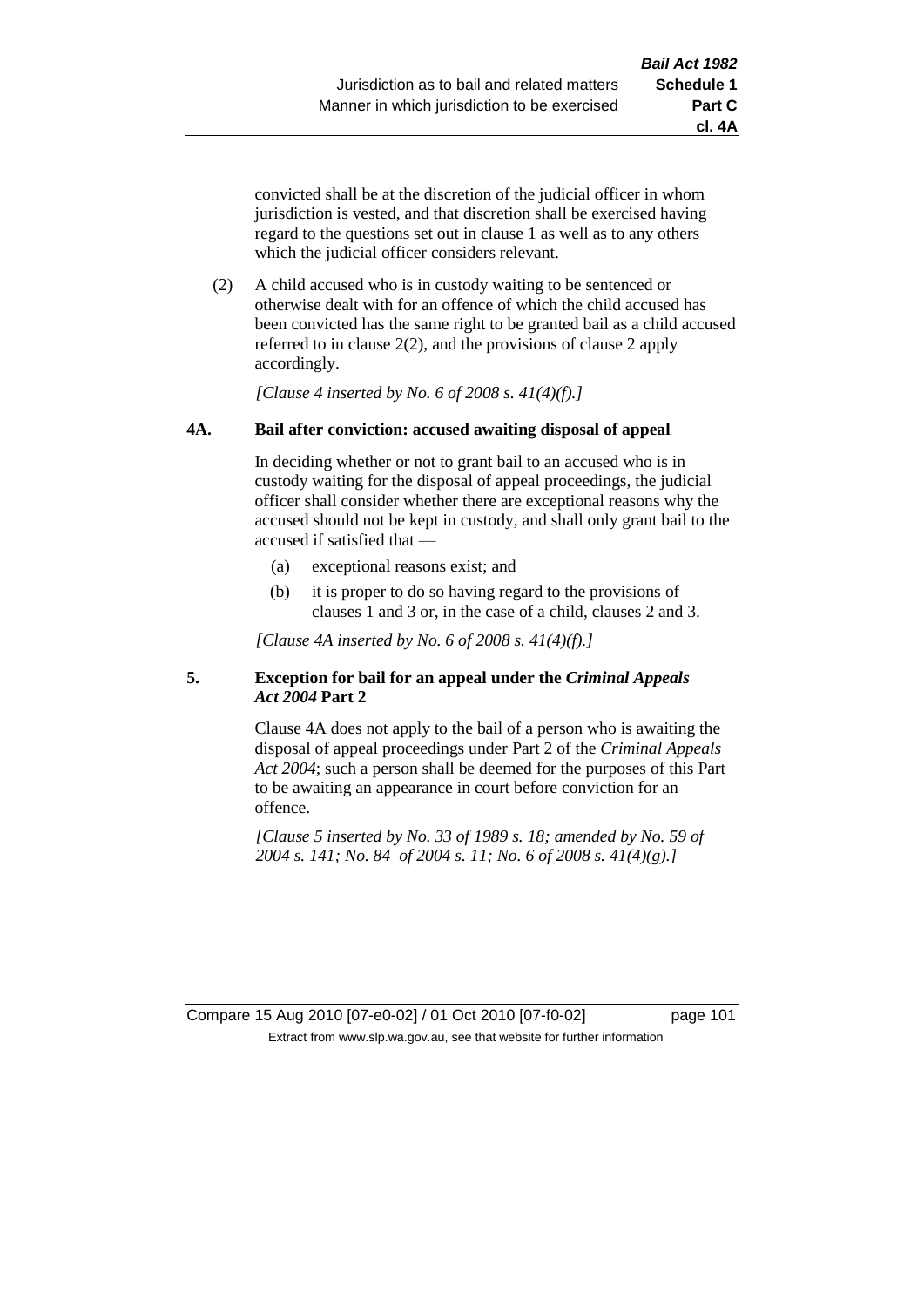#### **6. Bail of people on community orders etc.**

For the purpose of determining whether clause 4 applies, a person in custody —

- (a) under section 50, 79, 84E, 128, 129 or 132 of the *Sentencing Act 1995* in connection with a possible breach of a conditional release order, a sentence of suspended imprisonment or conditional suspended imprisonment or a community order imposed under that Act; or
- (b) under section 43 of the *Young Offenders Act 1994* in respect of an alleged breach of a youth community based order, an intensive youth supervision order or a conditional release order made under that Act,

is to be taken as not having been convicted of the offence for which the sentence was imposed.

*[Clause 6 inserted by No. 78 of 1995 s. 8; amended by No. 27 of 2004 s. 13(3).]*

*[Heading deleted by No. 6 of 2008 s. 41(4)(h).]*

# **7. Bail for initial appearance to be for not more than 30 days**

In fixing the terms of bail of an accused for his initial appearance in court for an offence, a justice or an authorised officer shall require him to make the appearance within the period of 30 days commencing on and including the day on which the accused was arrested for the offence.

*[Clause 7 amended by No. 84 of 2004 s. 82; No. 6 of 2008 s. 41(4)(i).]*

### **8. Bail on adjournment in court of summary jurisdiction to be for not more than 30 days except by consent**

In fixing the terms of bail of an accused for an appearance in court after an adjournment of proceedings for an offence, a judicial officer sitting as a court of summary jurisdiction shall require him to make the appearance within the period of 30 days commencing on and including the day on which the proceedings are adjourned, unless the accused consents to appear on a later day.

page 102 Compare 15 Aug 2010 [07-e0-02] / 01 Oct 2010 [07-f0-02] Extract from www.slp.wa.gov.au, see that website for further information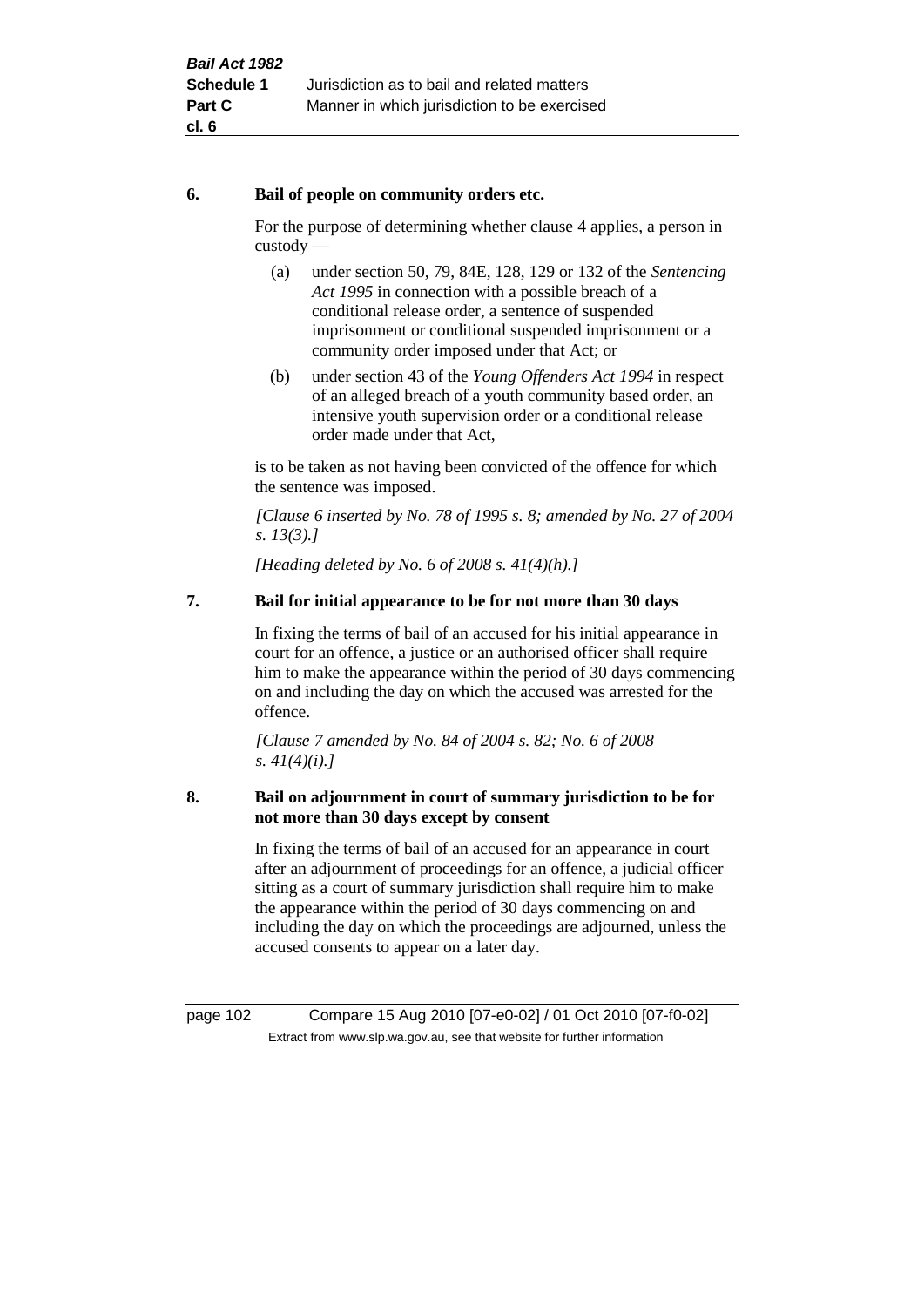*[Clause 8 amended by No. 49 of 1988 s. 90(c); No. 59 of 2004 s. 141; No. 84 of 2004 s. 82.]*

## **9. Provision as to calculation of time**

The periods specified in clauses 7 and 8 shall be calculated to include any Sunday or public holiday.

# **Part D — Conditions which may be imposed on a grant of bail**

### **1. Conditions as to forfeiture and giving security may be imposed on the accused and sureties**

- (1) A judicial officer or authorised officer, on a grant of bail, may impose conditions under this clause if he considers that it is desirable to do so to ensure the performance of the accused's bail undertaking.
- (2) If a judicial officer or authorised officer considers that it is desirable as mentioned in subclause (1), he may in addition to releasing the accused on his bail undertaking impose any one or more of the following conditions —
	- (a) that the accused in his bail undertaking agree to forfeit a specified amount of money if he fails to comply with any requirement of his bail undertaking mentioned in section  $28(2)(a)$  or (b);
	- (b) that a surety or a specified number of sureties enter into a surety undertaking or surety undertakings whereby he or they agree to forfeit a specified amount or specified amounts of money if the accused fails to comply with any requirement of his bail undertaking mentioned in section 28(2)(a) or (b);
	- (c) that any of them the accused and the surety or sureties give security of a specified value, including the deposit of a specified amount of cash, for the performance of their respective obligations;
	- (d) that any of them the accused and the surety or sureties deposit with a specified officer any specified passbook or document relating to the title to, or ownership of, any account or other asset offered as security for the performance of their respective obligations; or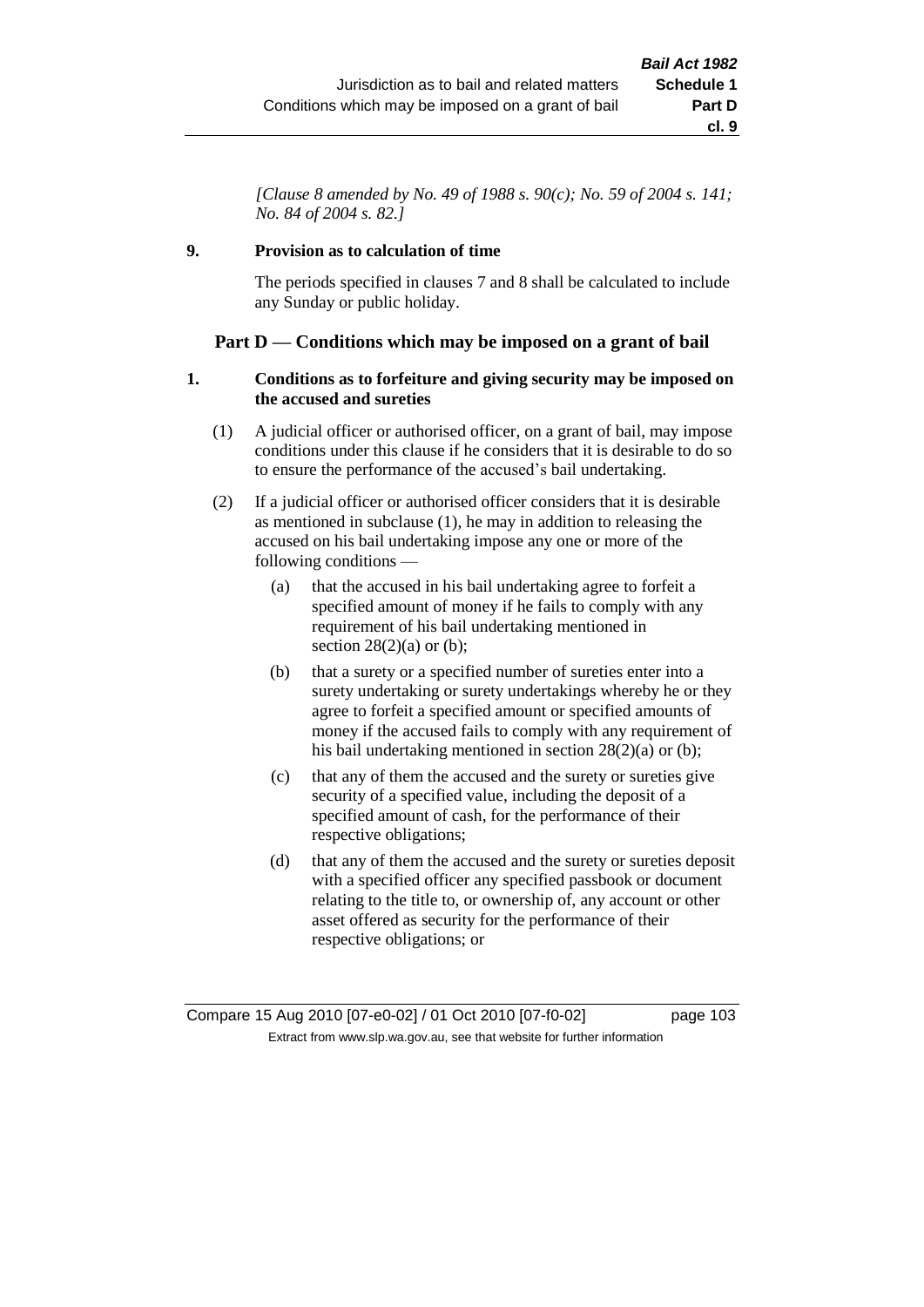- (e) that any of them the accused and the surety or sureties, at his or their own expense or otherwise, enter into such mortgage, charge, assignment or other transaction, or take such other step, as may be required, including completion of the necessary documents, to render any security effective and enforceable by the State.
- (3) The nature and sufficiency of any security, and the documentation therefor, required under subclause (2) shall be determined by the judicial officer or authorised officer who imposed the condition or, if no determination is so made —
	- (a) by the person before whom the bail undertaking is entered into, where the security is to be given by the accused; and
	- (b) where the security is to be given by a surety, by any person authorised under section 36 to approve the surety or before whom the surety undertaking is entered into.
- (4) When a bail undertaking ceases to have effect as provided in section 34(a) to (d), or upon an accused being acquitted of a charge under section  $51(1)$  or (2) or discharged from further proceedings therefor, each of them the accused, or where section 34(b) applies his personal representative, and any surety is entitled to have returned to him any security given under subclause (2).
- (5) When a surety undertaking ceases to have effect as provided in section  $47(a)$  to (f), a surety is entitled to have returned to him any security given under subclause (2).

*[Clause 1 amended by No. 65 of 2003 s. 121(3); No. 84 of 2004 s. 82; No. 6 of 2008 s. 18(3).]*

# **2. Other conditions which may be imposed**

- (1) A judicial officer or authorised officer, on a grant of bail, may impose conditions —
	- (a) to be complied with before the accused is released on bail or while the accused is on bail;
	- (b) as to the accused's conduct while on bail; or
	- (c) as to where the accused shall reside while on bail,

page 104 Compare 15 Aug 2010 [07-e0-02] / 01 Oct 2010 [07-f0-02] Extract from www.slp.wa.gov.au, see that website for further information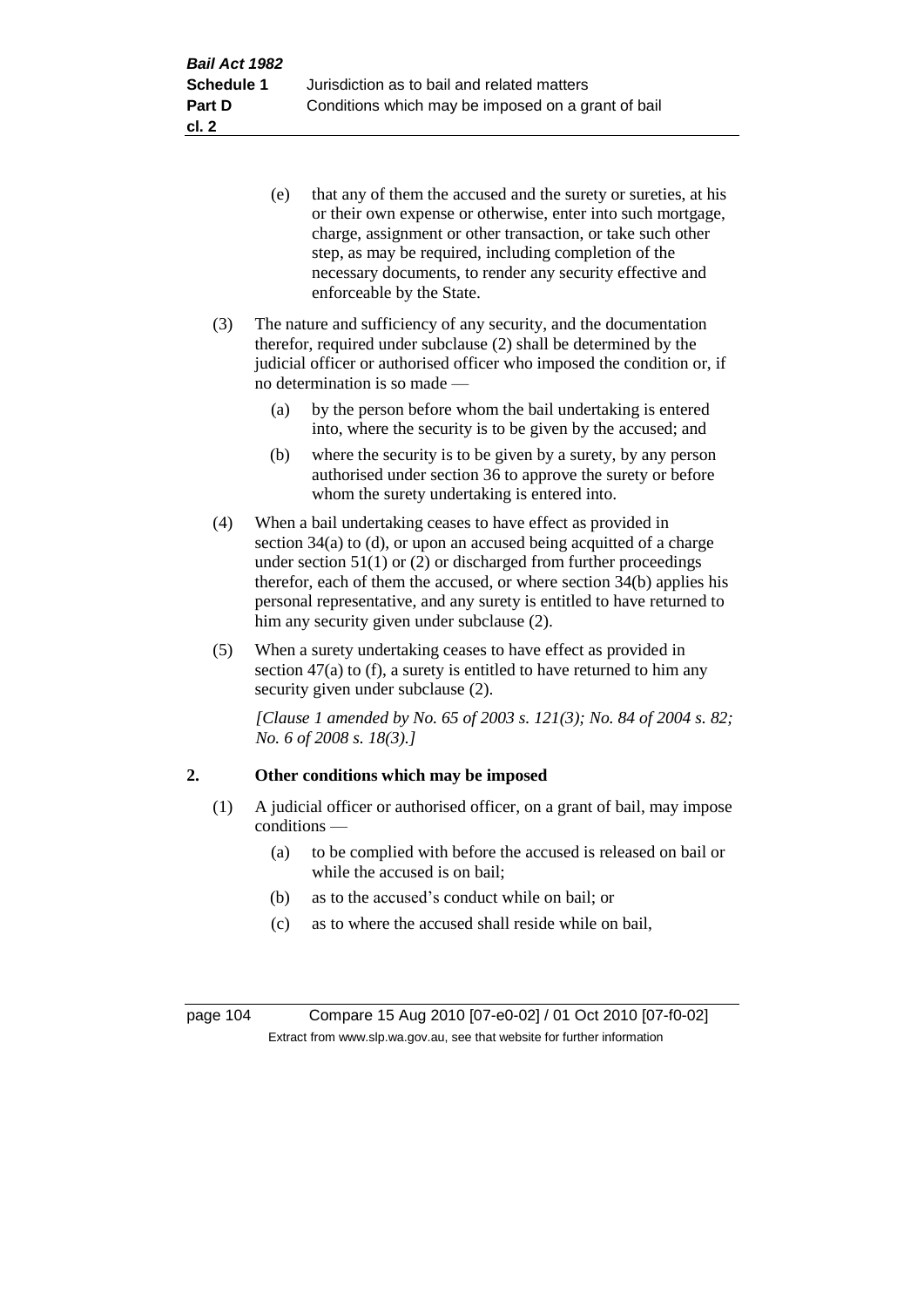if he considers that it is desirable for any purpose mentioned in subclause (2), (2b), (3) or (4).

- (1a) Without limiting subclause (1), a judicial officer or authorised officer shall, on a grant of bail to a child accused, consider whether it is desirable for any purpose mentioned in subclause (2) to impose a condition as to —
	- (a) any period in each day during which the child is to remain at a particular place;
	- (b) any person with whom the child is not to associate or communicate;
	- (c) any place that the child is not to frequent;
	- (d) the attendance by the child at a school or other educational institution; or
	- (e) any other matter,

and the judicial officer or authorised officer may impose any such condition.

- (2) Any condition may be imposed under subclause (1) or (1a) to ensure that an accused —
	- (a) appears in court in accordance with his bail undertaking;
	- (b) does not while on bail commit an offence;
	- (c) does not endanger the safety, welfare or property of any person;
	- (d) does not interfere with witnesses or otherwise obstruct the course of justice, whether in relation to himself or any other person; or
	- (e) as regards the period when the accused is on trial, does not prejudice the proper conduct of the trial.
- (2a) Before imposing a condition on a grant of bail for a purpose mentioned in subclause  $(2)(c)$  or  $(d)$  a judicial officer or authorised officer is to consider whether that purpose would be better served, or could be better assisted, by a restraining order made under the *Restraining Orders Act 1997* and whether, in the case of a judicial officer, to exercise the power in section 63 of that Act or, in the case of an authorised officer, to make a telephone application under that Act.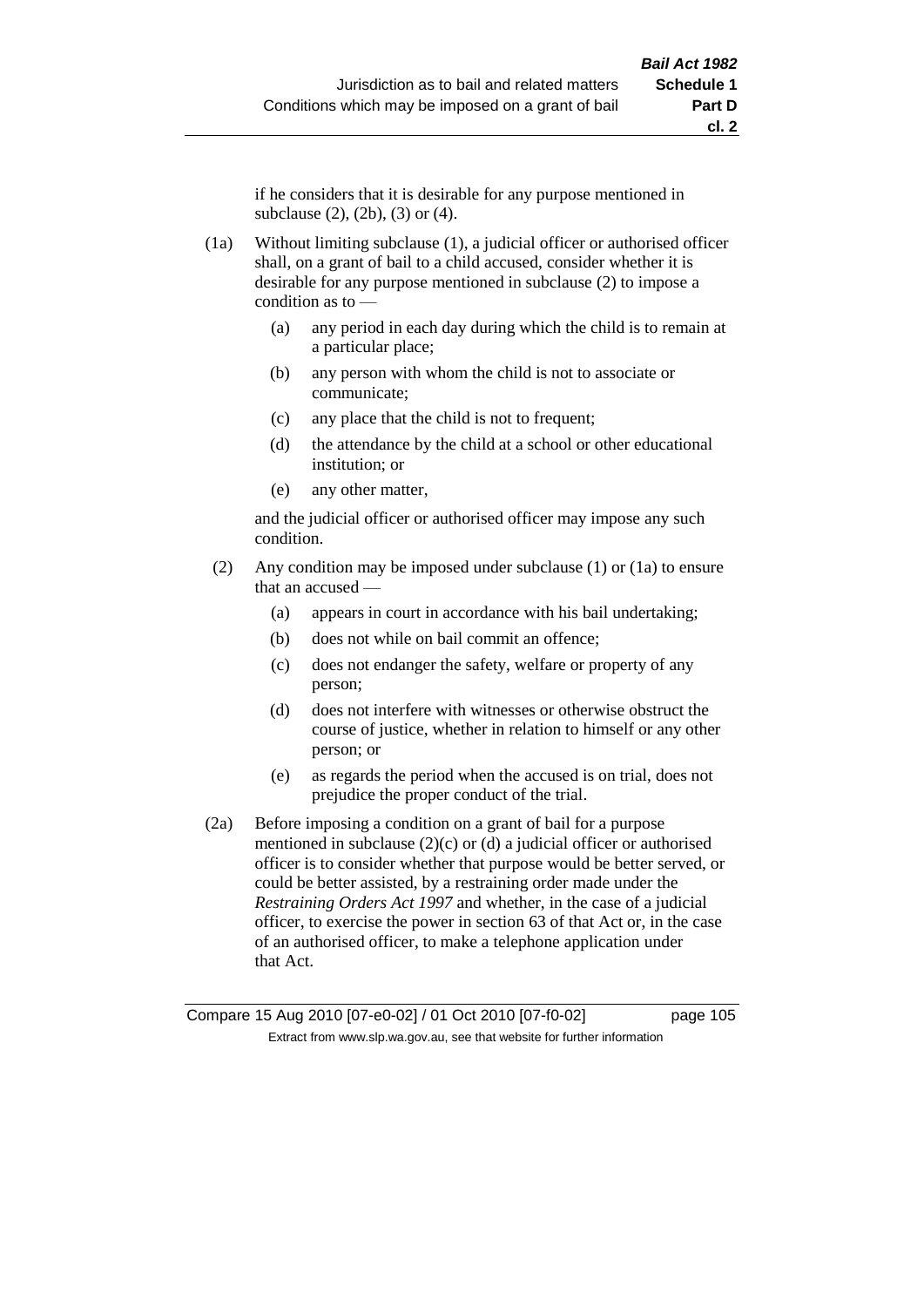- (2b) Where a judicial officer is of the opinion that the accused should while on bail —
	- (a) be counselled for a behavioural problem; or
	- (b) attend a course or programme that may assist with such a problem,

the judicial officer may under subclause (1) impose a condition for that purpose that requires the accused to —

- (c) attend a prescribed person to be counselled; or
- (d) attend a prescribed course or programme,

that is specified by the judicial officer in the condition.

- (3) Where a judicial officer who grants bail to an accused is of the opinion that the accused's physical condition ought to be examined the officer may, under subclause (1), impose any condition which the officer considers desirable for the purpose of ensuring that the accused is examined by a medical practitioner.
- (3a) Where a judicial officer who grants bail to an accused is of the opinion that the accused's mental condition ought to be examined the officer may, under subclause (1), impose any condition which the officer considers desirable for the purpose of ensuring that the accused's mental condition is examined including a condition —
	- (a) that the accused be examined by a medical practitioner or an authorised mental health practitioner (as defined in the *Mental Health Act 1996*) for the purpose of deciding whether to make a referral under section 29 of that Act;
	- (b) that the accused be admitted to an authorised hospital (as defined in the *Mental Health Act 1996*);
	- (c) that the accused be examined by a psychiatrist.
- (4) Where a judicial officer is of the opinion that an accused is suffering from alcohol or drug abuse and is in need of care or treatment either on that account, or to enable him to be prepared for his trial, the judicial officer may, under subclause (1), impose any condition which he considers desirable for the purpose of ensuring that the accused receives such care or treatment, including that he lives in, or from time to time attends at, a specified institution or place in order to receive such care or treatment.

page 106 Compare 15 Aug 2010 [07-e0-02] / 01 Oct 2010 [07-f0-02] Extract from www.slp.wa.gov.au, see that website for further information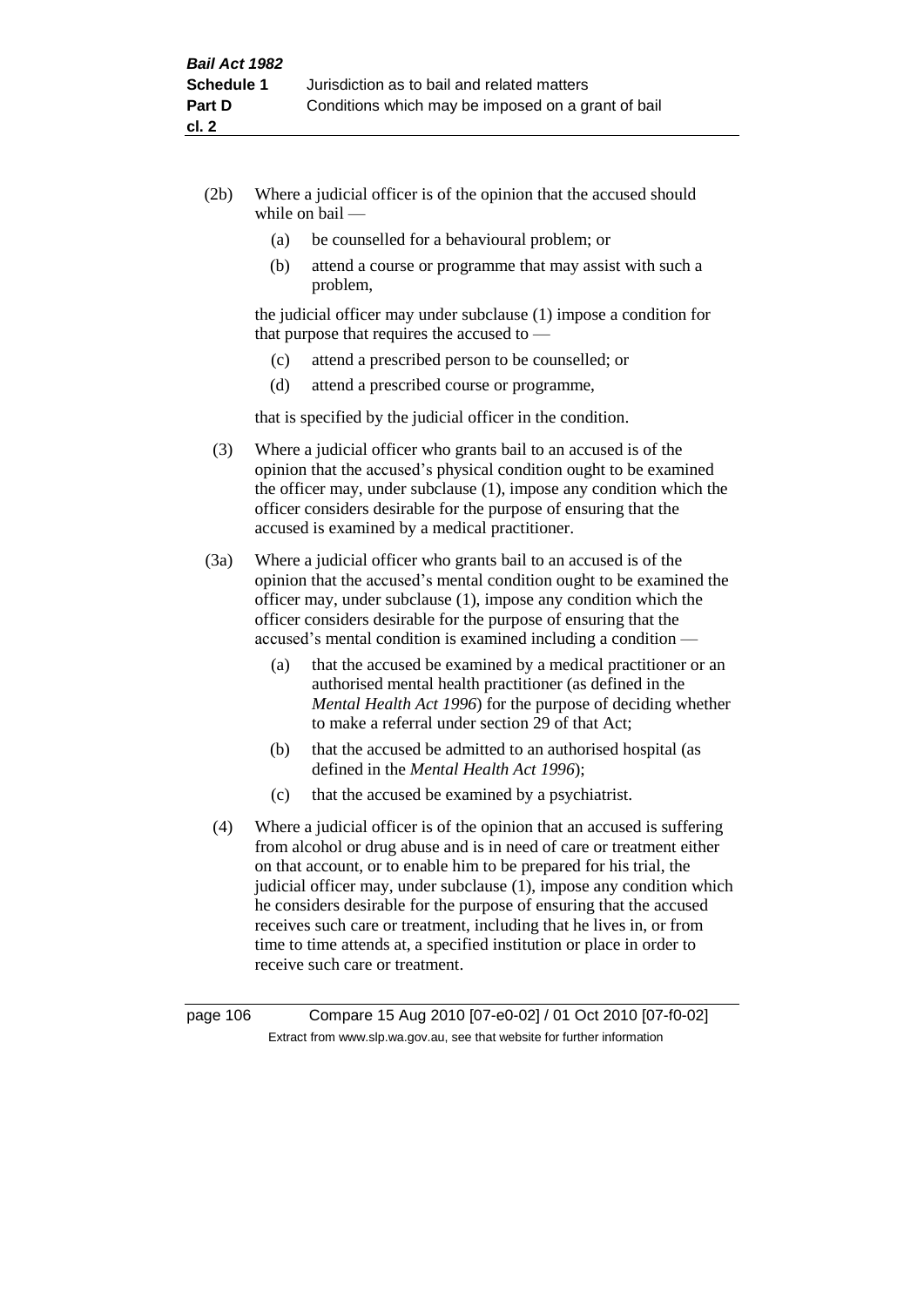- (5) Where a judicial officer imposes a condition for a purpose mentioned in subclause (2b), (3), (3a) or (4), the judicial officer shall cause to be sent to the person who is to counsel or examine the accused, or the place at which the accused is to attend, a statement of the reasons for imposing the condition.
- (6) Where a condition is imposed under this clause that an accused shall reside in premises established for the accommodation of persons to whom bail has been granted, that condition shall be deemed to include a further condition that the accused shall comply with such rules as are for the time being laid down for the maintenance of the good order of those premises, whether such rules are made under section 67 or by the authority responsible for the good order of the premises.
- (7) In this clause —

*medical practitioner* has the meaning given to that term in the *Medical Practitioners Act 2008* section 4; and

*psychiatrist* has the same meaning as it has in the *Mental Health Act 1996*.

*[Clause 2 amended by No. 45 of 1993 s. 10(3); No. 69 of 1996 s. 3; No. 54 of 1998 s. 12; No. 84 of 2004 s. 82; No. 22 of 2008 Sch. 3 cl. 4.]*

*[Clause 2. Modifications to be applied in order to give effect to Cross-border Justice Act 2008: clause altered 1 Nov 2009. See endnote 1M.]*

# **3. Home detention condition may be imposed**

- (1) A judicial officer may, subject to this clause, impose a home detention condition as a condition on a grant of bail.
- (2) A home detention condition shall not be imposed unless the accused is over the age of 17 years and the judicial officer is satisfied —
	- (a) after considering a report from a community corrections officer about the accused and his circumstances, that the accused is suitable to be subject to a home detention condition;

**cl. 3**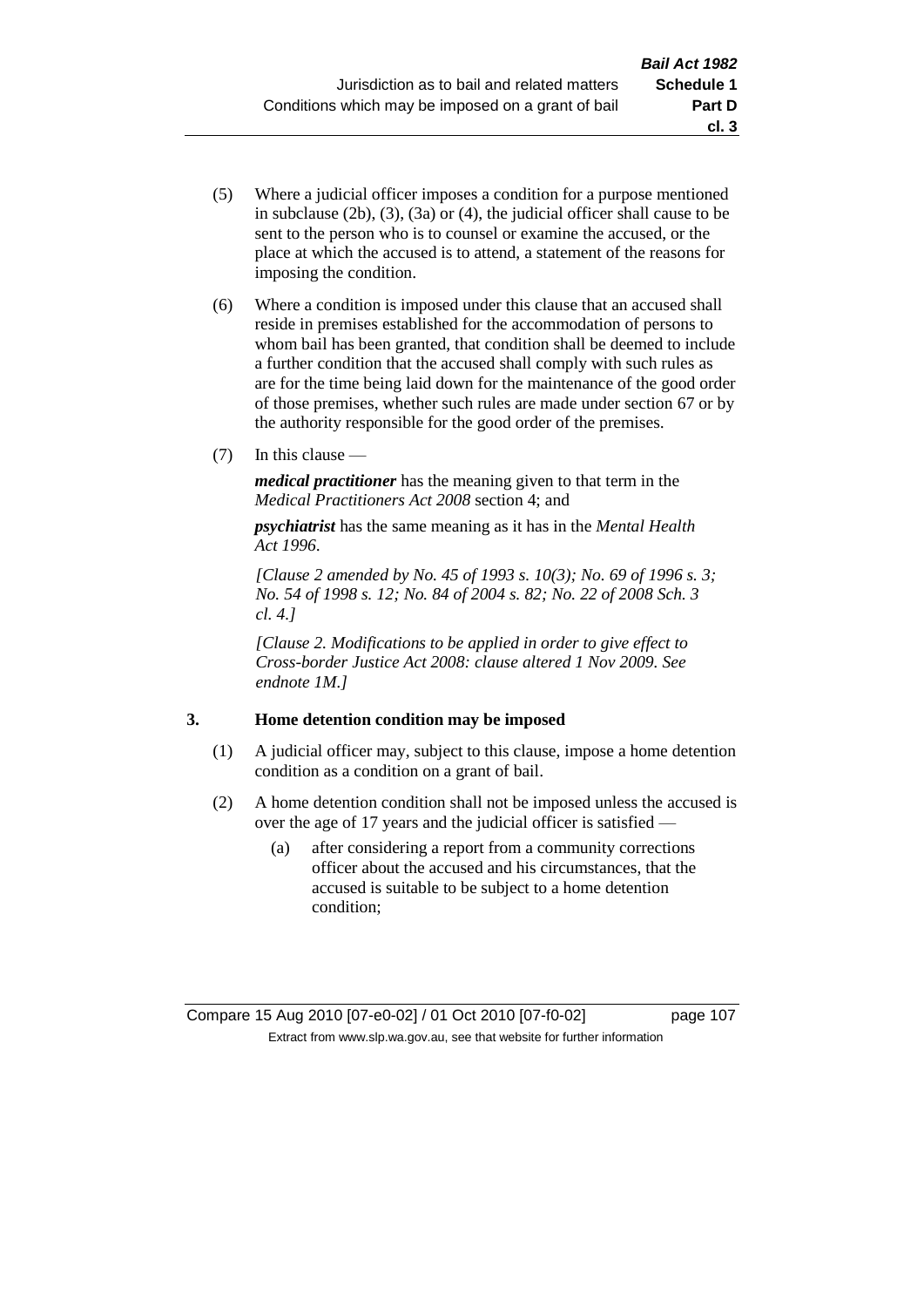- (b) that the place where it is proposed the accused will remain while subject to the home detention condition is a suitable place; and
- (c) that unless a home detention condition is imposed, the accused will not be released on bail.
- (3) A home detention condition is a condition that while the accused is on bail the accused shall —
	- (a) remain at and not leave the place specified in the bail record form and in the bail undertaking (or in a notice under section 50E) until the time specified, or deemed by section 31(3) to be specified, in the bail undertaking except —
		- (i) to work in gainful employment approved by a community corrections officer;
		- (ii) with the approval of a community corrections officer, to seek gainful employment;
		- (iii) to obtain urgent medical or dental treatment for the accused;
		- (iv) for the purpose of averting or minimizing a serious risk of death or injury to the accused or to another person;
		- (v) to obey an order issued under a written law (such as a summons) requiring the accused's presence elsewhere;
		- (vi) for a purpose approved of by a community corrections officer; or
		- (vii) on the direction of a community corrections officer;
	- (b) not leave the State;
	- (c) comply with every reasonable direction of a community corrections officer;
	- (d) comply with such of the conditions specified in the list provided under section 24A(4) as may be specified in a notice given under section 50E(b); and
	- (e) when requested to do so, produce a copy of his bail undertaking and any notice by the CEO (corrections) under

page 108 Compare 15 Aug 2010 [07-e0-02] / 01 Oct 2010 [07-f0-02] Extract from www.slp.wa.gov.au, see that website for further information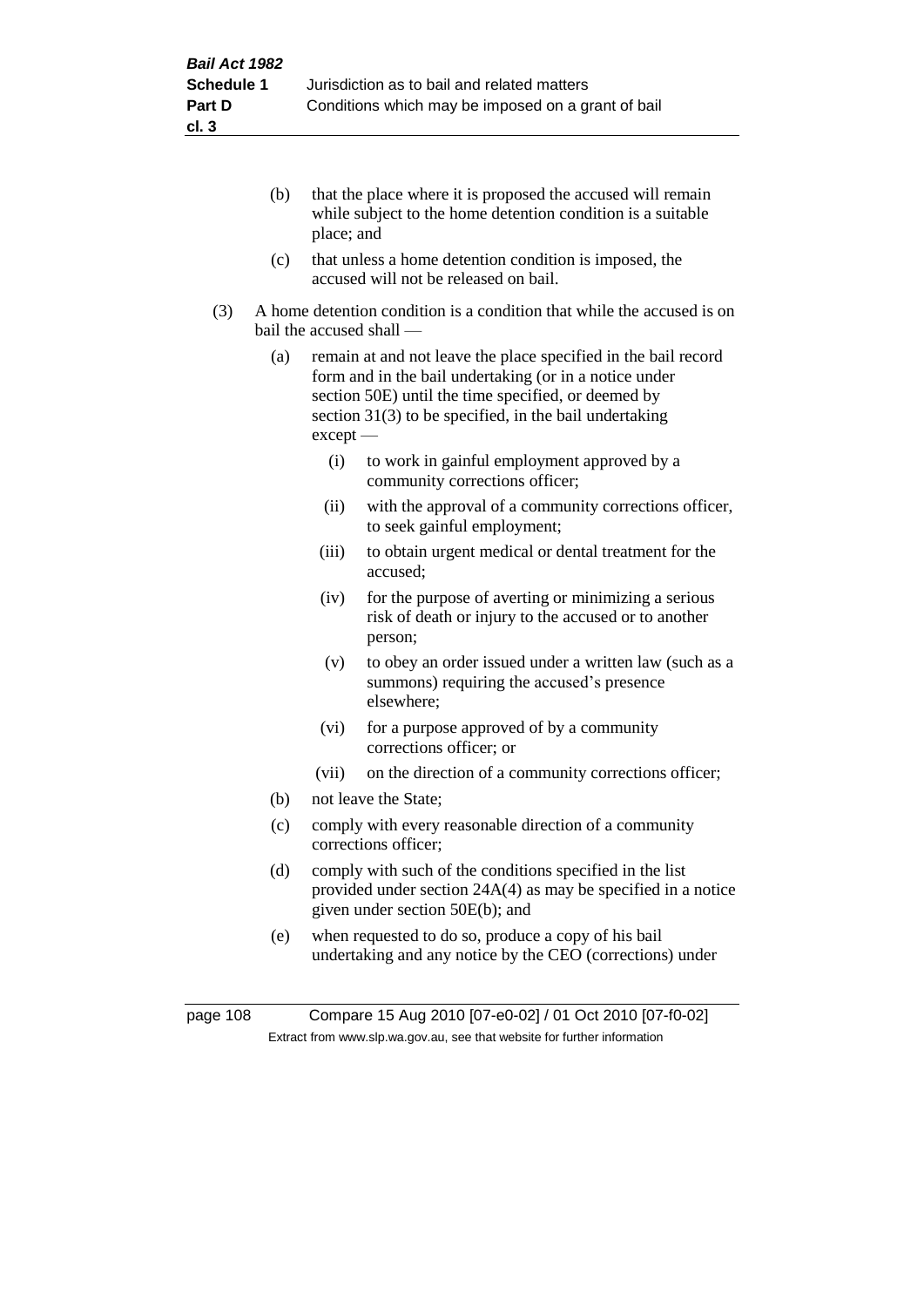section 50E for inspection by a community corrections officer or a member of the Police Force.

*[Clause 3 inserted by No. 61 of 1990 s. 15; amended by No. 31 of 1993 s. 9; No. 84 of 2004 s. 82; No. 65 of 2006 s. 53.]*

*[Clause 3. Modifications to be applied in order to give effect to Cross-border Justice Act 2008: clause altered 1 Nov 2009. See endnote 1M.]*

Compare 15 Aug 2010 [07-e0-02] / 01 Oct 2010 [07-f0-02] page 109 Extract from www.slp.wa.gov.au, see that website for further information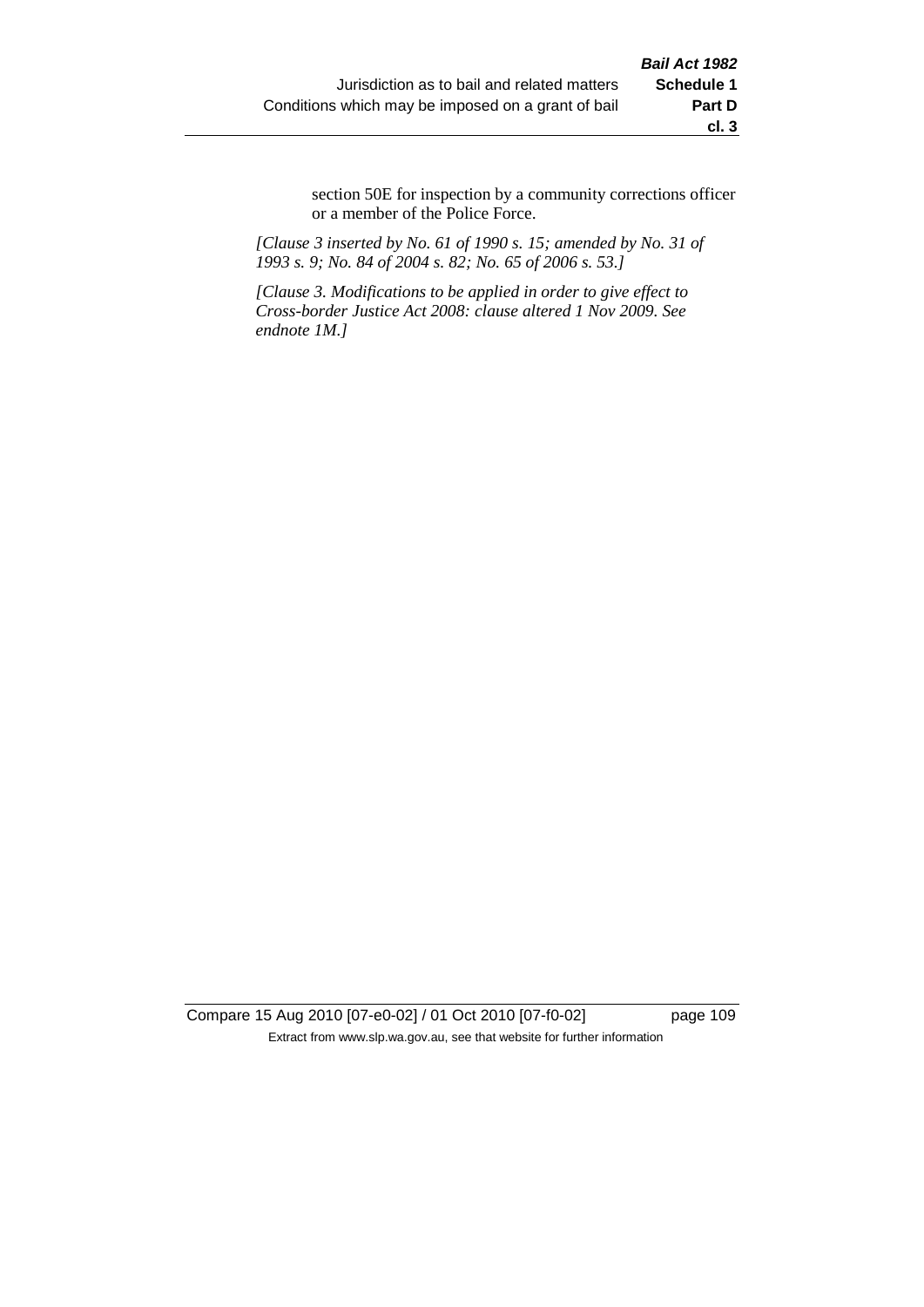**cl. 1**

# **Schedule 2 — Serious offences**

 $[s. 3(1)]$ 

*[Heading inserted by No. 6 of 2008 s. 42(1).]*

| <b>Enactment</b>         | <b>Description of offence</b>                                                    |
|--------------------------|----------------------------------------------------------------------------------|
| <b>The Criminal Code</b> |                                                                                  |
| s. 279                   | Murder                                                                           |
| s. 280                   | Manslaughter                                                                     |
| s. 283                   | Attempt to murder                                                                |
| s. 281                   | Unlawful assault causing death                                                   |
| s. 292                   | Disabling in order to commit<br>indictable offence                               |
| s. 294                   | Acts intended to cause grievous<br>bodily harm or to resist or prevent<br>arrest |
| s. 297                   | Grievous bodily harm                                                             |
| s. 301                   | Wounding and similar acts                                                        |
| s. $304(2)$              | Acts or omissions, with intent to<br>harm, causing bodily harm or<br>danger      |
| s. 317                   | Assault occasioning bodily harm                                                  |
| s. $317A(a)$             | Assault with intent to commit or<br>facilitate a crime                           |
| s. $317A(b)$             | Assault with intent to do grievous<br>bodily harm                                |
| s. 318                   | Serious assaults                                                                 |
| s. 323                   | Indecent assault                                                                 |
| s. 324                   | Aggravated indecent assault                                                      |
| s. 325                   | Sexual penetration without consent                                               |
|                          |                                                                                  |

page 110 Compare 15 Aug 2010 [07-e0-02] / 01 Oct 2010 [07-f0-02] Extract from www.slp.wa.gov.au, see that website for further information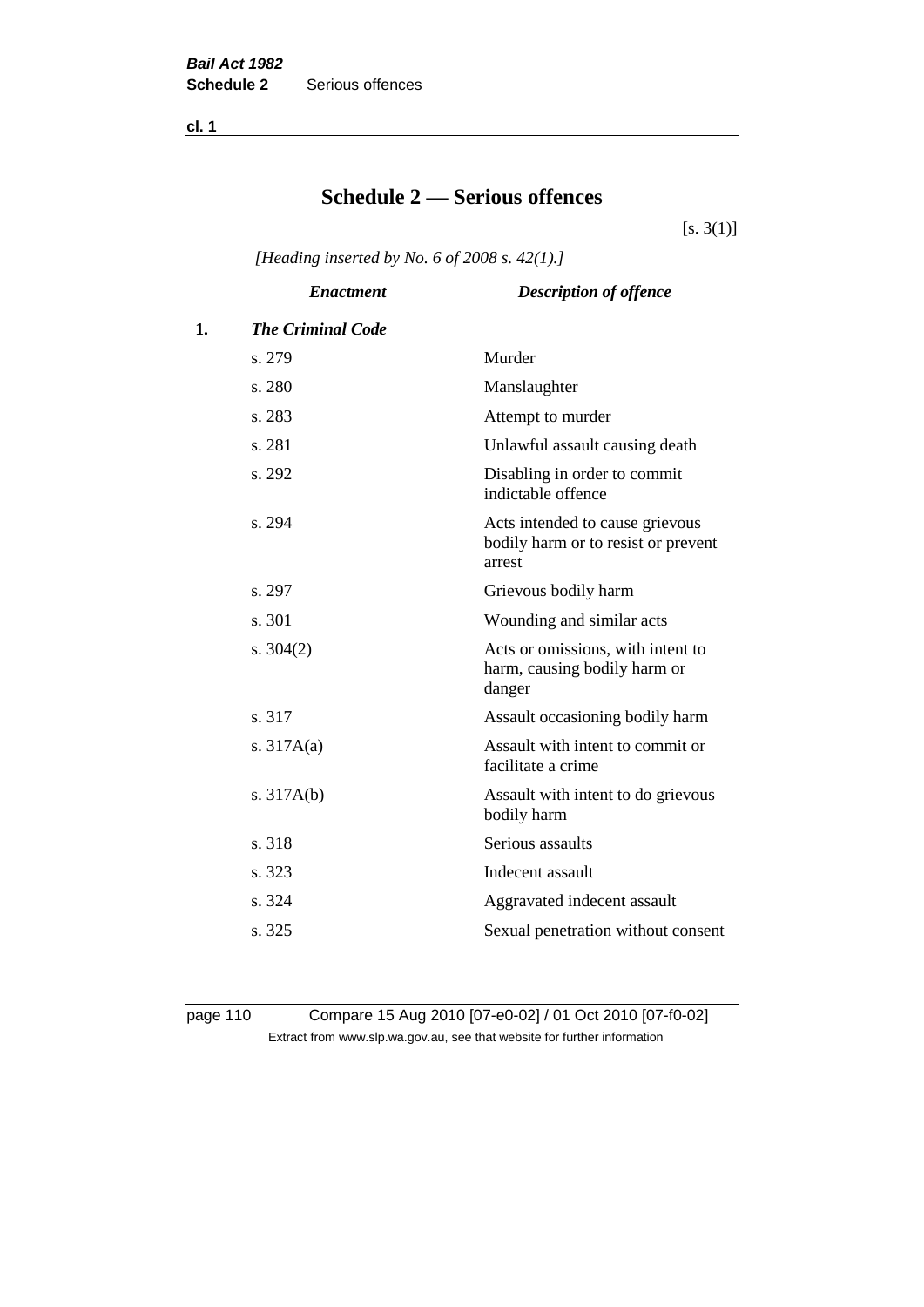|     | <b>Enactment</b>                | <b>Description of offence</b>                                                                                                                      |
|-----|---------------------------------|----------------------------------------------------------------------------------------------------------------------------------------------------|
|     | s. 326                          | Aggravated sexual penetration<br>without consent                                                                                                   |
|     | s. 331B                         | Sexual servitude                                                                                                                                   |
|     | s. 331C                         | Conducting business involving<br>sexual servitude                                                                                                  |
|     | s. 331D                         | Deceptive recruiting for<br>commercial sexual services                                                                                             |
|     | s. 332                          | Kidnapping                                                                                                                                         |
|     | s. 333                          | Deprivation of liberty                                                                                                                             |
|     | s. 338E                         | <b>Stalking</b>                                                                                                                                    |
|     | s. 378                          | Stealing a motor vehicle                                                                                                                           |
|     | s. 392                          | Robbery                                                                                                                                            |
|     | s. 393                          | Assault with intent to rob                                                                                                                         |
|     | s.401                           | <b>Burglary</b>                                                                                                                                    |
|     | s. 444                          | Criminal damage, if the property is<br>destroyed or damaged by fire                                                                                |
| 2.  | <b>Bush Fires Act 1954</b>      |                                                                                                                                                    |
|     | s. 32                           | Wilfully lighting a fire or causing a<br>fire to be lit under such<br>circumstances as to be likely to<br>injure or damage a person or<br>property |
| 2a. | <b>Misuse of Drugs Act 1981</b> |                                                                                                                                                    |
|     | s. $6(1)$                       | Offences concerned with<br>prohibited drugs generally                                                                                              |
|     | s. $7(1)$                       | Offences concerned with<br>prohibited plants generally                                                                                             |
|     | s. $33(1)(a)$                   | Attempting to commit an offence<br>under section $6(1)$ or $7(1)$                                                                                  |

Compare 15 Aug 2010 [07-e0-02] / 01 Oct 2010 [07-f0-02] page 111 Extract from www.slp.wa.gov.au, see that website for further information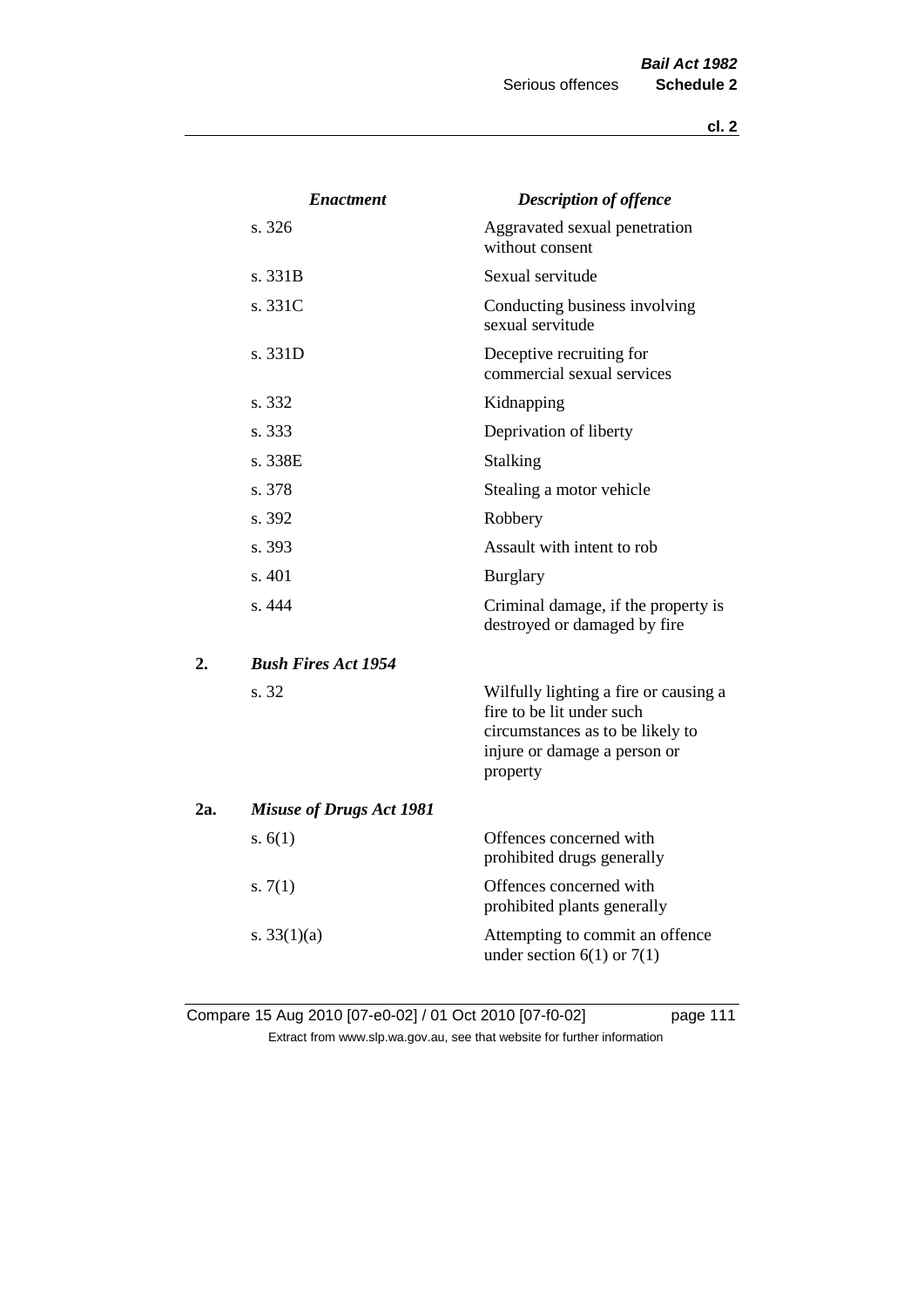**cl. 2b**

|     | <b>Enactment</b>                                                                                                                          |       | <b>Description of offence</b>                                                                                                                                  |
|-----|-------------------------------------------------------------------------------------------------------------------------------------------|-------|----------------------------------------------------------------------------------------------------------------------------------------------------------------|
|     | s. $33(2)(a)$                                                                                                                             |       | Conspiracy to commit an offence<br>under s. $6(1)$ or $7(1)$                                                                                                   |
| 2b. | <b>Restraining Orders Act 1997</b>                                                                                                        |       |                                                                                                                                                                |
|     | s. $61(1)$                                                                                                                                | order | Breach of a violence restraining                                                                                                                               |
|     | s. $61(2a)$                                                                                                                               |       | Breach of a police order                                                                                                                                       |
|     | s. $86(2)$                                                                                                                                |       | Breach of a Part VII order under<br>the Justices Act 1902 <sup>3</sup> —                                                                                       |
|     |                                                                                                                                           | (a)   | that under section 86 of the<br><b>Restraining Orders Act 1997</b><br>is taken to be a misconduct<br>restraining order under that<br>Act; and                  |
|     |                                                                                                                                           | (b)   | that shows on the face of the<br>order that the causing or<br>threatening of personal<br>injury by the accused was a<br>ground for the making of the<br>order. |
| 3.  | <b>Road Traffic Act 1974</b>                                                                                                              |       |                                                                                                                                                                |
|     | s. 59                                                                                                                                     |       | Dangerous driving causing death,<br>injury, etc.                                                                                                               |
|     | s. 59A                                                                                                                                    | harm  | Dangerous driving causing bodily                                                                                                                               |
|     | [Schedule 2 inserted by No. 45 of 1993 s. 11; amended by No. 82 of<br>1994 s. 13; No. 38 of 1998 s. 4(2); No. 54 of 1998 s. 15; No. 23 of |       |                                                                                                                                                                |

*2001 s. 10(1); No. 4 of 2004 s. 24 and 26; No. 38 of 2004 s. 61; No. 62 of 2004 s. 9(1); No. 84 of 2004 s. 82; No. 6 of 2008 s. 42(2); No. 29 of 2008 s. 24(8).]* 

page 112 Compare 15 Aug 2010 [07-e0-02] / 01 Oct 2010 [07-f0-02] Extract from www.slp.wa.gov.au, see that website for further information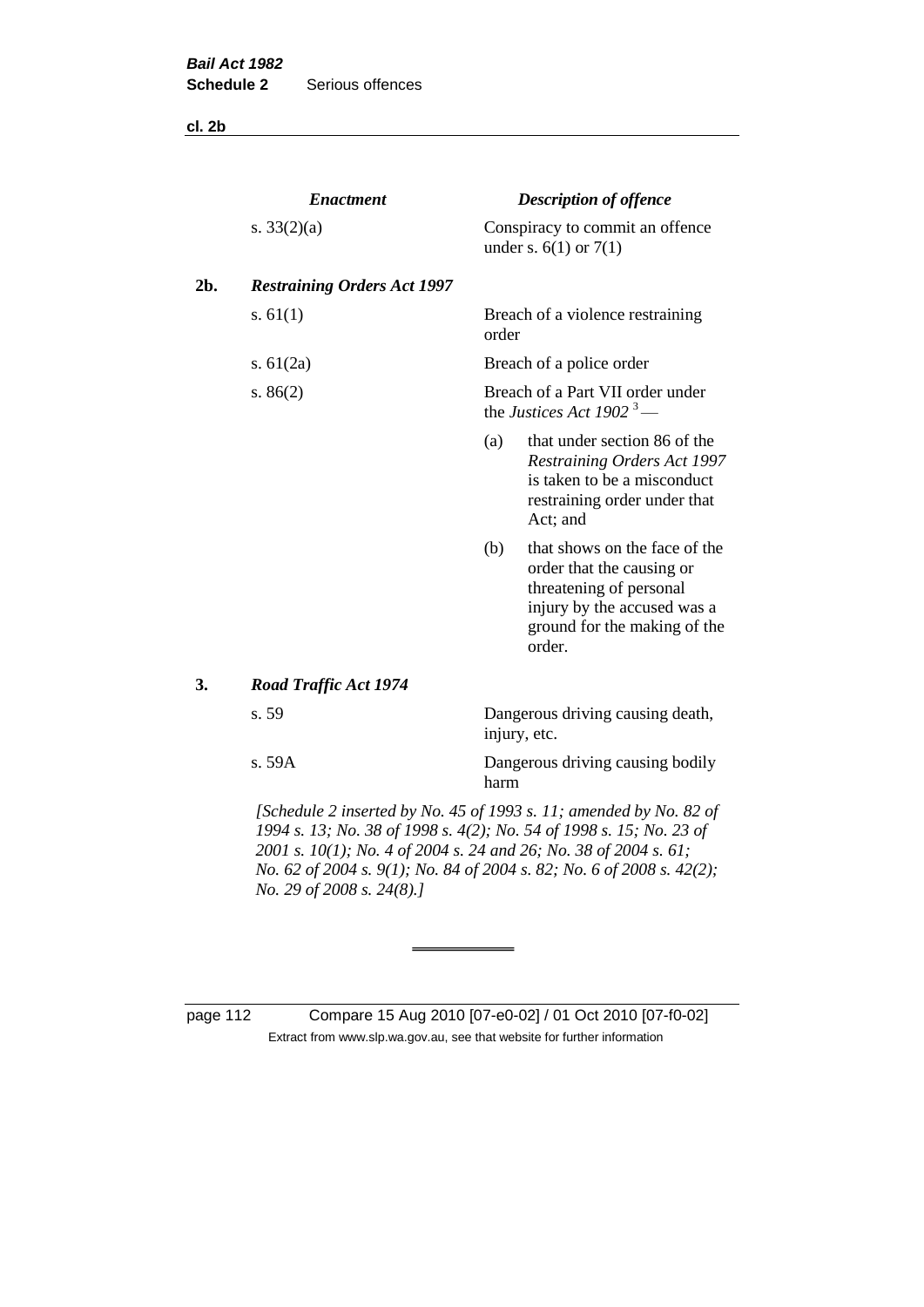# **Notes**

<sup>1</sup> This is a compilation of the *Bail Act 1982* and includes the amendments made by the other written laws referred to in the following table  $^{1M, 1a, 4}$ . The table also contains information about any reprint.

# **Compilation table**

| <b>Short title</b>                                                                                                                                          | <b>Number</b><br>and year | Assent      | Commencement                                                               |
|-------------------------------------------------------------------------------------------------------------------------------------------------------------|---------------------------|-------------|----------------------------------------------------------------------------|
| Bail Act 1982                                                                                                                                               | 86 of 1982                |             | 18 Nov 1982 6 Feb 1989 (see s. 2 and<br><i>Gazette</i> 27 Jan 1989 p. 263) |
| Acts Amendment<br>(Abolition of Capital)<br>Punishment) Act 1984<br>Pt. III                                                                                 | 52 of 1984                | 5 Sep 1984  | 3 Oct 1984                                                                 |
| <b>Bail Amendment</b><br>Act 1984 <sup>5</sup>                                                                                                              | 74 of 1984                |             | 29 Nov 1984 6 Feb 1989 (see s. 2 and<br><i>Gazette</i> 27 Jan 1989 p. 263) |
| <b>Bail Amendment</b><br>Act 1988                                                                                                                           | 15 of 1988                | 6 Sep 1988  | 6 Feb 1989 (see s. 2 and<br><i>Gazette</i> 27 Jan 1989 p. 263)             |
| Reprint of the Bail Act 1982 under the Reprints Act 1984 and s. 21 of the Bail<br><b>Amendment Act 1988</b> <sup>6</sup> (includes amendments listed above) |                           |             |                                                                            |
| Criminal Law<br>Amendment Act 1988<br>Pt.4                                                                                                                  | 70 of 1988                | 15 Dec 1988 | 6 Feb 1989 (see s. $2(2)(b)$ ) and<br><i>Gazette</i> 27 Jan 1989 p. 263)   |
| <b>Acts Amendment</b>                                                                                                                                       | 49 of 1988                |             | 22 Dec 1988 1 Dec 1989 (see s. 2 and                                       |

| (Children's Court)<br>Act 1988 Pt. 13                                             |            |             | <i>Gazette</i> 24 Nov 1989 p. 4327)                             |
|-----------------------------------------------------------------------------------|------------|-------------|-----------------------------------------------------------------|
| <b>Justices Amendment</b><br>Act 1989 s. 18                                       | 33 of 1989 | 22 Dec 1989 | 1 Jun 1991 (see s. 2 and<br><i>Gazette</i> 17 May 1991 p. 2455) |
| <b>Community Corrections</b><br><b>Legislation Amendment</b><br>Act 1990 Pt. 2    | 61 of 1990 | 17 Dec 1990 | 3 Apr 1991 (see s. 2 and<br><i>Gazette</i> 22 Mar 1991 p. 1209) |
| Child Welfare<br>Amendment Act<br>$(No. 2)$ 1990 s. 15                            | 83 of 1990 | 22 Dec 1990 | 1 Aug 1991 (see s. 2 and<br><i>Gazette</i> 1 Aug 1991 p. 3983)  |
| Children's Court of<br>Western Australia<br>Amendment Act<br>$(No. 2)$ 1991 s. 21 | 15 of 1991 | 21 Jun 1991 | 9 Aug 1991 (see s. 2(2) and<br>Gazette 9 Aug 1991 p. 4101)      |

**Reprint of the** *Bail Act 1982* **as at 17 Oct 1991** (includes amendments listed above)

Compare 15 Aug 2010 [07-e0-02] / 01 Oct 2010 [07-f0-02] page 113 Extract from www.slp.wa.gov.au, see that website for further information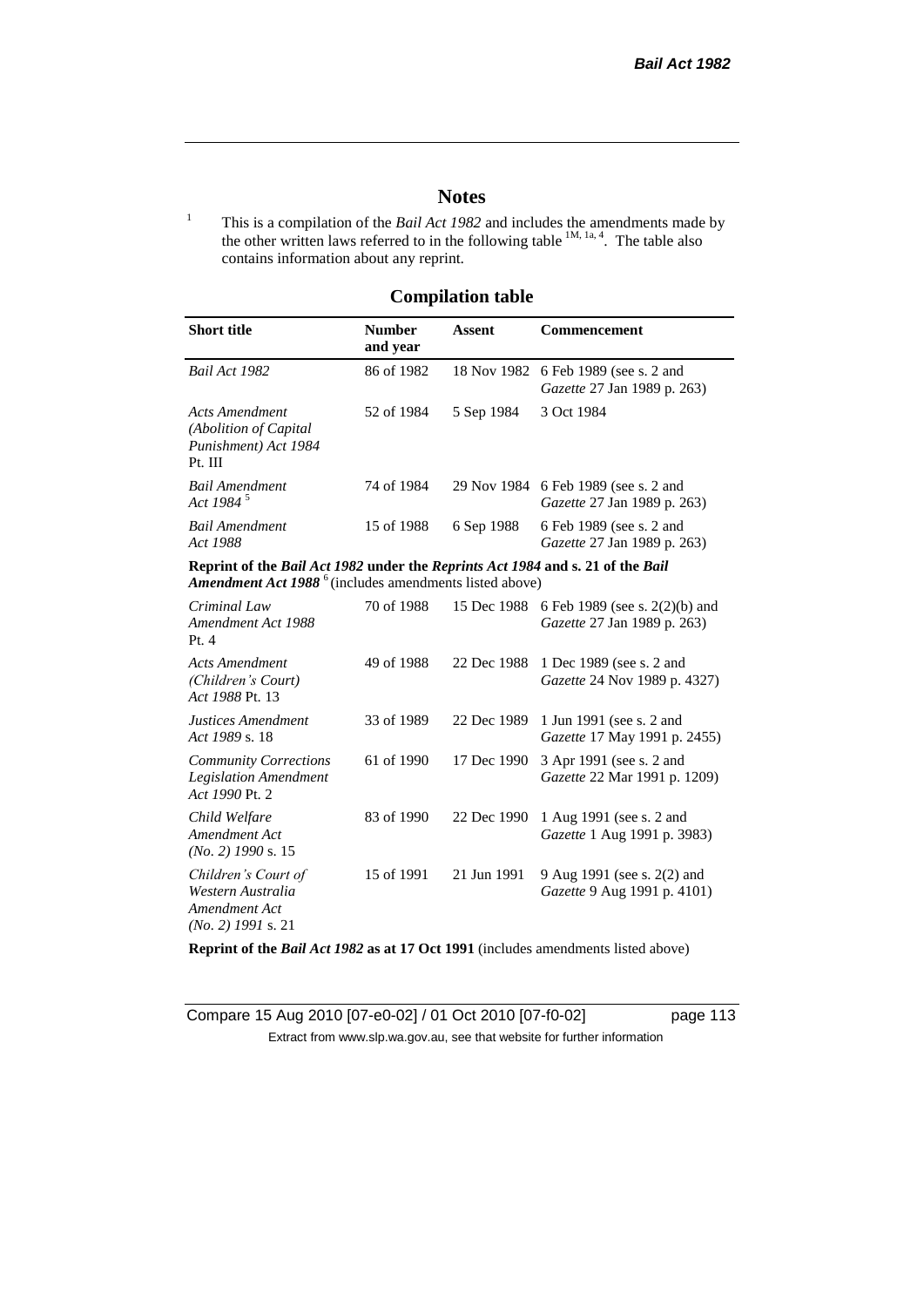| <b>Short title</b>                                                                         | <b>Number</b><br>and year | <b>Assent</b> | <b>Commencement</b>                                                                                                                                                        |
|--------------------------------------------------------------------------------------------|---------------------------|---------------|----------------------------------------------------------------------------------------------------------------------------------------------------------------------------|
| <b>Acts Amendment (Sexual</b><br>Offences) Act 1992 Pt. 3                                  | 14 of 1992                | 17 Jun 1992   | 1 Aug 1992 (see s. 2 and<br>Gazette 28 Jul 1992 p. 3671)                                                                                                                   |
| <b>Acts Amendment</b><br>(Ministry of Justice)<br>Act 1993 Pt. 3 <sup>7</sup>              | 31 of 1993                | 15 Dec 1993   | 1 Jul 1993 (see s. 2)                                                                                                                                                      |
| Criminal Procedure<br>Amendment Act 1993<br>P <sub>t. 2</sub> $8$                          | 45 of 1993                | 20 Dec 1993   | Act other than s. 7-9 and<br>$10(2)(b)$ : 17 Jan 1994 (see<br>s. $2(1)$ ;<br>s. 7-9 and $10(2)(b)$ : 4 Mar 1994<br>(see s. $2(2)$ and <i>Gazette</i><br>4 Mar 1994 p. 915) |
| Criminal Law<br>Amendment Act 1994<br>s. $13(1)$ and $(2)$                                 | 82 of 1994                | 23 Dec 1994   | 20 Jan 1995 (see s. 2(2))                                                                                                                                                  |
| Acts Amendment (Fines,<br>Penalties and<br><b>Infringement Notices</b> )<br>Act 1994 Pt. 3 | 92 of 1994                | 23 Dec 1994   | 1 Jan 1995 (see s. 2(1) and<br>Gazette 30 Dec 1994 p. 7211)                                                                                                                |
| Sentencing<br>(Consequential<br>Provisions) Act 1995 Pt. 5                                 | 78 of 1995                | 16 Jan 1996   | 4 Nov 1996 (see s. 2 and<br>Gazette 25 Oct 1996 p. 5632)                                                                                                                   |
| Coroners Act 1996 s. 61                                                                    | 2 of 1996                 |               | 24 May 1996 7 Apr 1997 (see s. 2 and<br>Gazette 18 Mar 1997 p. 1529)                                                                                                       |
| <b>Mental Health</b><br>(Consequential)<br>Provisions) Act 1996 Pt. 2                      | 69 of 1996                | 13 Nov 1996   | 13 Nov 1997 (see s. 2)                                                                                                                                                     |

**Reprint of the** *Bail Act 1982* **as at 13 Mar 1997** (includes amendments listed above except those in the *Coroners Act 1996* and the *Mental Health (Consequential Provisions) Act 1996*) (corrections in *Gazette* 25 Jul 1997 p. 3909 and 14 Nov 1997 p. 6426)

*Statutes (Repeals and Minor Amendments) Act 1997* s. 21 57 of 1997 15 Dec 1997 15 Dec 1997 (see s. 2(1)) *Criminal Law Amendment Act (No. 1) 1998* s. 4(2) 38 of 1998 25 Sep 1998 23 Oct 1998

page 114 Compare 15 Aug 2010 [07-e0-02] / 01 Oct 2010 [07-f0-02] Extract from www.slp.wa.gov.au, see that website for further information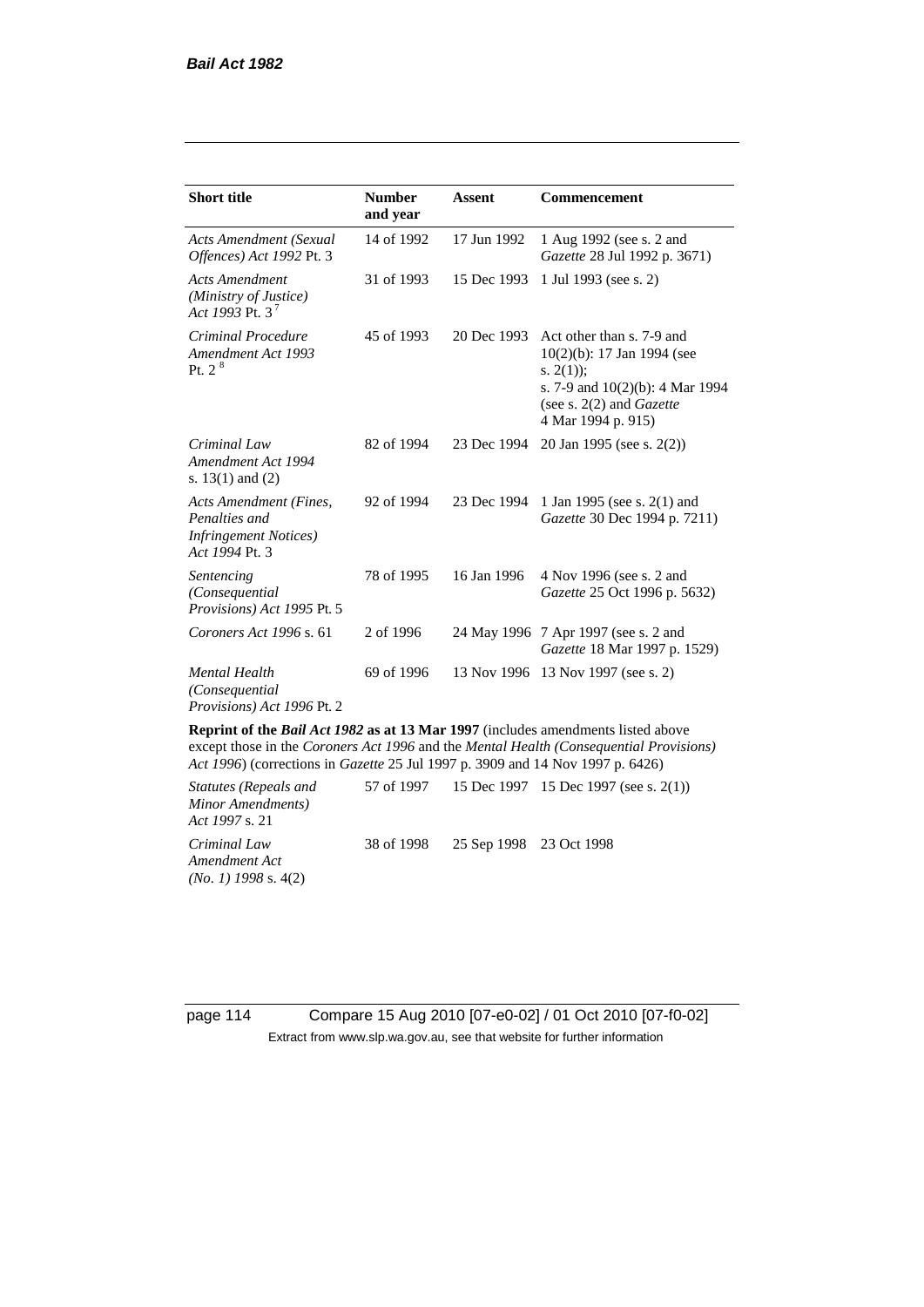| <b>Short title</b>                                                                                                                                 | <b>Number</b><br>and year | Assent      | <b>Commencement</b>                                                                                                                                                                                                                                                                                                                                     |
|----------------------------------------------------------------------------------------------------------------------------------------------------|---------------------------|-------------|---------------------------------------------------------------------------------------------------------------------------------------------------------------------------------------------------------------------------------------------------------------------------------------------------------------------------------------------------------|
| <b>Bail Amendment</b><br>Act 1998 $9^9$                                                                                                            | 54 of 1998                | 11 Jan 1999 | s. 1 and 2: 11 Jan 1999;<br>Pt. 4 and 7: 15 May 1999<br>(see s. 2 and <i>Gazette</i> )<br>11 May 1999 p. 1905);<br>Pt. 2, 3 and 5 (other than s. 12):<br>8 Mar 2000 (see s. 2 and<br>Gazette 7 Mar 2000 p. 1039);<br>s. 12: 1 Sep 2000 (see s. 2 and<br>Gazette 29 Aug 2000 p. 4985);<br>Pt. 6: 4 Dec 2000 (see s. 2 and<br>Gazette 4 Dec 2000 p. 6799) |
| Reprint of the Bail Act 1982 as at 27 Aug 1999 (includes amendments listed above<br>except those in the Bail Amendment Act 1998 Pt. 2, 3, 5 and 6) |                           |             |                                                                                                                                                                                                                                                                                                                                                         |
| Court Security and<br><b>Custodial Services</b><br>(Consequential<br>Provisions) Act 1999 Pt. 3                                                    | 47 of 1999                | 8 Dec 1999  | 18 Dec 1999 (see s. 2 and<br>Gazette 17 Dec 1999 p. 6175-6)                                                                                                                                                                                                                                                                                             |
| Criminal Law Amendment<br>Act 2001 s. $10(1)$                                                                                                      | 23 of 2001                | 26 Nov 2001 | 24 Dec 2001                                                                                                                                                                                                                                                                                                                                             |
| Criminal Investigation<br>(Identifying People)<br>Act 2002 s. 96                                                                                   | 6 of 2002                 | 4 Jun 2002  | 20 Nov 2002 (see s. 2 and<br>Gazette 19 Nov 2002 p. 5505)                                                                                                                                                                                                                                                                                               |
| Criminal Law (Procedure)<br>Amendment Act 2002 Pt. 4<br>Div. 1                                                                                     | 27 of 2002                | 25 Sep 2002 | 27 Sep 2002 (see s. 2 and<br>Gazette 27 Sep 2002 p. 4875)                                                                                                                                                                                                                                                                                               |
| Sentencing Legislation<br>Amendment and Repeal<br>Act 2003 s. 29(3) and 37                                                                         | 50 of 2003                | 9 Jul 2003  | s. 29(3): 31 Aug 2003 (see s. 2)<br>and Gazette 29 Aug 2003<br>p. 3833);<br>s. 37: 15 May 2004 (see s. 2 and<br>Gazette 14 May 2004 p. 1445)                                                                                                                                                                                                            |
| Acts Amendment and<br>Repeal (Courts and Legal<br>Practice) Act 2003 s. 88<br>and 121 <sup>10</sup>                                                | 65 of 2003                | 4 Dec 2003  | 1 Jan 2004 (see s. 2 and Gazette<br>30 Dec 2003 p. 5722)                                                                                                                                                                                                                                                                                                |
| Statutes (Repeals and<br>Minor Amendments)<br>Act 2003 s. 29                                                                                       | 74 of 2003                | 15 Dec 2003 | 15 Dec 2003 (see s. 2)                                                                                                                                                                                                                                                                                                                                  |
| Criminal Code Amendment<br>Act 2004 s. 24, 26 and 58                                                                                               | 4 of 2004                 | 23 Apr 2004 | 21 May 2004 (see s. 2)                                                                                                                                                                                                                                                                                                                                  |

Compare 15 Aug 2010 [07-e0-02] / 01 Oct 2010 [07-f0-02] page 115 Extract from www.slp.wa.gov.au, see that website for further information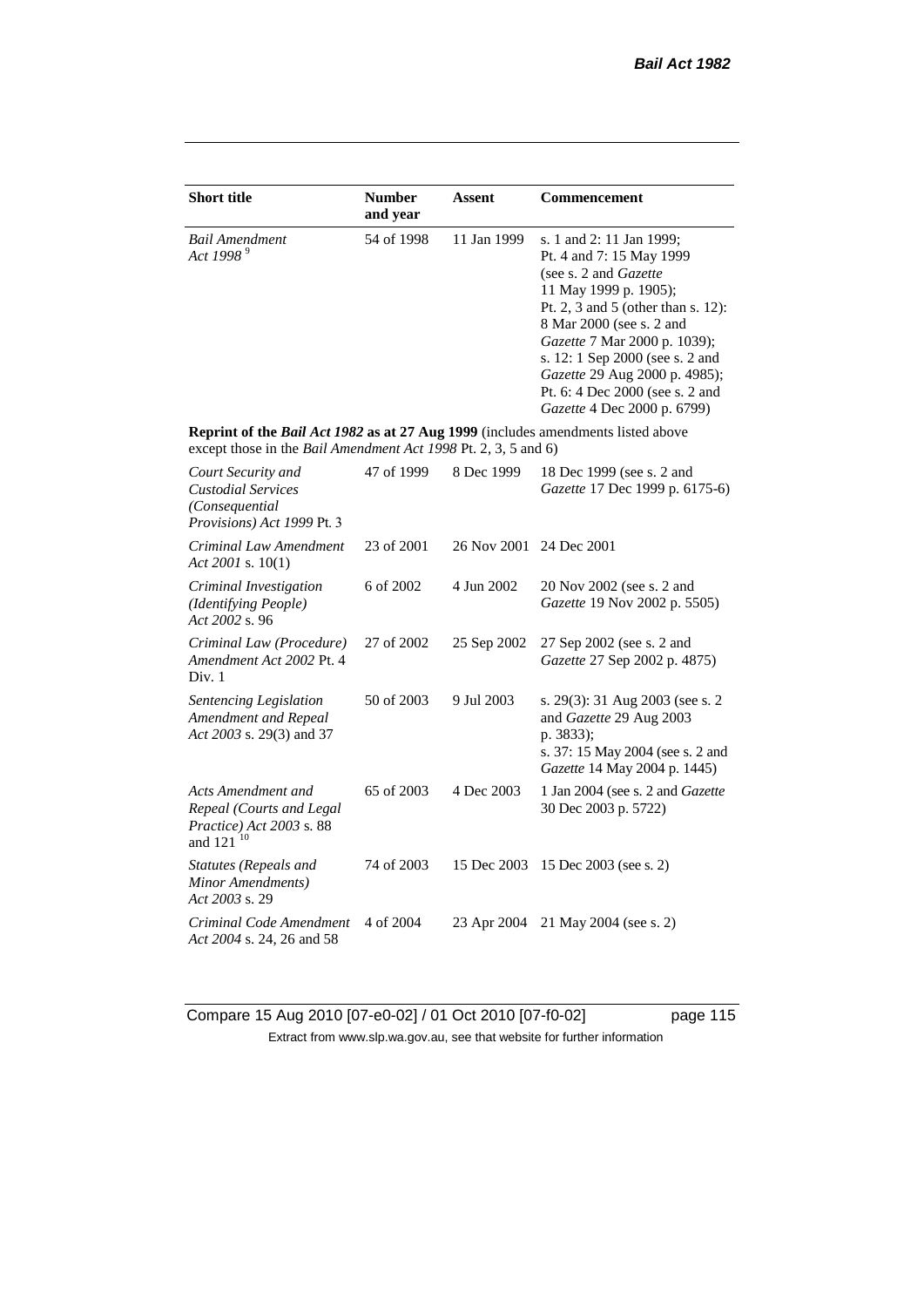| <b>Short title</b>                                                                                           | <b>Number</b><br>and year | <b>Assent</b> | Commencement                                                                                                                                                                                                                                                                                                                                                 |  |
|--------------------------------------------------------------------------------------------------------------|---------------------------|---------------|--------------------------------------------------------------------------------------------------------------------------------------------------------------------------------------------------------------------------------------------------------------------------------------------------------------------------------------------------------------|--|
| Sentencing Legislation<br>Amendment Act 2004 s. 13                                                           | 27 of 2004                | 14 Oct 2004   | 31 May 2006 (see s. 2 and<br>Gazette 30 May 2006 p. 1965)                                                                                                                                                                                                                                                                                                    |  |
| Children and Community<br><i>Services Act 2004 s. 251</i>                                                    | 34 of 2004                | 20 Oct 2004   | 1 Mar 2006 (see s. 2 and<br>Gazette 14 Feb 2006 p. 695)                                                                                                                                                                                                                                                                                                      |  |
| <b>Acts Amendment (Family</b><br>and Domestic Violence)<br>Act 2004 Pt. 3                                    | 38 of 2004                | 9 Nov 2004    | 1 Dec 2004 (see s. 2 and<br>Gazette 26 Nov 2004 p. 5309)                                                                                                                                                                                                                                                                                                     |  |
| Acts Amendment (Court of<br>Appeal) Act 2004 s. 28                                                           | 45 of 2004                | 9 Nov 2004    | s. $28(1)$ , (2) and (4) (other than<br>the amendment to s. $7A(1)$ :<br>1 Feb 2005 (see. s. 2 and<br>Gazette 14 Jan 2005 p. 163);<br>s. $28(3)$ and $(4)$ (the<br>amendment to s. $7A(1)$ :<br>2 May 2005 (see. s. 2 and<br>Gazette 14 Jan 2005 p. 163)                                                                                                     |  |
| <b>Courts Legislation</b><br>Amendment and Repeal<br>Act 2004 s. 141 <sup>11</sup>                           | 59 of 2004                | 23 Nov 2004   | 1 May 2005 (see s. 2 and<br>Gazette 31 Dec 2004 p. 7128)                                                                                                                                                                                                                                                                                                     |  |
| Misuse of Drugs<br>Amendment Act 2004 s. 9(1)                                                                | 62 of 2004                | 24 Nov 2004   | 1 Jan 2005 (see s. 2 and <i>Gazette</i><br>10 Dec 2004 p. 5965)                                                                                                                                                                                                                                                                                              |  |
| Criminal Procedure and<br>Appeals (Consequential and<br>Other Provisions) Act 2004<br>Pt. 3 and s. 82 and 83 | 84 of 2004                | 16 Dec 2004   | 2 May 2005 (see s. 2 and<br>Gazette 31 Dec 2004 p. 7129<br>(correction in Gazette<br>7 Jan 2005 p. 53))                                                                                                                                                                                                                                                      |  |
| Appeal) Act 2004 s. 28(3) and (4) (the amendment to s. 7A(1)), the Children and                              |                           |               | Reprint 5: The Bail Act 1982 as at 1 Apr 2005 (includes amendments listed above except<br>those in the Sentencing Legislation Amendment Act 2004, the Acts Amendment (Court of<br>Community Services Act 2004, the Courts Legislation Amendment and Repeal Act 2004<br>and the Criminal Procedure and Appeals (Consequential and Other Provisions) Act 2004) |  |
| Planning and Development<br>(Consequential and<br><b>Transitional Provisions)</b><br>Act 2005 s. 15          | 38 of 2005                | 12 Dec 2005   | 9 Apr 2006 (see s. 2 and<br>Gazette 21 Mar 2006 p. 1078)                                                                                                                                                                                                                                                                                                     |  |
| Criminal Investigation                                                                                       | 59 of 2006                |               | 16 Nov 2006 1 Jul 2007 (see s. 2 and <i>Gazette</i>                                                                                                                                                                                                                                                                                                          |  |

*(Consequential Provisions) Act 2006* Pt. 2 22 Jun 2007 p. 2838) *Prisons and Sentencing Legislation Amendment Act 2006* Pt. 5 65 of 2006 8 Dec 2006 4 Apr 2007 (see s. 2 and *Gazette* 3 Apr 2007 p. 1491)

**Reprint 6: The** *Bail Act 1982* **as at 14 Sep 2007** (includes amendments listed above)

page 116 Compare 15 Aug 2010 [07-e0-02] / 01 Oct 2010 [07-f0-02] Extract from www.slp.wa.gov.au, see that website for further information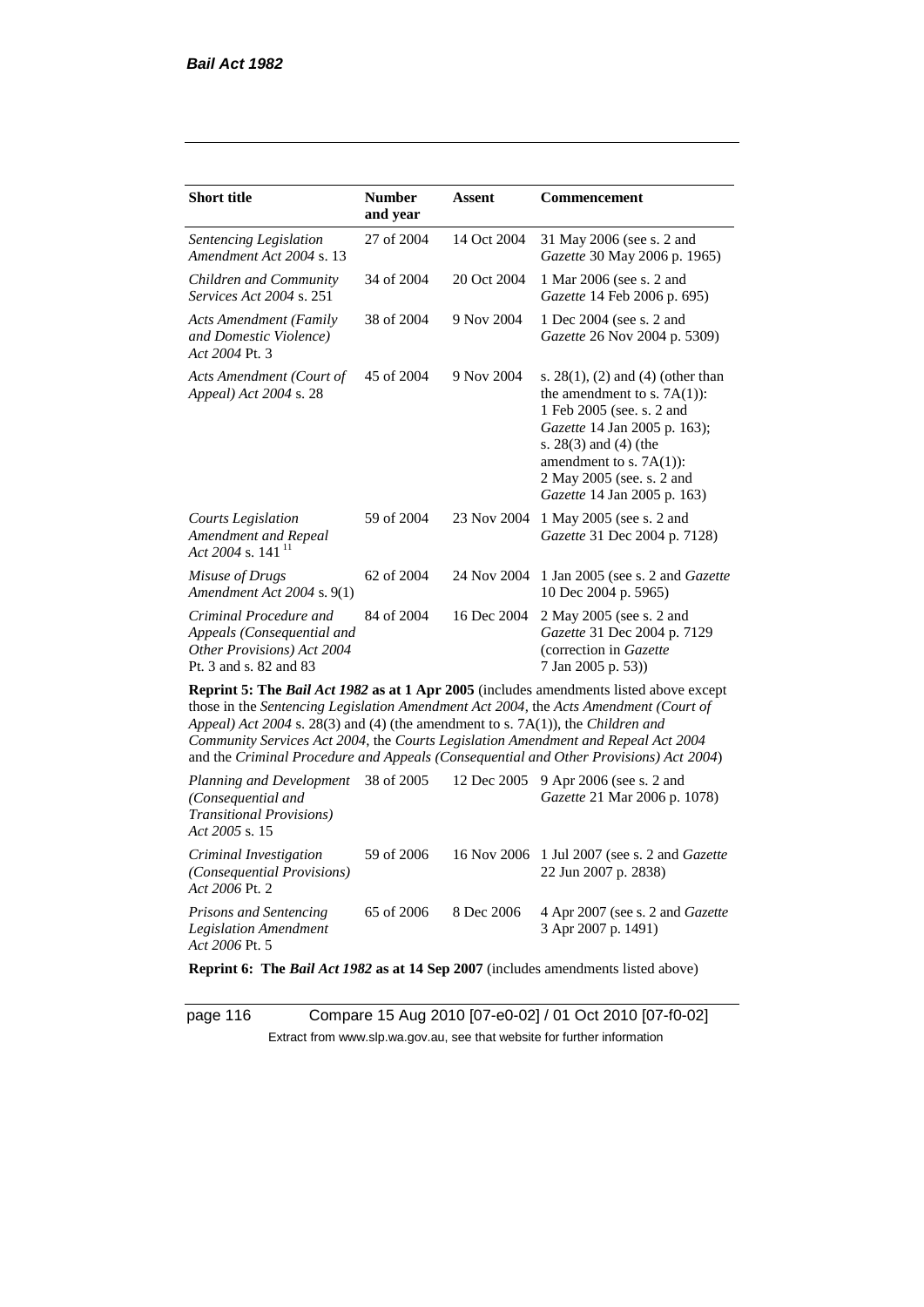| <b>Short title</b>                                                                             | <b>Number</b><br>and year | Assent      | <b>Commencement</b>                                                  |
|------------------------------------------------------------------------------------------------|---------------------------|-------------|----------------------------------------------------------------------|
| Criminal Law and Evidence 2 of 2008<br>Amendment Act 2008 s. 56                                |                           | 12 Mar 2008 | 27 Apr 2008 (see s. 2 and<br><i>Gazette</i> 24 Apr 2008 p. 1559)     |
| <b>Bail Amendment Act 2008</b><br>Pt. $2^{12}$                                                 | 6 of 2008                 | 31 Mar 2008 | 1 Mar 2009 (see s. 2(b) and<br>Gazette 27 Feb 2009 p. 511)           |
| <i>Medical Practitioners</i><br>Act 2008 Sch. 3 cl. 4                                          | 22 of 2008                |             | 27 May 2008 1 Dec 2008 (see s. 2 and Gazette<br>25 Nov 2008 p. 4989) |
| Criminal Law Amendment<br><i>(Homicide)</i> Act 2008 s. 24                                     | 29 of 2008                | 27 Jun 2008 | 1 Aug 2008 (see s. 2(d) and<br><i>Gazette</i> 22 Jul 2008 p. 3353)   |
| <b>Reprint 7:</b> The <i>Bail Act 1982</i> as at 6 Mar 2009 (includes amendments listed above) |                           |             |                                                                      |
| Police Amendment<br>Act $2009$ s. 12                                                           | 42 of 2009                | 3 Dec 2009  | 13 Mar 2010 (see s. 2(b) and<br><i>Gazette</i> 12 Mar 2010 p. 941)   |

<sup>1M</sup> Under the *Cross-border Justice Act 2008* section 14, in order to give effect to that Act, this Act must be applied with the modifications prescribed by the *Crossborder Justice Regulations 2009* Part 3 Division 3 as if this Act had been altered in that way. If a modification is to replace or insert a numbered provision, the new provision is identified by the superscript 1M appearing after the provision number. If a modification is to replace or insert a definition, the new definition is identified by the superscript 1M appearing after the defined term.

<sup>1a</sup> On the date as at which this compilation was prepared, provisions referred to in the following table had not come into operation and were therefore not included in this compilation. For the text of the provisions see the endnotes referred to in the table.

#### **Provisions that have not come into operation**

| <b>Short title</b>                                                                                     | <b>Number</b><br>and year | Assent      | <b>Commencement</b>                                                                                         |
|--------------------------------------------------------------------------------------------------------|---------------------------|-------------|-------------------------------------------------------------------------------------------------------------|
| <b>Machinery of Government</b><br>(Miscellaneous<br>Amendments) Act 2006 Pt. 3<br>Div. $1^{13}$        | 28 of 2006                | 26 Jun 2006 | To be proclaimed (see s. 2)                                                                                 |
| <b>Health Practitioner</b><br><b>Regulation National Law</b><br>$(WA)$ Act 2010<br>Pt. 5 Div. $4^{15}$ | 35 of 2010                |             | 30 Aug $2010$ To be proclaimed 18 Oct 2010<br>(see s. $2(b)$ ) and <i>Gazette</i><br>1 Oct 2010 p. $5075-6$ |

<sup>2</sup> Repealed by the *Sentencing Legislation Amendment and Repeal Act 2003*.

Compare 15 Aug 2010 [07-e0-02] / 01 Oct 2010 [07-f0-02] page 117 Extract from www.slp.wa.gov.au, see that website for further information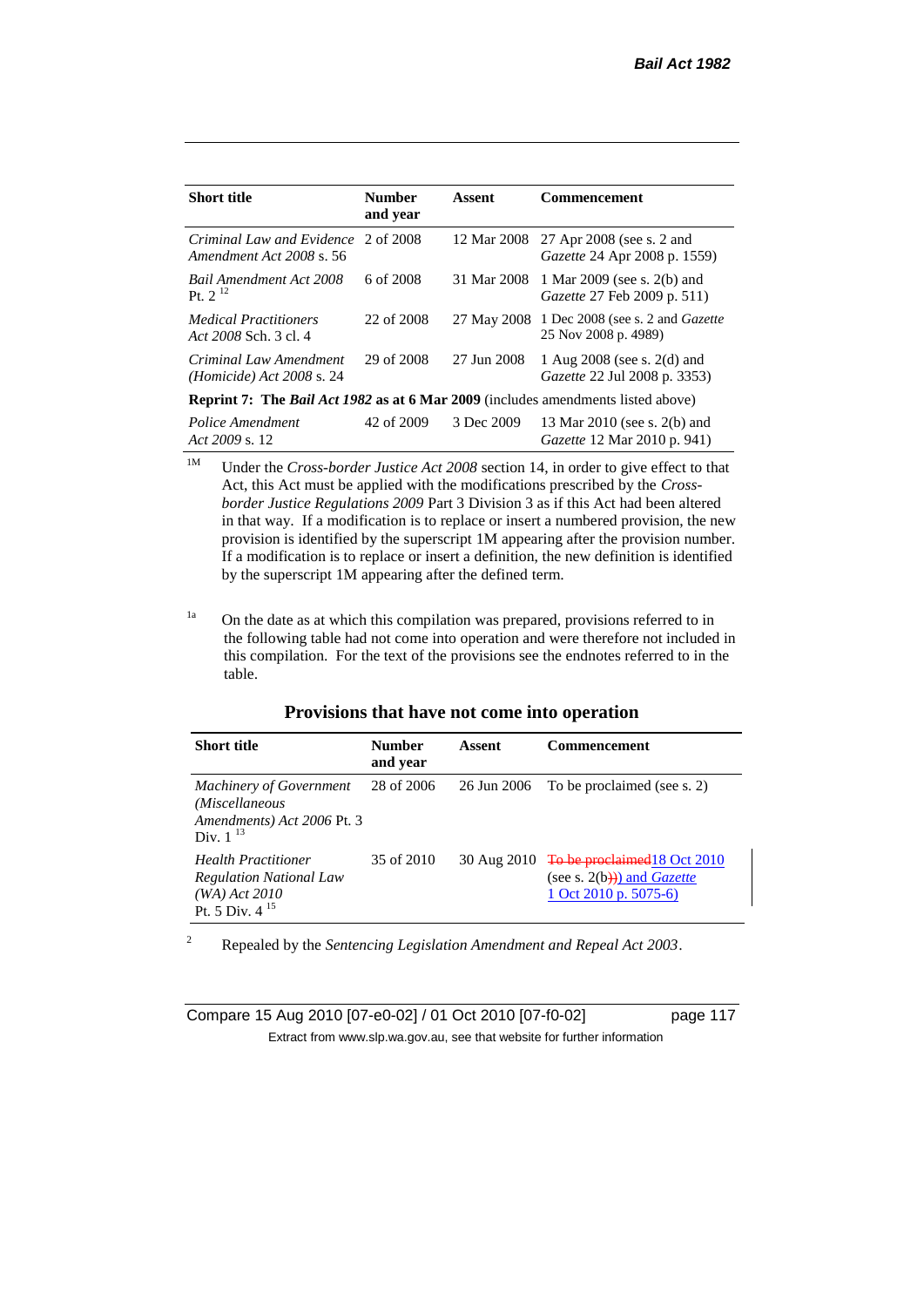- <sup>3</sup> The short title of the *Justices Act 1902* was changed to the *Criminal Procedure (Summary) Act 1902* by the *Courts Legislation Amendment and Repeal Act 2004*  s. 25. The Act was then repealed by the *Criminal Procedure and Appeal (Consequential and Other Provisions) Act 2004.*
- <sup>4</sup> The amendment in the *Sentencing Legislation Amendment and Repeal Act 1999* s. 26 had not come into operation when it was repealed by the *Sentencing Legislation Amendment and Repeal Act 2003* s. 31.
- <sup>5</sup> The *Bail Amendment Act 1984* s. 10 and 11 were repealed by the *Bail Amendment Act 1988* s. 20.
- <sup>6</sup> The *Bail Act 1982* was not in operation at the time when the reprint was compiled, but the reprinting was authorised by the *Bail Amendment Act 1988* s. 21.
- <sup>7</sup> The *Acts Amendment (Ministry of Justice) Act 1993* Pt. 19 is a transitional provision that is of no further effect.
- <sup>8</sup> The *Criminal Procedure Amendment Act 1993* s. 13 is a transitional provision that is of no further effect.
- <sup>9</sup> The *Bail Amendment Act 1998* s. 6(2) is a transitional provision that is of no further effect.
- <sup>10</sup> The *Acts Amendment and Repeal (Courts and Legal Practice) Act 2003* s. 97 reads as follows:
- .<br>د د

.<br>cc

#### **97. References to Crown Solicitor**

If in a written law or other document or instrument there is a reference to the Crown Solicitor that reference may, where the context so requires, be read as if it had been amended to be a reference to the State Solicitor.

".

- <sup>11</sup> The amendment in the *Courts Legislation Amendment and Repeal Act 2004* s. 141 (amending Sch. 1 Pt. A cl. 4) is not included because the clause it sought to amend had been amended by the *Acts Amendment (Court of Appeal) Act 2004* s. 28(4) before the amendment purported to come into operation.
- <sup>12</sup> The *Bail Amendment Act 2008* s. 6(2), 9(4)-(11), 10(2), 11(3), 15(5)-(8), 16(2), 18(4)-(5), 21(3), 22(2), 23(4), 24(6)-(7), 27(2)-(3), 28(6), 30(4)-(5), 31(2)-(3), 32(3)-(4), 33(6), 40(2), 41(5)-(9), 42(3) and 44 read as follows:

#### **6. Section 4A inserted and transitional provision**

(2) The *Bail Act 1982* section 4A as inserted by subsection (1) applies to appearances in court referred to in subsection (1)(a) of that section that occur after the commencement of this section.

page 118 Compare 15 Aug 2010 [07-e0-02] / 01 Oct 2010 [07-f0-02] Extract from www.slp.wa.gov.au, see that website for further information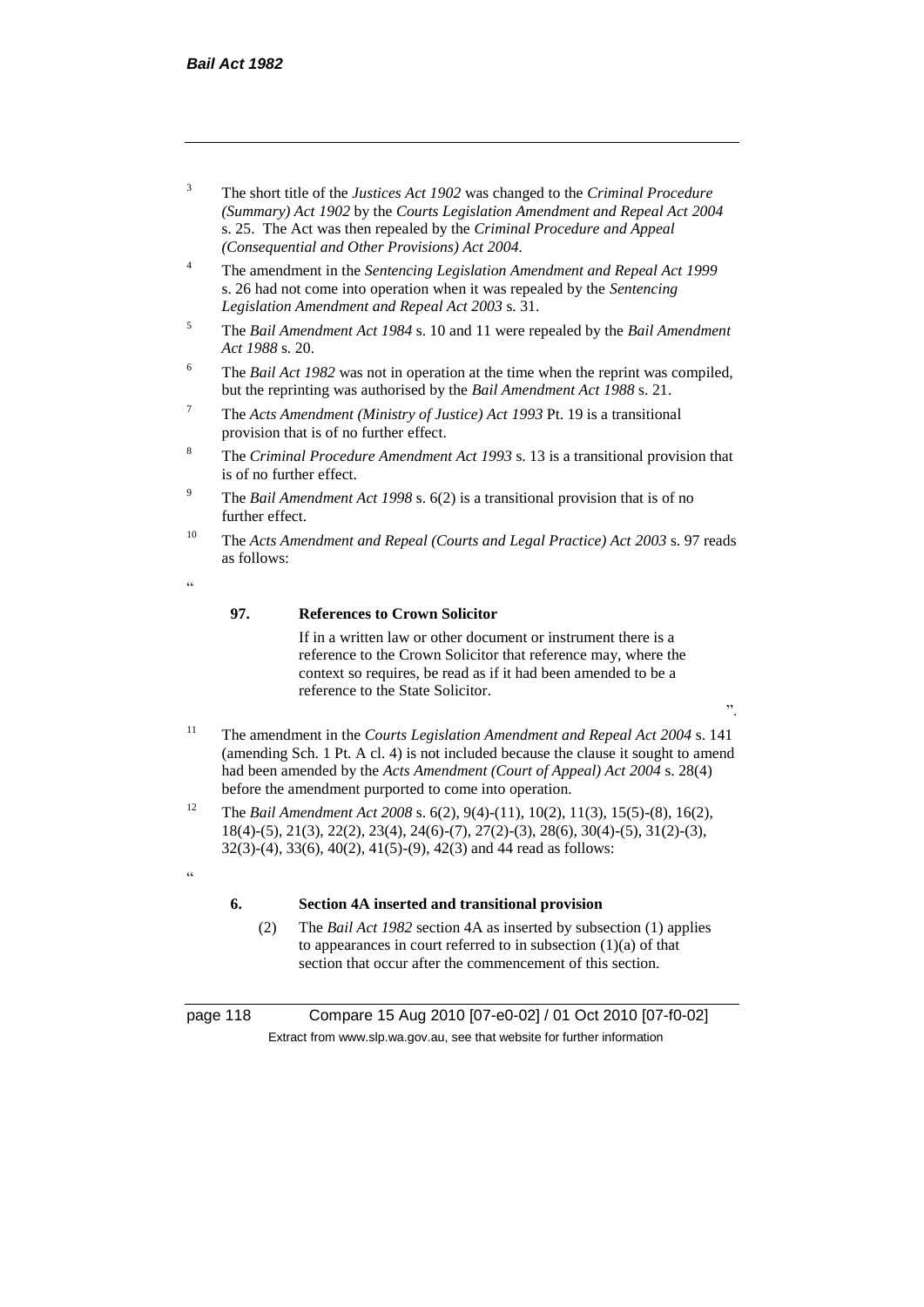#### **9. Section 7A replaced by sections 7A to 7F, related amendments to sections 8 and 21 and transitional provisions**

- (4) The *Bail Act 1982* section 7A as inserted by subsection (1) applies in relation to appearances in court coming within the *Bail Act 1982* section 7(1) that occur after the commencement of this section.
- (5) The *Bail Act 1982* section 7B(3) as inserted by subsection (1) applies so as to enable an accused who is detained in custody after the commencement of this section to make an application allowed for by that subsection.
- (6) The *Bail Act 1982* section 7B(4) as inserted by subsection (1) applies in relation to appearances in court coming within that subsection that occur after the commencement of this section.
- (7) The *Bail Act 1982* section 7B(5) as inserted by subsection (1) applies in relation to an accused who is in custody on the commencement of this section as if the reference in section  $7B(5)(a)$  to an application under subsection (3) included a reference to an application under the *Bail Act 1982* as in force immediately before the commencement of this section.
- (8) The *Bail Act 1982* section 7C(2) as inserted by subsection (1) applies in relation to appearances in court coming within that subsection that occur after the commencement of this section.
- (9) The *Bail Act 1982* section 7D as inserted by subsection (1) applies to any subsequent consideration of bail referred to in section 7D(1) that occurs after the commencement of this section.
- (10) The *Bail Act 1982* section 7E as inserted by subsection (1) applies to any trial as defined in section 7E(2), or part of a trial, that takes place after the commencement of this section.
- (11) The *Bail Act 1982* section 7F(2) as inserted by subsection (1) applies in relation to a pending application for bail under the *Bail Act 1982* section 7A(1), as in force immediately before the commencement of this section, as if it were an application for bail under the *Bail Act 1982* section 7F(1) as inserted by subsection  $(1)$ .

### **10. Section 9 amended and transitional provision**

(2) The *Bail Act 1982* section 9(1)(b) as amended by subsection (1) applies to any consideration of a case for bail that occurs after the commencement of this section.

Compare 15 Aug 2010 [07-e0-02] / 01 Oct 2010 [07-f0-02] page 119 Extract from www.slp.wa.gov.au, see that website for further information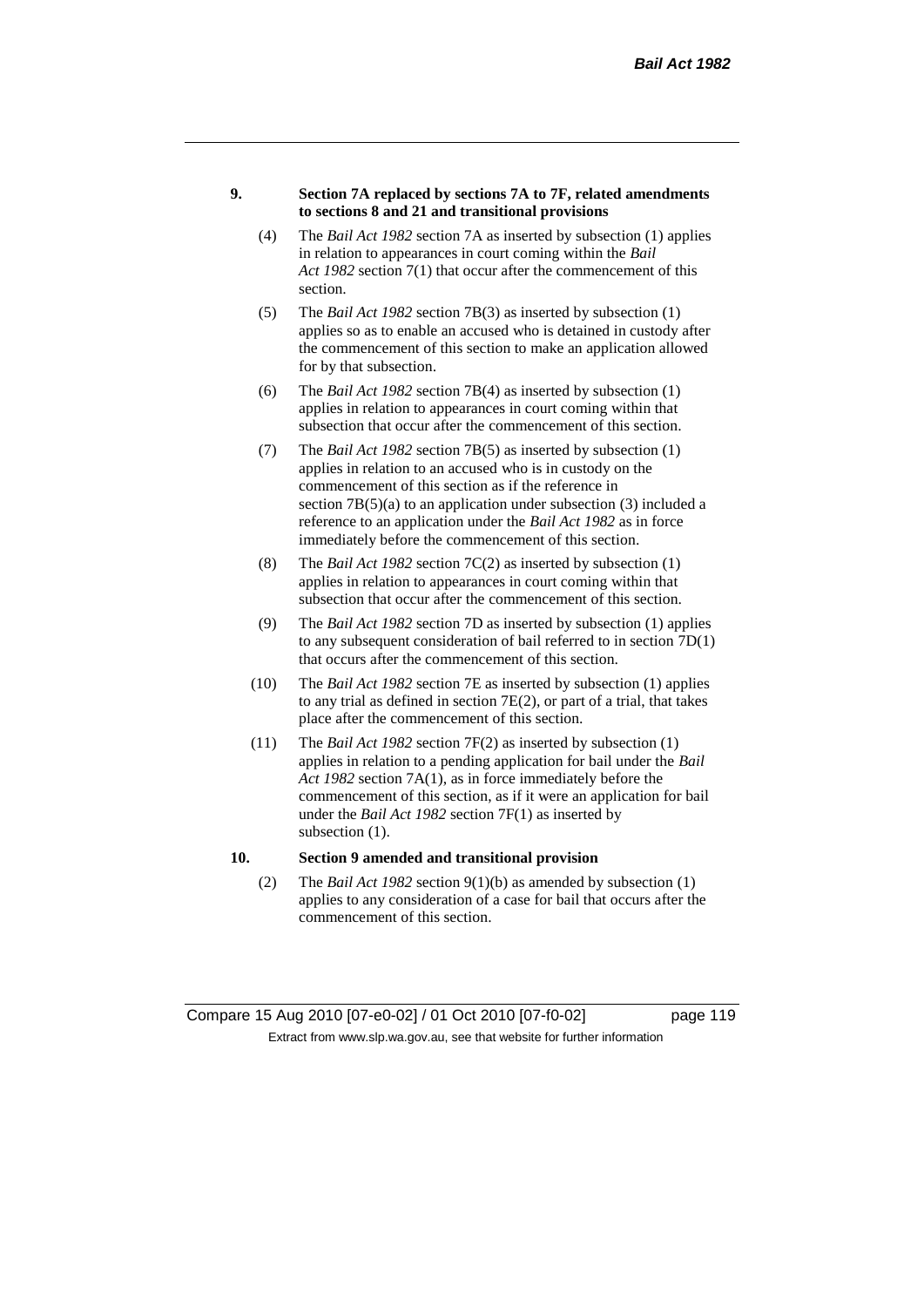### **11. Section 11 amended and transitional provision**

(3) A certificate under the *Bail Act 1982* section 11(2) as in force immediately before the commencement of this section that has not been fully acted upon is to be treated after that commencement as a certificate under the *Bail Act 1982* section 11(3) as inserted by subsection  $(2)$ .

#### **15. Section 14 amended and transitional provisions**

- (5) The *Bail Act 1982* section 14(4)(a)(i) as inserted by subsection (4) applies in respect of a child charged with an offence on or after the commencement.
- (6) The *Bail Act 1982* section 14(4)(a)(ii) as inserted by subsection (4) applies in respect of an accused committed to the District Court on or after the commencement for trial or sentence.
- (7) The *Bail Act 1982* section 14(4)(b) as inserted by subsection (4) applies in respect of any power referred to in the *Bail Act 1982* section 14(1) that is exercised, or could be exercised, on or after the commencement by any other judicial officer as defined in that paragraph.
- (8) In subsections (5), (6) and (7) *commencement* means the commencement of subsection (4).

#### **16. Sections 15A and 15B inserted and transitional provision**

(2) The *Bail Act 1982* sections 15A and 15B as inserted by subsection (1) apply to a bail decision, as defined in section 15A(1), made after the commencement of this section by a judge referred to in section 15A(2).

#### **18. Section 28 amended, related amendments to sections 35, 49, 51 and 58 and Schedule 1 and transitional provisions**

- (4) A bail undertaking that has effect under the *Bail Act 1982* immediately before the commencement of this section continues to have effect, on and after that commencement, as if it were a bail undertaking described in the *Bail Act 1982* section 28(2) as amended by subsection (1).
- (5) A surety undertaking that has effect under the *Bail Act 1982* immediately before the commencement of this section continues to have effect, on and after that commencement, as if it were a surety undertaking within the meaning of the *Bail Act 1982* section 35(1) as amended by subsection (3).

page 120 Compare 15 Aug 2010 [07-e0-02] / 01 Oct 2010 [07-f0-02] Extract from www.slp.wa.gov.au, see that website for further information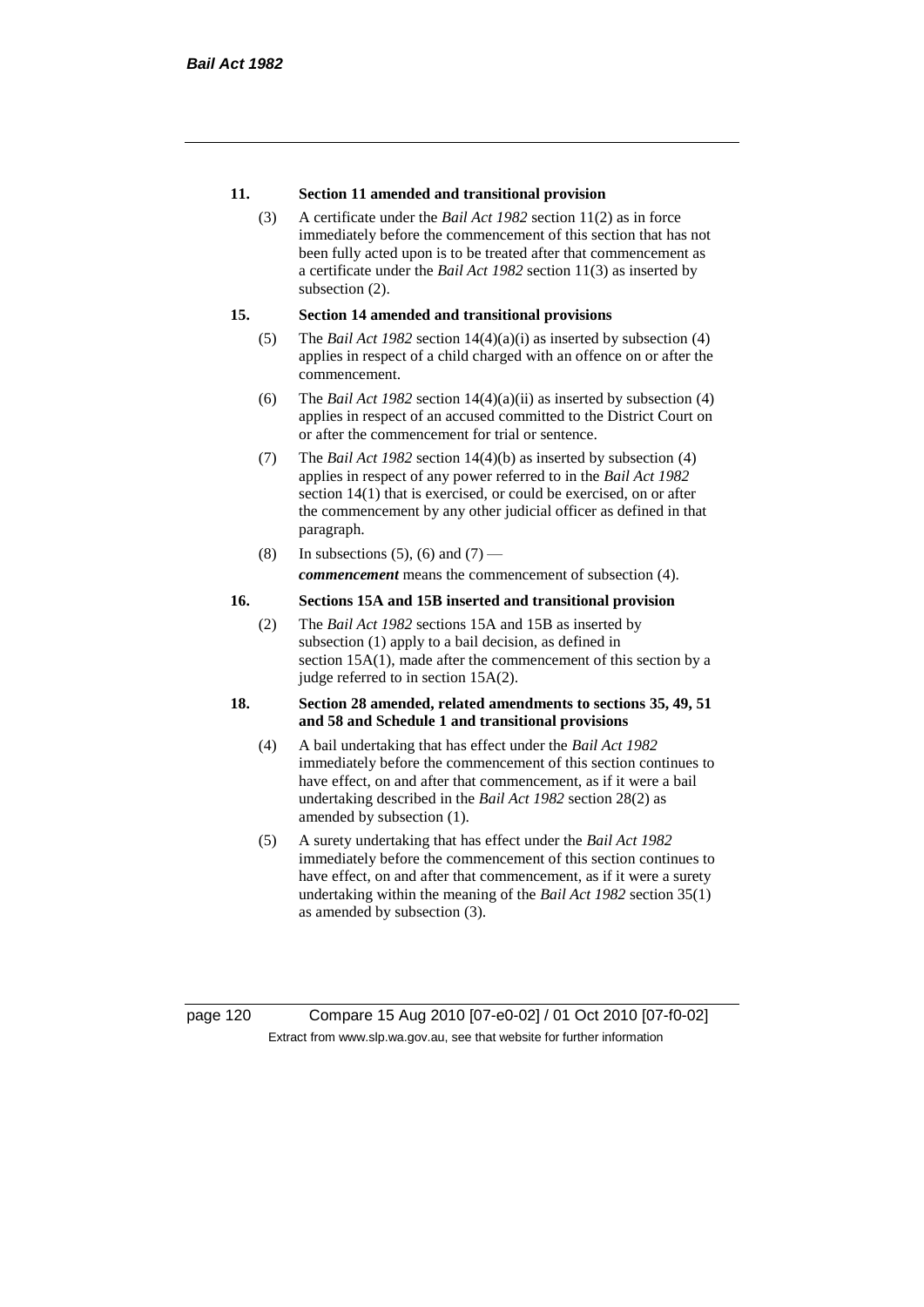#### **21. Section 31 amended and transitional provision**

(3) The *Bail Act 1982* section 31 as amended by this section applies in relation to any adjournment or committal to which it refers that occurs after the commencement of this section.

### **22. Section 31A inserted and transitional provision**

(2) The *Bail Act 1982* section 31A as inserted by subsection (1) applies to any trial as defined in section 31A(1), or part of a trial, that takes place after the commencement of this section.

#### **23. Section 32 amended and transitional provision**

(4) The *Bail Act 1982* section 32 as amended by this section applies in relation to oral notifications given, and written notices given or sent, after the commencement of this section.

### **24. Section 36 replaced, related amendments to sections 3, 37, 39, 40, 41 and 42 and transitional provisions**

- (6) The *Bail Act 1982* section 36(1) as inserted by subsection (1) applies to any decision as to whether a person should be approved as a surety that has to be made after the commencement of this section.
- (7) The *Bail Act 1982* section 36(2) as inserted by subsection (1) applies to any grant of bail that occurs after the commencement of this section.

#### **27. Section 44 replaced and transitional provisions**

- (2) The *Bail Act 1982* section 44 as inserted by subsection (1) applies to a surety undertaking whether entered into before or after the commencement of this section.
- (3) For the purposes of subsection (2), if a surety undertaking entered into before the commencement of this section contains a provision of the kind referred to in the *Bail Act 1982* section 44(2) as in force before that commencement, the provision is to be taken to be a provision of the kind referred to in the *Bail Act 1982*  section 44(5) as inserted by subsection (1).

#### **28. Section 45 amended and transitional provision**

(6) The *Bail Act 1982* section 45 as amended by subsection (1) applies to notices given for the purposes of the *Bail Act 1982* section 44(5) after the commencement of this section.

Compare 15 Aug 2010 [07-e0-02] / 01 Oct 2010 [07-f0-02] page 121 Extract from www.slp.wa.gov.au, see that website for further information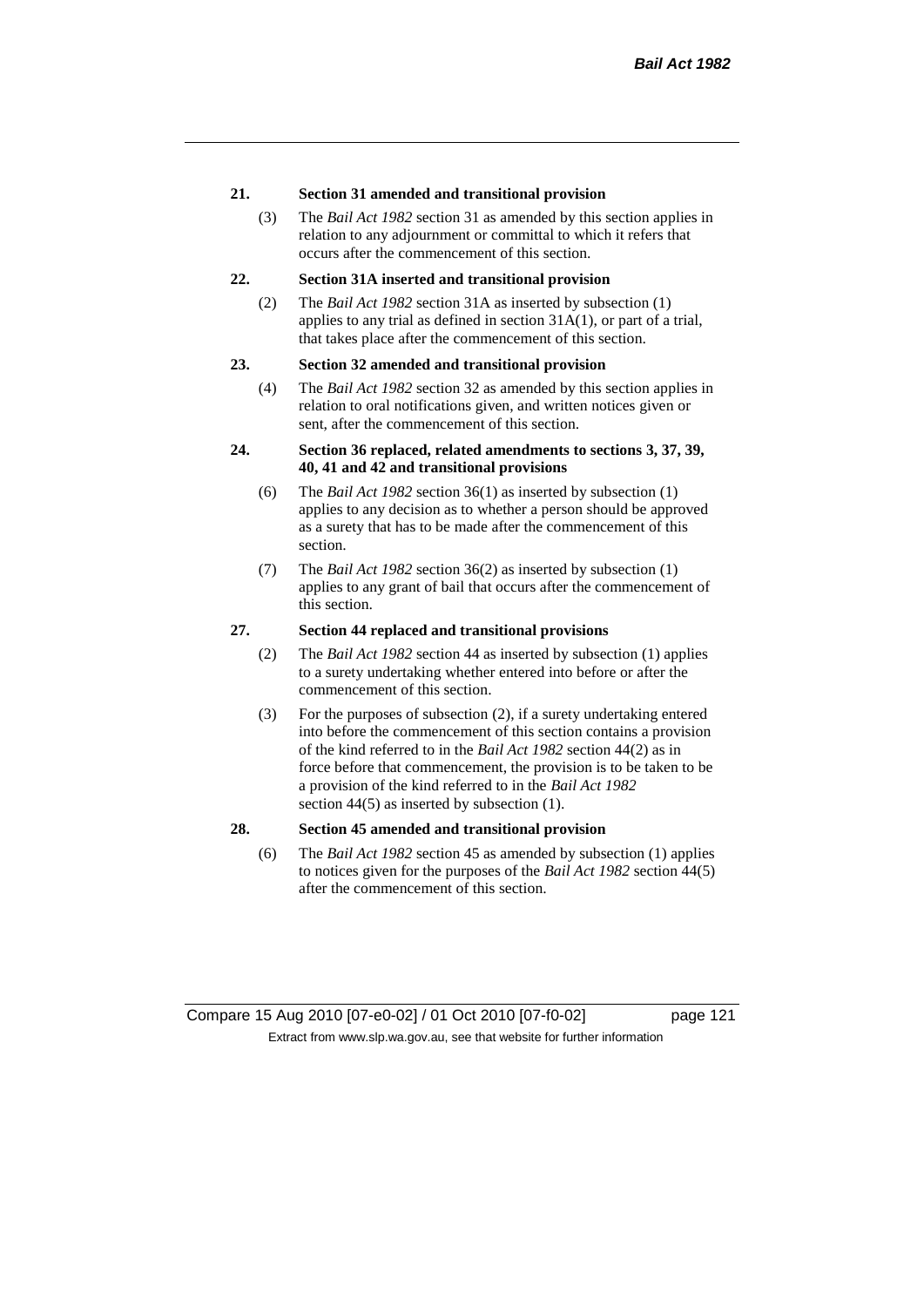#### **30. Section 49 amended, related amendment to section 67 and transitional provisions**

- (4) Subject to subsection (5), the *Bail Act 1982* section 49 as amended by this section applies in relation to a failure by an accused to comply with any requirement of the accused's bail undertaking irrespective of when the failure occurred.
- (5) Any proceedings under the *Bail Act 1982* section 49 in progress immediately before the commencement of this section may be continued after that commencement as if this section had not come into operation.

#### **31. Section 51A inserted and transitional provisions**

- (2) Subject to subsection (3), the *Bail Act 1982* section 51A as inserted by this section applies for the purpose of prosecuting an offence described in subsection (1) of that section irrespective of when the offence occurred.
- (3) Any prosecution for an offence referred to in subsection (2) in progress immediately before the commencement of this section may be continued after that commencement as if this section had not come into operation.

# **32. Section 52 amended and transitional provisions**

- (3) Subject to subsection (4), the *Bail Act 1982* section 52 as amended by this section applies for the purpose of prosecuting an offence described in subsection (1) of that section irrespective of when the offence occurred.
- (4) Any prosecution for an offence referred to in subsection (3) in progress immediately before the commencement of this section may be continued after that commencement as if this section had not come into operation.

### **33. Section 54 amended, related amendment to section 46 and transitional provision**

- (6) Despite the amendments made by subsections (1) to (4), the *Bail Act 1982* section 54 as in force immediately before the
	- commencement of this section continues to apply in relation to
		- (a) an accused arrested under subsection  $(2)(a)$  of that section; and
		- (b) an application made under subsection (2)(b) of that section,

before that commencement.

page 122 Compare 15 Aug 2010 [07-e0-02] / 01 Oct 2010 [07-f0-02] Extract from www.slp.wa.gov.au, see that website for further information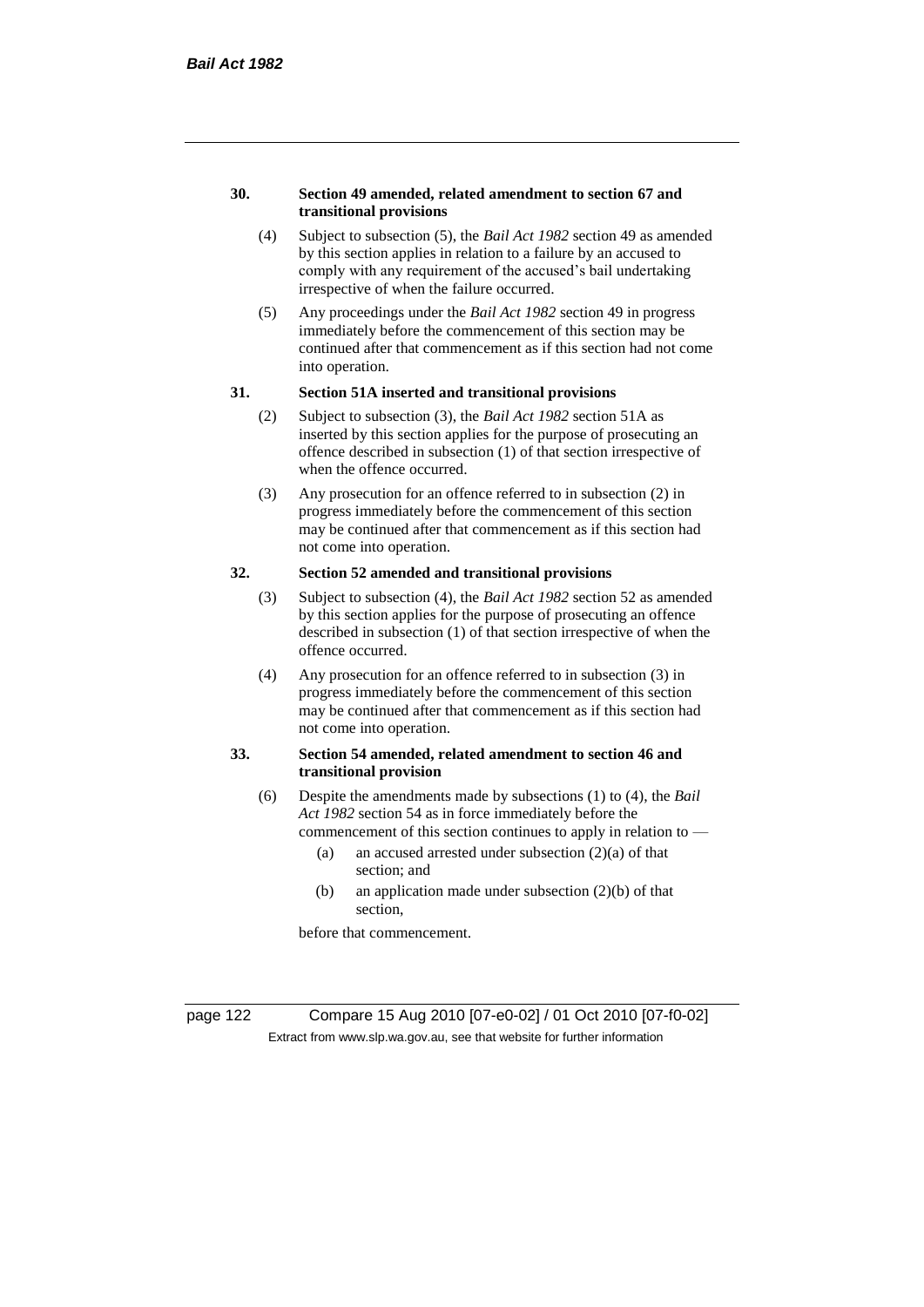#### **40. Section 66B inserted and transitional provision**

(2) The *Bail Act 1982* section 66B as inserted by subsection (1) applies in relation to any bail proceedings, as defined in section 66B, conducted after the commencement of this section irrespective of when those proceedings were initiated.

#### **41. Schedule 1 amended and transitional provisions**

- (5) The *Bail Act 1982* Schedule 1 Part B clause 1A as inserted by subsection  $(3)(b)$  applies in respect of —
	- (a) a grant or refusal of bail; or
	- (b) a dispensation from the requirement for bail,

coming within that clause that occurs after the commencement of subsection (3)(b).

- (6) The *Bail Act 1982* Schedule 1 Part B clause 3 as inserted by subsection (3)(e) applies in relation to a refusal of bail for an initial appearance that occurs after the commencement of subsection (3)(e).
- (7) The *Bail Act 1982* Schedule 1 Part C clause 3C as inserted by subsection (4)(e) applies to any consideration of a case for bail that occurs after the commencement of subsection (4)(e).
- (8) The *Bail Act 1982* Schedule 1 Part C clauses 4 and 4A as inserted by subsection (4)(f) apply to any consideration of a case for bail that occurs after the commencement of subsection (4)(f).
- (9) The *Bail Act 1982* Schedule 1 Part C clause 7 as amended by subsection (4)(i) applies to any grant of bail that occurs after the commencement of subsection (4)(i).

#### **42. Schedule 2 amended and transitional provision**

- (3) A reference in  $-$ 
	- (a) the *Bail Act 1982* section 16A; or
	- (b) the *Bail Act 1982* Schedule 1 Part C clause 3A or 3B,

to a serious offence includes a reference to an offence against *The Criminal Code* section 283 committed, or alleged to have been committed, before the commencement of this section.

### **44. Transitional regulations**

(1) If this Part does not provide sufficiently for a matter or issue of a transitional nature that arises as a result of the amendments made to the *Bail Act 1982* by this Part, the Governor may make regulations (the *transitional regulations*) prescribing all matters that are required, necessary or convenient to be prescribed for providing for the matter or issue.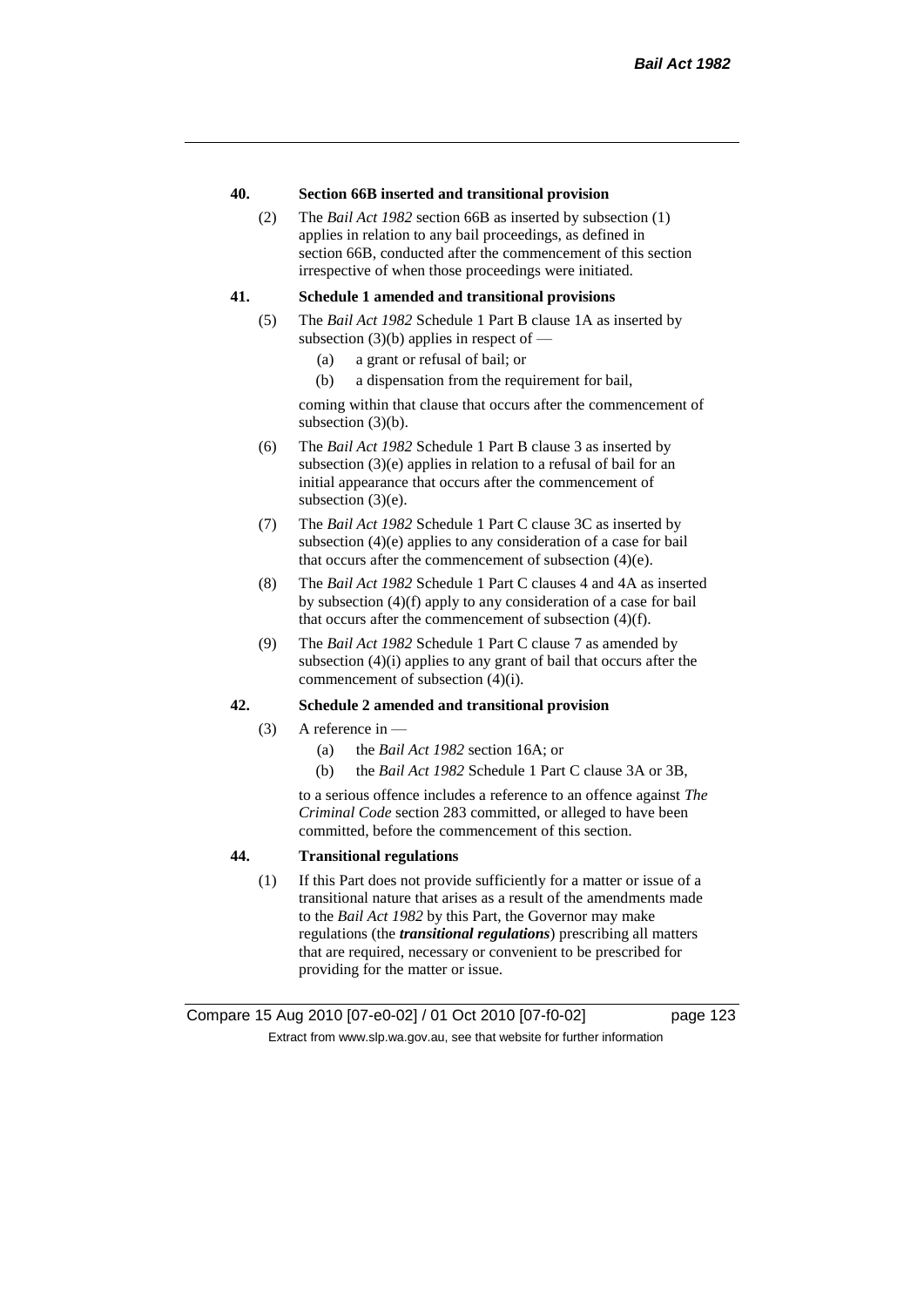- (2) The transitional regulations may provide that specified provisions of the *Bail Act 1982* or this Part —
	- (a) do not apply; or
	- (b) apply with specified modifications,

to or in relation to any matter.

- (3) If the transitional regulations provide that a specified state of affairs is to be taken to have existed, or not to have existed, on and from a day that is earlier than the day on which the transitional regulations are published in the *Gazette* but not earlier than the commencement of this section, the transitional regulations have effect according to their terms.
- (4) In subsections (2) and  $(3)$  *specified* means specified or described in the transitional regulations.
- (5) If the transitional regulations contain a provision referred to in subsection (3), the provision does not operate so as  $-$ 
	- (a) to affect in a manner prejudicial to any person (other than the State or an authority of the State), the rights of that person existing before the day of publication of those regulations; or
	- (b) to impose liabilities on any person (other than the State or an authority of the State) in respect of anything done or omitted to be done before the day of publication of those regulations.

".

<sup>13</sup> On the date as at which this reprint was prepared, the *Machinery of Government (Miscellaneous Amendments) Act 2006* Pt. 3 Div. 1 had not come into operation. It reads as follows:

.<br>.

# **Part 3 — Attorney General, and Justice**

# **Division 1 —** *Bail Act 1982*

- **30. The Act amended**
	- The amendments in this Division are to the *Bail Act 1982*.

### **31. Section 3 amended**

- (1) Section 3(1) is amended as follows:
	- (a) by inserting the following definitions in the appropriate alphabetical positions —

page 124 Compare 15 Aug 2010 [07-e0-02] / 01 Oct 2010 [07-f0-02] Extract from www.slp.wa.gov.au, see that website for further information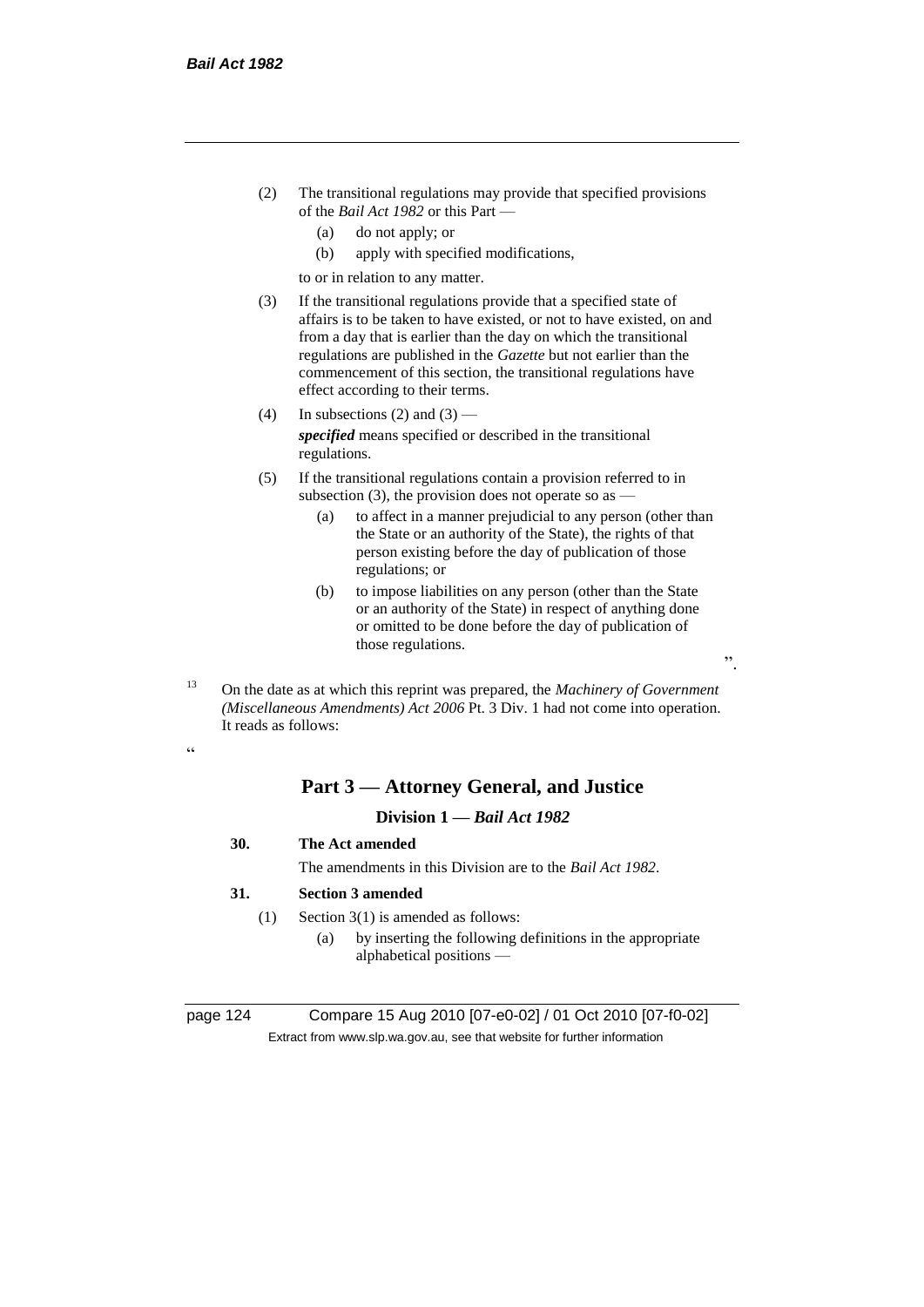$, ,$ 

".

*CEO* means the chief executive officer of the Department; *Department* means the department of the Public Service principally assisting in the administration of this Act;

- (b) in the definition of "authorised community services officer" in paragraph (a) by deleting "(Justice)" in both places where it occurs <sup>14</sup>;
- (c) by deleting the definition of "CEO (Justice)"  $14$ .
- (2) Section 3(5) is amended by deleting "department of which he is the chief executive officer" and inserting instead -

" Department ".

# **32. Section 66A amended** <sup>14</sup>

Section 66A(2) is amended by deleting "department of which the CEO (Justice) is the chief executive officer" and inserting instead —

" Department ".

## **33. Various references to CEO (Justice) changed to CEO** <sup>14</sup>

Each provision listed in the Table to this section is amended by deleting "CEO (Justice)" in each place where it occurs and inserting instead —

 $CEO$  ".

#### **Table**

| s. $3(5)$                      | s. 50E                                                                 |
|--------------------------------|------------------------------------------------------------------------|
| s. $24A(4)$                    | s. $50F(1)$ , (3), (4) and (5)                                         |
| s. 27A                         | s. 50H                                                                 |
| s. $50A$                       | s.50J                                                                  |
| s. $50C(4)(a)$ and (b)         | s. $50L(1)$                                                            |
| s. $50D(1)(a)$                 | Sch. 1 Part D cl. $3(3)(e)$                                            |
| Note:<br>deleting "(Justice)". | The headings to sections 27A, 50A, 50E, 50F and 50J will be altered by |

- <sup>14</sup> The amendments to the *Bail Act 1982* in the *Machinery of Government (Miscellaneous Amendments) Act 2006* Pt. 3 Div. 1 cl. 31(1)(b) and (c), cl. 32 and 33 would conflict with amendments by the *Prisons and Sentencing Legislation Amendment Act 2006* Pt. 5.
- <sup>15</sup> On the date as at which this compilation was prepared, the *Health Practitioner Regulation National Law (WA) Act 2010* Pt. 5 Div. 4 had not come into operation. It reads as follows:

Compare 15 Aug 2010 [07-e0-02] / 01 Oct 2010 [07-f0-02] page 125 Extract from www.slp.wa.gov.au, see that website for further information

"